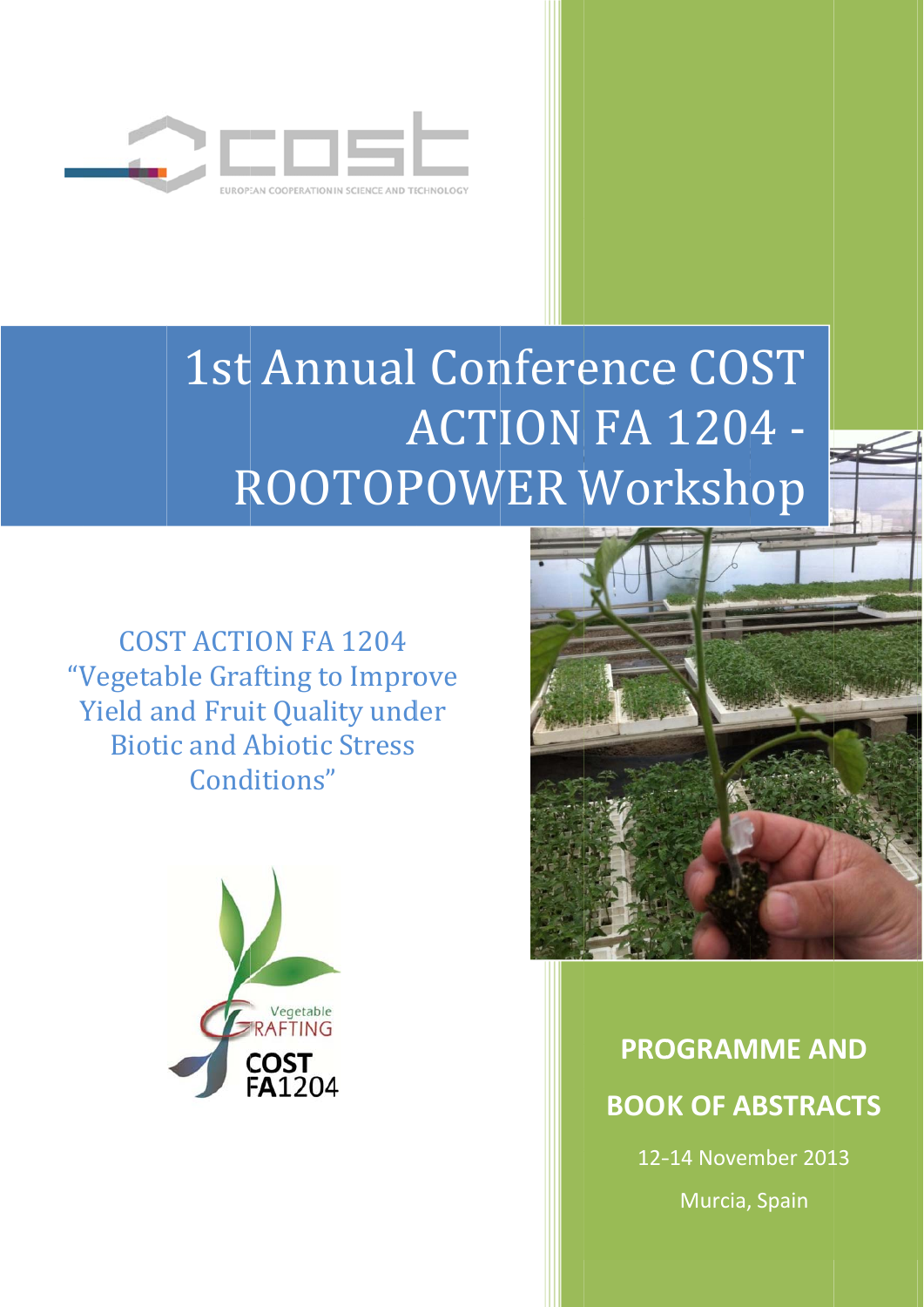### **Table of contents**

| Welcome note                                                              | $\overline{2}$ |
|---------------------------------------------------------------------------|----------------|
| Committees                                                                | 4              |
| Programme                                                                 | 5              |
| Abstracts of oral presentations and posters                               | 11             |
| Section I: Genetic Resources and Rootstock Breeding                       | 12             |
| Section II: Rootstock-Scion Interactions and Graft Compatibility          | 25             |
| Section III: Rootstock-mediated Resistance to Biotic and Abiotic Stresses | 40             |
| Section IV: Rootstock-mediated Improvement of Fruit Quality               | 65             |
| Section V: Vegetable Grafting: Ongoing Projects and State of the Art      |                |
| From a Commercial Point of View                                           | 80             |
| Section VI: Workshop on Phenotyping, Physiology and Genetics of           |                |
| Rootstock-mediated Tolerance to Soil Abiotic Stresses in Tomato           | 85             |
| List of participants                                                      | 95             |
| Sponsoring - logos                                                        | 99             |

**Organizer Secretary Ms. Cristina Soriano Carpena**  Department of Plant Nutrition CEBAS-CSIC Campus de Espinardo, 30100 Murcia, Spain Tel. +34 968 39 62 43 Email: csoriano@cebas.csic.es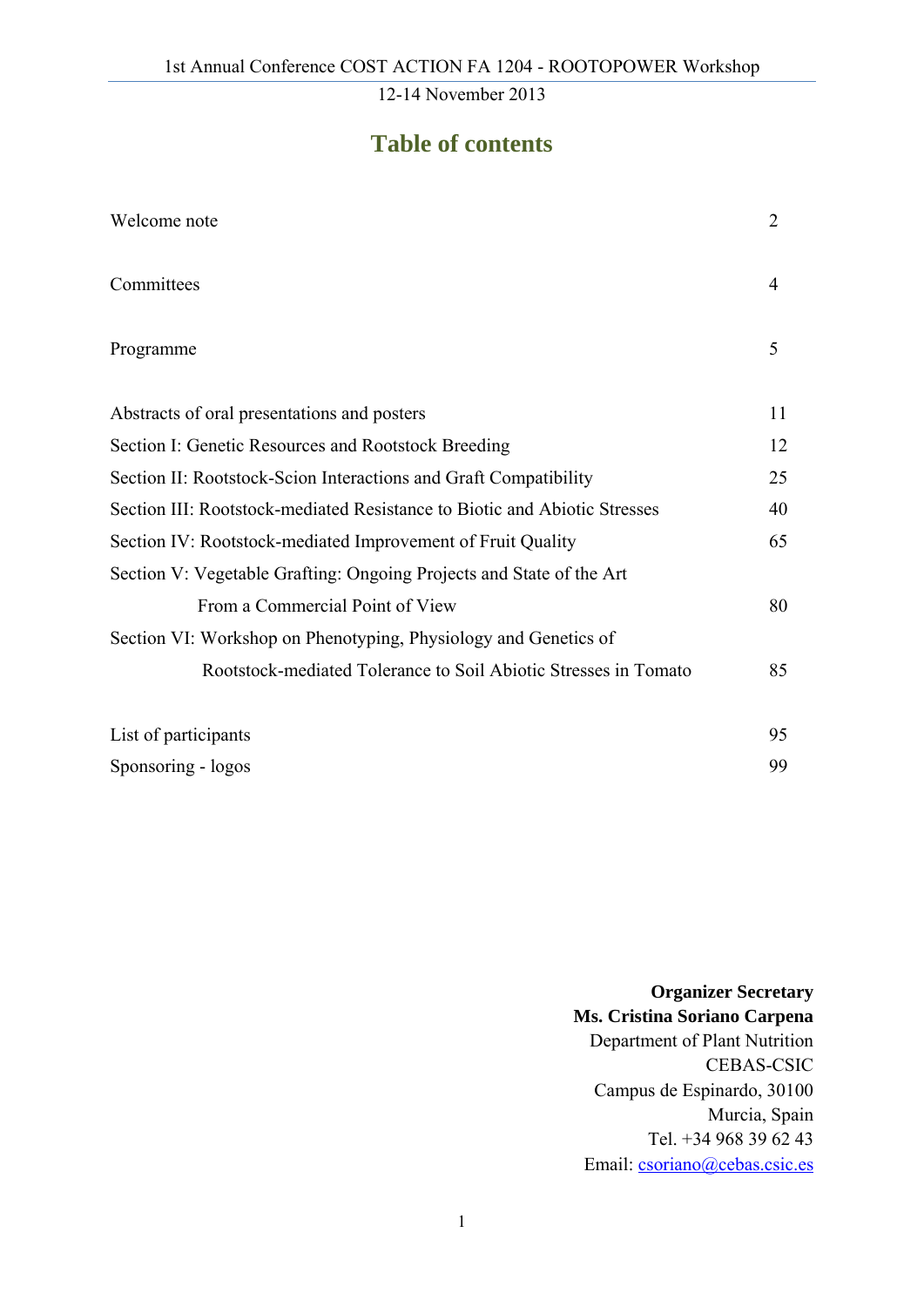### **Welcome note**

Dear colleagues and friends,

On behalf of the MC of the COST ACTION FA1204, the local organizing committee of CEBAS-CSIC welcomes all interested stakeholders (horticulturalists, plant pathologists, plant breeders, physiologists, biotechnologists and policy makers) to attend the 1<sup>st</sup>COST ANNUAL CONFERENCE of the action, jointly organized with the 1<sup>st</sup> ROOTOPOWER WORKSHOP.

After more than fifty years of crop improvement principally selecting for above ground traits, scientists now perceive root system engineering as an opportunity to integrate new approaches to maintain sustainable crop production under changing environmental conditions while minimizing the demand for new resources. Root-specific traits such as root system architecture, sensing of edaphic stress and root-to-shoot communication can be exploited to improve not only resource capture and plant development under adverse conditions, but also fruit quality. The potential of grafting is as broad as the genetic variability available, and may allow horticulture to cross species barriers between rootstocks and scions, allowing a more direct and efficient exploitation of wild germplasm.

The COST action FA1204 aims at stimulating cutting-edge multidisciplinary transnational collaborations towards identifying and understanding how rootstock-mediated traits can improve vegetable crop yield and quality under adverse biotic and abiotic conditions. Central to both international initiatives is the use of grafting in vegetable species, allowing precise assessment of the effect of altering root traits on crop performance and fruit quality independently of shoot traits, by using wild germplasm, mapping populations and functional lines as rootstocks.

The strategic aim is to help crop producers and breeders to improve yield stability and fruit quality under a changing and challenging environment and to overcome the consequences of unsustainable agricultural practices that are causing soil degradation and depleting natural resources.

 The workshop will present recent results in phenotyping, genetics and physiology of rootstock-mediated tomato crop improvement under individual and combined abiotic stresses.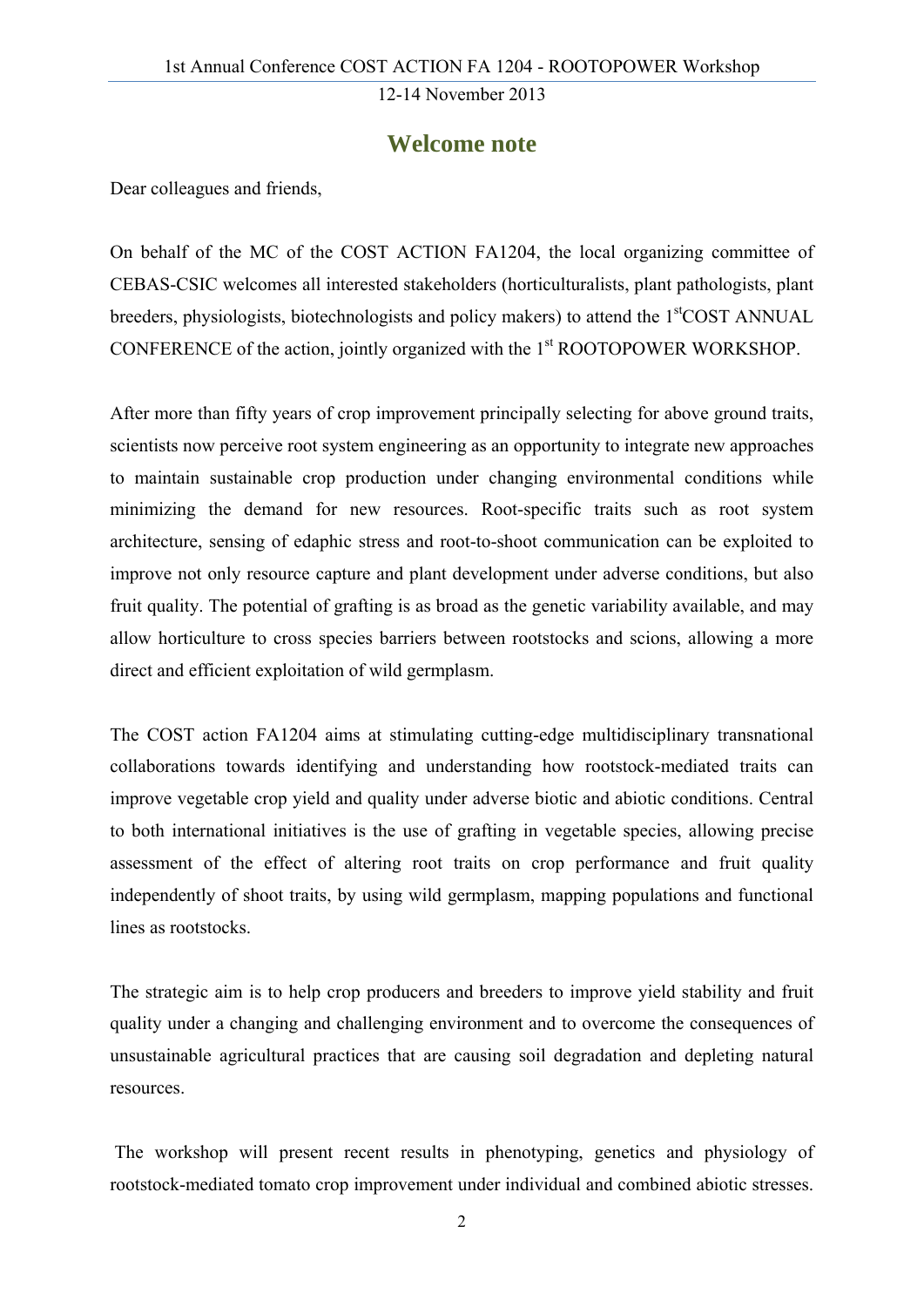This meeting will promote discussion on improving crop stress resistance and quality through more resource efficient rootstocks, allowing a more efficient use of soil, dwindling water and phosphorus resources, and a reduction of the excessive use of nitrogen and potassium fertilizers (which have a high carbon footprint), as well as how this research could be extended to other abiotic and biotic constraints and vegetable crops. Without this research there will be a trend for below-ground biotic and abiotic stresses to decrease plant growth and development throughout the world leading to serious crop yield losses, and hence endangering food security.

The Southeast region of Spain (Murcia and Almeria provinces) is the perfect location to hold this meeting since it is one of the major horticultural areas in the world and produces around 100 million grafted plants per year. Our programme includes around 75 oral and poster presentations, with 110 participants from public and private sectors coming from 25 countries. We wish you a successful conference and a very pleasant stay in Murcia, a city where you will find a wonderful weather, high quality gastronomy, historical and cultural sites and charming people.

With kind regards,

The Conference Chair, *Dr. Francisco Pérez Alfocea CEBAS-CSIC*  On behalf of the Organizing Committee



**MINISTERIO DE ECONOMÍA** Y COMPETITIVIDAD

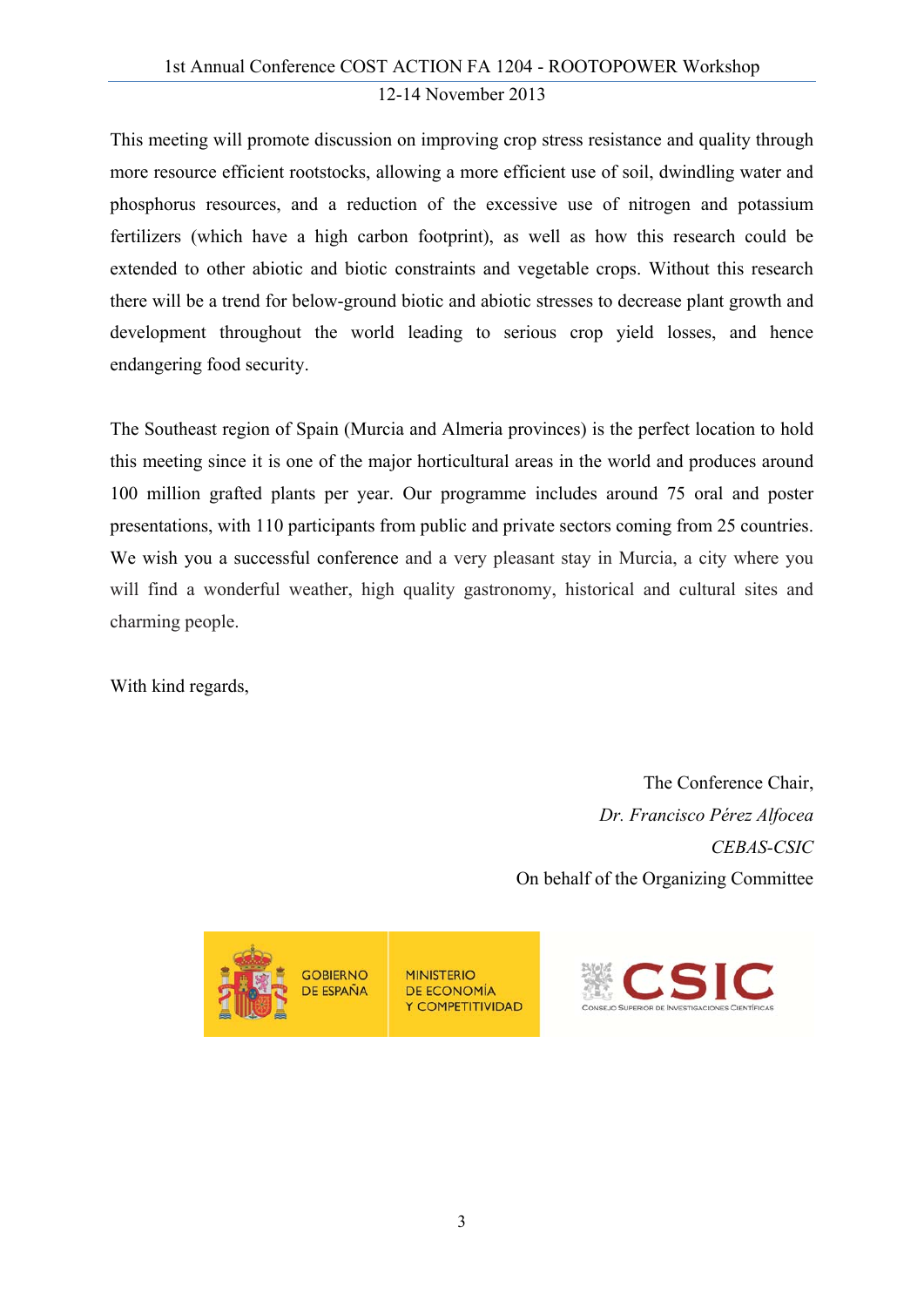#### **Committees**

#### **Local Organizing Committee**

**Francisco Pérez-Alfocea**, CEBAS-CSIC, Murcia, Spain **Cristina Soriano-Carpena**, CEBAS-CSIC, Murcia, Spain **Alfonso Albacete-Moreno,** CEBAS-CSIC, Murcia, Spain **Cristina Martínez-Andújar**, CEBAS-CSIC, Murcia, Spain **Ascensión Martínez-Pérez**, CEBAS-CSIC, Murcia, Spain **María del Puerto Sánchez-Iglesias**, CEBAS-CSIC, Murcia, Spain **Elena Cantero-Navarro**, CEBAS-CSIC, Murcia, Spain **Michael Bitterlich**, Institute of Vegetable and Ornamental Crops, Berlin, Germany

#### **Scientific Committee**

**Giuseppe Colla**, *Chair*, University of Tuscia, Italy **Francisco Pérez Alfocea**, *Vice-chair*, CEBAS-CSIC, Spain **Andrew J. Thompson**, University of Cranfield, UK **Halit Yetisir**, University of Erciyes Melikgazi, Turkey **Jan Henk Venema**, University of Groningen, The Netherlands **Ian C. Dodd**, Lancaster University, UK **Dietmar Schwarz**, Institute of Vegetable and Ornamental Crops, Germany **Roni Cohen**, ARO, NeweYa'ar Research Center, Israel **Menahem Edelstein**, ARO, NeweYa'ar Research Center, Israel **Cherubino Leonardi**, University of Catania, Italy **Carmina Gisbert**, Polytechnic University of Valencia-COMAV, Spain **Dimitrios Savvas**, University of Athens, Greece **Zhilong Bie**, Huazhong Agricultural University, China **Frank Louws**, North Carolina State University, USA

#### **Working Group Leaders and co-Leaders**

**WG1** 

Andrew J. Thompson, Cranfield University, UK Halit Yetisir, University of Erciyes Melikgazi, Turkey

#### **WG2**

Jan Henk Venema, University of Groningen, The Netherlands Ian C. Dodd, Lancaster University, UK

#### **WG3**

Dietmar Schwarz, Institute of Vegetable and Ornamental Crops, Germany Roni Cohen, ARO, Newe Ya'ar Research Center, Israel

#### **WG4**

Cherubino Leonardi, University of Catania, Italy Carmina Gisbert (COMAV), Valencia, Spain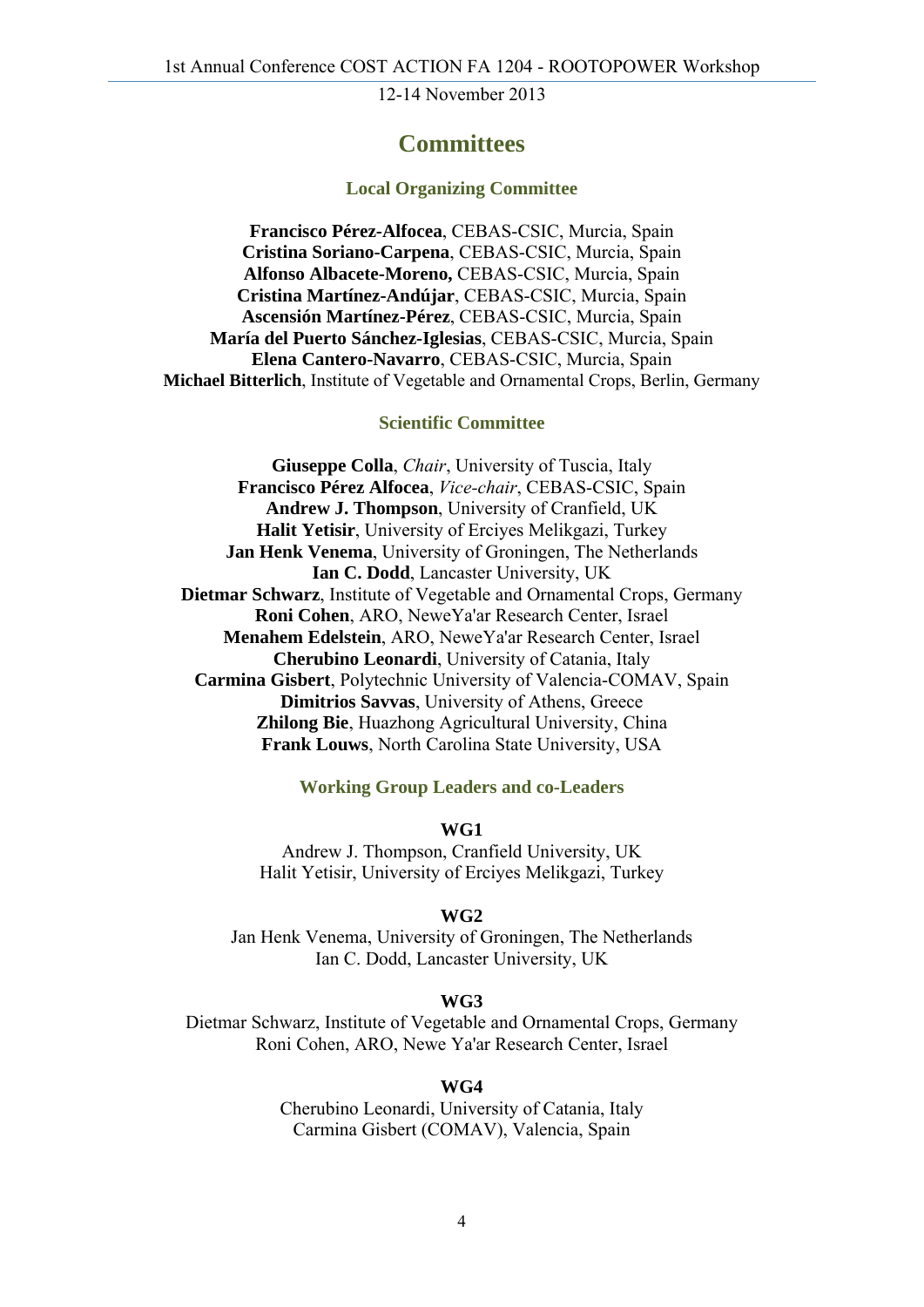### **Programme**

#### **1. MONDAY 11TH NOVEMBER**

**Venue: Hotel Silken 7 Coronas 20:00-21:00 Early registration 21:00-22:00** *Welcome reception* 

#### **2. TUESDAY 12TH NOVEMBER**

**Conference room:** *Salón Lorca* **8:00-9:00 Registration. Mounting of Posters (***Salón Gaya***). Loading presentations.** *Contact Dr Alfonso Albacete at Conference room* 

#### **9:00-9:30 Official Opening**

*Local organizer/Vice-Chair: Dr Francisco Pérez-Alfocea Chair: Dr Giuseppe Colla* 

#### **SESSION I: WG 1 - GENETIC RESOURCES AND ROOTSTOCK BREEDING**

*Chair: Dr. Andrew Thompson. Cranfield University, UK. Rapporteur: Dr. Halit Yetisir. University of Erciyes Melikgazi,Turkey.* 

#### **9:30-11:00 Oral presentations**

9:30-9:45 'Understanding the genetic basis of root trait variation in tomato' *Andrew J. Thompson* 

- 9:45-10:00 'Horticultural and phytopathological evaluation of exotic watermelon germplasm as a source for rootstock breeding' *Edelstein, M. Cohen, R. Tyutyunik, J. Tadmor, K. Falik, E.*
- 10:00-10:15 'Biotechnology for rootstocks micropropagation and breeding' *C. Gisbert, J.M. Mulet, J. Prohens, R. Serrano, B. Picó*
- 10:15-10:30 'Potential new Cucurbita spp rootstocks with viral and fungal resistance' *G.H.S. Nunes, E.W.L.P. Nunes, M. Ferriol, A. Alfaro-Fernández, I. Font, C. Gisbert, B. Picó*
- 10:30-10:45 'Comparison of the physiological parameters of drought between early stage in pot and mature stage in field for tomatoes I' *Yildiz Dasgan*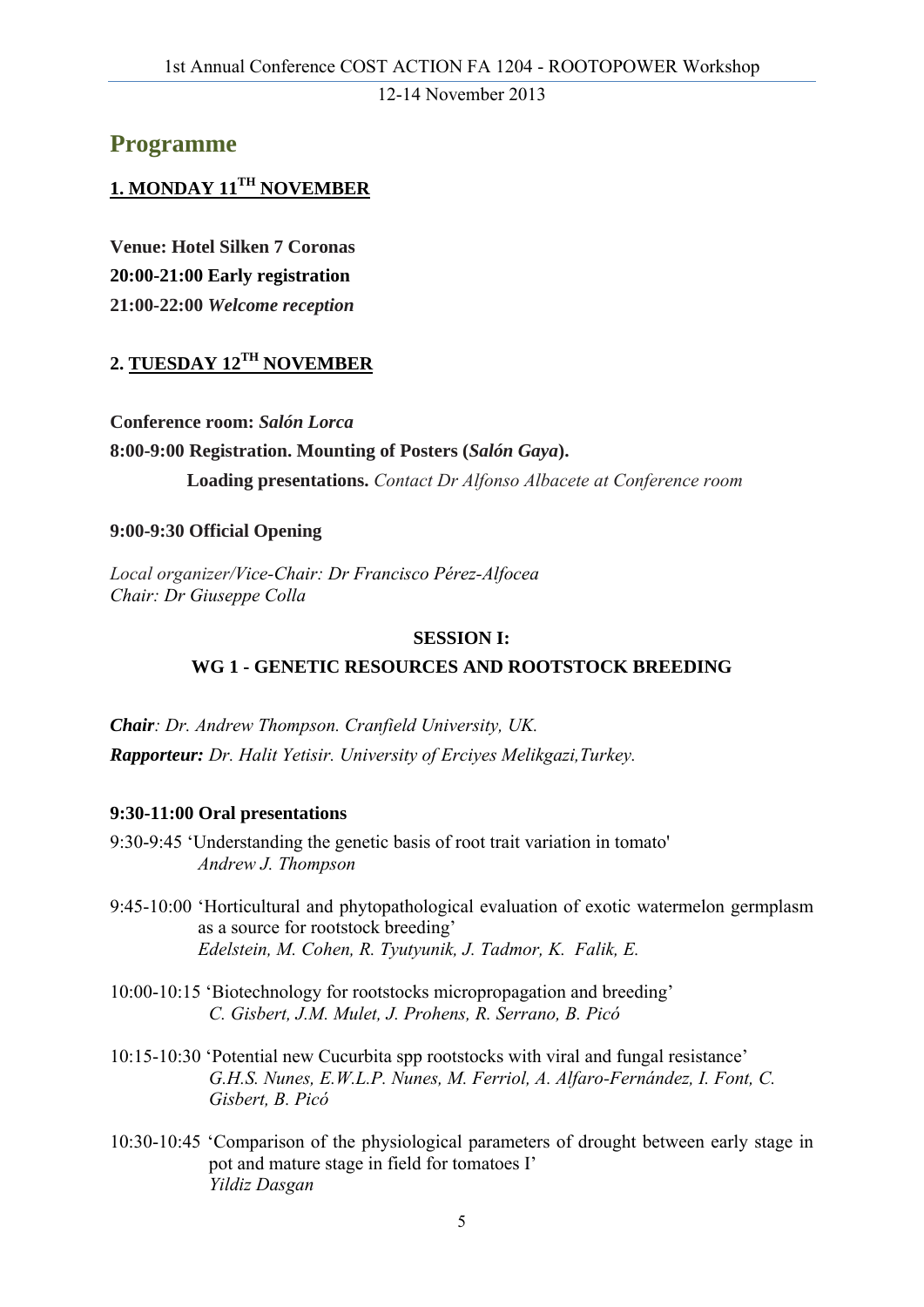10:45-11:00 'Current situation of gourd germplasm against virus diseases in Turkey' *Hakan Fidan, Nihal Denli, Pelin K. Ozturk, Çetin Nacar, Halit Yetisir* 

*11:00-11:30 Coffee Break/Poster viewing/Loading presentations*

#### **SESSION II:**

#### **WG 2 - ROOTSTOCK-SCION INTERACTIONS AND GRAFT COMPATIBILITY**

*Chair: Dr. Jan Henk Venema. University of Groningen,The Netherlands. Rapporteur: Dr. Ian C. Dodd. University of Lancaster, UK.* 

#### **11:30-13:00 Oral presentations**

- 11:30-11:45 'Abscisic acid and cytokinin interaction in root-to-shoot communication to improve salt-tolerance in tomato' *G.B. Öztekin, A. Martínez-Pérez, A. Albacete-Moreno, F. Pérez-Alfocea and C. Martinez-Andújar*
- 11:45-12:00 'Rootstock xylem and scion leaf hormone concentrations are positively correlated' *Alfonso Albacete, Ian C. Dodd and Francisco Pérez-Alfocea*
- 12:00-12:15 'Identifying salt-, drought- and ABA-responsive genes in tomato roots' *Ferrández-Ayela, A., Dodd, I.C., Martínez-Andújar, C., Pérez-Alfocea, F., Pérez-Pérez, J.M.*
- 12:15-12:30 'Oxidative stress associated with rootstock-scion interactions' *P. Irisarri, H.J. Martens, P. Errea and A. Pina*
- 12:30-12:45 'Assessment of grafting compatibility between globe artichoke and cardoon by SEM analyses' *Trinchera A., Pandozy G., Crinò P., Rea E.*
- 12:45-13:00 'Detection of the graft union with electric impedance measurements' *László Gáspár, Eszter Vozáry, Viktor Teráz, Viktória Bőhm, Noémi Kappel, Noémi Lukács*

#### *13:00-14:30 Lunch (Hotel Silken 7 Coronas)*

#### **SESSION III:**

#### **WG 3 - ROOTSTOCK-MEDIATED RESISTANCE TO BIOTIC AND ABIOTIC STRESSES**

*Chair: Dr. Dietmar Schwarz. Institute of Vegetable and Ornamental Crops, Germany. Rapporteur: Dr. Roni Cohen. ARO, NeweYa'ar Research Center, Israel.*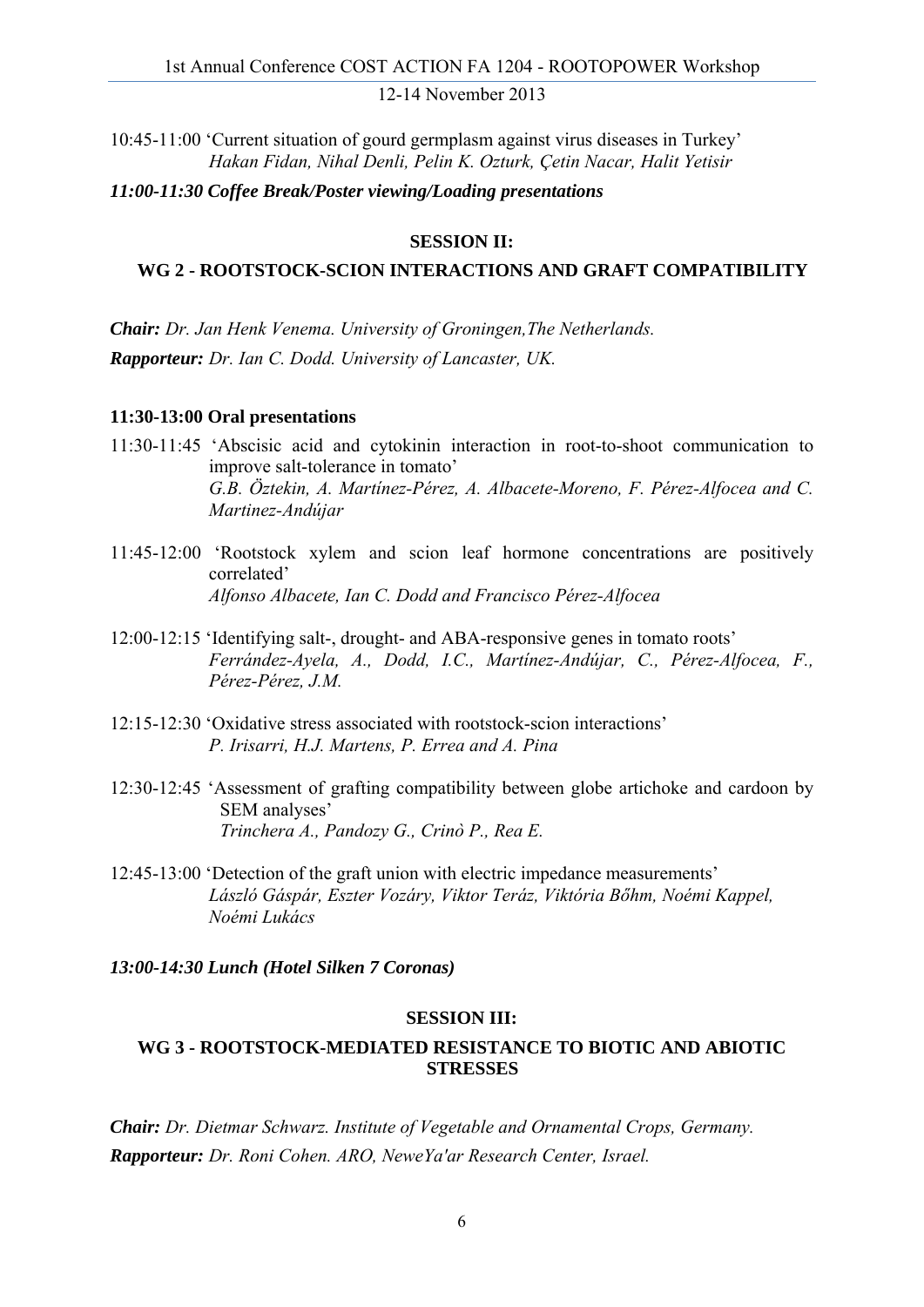#### *14:15-14:30 Loading presentations*

#### **14:30-16:00 Oral presentations**

- 14:30-14:45 'The need for tailor-made cucurbita rootstocks: what can we learn from growing grafted melons in desert agriculture?' *R. Cohen, I. Gal, A. Koren, Pivonia, S., Edelstein, M.*
- 14:45-15:00 'Reducing susceptibility of trellised cucumber and melon plants to cucumber green mottle mosaic virus by agro-technique means and grafting' *Amnon Koren, Victoria Reingold, Aviv Dombrovsky*
- 15:00-15:15 'Unraveling the molecular basis of the resistance to plum pox virus induced by grafting from almond to peach' *Manuel Rubio, Luis Rodríguez-Moreno, Manuel Castro de Moura, Albert Mascarell-Creus, Claudio Bonghi, Federico Dicenta, Pedro Martínez-Gómez*
- 15:15-15:30 'Effects of grafting and rootstock genotype on nutrient uptake by tomato' *D. Savvas, G.B. Oztekin, M. Tepecik, A. Papanikolaou, V. Katsiki, A. Ropokis, G. Ntatsi*
- 15:30-15:45 'Influence of grafting and nitrogen on yield and aerial pests population in hydroponics tomato crop' *Katja Zanic, Gvozden Dumicic, Branimir Urlic, Smiljana Goreta Ban*
- 15:45-16:00 'Grafting reduces the cadmium translocation from roots to shoots and fruits in tomato' *Pradeep Kumar, Menahem Edelstein, Mariateresa Cardarelli, Elvira Rea, Giuseppe Colla*
- *16:00- 16:30 Coffee Break*

**16:30 – 18:00 Poster viewing (***Salón Gaya***)** 

- **16:30 18:30 MC meeting** (see agenda)
- *19:00: Social event: Tour around the city of Murcia Meeting point: Hotel Hall*

#### **3. WEDNESDAY 13TH NOVEMBER**

#### **SESSION IV:**

#### **WG 4 - ROOTSTOCK-MEDIATED IMPROVEMENT OF FRUIT QUALITY**

*Chair: Dr. Cherubino Leonardi. University of Catania. Italy. Rapporteur: Dr. Carmina Gisbert. UPV-COMAV, Valencia. Spain.*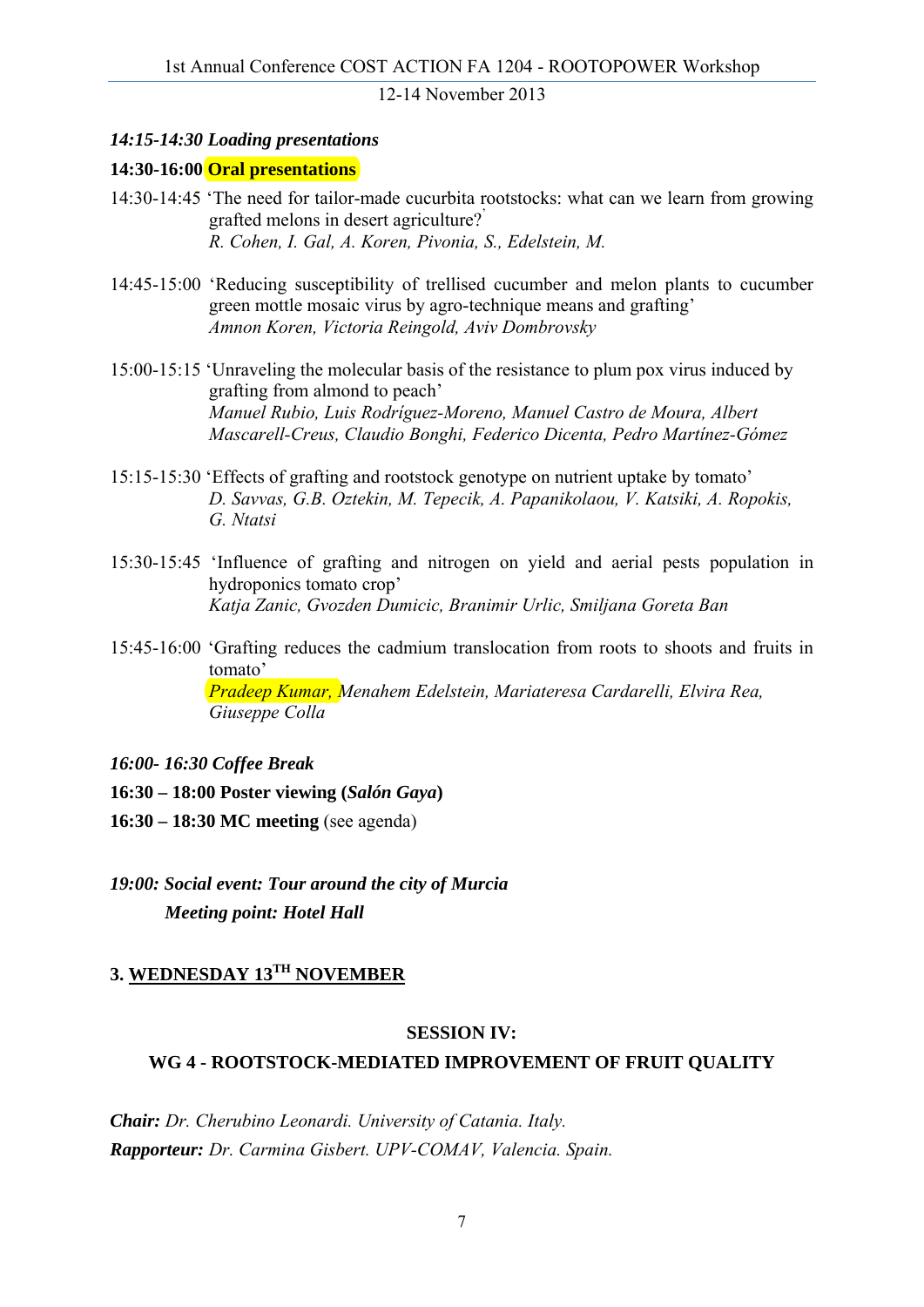#### *8:45-9:00 Loading presentations*

#### **9:00-10:30 Oral presentations**

- 9:00-9:15 'Effect of pruning system on yield and quality of greenhouse grafted tomato' *Isabel Mourão, Joana Teixeira, Luis Miguel Brito, Maria Elvira Ferreira, Maria Luisa Moura*
- 9:15-9:30 'The contents of certain primary and secondary metabolites of grafted tomato fruits regarding to salinity stress and growing period' *Nina Kacjan Maršić, Bernarda Brajović, Dominik Vodnik*
- 9:30-9:45 'Sensory analysis of grafted watermelon grown in different Hungarian regions' *David Fekete, Evelin Várvölgyi, József Felföldi, Attila Gere, Zoltán Kókai Viktória Bőhm, Gábor Balázs, Noémi Kappel*
- 9:45-10:00 'Differential evolution of physicochemical and phytochemical fruit composition during ripening in grafted and non-grafted watermelon' *Marios C. Kyriacou and Georgios A. Soteriou*
- 10:00-10:15 'Effects of grafting and modified atmosphere packaging (MAP) on melon and aubergine quality parameters during storage' *E. M. Khah, S. Petropoulos, I. S. Arvanitoyannis, F. Bletsos*
- 10:15-10:30 'Quantitative and qualitative response of Sicilian eggplant ecotypes to grafting onto *Solanum torvum' L. Sabatino, G. Iapichino, F. D'Anna*

#### **10:30-11:30 Working Groups parallel meetings**

*11:30-12:00 Coffee Break/Poster viewing/Loading presentations* 

#### **SESSION V:**

#### **VEGETABLE GRAFTING: ON GOING PROJECTS AND STATE OF THE ART FROM A COMMERCIAL POINT OF VIEW**

*Chair: Dr. Giuseppe Colla, University of Tuscia, Italy.*

*Rapporteur: Dr. Dimitrios Savvas, University of Athens, Greece.* 

#### **12:00-12:45 Ongoing Projects**

12:00-12:15 'Grafting in organic horticulture' *Martin Koller (from BioGreenhouse COST Action)* 

12:15-12:30 'Overview of USDA-funded project to advance grafting technologies in the U.S. fruiting vegetable industry' *Frank J. Louws*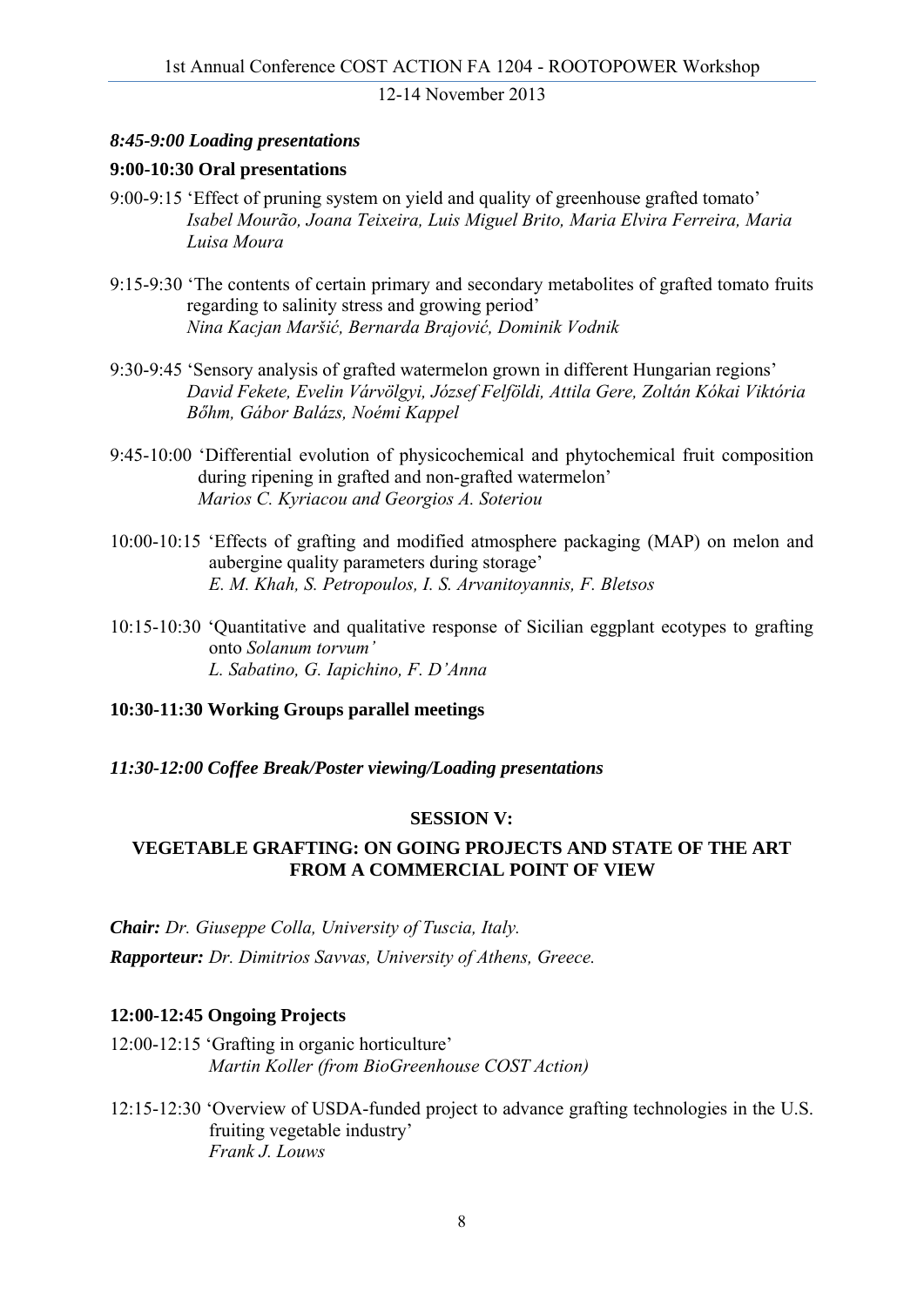12:30-12:45 'The History, Current Status and Future of the Cucurbit Grafting in China' *Zhilong Bie*

12:45-14:30 **Round Table**. 'State of the art from a commercial point of view' *Moderators: Dr. Jan Henk Venema and Dr. Andrew Thompson Syngenta, Monsanto, Centro SEIA, Ramiro Arnedo,Rijk Zwaan,Nunhems. (10 min each followed by discussion*)*.*

*14:30-16:00 Lunch (Hotel Silken 7 Coronas).* 

#### **SESSION VI:**

#### **WORKSHOP ON PHENOTYPING, PHYSIOLOGY AND GENETICS OF ROOTSTOCK-MEDIATED TOLERANCE TO SOIL ABIOTIC STRESSES IN TOMATO**

*Chair: Dr. Francisco Pérez Alfocea. CEBAS-CSIC, Spain*. *Rapporteur: Dr. Ian C. Dodd. University of Lancaster, UK.* 

#### *15:45-16:00 Loading presentations*

16:00-16:15 'Introduction to the EU-ROOTOPOWER project' *F. Pérez-Alfocea, Project Coordinator* 

- 16:15-16:30 **'**Screening a tomato mapping population for root resistance to soil impedance plus polymorphism discovery in parental genomes' *Andrew Thompson, on behalf of the EU-ROOTOPOWER Consortium*
- 16:30-16:45 'Rootstock-mediated variation in tomato vegetative growth under moderate salinity'

*Alfonso Albacete, on behalf of the EU-ROOTOPOWER Consortium* 

16:45-17:00 'Phenotyping and physiology of rootstock-mediated tolerance to drought in tomato'

*Sevilay Topcu, on behalf of the EU-ROOTOPOWER Consortium*

17:00-17:15 'Effects of nitrogen stress on a population of *Solanum* rootstocks' *F. Pérez-Alfocea, on behalf of the EU-ROOTOPOWER Consortium* 

#### *17:15-17:45 Coffee Break/Poster viewing (Salón Gaya)*

17:45-18:00 'Phenotyping and physiology of rootstock-mediated tolerance to soil low phosphorus stresses in tomato'

*Juan M. Ruiz-Lozano, on behalf of the EU-ROOTOPOWER Consortium* 

18:00-18:15 'Phenotyping of tomato rootstocks under low potassium supply'

 *Cristina Martínez-Andújar, on behalf of the EU-ROOTOPOWER Consortium*  18:15-18:30 'Root-to-shoot signalling of soil abiotic stresses'

*Ian C. Dodd, on behalf of the EU-ROOTOPOWER Consortium* 

- 18:30-18:45 'Improving tomato for tolerance to multiple abiotic stress factors' *María José Asins, on behalf of the EU-ROOTOPOWER Consortium*
- 18:45-19:00 Discussion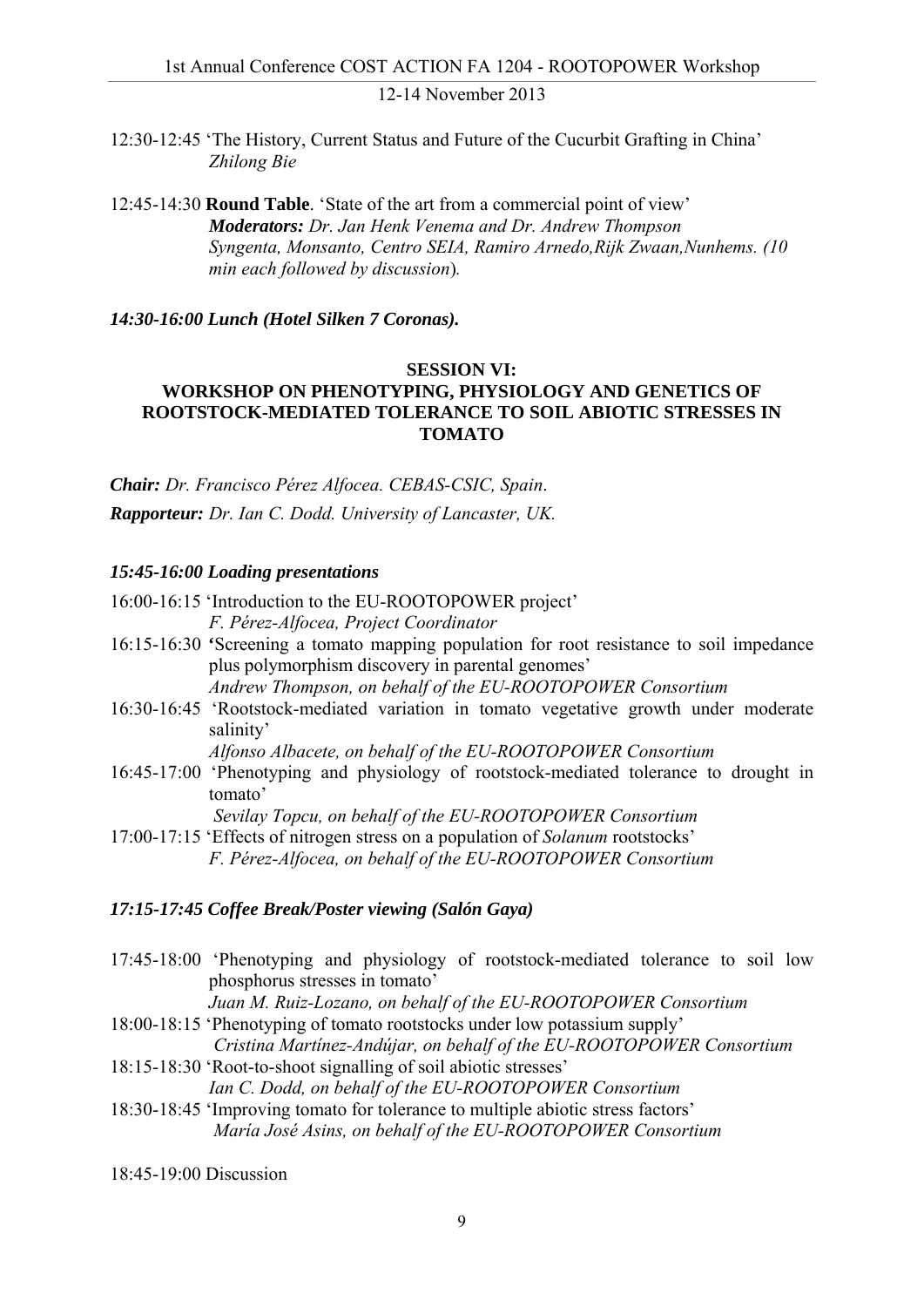#### **19:00-19:30 Main conclusions. Closing of the Meeting**

*Chair: Dr Giuseppe Colla Vice-Chair: Dr Francisco Pérez-Alfocea* 

*21:00 Conference dinner (Restaurante HISPANO, Calle Radio Murcia, 4)*

#### **4. THURSDAY 14TH NOVEMBER**

#### **SESSION VII:**

#### **TECHNICAL VISIT**

#### **7:30 Journey to** *Motril, Granada (about 4 hours)*

#### **11:30-14:00 Visit to** *Cooperativa La Palma*

La Palma is the largest producer in the world of cherry tomatoes (30 million Kg) and other tomato specialties using grafted plants. Its main markets are those in UK, France, Germany and Spain. The visit includes a tour around its greenhouses, where grafting experiments facing local constraints will be shown, as well as one of the most modern processing and packaging plants.

*14:00-15:30 Lunch* 

**15:30 Journey to** *El Ejido (Almeria)* 

#### **17:00-18:30 Visit to the seed company** *Ramiro Arnedo Research Station*

Back to Murcia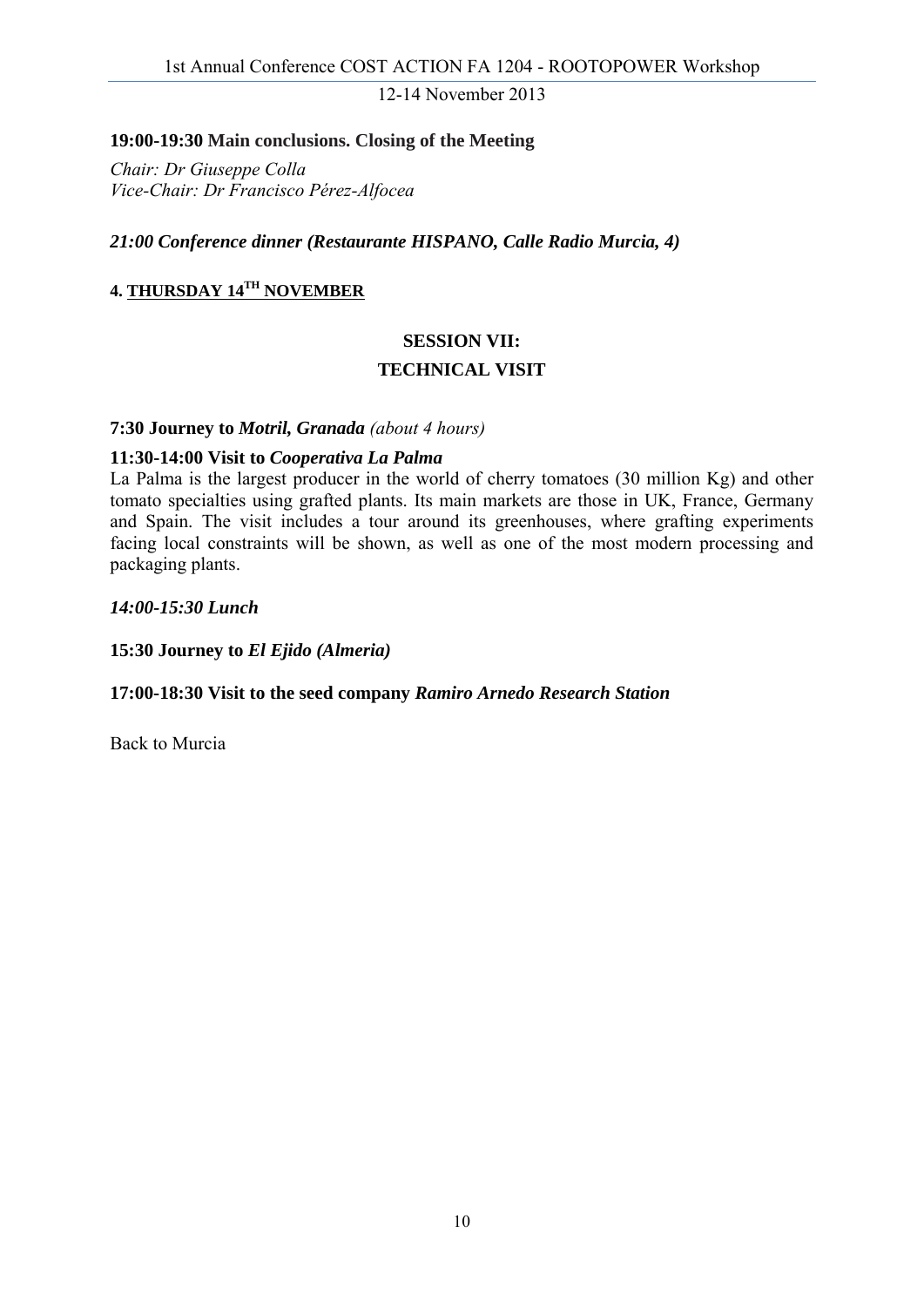## **ABSTRACTS OF ORAL COMMUNICATIONS AND POSTERS**

## **1st Annual Conference COST ACTION FA 1204 ROOTOPOWER Workshop**

*"Exploiting root-to-shoot communication for improving yield stability and fruit quality in vegetable crops"*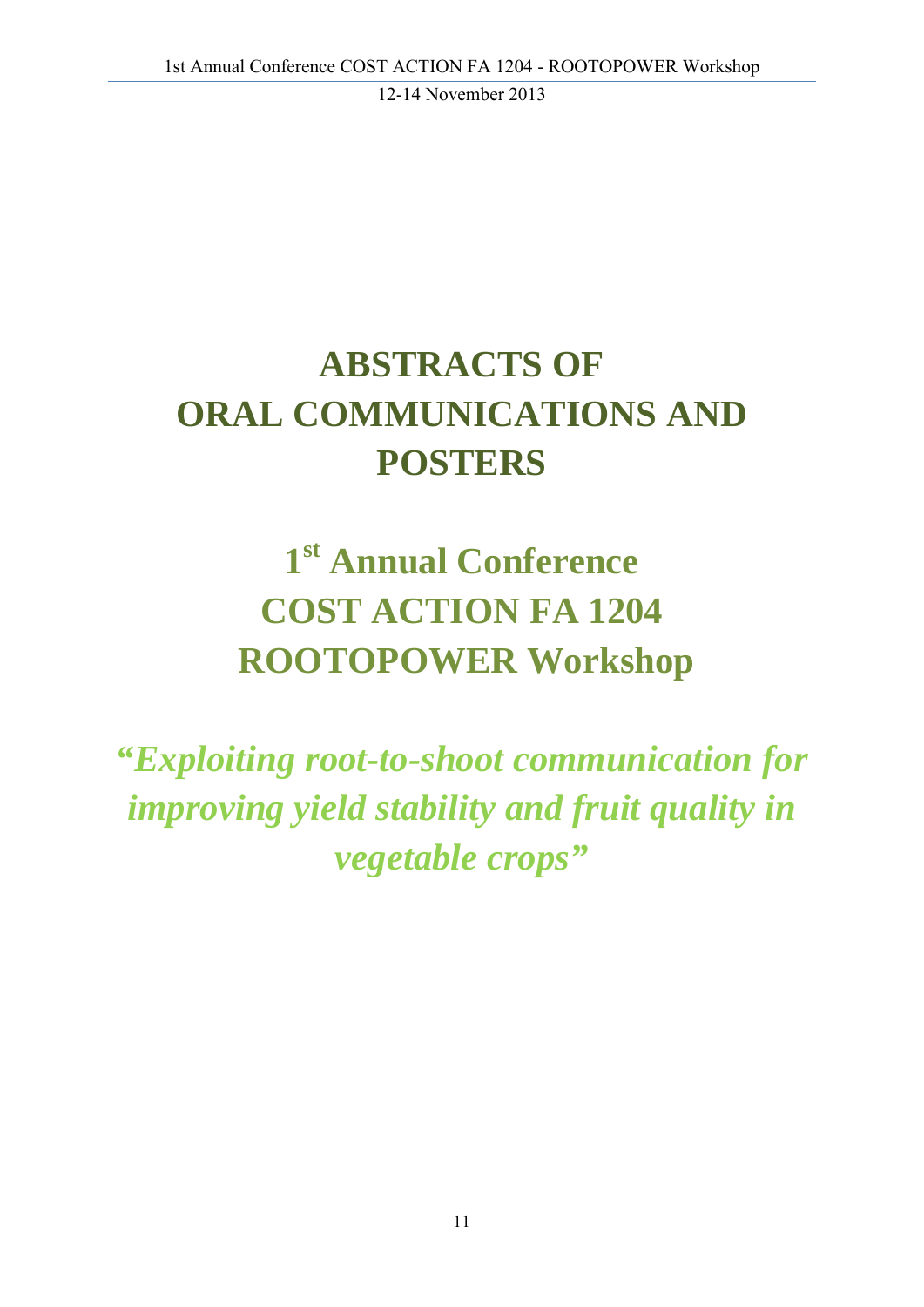## **SECTION I WORKING GROUP 1**

## **"Genetic Resources and Rootstock Breeding"**

## **ORAL COMMUNICATIONS**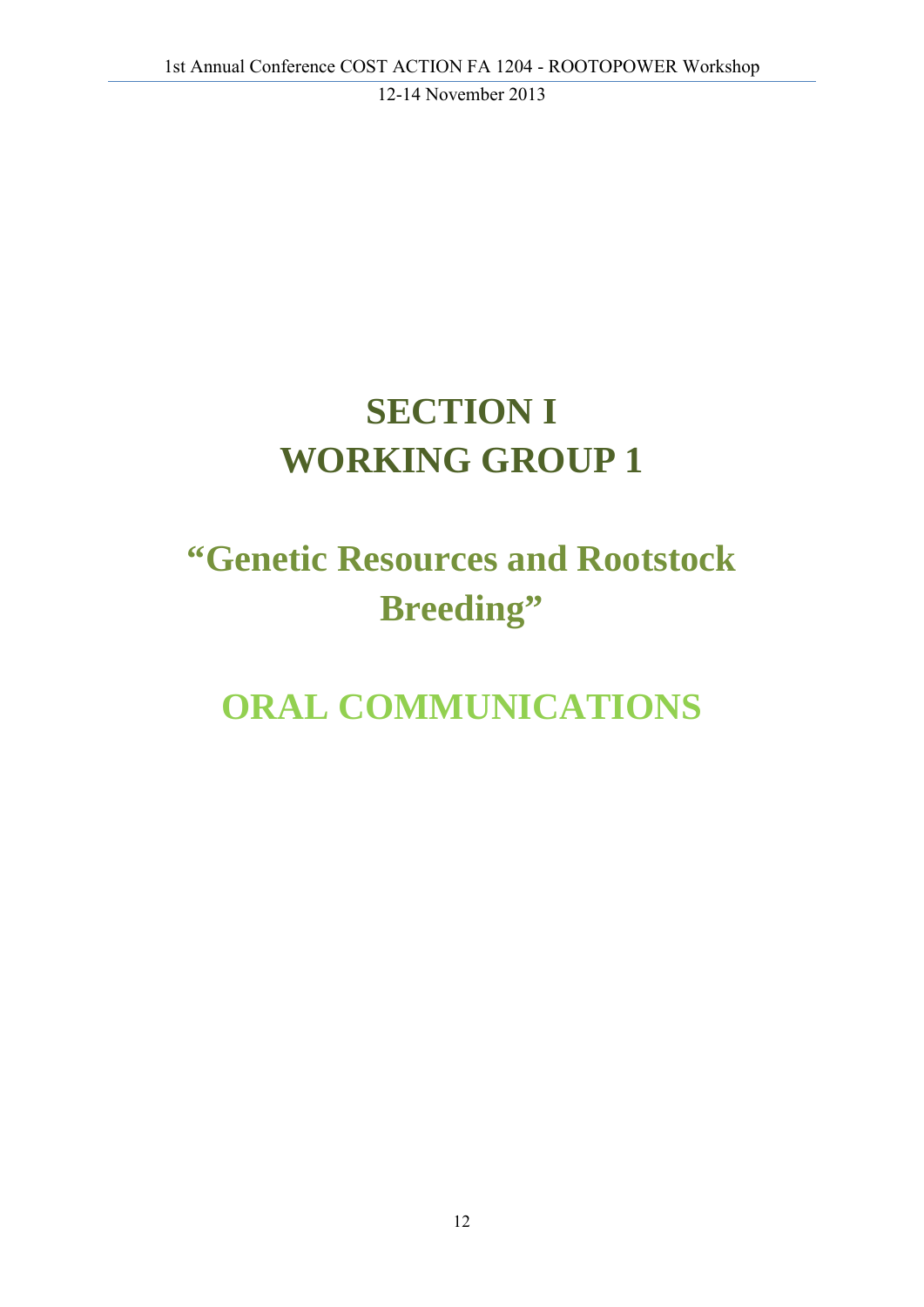## **I.1. UNDERSTANDING THE GENETIC BASIS OF ROOT TRAIT VARIATION IN TOMATO**

Andrew J. Thompson $<sup>1</sup>$ </sup>

My research aim is to understand the genetic control of root traits in *Solanum* and to identify molecular markers for breeding cultivars that are productive with lower water inputs. Using a soil-based rhizotron assay, a geotextile-based root penetration assay, and a hydroponic system, we have screened the publicly-available *Solanum lycopersicum* (M82) x *Solanum pennellii* (LA716) population of introgressions lines. QTLs for root:shoot ratio, vertical root distribution and ability to penetrate geotextiles were found and these are now subject to detailed study. I am mapping monogenic root mutants and progress with bushy root (*brt*) is the most advanced.

In transgenic experiments we have produced tomato plants in which the rate of abscisic acid (ABA) biosynthesis is increased in root tissues by the over-expression of single or multiple genes encoding rate limiting enzymes. By this approach we have developed root genotypes that are able to reduce transpiration in the scion, and that improve fruit production under rootzone stress. A major effect of engineering increased ABA biosynthesis in roots is to triple root hydraulic conductivity, and the importance of this trait for water capture will be discussed. We have also identified a tomato root-specific promoter for use in further manipulations of root-to-shoot signalling.

<sup>1</sup> Cranfield Soil and AgriFood Institute, School of Applied Sciences, Cranfield University, United Kingdom. E-mail: a.j.thompson@cranfield.ac.uk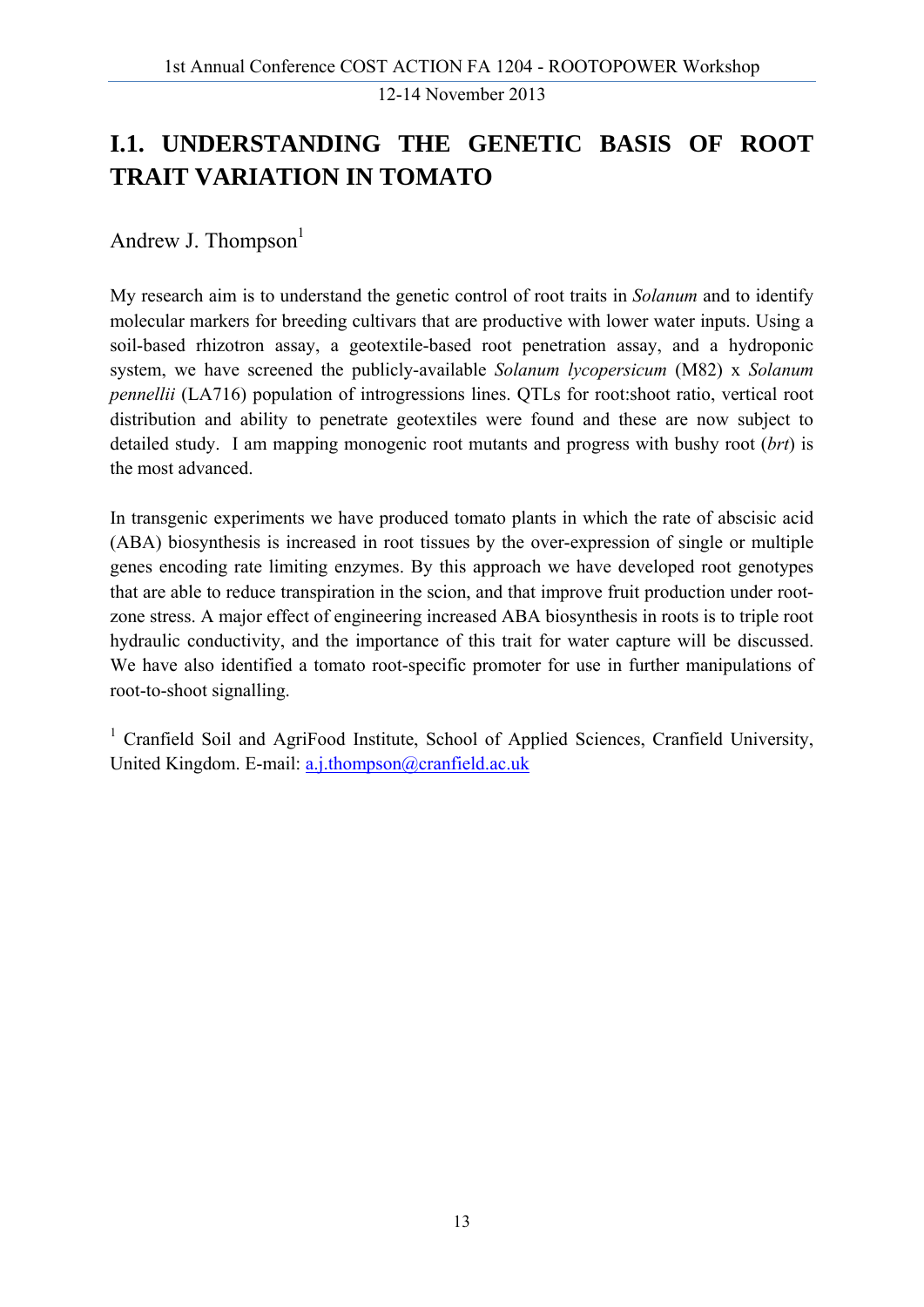## **I.2. HORTICULTURAL AND PHYTOPATHOLOGICAL EVALUATION OF EXOTIC WATERMELON GERMPLASM AS A SOURCE FOR ROOTSTOCK BREEDING**

Edelstein, M.<sup>1</sup> Cohen, R. Tyutyunik, J. Tadmor, K. Falik, E.

Most of the watermelons grown in the Mediterranean basin are grafted, mainly on *Cucurbita* rootstocks which provide efficient protection against a wide range of soilborne pathogens. In certain cases, however, grafting may cause a reduction in fruit-quality, including hard fruit flesh with white fibers, changes in fruit size and fruit deformation. Grafting watermelon on watermelon rootstocks may eliminate the fruit-quality issues resulting from the use of *Cucurbita* rootstocks. Twenty-one exotic watermelon accessions were evaluated as potential sources for watermelon rootstocks. No difference was found in the total fruit yield and fruit quality index between non-grafted 'Extazy' fruit and 'Extazy' fruit from plants grafted on the different watermelon accessions. However when 'Extazy' was grafted onto *Cucurbita* rootstock, fruit rind was thicker, white fibrous flesh was observed, and the flesh of the grafted fruits was harder than non-grafted and self-grafted 'Extazy'. No bitter flavor and no cucurbitacin were present in 'Extazy' fruits of plants grafted on bitter fruit watermelon accessions. The response of the accessions to several diseases such as Fusarium wilt, Fusarium crown rot, nematodes, *Macrophomina* and *Monosporascus* was evaluated*.* Some accessions exhibited resistance indicating the possibility of breeding resistant watermelon rootstocks without negative effect on fruit quality.

<sup>1</sup> Department of Vegetable Crops, Agricultural Research Organization, Newe Ya'ar Research Center. Israel. E-mail: medelst@volcani.agri.gov.il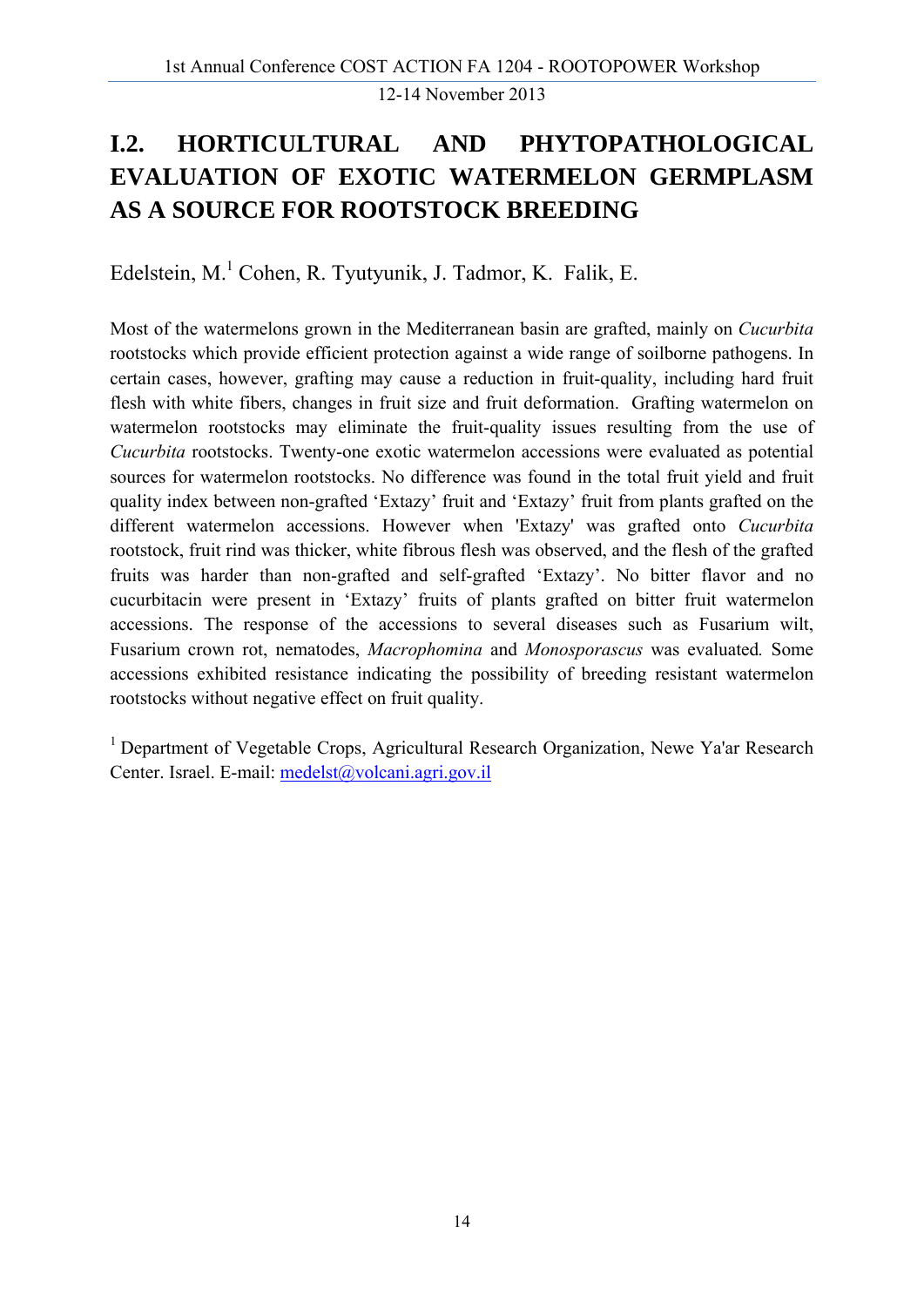## **I.3. BIOTECHNOLOGY FOR ROOTSTOCKS MICRO-PROPAGATION AND BREEDING**

C. Gisbert<sup>1</sup>, J.M. Mulet<sup>2</sup>, J. Prohens<sup>1</sup>, R. Serrano<sup>2</sup>, B. Picó<sup>1</sup>

Advances in our understanding of plant genomes increase the possibilities for biotechnological breeding. However, the high influence of genotype in the regeneration capacity and recalcitrance to regeneration and/or transformation make necessary the development of specific protocols for the genotypes of interest. In our laboratory we have developed protocols for *in vitro* culture and micropropagation of different rootstocks useful for grafting eggplant and plants of Cucurbitaceae family. In addition, we have developed protocols for genetic transformation, introducing the *BvSAT* gene into *Solanum torvum* and *Cucurbita moschata* genotypes. The former is commonly used as eggplant rootstock and the latter is very useful for its resistance to several viruses and fungi and for its vigorous root system. The *BvSAT* gene codifies a serine acetyl transferase, one of the enzymes responsible of the biosynthesis of the essential aminoacids cysteine and methionine and has been related to abiotic stress tolerance. Evaluation of these materials is underway.

This work has been funded by Universitat Politècnica de València (PAID 05-10)

<sup>1</sup> Instituto de Conservación y Mejora de la Agrodiversidad Valenciana (COMAV), Universitat Politècnica de València (UPV), Valencia, Spain. E-mail: cgisbert@btc.upv.es

2 Instituto de Biología Molecular y Celular de Plantas (IBMCP), UPV, Valencia, Spain.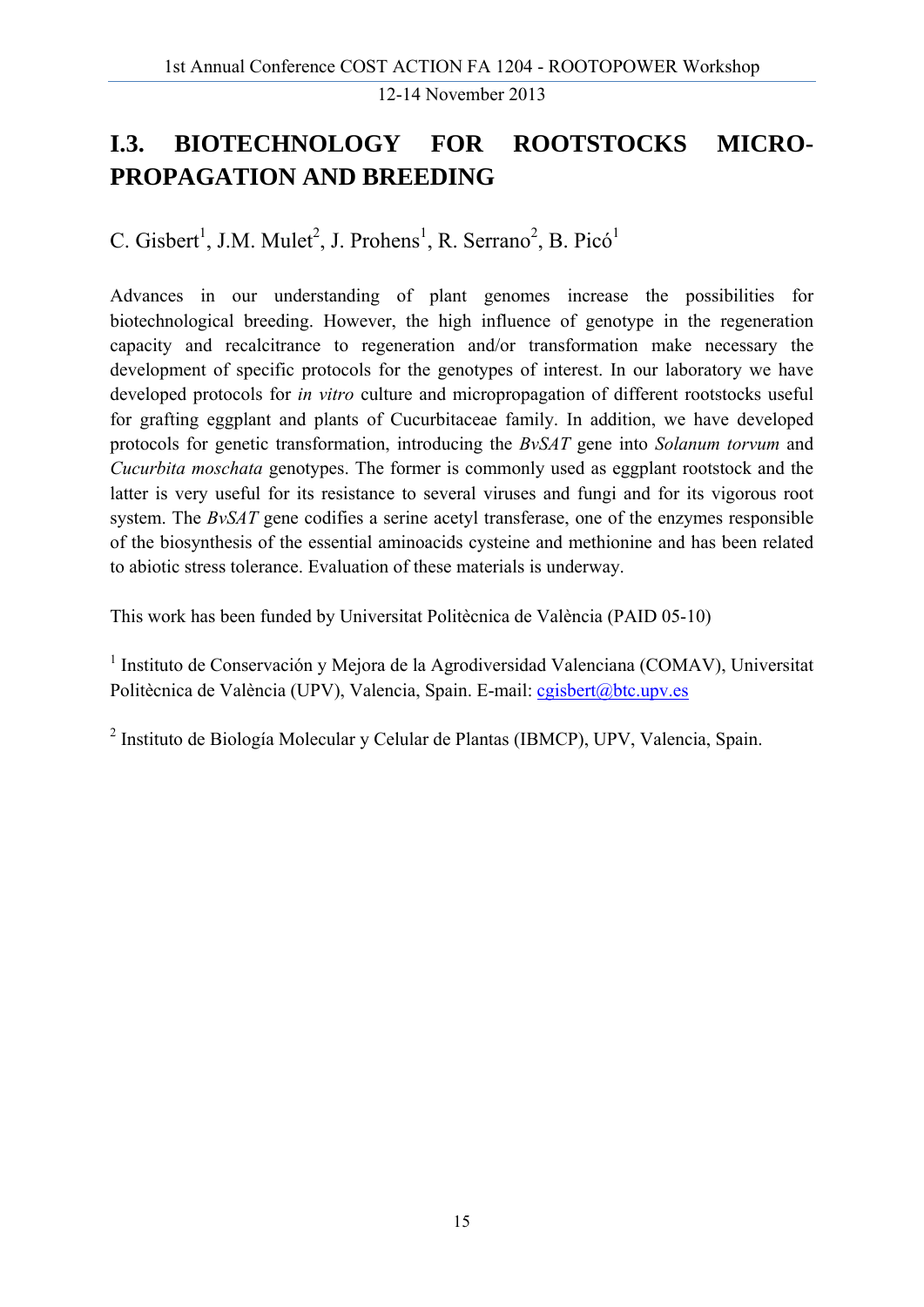### **I.4. POTENTIAL NEW** *Cucurbita* **SPP ROOTSTOCKS WITH VIRAL AND FUNGAL RESISTANCE**

G.H.S. Nunes<sup>1</sup>, E.W.L.P. Nunes<sup>1</sup>, M. Ferriol<sup>2</sup>, A. Alfaro-Fernández<sup>2</sup> I. Font<sup>2</sup>, C. Gisbert<sup>3</sup>, B. Pico<sup>3</sup>

Grafting cultivars onto resistant rootstocks is an effective strategy to manage soilborne diseases in cucurbits. Improved resistance to some foliar diseases has also been reported in grafted plants. There is increasing evidence that systemic defense mechanisms play an important role in plant defense as a result of grafting. *Cucurbita* rootstocks are frequently used to graft watermelons (*Citrullus*), melons or cucumbers (*Cucumis*) as they develop vigorous roots and are usually non-host of soilborne pathogens such as *Fusarium* spp, *M. cannonballus* and nematodes. However, the genus *Cucurbita* includes many species that have not been tested as rootstocks. Some of them are promising sources of viruses and fugal resistance. We have tested some *Cucurbita* germplasm against a set of viruses and fungus. The most interesting are some *C. moschata* cultivars and some *C. ecuadorensis*, *C. okeechobeensis,* and *C. lundelliana* accessions that are multiresistant to the main potyviruses affecting cucurbits, ZYMV, WMV and PRSV, and also to the aerial fungal causal agent of powdery mildew *(Podosphaera xanthii). They have also* vigorous root systems and are resistant to soilborne pathogens. Despite grafting is used primarily for controlling soilborne diseases, the use of these multiresistant genotypes might contribute to improve crop resistance to foliar diseases.

This work has been supported by INIA project RTA2011-00044-C02-02 and cofunded with FEDER funds.

<sup>1</sup> Universidade Federal Rural do Semi-arido (UFERSA), Mossoro-RN, Brazil. E-mail: glauber@ufersa.edu.br.

<sup>2</sup> Instituto Agroforestal Mediterráneo (IAM-UPV) Universitat Politècnica de València, Valencia, Spain.

<sup>3</sup> Instituto de Conservación y Mejora de la Agrodiversidad (COMAV-UPV) Universitat Politècnica de València, Spain. E-mail: mpicosi@btc.upv.es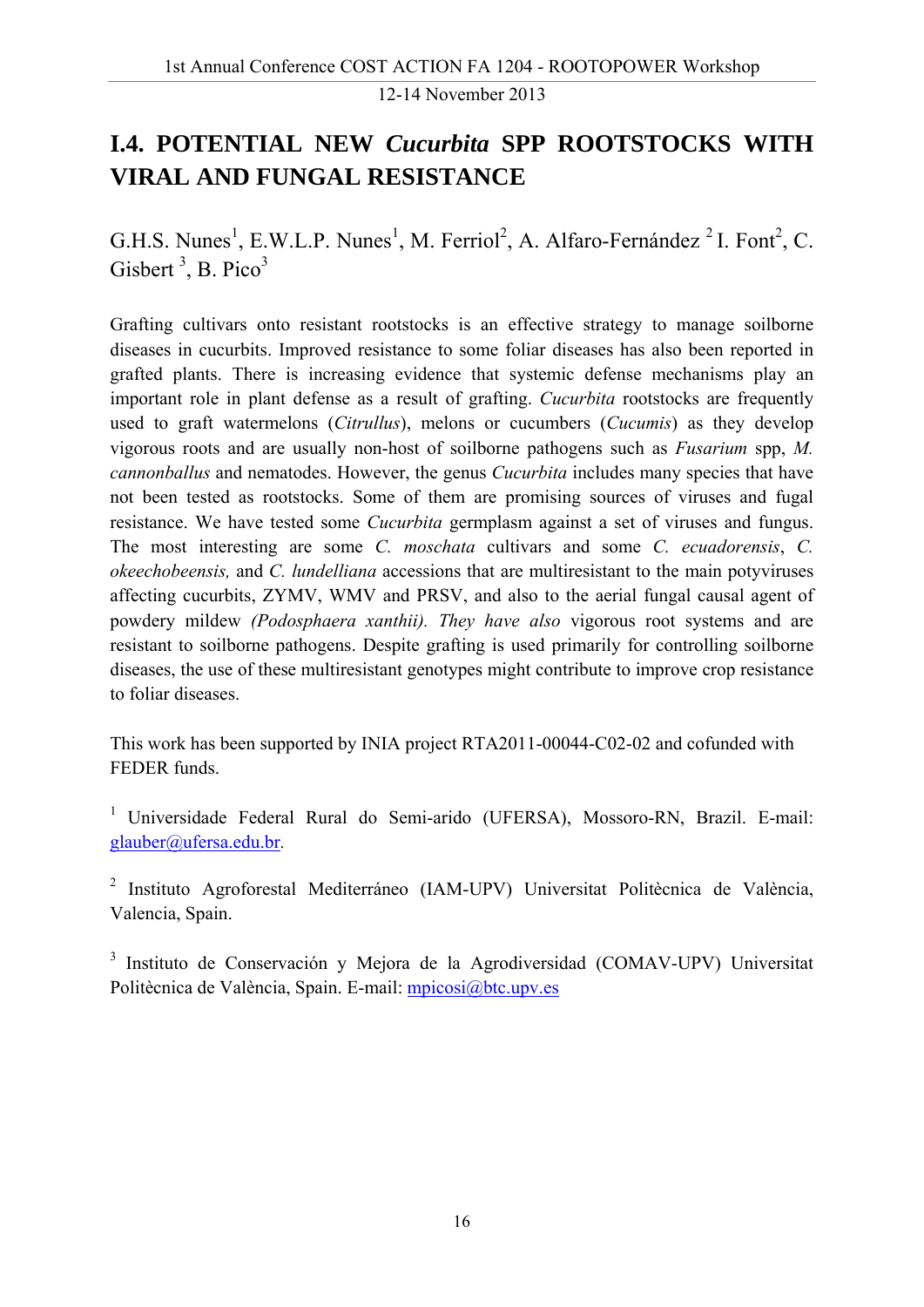## **I.5. COMPARISON OF THE PHYSIOLOGICAL PARAMETERS OF DROUGHT BETWEEN EARLY STAGE IN POT AND MATURE STAGE IN FIELD FOR TOMATOES**

H. Yildiz Dasgan<sup>1</sup>

Tomato research was carried out in order to investigate the relationships of drought physiological responses of the tomato plants between young and mature stages. Forty-five days old tomato plant grown in pot and 122 days old tomato plants grown in open field under the drought stress were compared for some physiological parameters. Twenty-four different tomato genotypes, mainly local materials were used. The physiological parameters investigated were stomatal conductance, membrane injury index, leaf water potential, leaf osmotic potential, leaf temperature, leaf Ca and K concentrations, shoot fresh weight and visual shoot appetence by the 1-5 scale evaluation subjectively. Two degrees of the drought stress; intermediate and severe, were applied to the tomato plants. In the intermediate stress, the irrigation was 50 % of control plants, and in the severe stress the irrigation was 25% of the control plants. For the parameters, the rates of change in the stressed plants compared to their controls without stress were calculated. The main results of the tomato research were 1) 50% irrigation was better than 25% irrigation in order to distinguish tomato genotypes according to their stress responses, 2) the calculated figures by the stressed plants compared to their controls were definitely better than absolute figures for the higher relationships between the early and mature stages, 3) the most important three physiological parameters determined in tomatos between early stage in pot and mature stage in field were ranked as "1<sup>st</sup> Leaf calcium (Ca) concentration ( $r = 0.573$ )", "2<sup>nd</sup> Membrane injury index ( $r = 0.528$ )" and "3<sup>rd</sup> Stomatal conductance  $(r = 0.475)$ ". The Leaf osmotic potential was the least important parameter or showed the insignificant relationship between the early plant stage in pot and mature stage in field. These relationships will be useful to shorten the drought breeding process and the tomato genotype that have high resistant to drought will be good rootstock breeding materials for future works.

<sup>1</sup> Department of Horticulture, Faculty of Agriculture, Cukurova University, Adana, Turkey. Email: dasgan@cu.edu.tr or ydasgan@gmail.com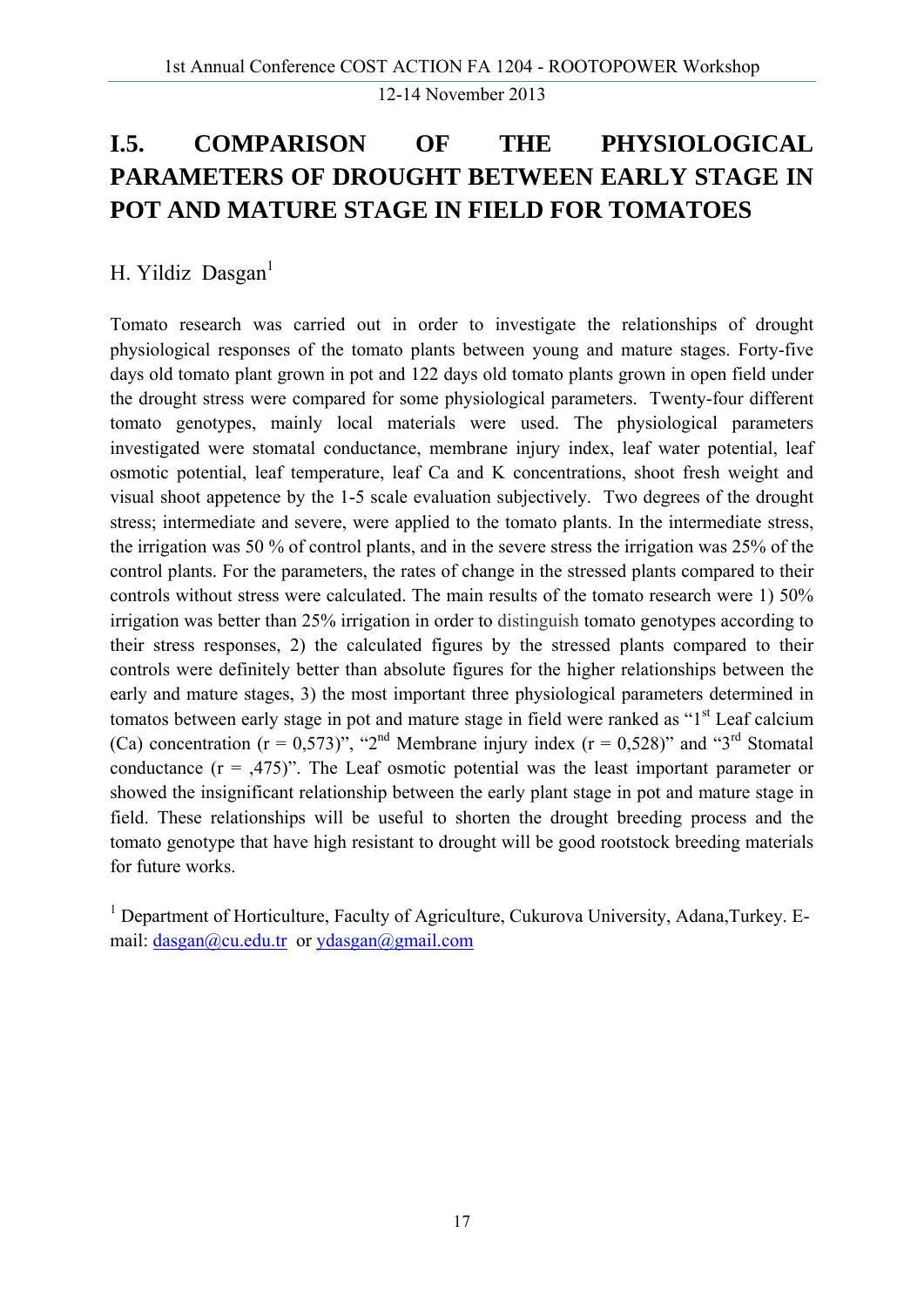## **I.6. CURRENT SITUATION OF GOURD GERMPLASM AGAINST TO VIRUS DISEASES IN TURKEY**

Hakan Fidan<sup>1,</sup> Nihal Denli<sup>2</sup>, Pelin K. Ozturk<sup>1</sup>, Çetin Nacar<sup>2</sup>, Halit Yetisir<sup>3</sup>

Grafted watermelon production on different gourd rootstocks has become widespread in major watermelon production areas of Turkey. *Zuccini Yellow Mosaic Virus* (ZYMV) is one of the most damaging virus diseases in cucurbitaceous plants. Seed-transmission of ZYMV in gourd makes it more remarkable virus disease. Therefore ZYMV resistance sources should be added to rootstock breeding programs in gourd. In this paper we aimed to screen our gourd genotypes for ZYMV. We screened our gourd germplasm included 340 accessions for major virus diseases infections. The results showed that 188 genotypes (55%) were found to be infected by ZYMV, 71 genotypes (21%) by *Watermelon Mosaic Virus* (WMV) 40 genotype (12%) by *Cucumber Mosaic Virus* (CMV) single or mix infection and the rest was virus-free. Then seeds were collected from ZYMV infected plants. Seeds were sown and seedlings were tested serologically and RT-PCR techniques for ZYMV, WMV and CMV. We observed that ZYMV was transmitted by seeds in 3.19 % of the infected genotypes As a result of the observations; we have convinced that some of the gourd lines should be tolerant against to ZYMV

1 Biological Control Research Station Direction, Adana, Turkey. E-mail: hakanfidantr@hotmail.com

2 Alata Horticultural Research Station, Erdemli-Mersin, Turkey.

<sup>3</sup> Erciyes University, Faculty of Agriculture, Department of Horticulture, Kayseri, Turkey.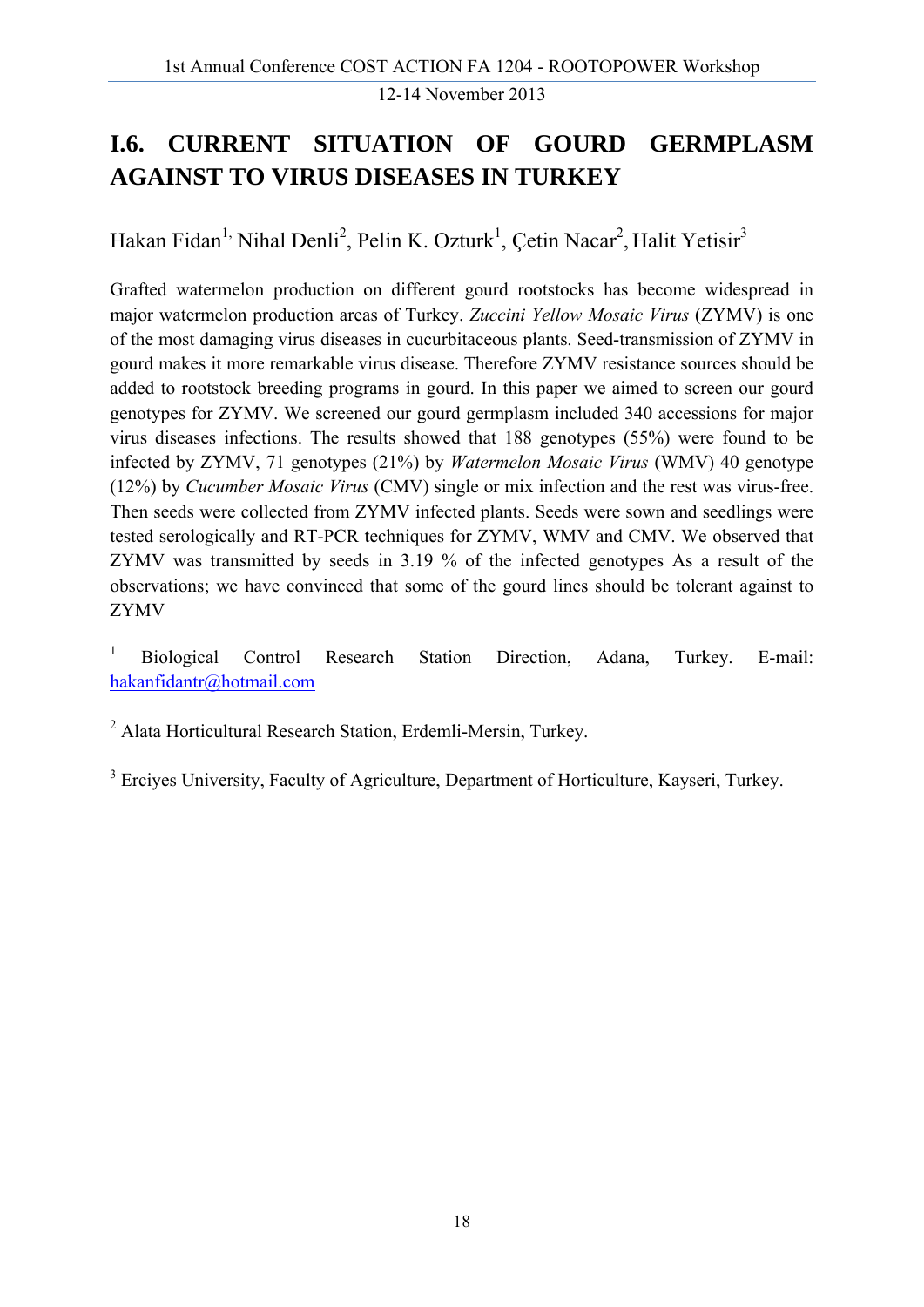## **SECTION I WORKING GROUP 1**

## **"Genetic Resources and Rootstock Breeding"**

**POSTERS**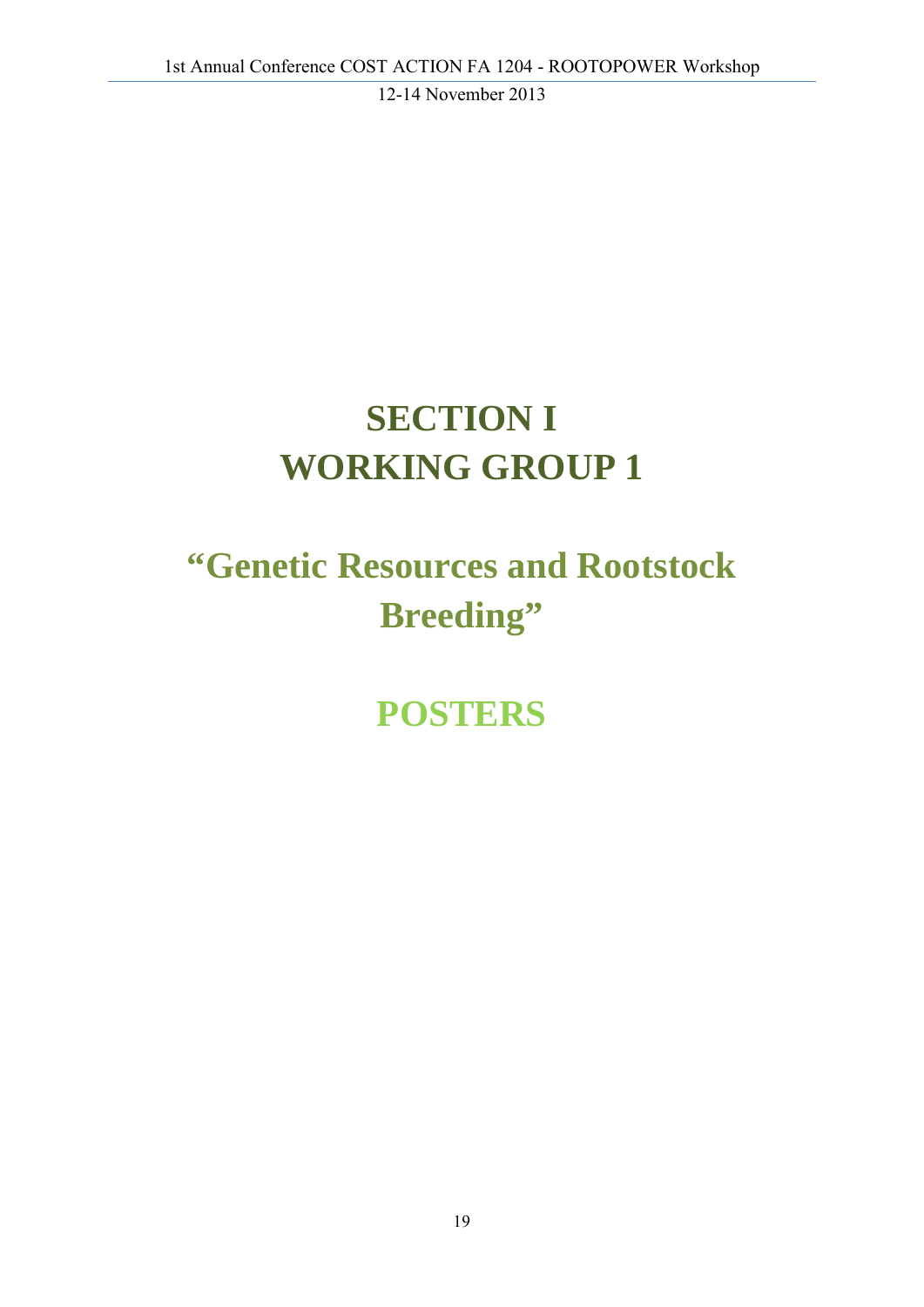## **PI.1. COLLECTION OF TURKISH BOTTLE GOURD (***Lagenaria siceraria* **L.) GERMPLASM AND FORMATION OF CORE COLLECTION BASED ON MORPHOLOGICAL CHARACTERISTICS**

Halit Yetişir<sup>1</sup>\*, Nihal Denli<sup>2</sup>, Adem Taş<sup>1</sup>, Kahraman Gürcan<sup>3</sup>

In this study, bottle gourds [*Legenaria siceraria* (Malign) Stanley] genotypes were collected from different part of Turkey and core collection was established based on morphological characteristics. In collection studies, 380 bottle gourd genotypes were collected under frame work of two different projects from 2003 to 2011from different region of Turkey. Additional 38 bottle gourd genotypes were introduced from international genbanks. The collected bottle gourds were grown for morphological characterization and seed multiplication in Alata Horticultural Research Station of Ministry of Food, Agriculture and Livestock in Erdemli-Mersin in 2012. Seeds were produced in 324 genotypes by selfing and the genotypes were morphologically (25 quantitative and 30 qualitative traits) characterized from seedling stage to seed stage. Significant morphological variation was determined in Turkish bottle gourd germplasm with respect to morphological traits. Important variation was recorded in morphological traits such as fruit size, fruit length (5 - 175 cm), fruit shape (flat-elongate), seed size (3,8 g/100 seeds - 38 g/100 seeds) among accessions. Principle component analysis was done and grouping was recorded. However, among the studied accessions, no apparently distinct patterns such as geographical origin were detected. This may suggest that the accessions have been introduced to Turkey from multiple locations and/or their diversity had been distributed almost evenly across the Turkey. Based on our results from the morphological characterization, 100 genotypes were selected to develop a core collection in order to represent most of the genetic diversity of all accessions.

<sup>1</sup> Department of Horticulture, Faculty of Agriculture, University of Ercives, Kayseri, Turkey, E-mail: yetisir1@yahoo.com

<sup>2</sup> Alata Horticultural Research Station, Ministry of Food, Agriculture and Livestock Mersin, Turkey.

<sup>3</sup> Department of Biotechnology, Faculty of Agriculture, University of Ercives, Kayseri, Turkey.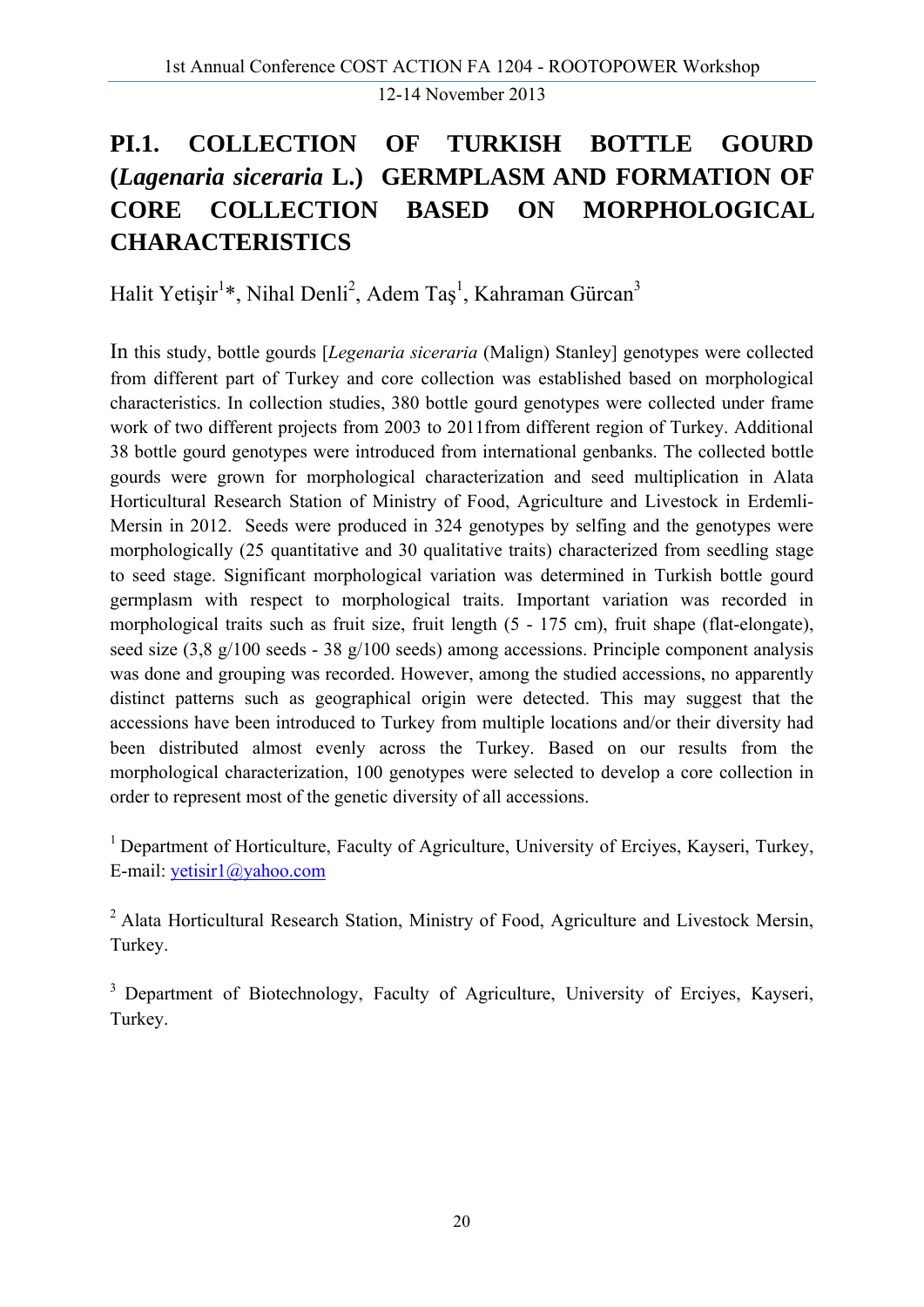### **PI.2. USING OF TOMATO GENETIC RESOURCES OF LATVIAN ORIGIN AS ROOTSTOCKS**

Līga Lepse<sup>1</sup>

Investigation on grafting of local tomatoes by using local genotypes as rootstocks was performed during the vegetation period of 2013 in unheated plastic tunnels. The objective of the investigation was to evaluate the grafting influence on the tomato yield and quality by using local genotypes (`Cēsu agrais`, `Jūrmala` and `Vidzemes karalis`) as rootstocks. `Rally`, `Pedro`, Cēsu agrais`, `Vidzemes Karalis` and `Jūrmala` were used as scions. Three types of grafting were used: Approach graft, Tongue and Cleft grafting. For Approach and Tongue grafting root systems of both plants used in grafting were left for each plant. All genotypes were grown also on their own root with and without grafting, as well. Investigation was set out as preliminary investigation without replications. Therefore results are indicative. Preliminary results show slight increasing of the yield for grafted tomatoes in comparison to ungrafted for some varieties. Some indications of increased yield are stated for varieties `Rally` (for 10%) and `Pedro` (for 9%) grafted on `Jūrmala` by Cleft grafting and for `Jūrmala` grafted on `Vidzemes karalis` (for 5%) by using Tongue grafting. Further investigations are necessary to clarify the usefulness of grafting for unheated plastic tunnels in Latvia. Other genotypes need to be tested as rootstocks as well.

<sup>1</sup> Pūre Horticultural Research Centre, Latvia. E-mail: liga.lepse@puresdis.lv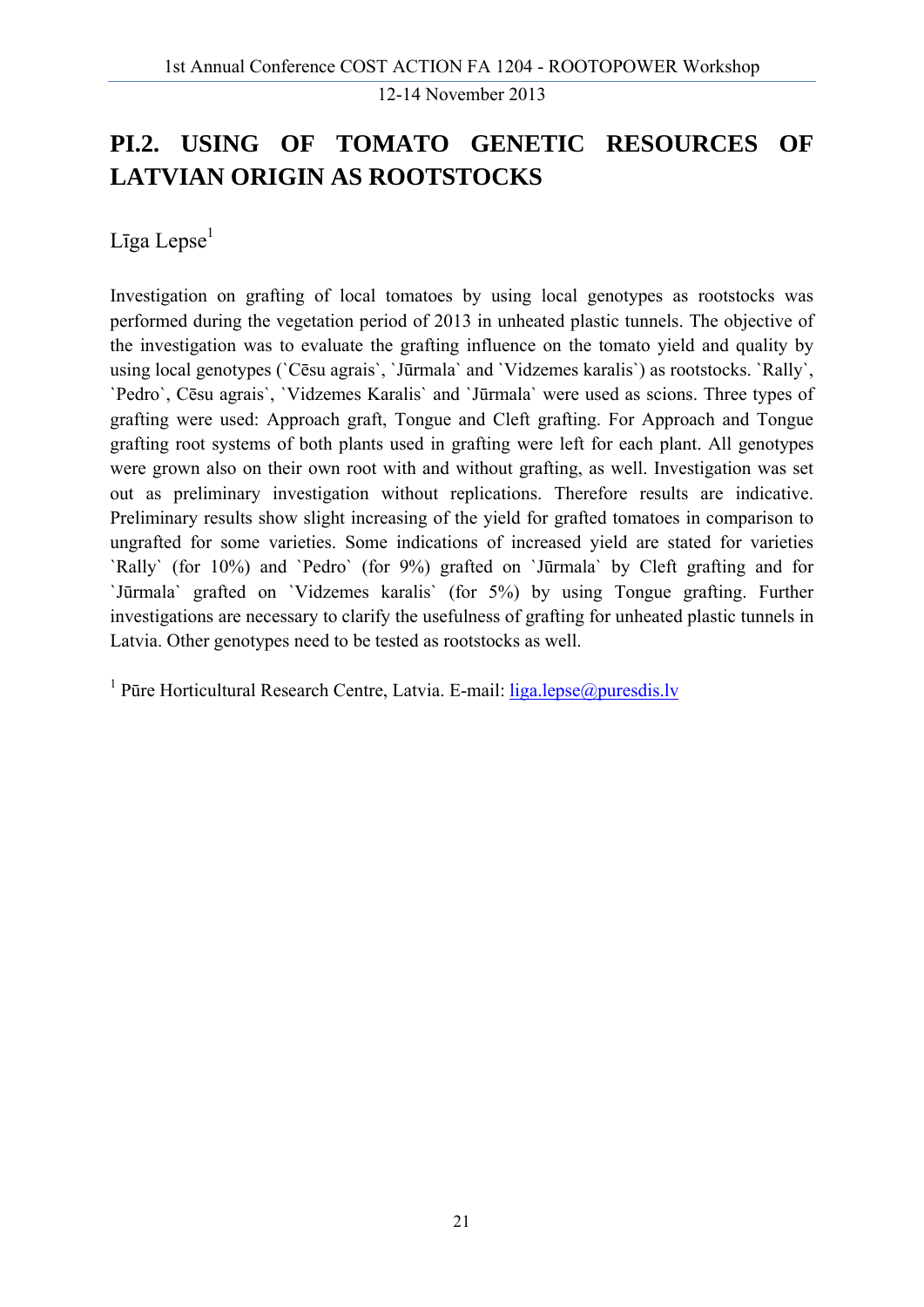## **PI.3. COMPARISON OF THE PHYSIOLOGICAL PARAMETERS OF DROUGHT BETWEEN EARLY STAGE IN POT AND MATURE STAGE IN FIELD FOR MELONS**

H. Yildiz Dasgan $<sup>1</sup>$ </sup>

Melon research was carried out in order to investigate the relationships of drought physiological responses of the melon plants between young and mature stages. Twenty-nine days old melon plants grown in pot and 113 days old melon plants grown in field under the drought stress were compared for some physiological parameters. Twenty-nine different melon genotypes, mainly local materials were used. The physiological parameters investigated were stomatal conductance, membrane injury index, leaf water potential, leaf osmotic potential, leaf temperature, leaf Ca and K concentrations, shoot fresh weight and visual shoot appetence by the 1-5 scale evaluation subjectively. Two degrees of the drought stress; intermediate and severe, were applied. In the intermediate stress, the irrigation was 50 % of control plants, and in the severe stress the irrigation was zero of the control plants. For the parameters, the rates of change in the stressed plants compared to their controls without stress were calculated. The main results of the melon research were 1) zero irrigation was better than 50% irrigation in order to distinguish melon genotypes according to their stress responses, 2) the calculated figures by the stressed plants compared to their controls were definitely better than absolute figures for the higher relationships between the early and mature stages, 3) the most important three physiological parameters determined in melons between early stage in pot and mature stage in field were ranked as "1<sup>st</sup> Stomatal conductance  $(r = 0.504)$ ", "2<sup>nd</sup> Leaf water potential ( $r = 0.491$ )" and "3<sup>rd</sup> Leaf temperature ( $r = 0.319$ )". The Leaf osmotic potential was the least important parameter or showed the insignificant relationship between the early plant stage in pot and mature stage in field. These relationships will be useful to shorten the drought breeding process and the melon genotype that have high resistant to drought will be good rootstock breeding materials for future works.

<sup>1</sup> Department of Horticulture, Faculty of Agriculture, Cukurova University, Adana, Turkey. E-mail: dasgan@cu.edu.tr or ydasgan@gmail.com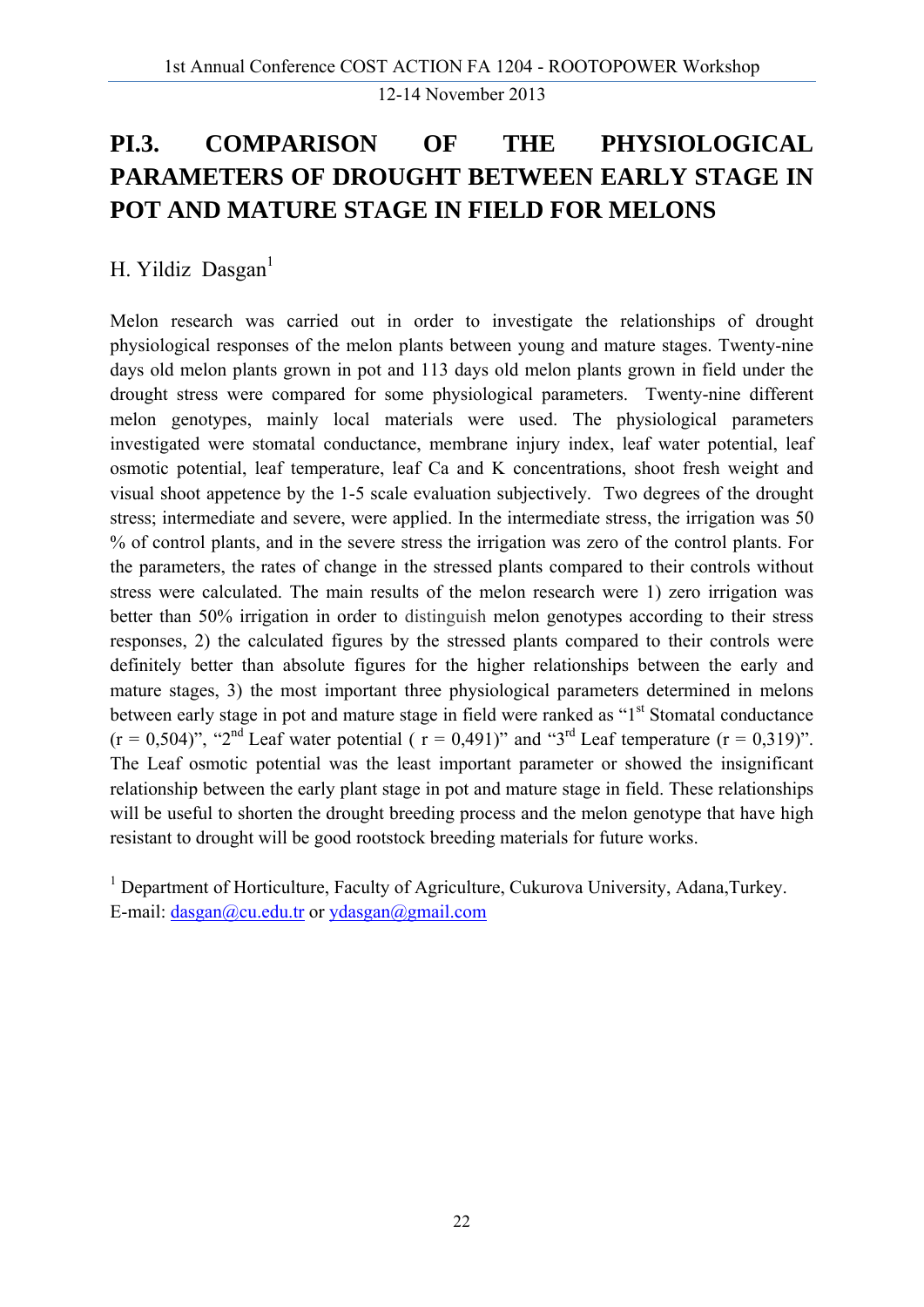### **PI.4. SELECTING TOMATO ROOTSTOCK FROM THREE DIFFERENT RIL POPULATIONS FOR HIGH VIGOUR UNDER LOW POTASSIUM CONDITIONS**

Cristina Martínez-Andújar<sup>1</sup>, Alfonso Albacete Moreno<sup>1</sup>, Ascensión Martínez-Pérez<sup>1</sup>, María J. Asins<sup>2</sup> and Francisco Pérez-Alfocea<sup>1</sup>.

On behalf of the ROOTOPOWER Consortium

Even though grafting provides a rapid and direct tool to transfer rootstock abiotic stress tolerance to commercial sensitive varieties, the potential existing in the wild species germplasm has been only little explored. Potassium  $(K^+)$  deficiency is a widespread problem in some soils, leading to a damage of physiological processes and thus a reduction in crop yield. With the aim to select rootstock conferring tolerance to  $K^+$  deprivation, a commercial tomato cultivar (Boludo F1, Monsanto) was grafted onto 144 different introgressed lines populations as rootstocks derived from the following crosses: *Solanum lycopersicum* (cv cerasiforme E9) x *S. pimpinellifolium* (acc. L5), segregated for salinity resistance (P1, from IVIA), *S. lycopersicum* (CLN2498E) x *S. pimpinellifolium* (LA1579), selected for drought tolerance (P2, from AVRDC), and *S. lycopersicum* (cv M82) x *S. pennellii* (acc. LA716), selected for high root/shoot ratio (P3, from TGRC). Grafted plants were cultivated under commercial greenhouse conditions and irrigated with a half-strength Hoagland solution containing 6 (control) or 1 mM of  $K^+$  (low  $K^+$ ). Shoot fresh weight (FW) was determined for each graft combination and the 5 best high vigour lines for both control and low  $K^+$  conditions of each population were selected for statistical study and compared with the commercial cultivar nongrafted (Boludo NG). The results have shown that the vigour of Boludo NG grown under low  $K^+$  decreased (22%) in comparison with control conditions. In contrast, the vigour of selected RILS was either increased (P1) or maintained under  $K^+$  deprivation (P2 and P3). After evaluating the performance of selected lines for control conditions from each population under low  $K^+$ , differences in FW among the 3 populations and Boludo NG were not observed and no FW correlation was found between the two different conditions, suggesting that this selection for high vigour under optimal conditions does not seem to be appropriate under  $K^+$  deprivation. Hormonal and ionomic analyses are currently being performed in order to explain if the rootstook-mediated improvement observed under normal and low  $K^+$  fertilization is conserved across different germplasm tomato sources.

1 Department of Plant Nutrition, CEBAS-CSIC, E-30100-Murcia, Spain. E-mail: cmandujar@cebas.csic.es; alfmoreno@cebas.csic; amp@cebas.csic.es; alfocea@cebas.csic.es

<sup>2</sup> Instituto Valenciano de Investigaciones Agrarias, Valencia, Spain. E-mail: mjasins@ivia.es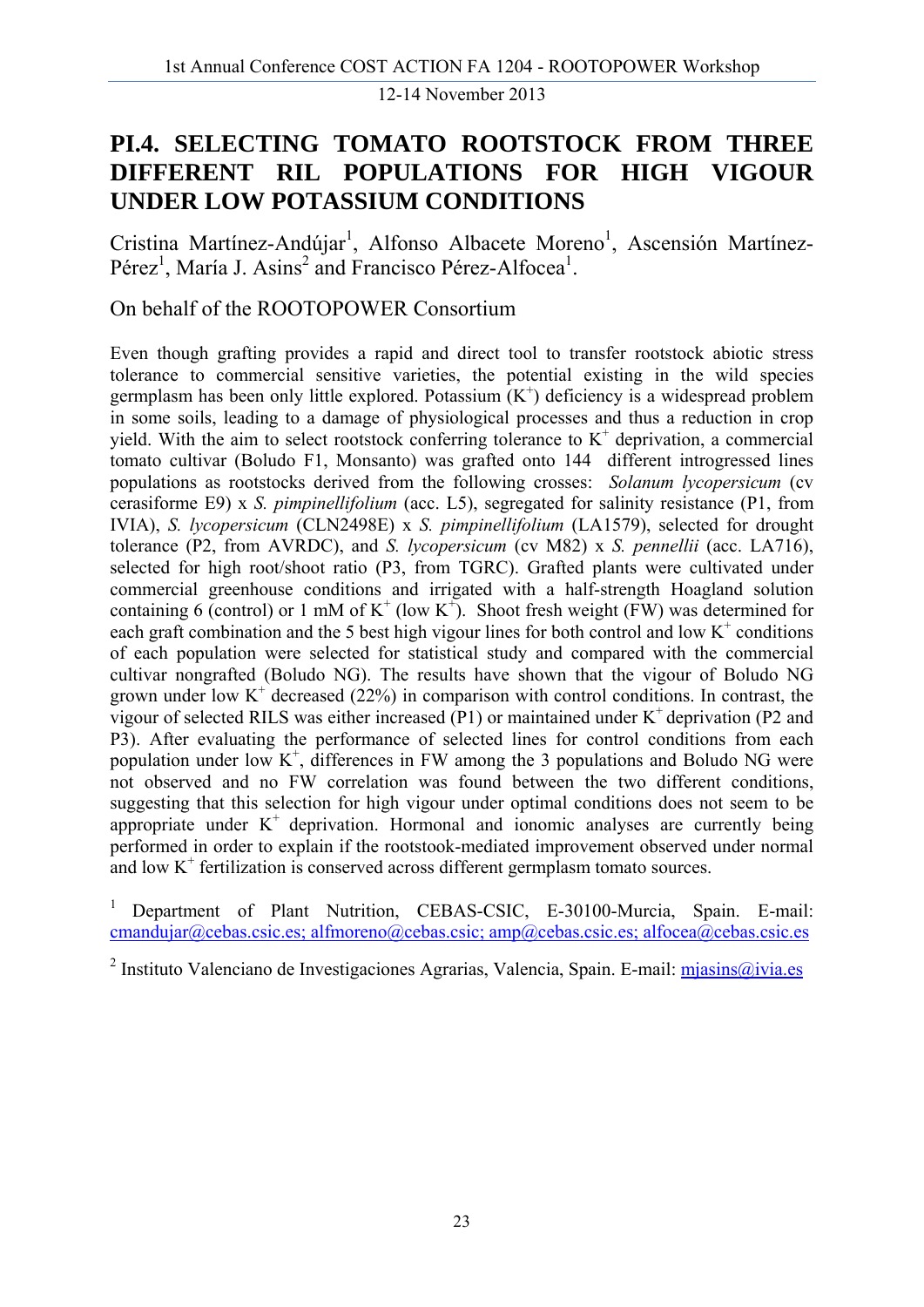### **PI.5. NEW** *CUCUMIS* **SPP. RESOURCES FOR GRAFTING MELONS**

## **Picó, B.<sup>1</sup>; Esteras, C.<sup>1</sup>; Martinez, E.<sup>1</sup>; Munera, M.<sup>2</sup>; Giné, A.<sup>2</sup>;**  $\textbf{Sorribas}, \textbf{F.J.}^2; \textbf{Gisbert}, \textbf{C}^1.$

*Cucumis melo* is an economically important crop. Different types of soil stresses hamper melon cultivation. Grafting melons onto resistant rootstocks can overcome this limitation. Different cucurbits such as *Cucurbita, Lagenaria, Luffa*, etc. have been successfully used to avoid soil stress in melon crops. However, grafting melons onto different species affects melon quality. Fruit quality alterations could be diminished by using rootstocks more genetically closer to the melon scions. We are searching for new melon rootstocks within a collection of 200 *C. melo* and *Cucumis* spp genotypes. We are screening this collection against the main melon soil pathogens. Some genotypes show resistance to soilborne pathogens and are promising rootstocks. For example, some *C. melo* accessions belonging to the subspecies *agrestis* (Far Eastern *conomon* and African *agrestis* types) display some levels of tolerance to *Fusarium oxysporum* f sp. *melonis* race 1.2 and they are also resistant to *Monosporacus cannonballus*, the causal agent of melon vine decline. A similar multi resistant behaviour has been detected in *Cucumis metuliferus*, which is highly tolerant to *Fusarium* 1.2 and has been proved to be resistant to root-knot nematodes. The grafting compatibility of these selected genotypes with commercial melons is being tested.

This work has been supported by Plant KBBE project PIM2010PKB-00691

<sup>1</sup> Instituto de Conservación y Mejora de la Agrodiversidad (COMAV-UPV) Universitat Politècnica de València, Valencia. Email: mpicosi@btc.upv.es; cgisbert@btc.upv.es

2 Departament d'Enginyeria Agroalimentària i Biotecnologia Campus Baix Llobregat-Universitat Politècnica de Catalunya, Castelldefels.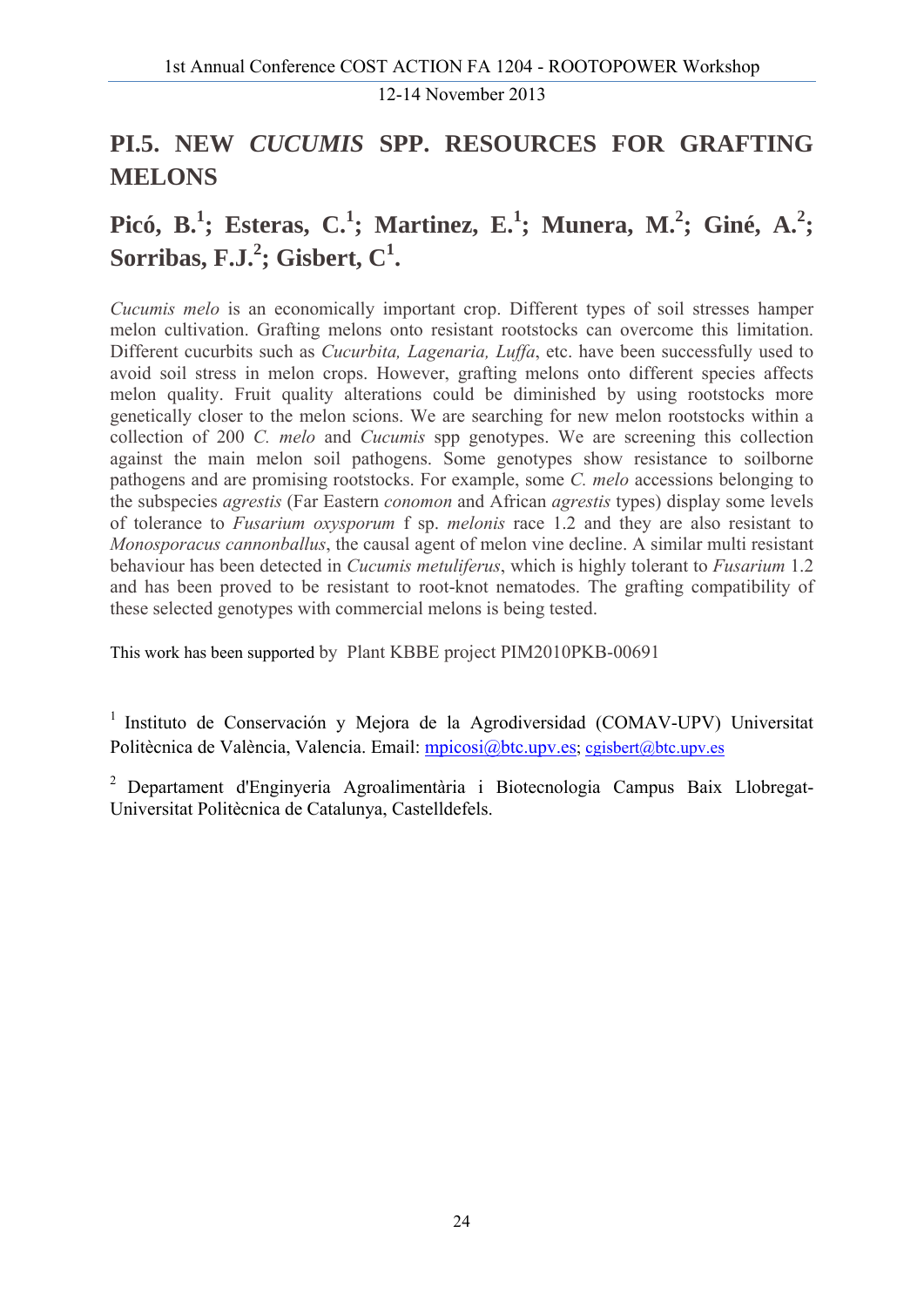## **SECTION II WORKING GROUP 2**

## **"Rootstock-Scion Interactions and Graft Compatibility"**

## **ORAL COMMUNICATIONS**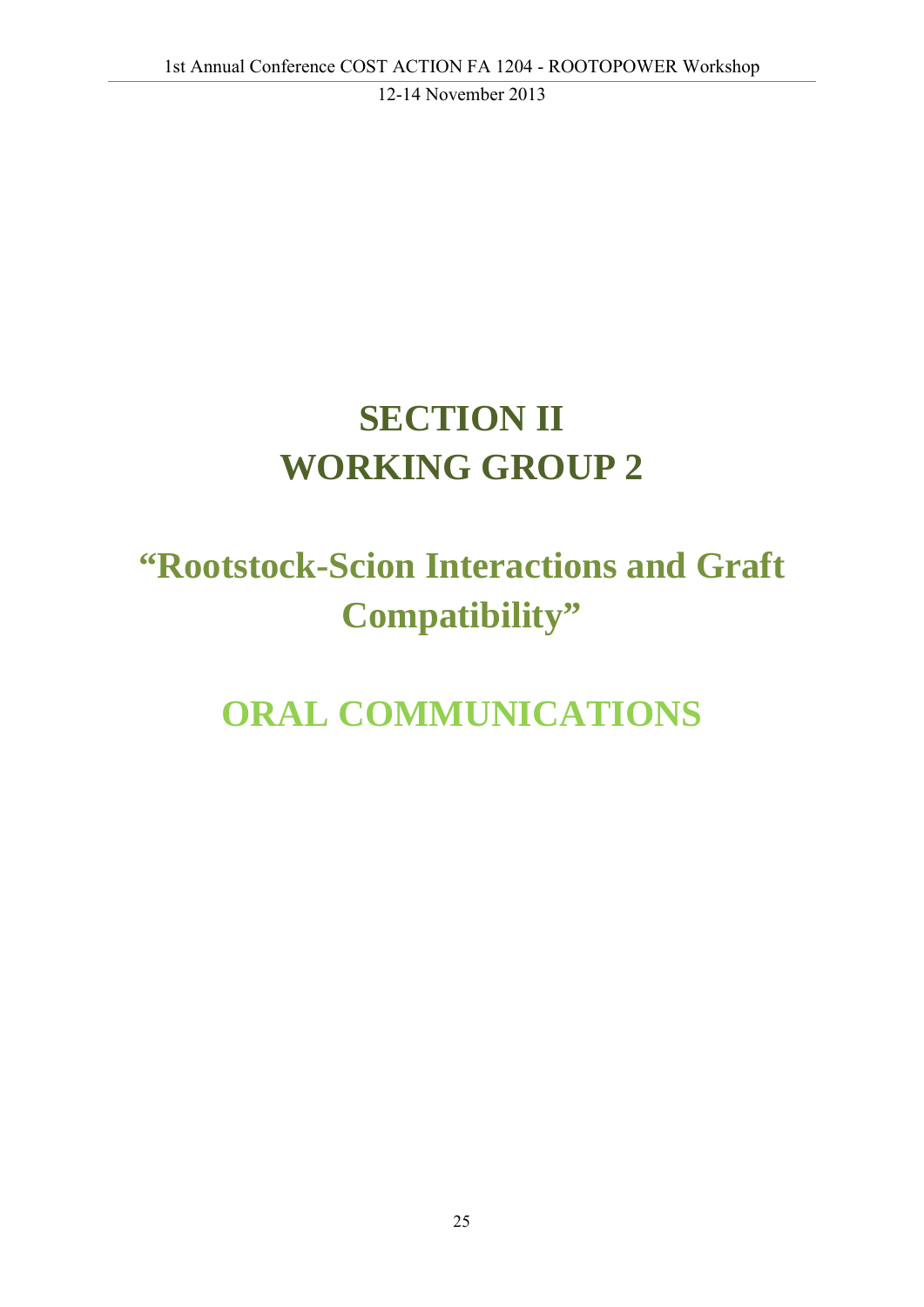## **II.1. ABSISIC ACID AND CYTOKININ INTERACTION IN ROOT-TO-SHOOT COMMUNICATION TO IMPROVE SALT-TOLERANCE IN TOMATO**

### G.B. Öztekin<sup>1</sup>, A. Martínez-Pérez<sup>2</sup>, A. Albacete-Moreno<sup>2</sup>, F. Pérez-Alfocea<sup>1</sup> and C. Martínez-Andújar**<sup>1</sup>**

The aim of this study was to understand the rootstock-scion hormonal interactions in the response to salinity in tomato plants. The functional experimental approach was to modify both cytokinin (CKs) and abscisic acid (ABA) concentrations in the domestic tomato. Wildtype tomato seedlings (Ailsa Craig and UC82) and transgenic lines (overexpressing the *IPT*  for CKs- *,* and *NCED* - for ABA- genes) were self-grafted, and reciprocal grafting between these four lines was performed. Grafted plants were transferred into a growth chamber and hydroponic system used as a cultivation technique. Plants were grown 28 days in a growth chamber. After one week acclimation in control conditions, the seedlings were exposed to 0 (control) or 100 mM NaCl added to the nutrient solution. In this study leaf number, leaf area, stem height and rootstock and scion stem diameter, photosynthesis and stomatal conductance, plant biomass, total root length, chlorophyll fluorescence, xylem sap flow were measured. Meanwhile, leaf and root sugar contents, xylem sap and leaf ions and hormones and enzymatic activity associated with carbon metabolism were determined. Preliminary results have shown a positive effect of the ABA-overproducing rootstocks under salinity. However, the biomass of the reciprocal grafted plants between *NCED* and *IPT* lines decreased respect to the control ones, suggesting a negative effect of ABA-CK interaction on grafted tomato plant growing under salinity.

<sup>1</sup> Department of Horticulture, Ege University Faculty of Agriculture, Bornova-Izmir, Turkey. E-mail: golgen.oztekin@ege.edu.tr

<sup>2</sup> Department of Plant Nutrition, CEBAS-CSIC, Murcia, Spain. E-mail: amperez@cebas.csic.es; alfmoreno@cebas.csic.es; alfocea@cebas.csic.es; cmandujar@cebas.csic.es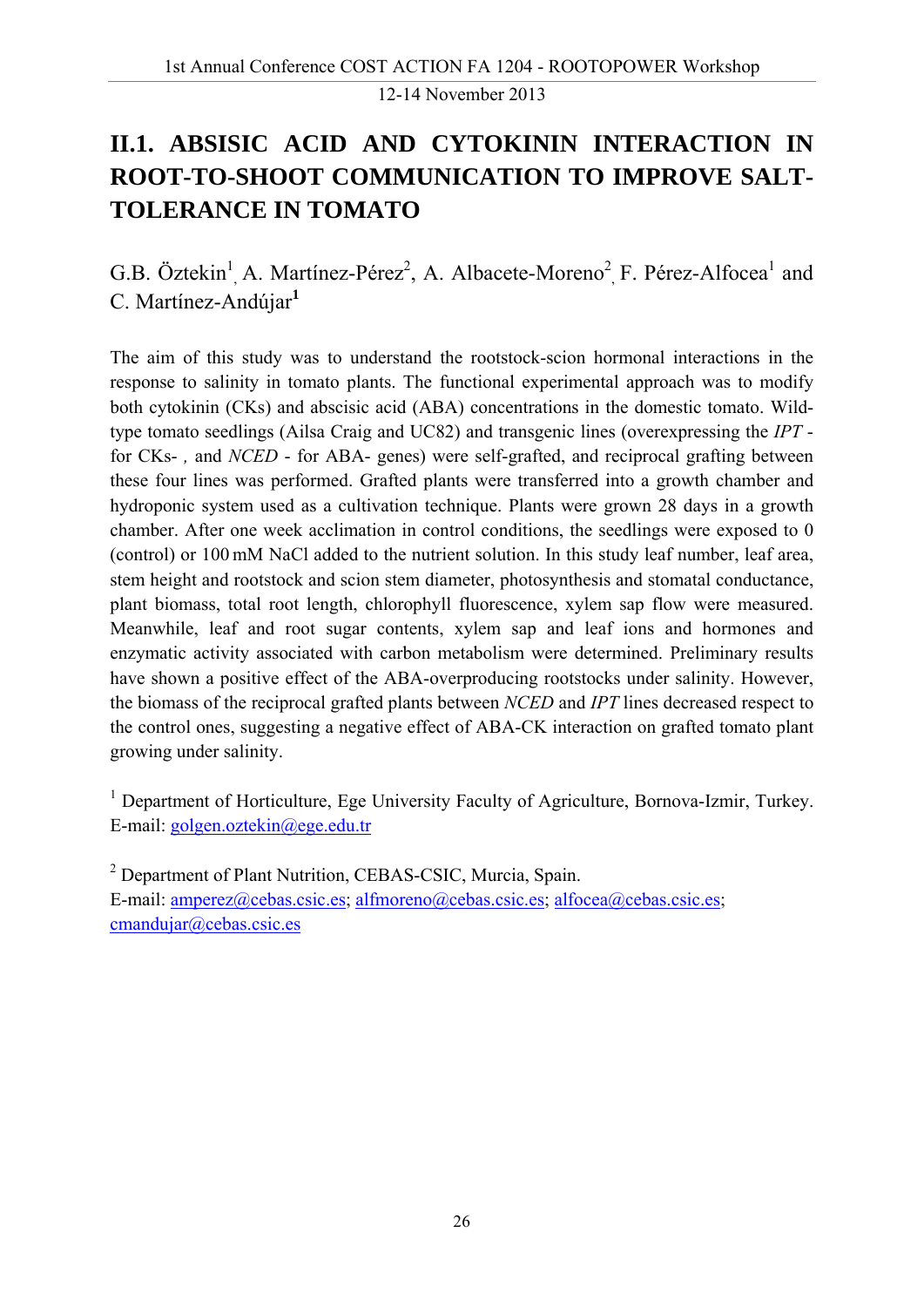### **II.2. ROOTSTOCK XYLEM AND SCION LEAF HORMONE CONCENTRATIONS ARE POSITIVELY CORRELATED**

Alfonso Albacete<sup>1</sup>, Ian C. Dodd<sup>2</sup> and Francisco Pérez-Alfocea<sup>1</sup>

Simultaneous multi-analyte techniques for phytohormone quantification allow comprehensive analysis of changes in plant hormone status induced by different rootstocks. This work assessed correlations between hormone concentrations in rootstock xylem sap (collected by root pressure), leaf (scion) xylem sap (collected by detaching a leaf, placing in Scholander pressure chamber, and applying an overpressure) and leaf (scion) extracts Tomato plants (*Solanum lycopersicum* L. cv. Ailsa Craig) self-grafted and grafted on two ABAoverproducing tomato genotypes (SP5 and SP12 rootstocks), were grown hydroponically in a controlled growth chamber under optimal conditions. Major class of phytohormones: cytokinins (*t*-Z, *t*-ZR), auxins (IAA), abscisic acid (ABA), gibberellins (GA1, GA3, GA4), jasmonic acid (JA), salicylic acid (SA) and the ethylene precursor (ACC) were measured according to Albacete et al., (2008, 2009), using a U-HPLC-MS system. Total hormone concentrations in root xylem sap were positively correlated with both leaf xylem sap ( $r =$ 0.5408,  $P \le 0.001$ ) and leaf extracts ( $r = 0.3103$ ,  $P \le 0.001$ ). To highlight their relative importance in the correlation, hormones were grouped in chemically-related clusters. Root and leaf xylem sap concentrations were positively correlated for both basic hormones (*t*-Z and *t*-ZR,  $r = 0.661$ ;  $P \le 0.05$ ) and weak acids (IAA, ABA, JA, SA and ACC,  $r = 0.526$ ,  $P \le 0.01$ ). However, root xylem sap and leaf extract concentrations were positively correlated for the basic hormones ( $r = 0.818$ ,  $P \le 0.001$ ) but not for weak acids and gibberellins. Since xylem sap requires less preparation (filtration) before injection into the U-HPLC-MS system than leaf samples (multi-stage solvent extraction and purification), collecting xylem sap represents a less time-consuming way to determine rootstock impacts on scion hormone status.

1 Department of Plant Nutrition, CEBAS-CSIC, Murcia, Spain. E-mail: alfmoreno@cebas.csic.es; alfocea@cebas.csic.es

<sup>2</sup> The Lancaster Environment Centre, Lancaster University, Lancaster, United Kingdom. Email: i.dodd@lancaster.ac.uk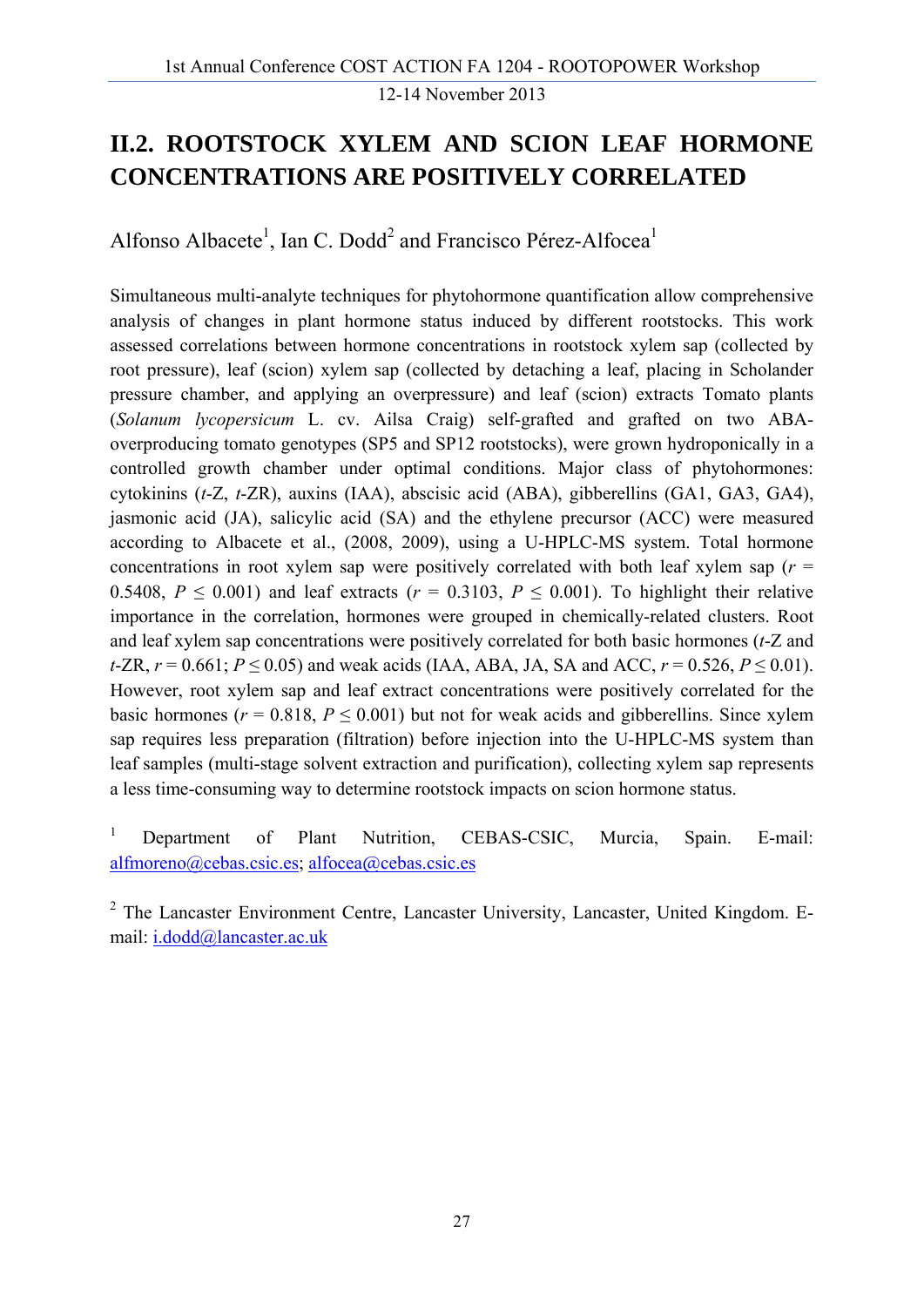## **II.3. IDENTIFYING SALT-, DROUGHT- AND ABA-RESPONSIVE GENES IN TOMATO ROOTS**

Ferrández-Ayela, A.<sup>1</sup>, Dodd, I.C.<sup>2</sup>, Martínez-Andújar, C.<sup>3</sup>, Pérez-Alfocea, F.<sup>3</sup>, Pérez-Pérez, J.M. $<sup>1</sup>$ </sup>

We aimed to identify specific and novel signal transduction components regulating stress responses in tomato roots by a combination of *in silico* approaches using available expression data and mutant analysis (1). On the one hand, 17 tomato genes were chosen on the basis of the salt-responsiveness of their ortholog genes identified in distinct plant species. On the other hand, 22 genes were identified from tomato microarray experiments and whose expression was reported to be specifically modified by drought and salt stresses. We next validated their expression by quantitative RT-PCR in roots from *in vitro* grown Ailsa craig wild-type and *flacca* ABA deficient mutant plants exposed to moderate salinity (75 or 125 mM NaCl) or ABA (1  $\mu$ M). The expression of 13 of the studied genes was significantly affected by both treatments, while the expression of 9 and 9 genes was specifically affected by salt and ABA treatment, respectively, suggesting both common and divergent signaling transduction pathways.

Additionally, we tested whether the expression of 15 tomato genes putatively involved in root architecture and hormone signaling was affected by salt and ABA. Our gene expression platform is being used in the EU ROOTOPOWER project to characterize whether root gene expression in response to drought or salt stress is regulated by local or systemic signaling, using reciprocal grafts of wild-type and ABA-deficient mutants.

(1) Dodd, I.C., Theobald, J.C., Richer, S.K., and Davies, W.J. (2009). Partial phenotypic reversion of ABA-deficient *flacca* tomato (*Solanum lycopersicum*) scions by a wild-type rootstock: normalizing shoot ethylene relations promotes leaf area but does not diminish whole plant transpiration rate. *J. Exp. Bot.*, 60 (14): 4029-4039.

<sup>1</sup> Universidad Miguel Hernández de Elche, Instituto de Bioingeniería, Universidad Miguel Hernández, Alicante, Spain. E-mail: aferrandez@umh.es

<sup>2</sup> Lancaster University, Bailrigg, Lancaster, United Kingdom. E-mail. *i.dodd@lancaster.ac.uk* 

3 Department of Plant Nutrition, CEBAS-CSIC. Murcia, Spain. E-mail: cmandujar@cebas.csic.es; alfocea@cebas.csic.es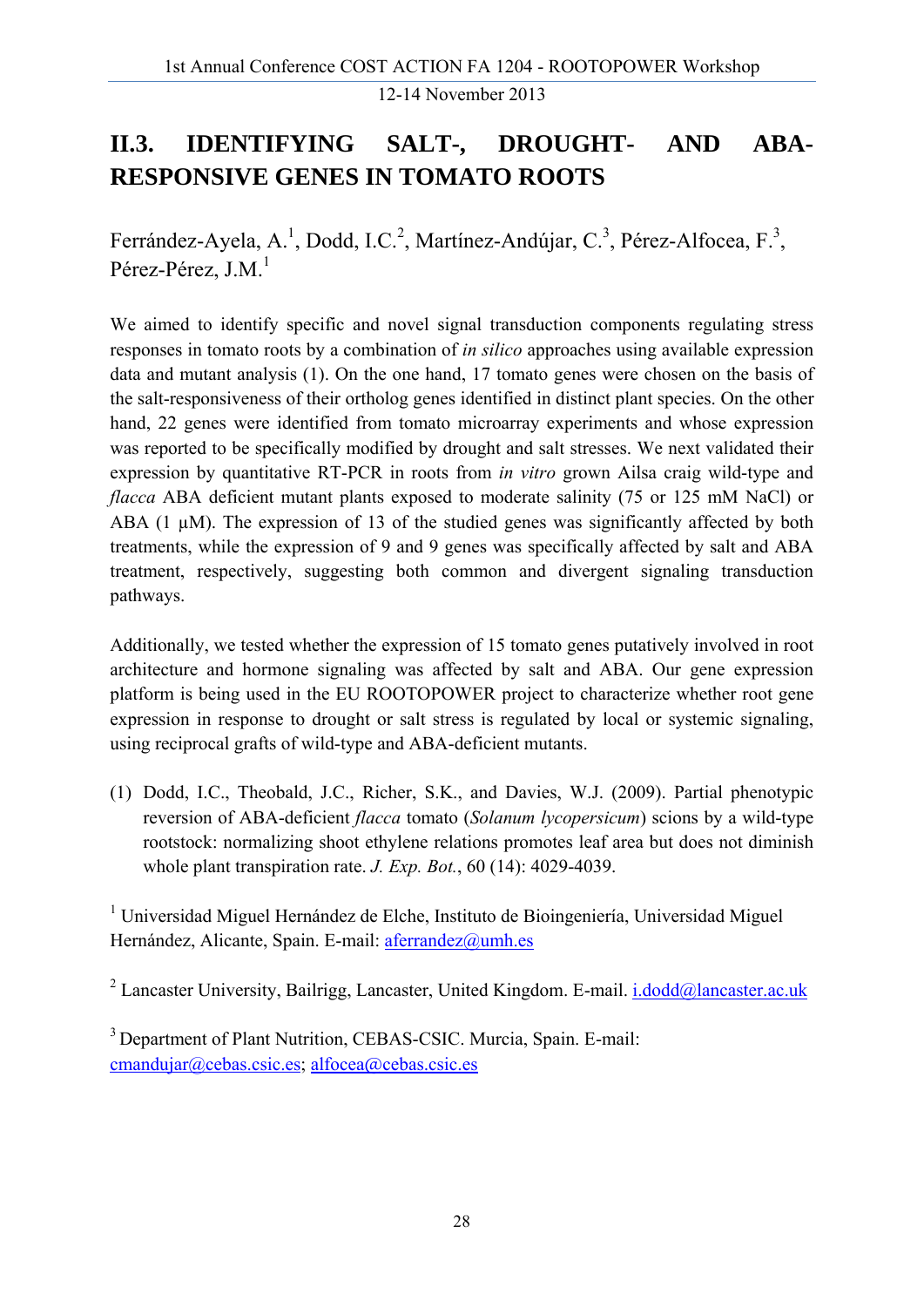## **II.4. OXIDATIVE STRESS ASSOCIATED WITH ROOTSTOCK-SCION INTERACTIONS**

P. Irisarri<sup>1</sup>, H.J. Martens<sup>2</sup>, P. Errea<sup>3</sup> and A. Pina<sup>4</sup>

Reactive oxygen species (ROS) production may occur in plant response to abiotic and biotic stresses. A failure in the redox system leads to an increase of ROS levels, which are harmful to essential biological processes. To mitigate and *repair* damage initiated by ROS, some species have developed antioxidant protection mechanisms including antioxidant enzymes such as: superoxide dismutase (SOD), catalase (CAT) and ascorbate peroxidase (APX). Recently, it has been found that oxidative stress could trigger cell and tissue degradation processes in incompatible grafts. The main goal of this study was the identification of putative SOD, CAT and APX gene sequences *in fruit trees* using *publicly available plant genome databases*. The gene expression and activity of these enzymes along with *in vivo* ROS detection were also examined in different graft combinations (compatible and incompatible) from pear (*Pyrus communis L*.) and quince (*Cydonia oblonga* Mill. clon BA29) several days after grafting. Interestingly, we observed no correlation between enzyme activity and enzymatic gene expression for APX and CAT. Hence, it is expected that some posttranscriptional mechanisms are playing an important role in this biological process. ROS levels were slightly higher in the incompatible combinations compared to the compatible ones.

<sup>1</sup> Fruit Tree Department, Agrifood Research and Technology Centre of Aragon (CITA), Zaragoza, Spain. E-mail: *pirisarri@aragon.es* 

<sup>2</sup> Department of Plant Biology and Biotechnology, Faculty of Life Sciences, University of Copenhagen, Frederiksberg C, Denmark. E-mail: hjm@plen.ku.dk

Fruit Tree Department, Agrifood Research and Technology Centre of Aragon (CITA), Zaragoza, Spain. E-mail: perrea@aragon.es; apina@aragon.es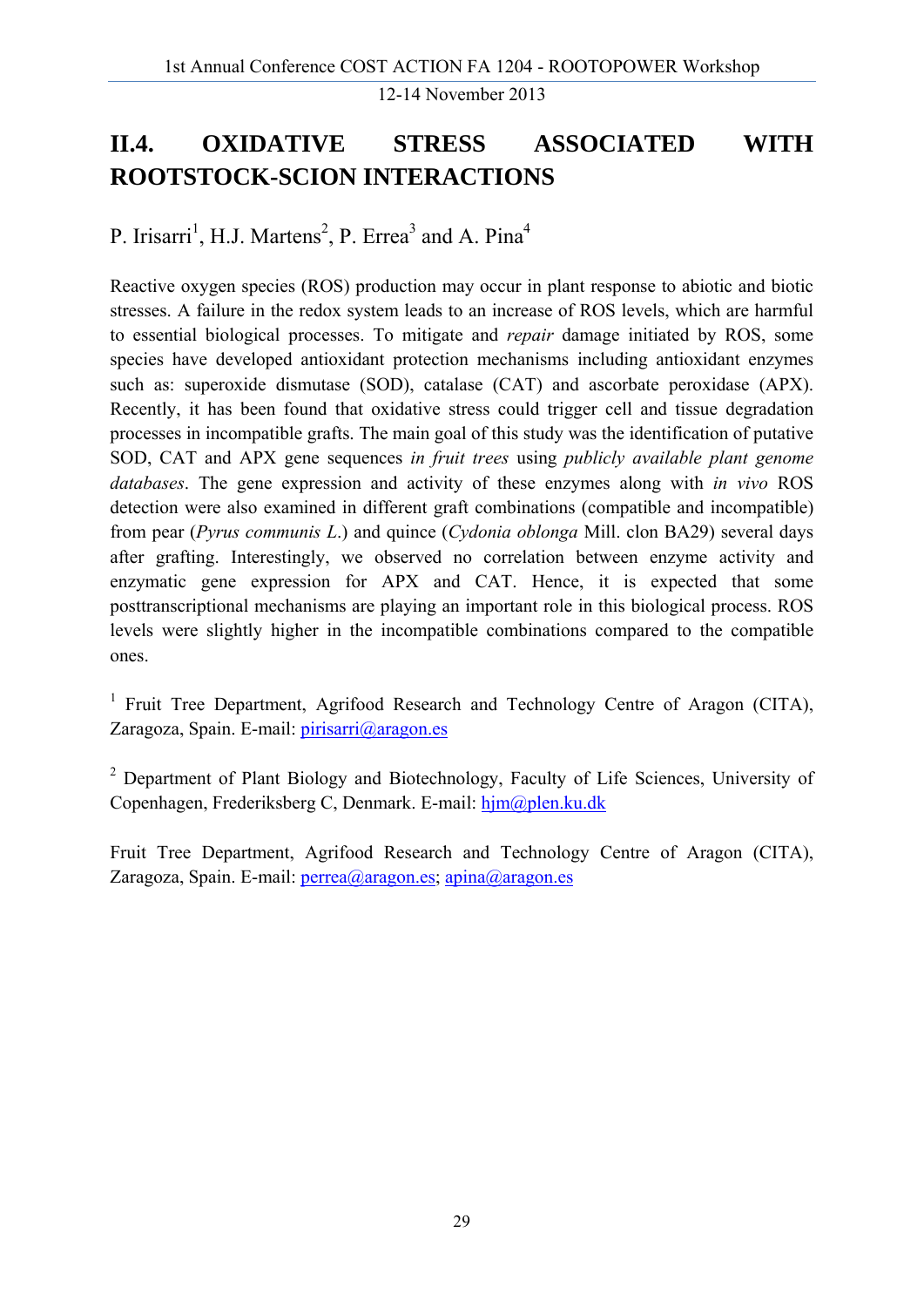## **II.5. ASSESSMENT OF GRAFTING COMPATIBILITY BETWEEN GLOBE ARTICHOKE AND CARDOON BY SEM ANALYSIS**

Trinchera A.<sup>1</sup>, Pandozy G.<sup>2</sup>, Crinò P.<sup>2</sup>, Rea E.<sup>1</sup>

In the present work, globe artichoke scions (GA) were grafted onto wild (WC) or cultivated cardoon (CC) rootstocks, and their grafting compatibility were assessed by studying tissue development on grafting point by electron scanning microscopy (SEM). The choice of the cardoon rootstocks was based on their potential for tolerating verticillium wilt and the used grafting technique was the cleft method. Two grafting experiments were performed: in autumn and in spring periods. After 3, 6, 9, 12, 17, 20 and 23 days from grafting, the structural development of globe artichoke/cardoon union formation was observed by SEM (EVO-MA LS, Zeiss) at variable pressure conditions.

High affinity between globe artichoke scion and cardoon rootstock was found: in particular, wild cardoon showed the highest compatibility with globe artichoke, being some genotype differences mainly associated with healing time between the two bionts. SEM images of scions/rootstocks longitudinal section showed, just after three days from grafting, an appearance of many plasmodesmal complexes between the two graft components, followed by a vascular rearrangement and a callus development during graft union formation. A seasonal effect was noticed within the two grafting experiments.

1 Consiglio per la Ricerca e la sperimentazione in Agricoltura, Centro di ricerca per lo studio delle Relazioni tra Pianta e Suolo (CRA-RPS), Rome, Italy. E-mail: alessandra.trinchera@entecra.it; elvira.rea@entecra.it

2 ENEA C.R. Casaccia, Unit of Sustainable Development and Innovation of the Agro-Industrial System, Rome, Italy. E-mail: pgianmarco@libero.it; paola.crino@enea.it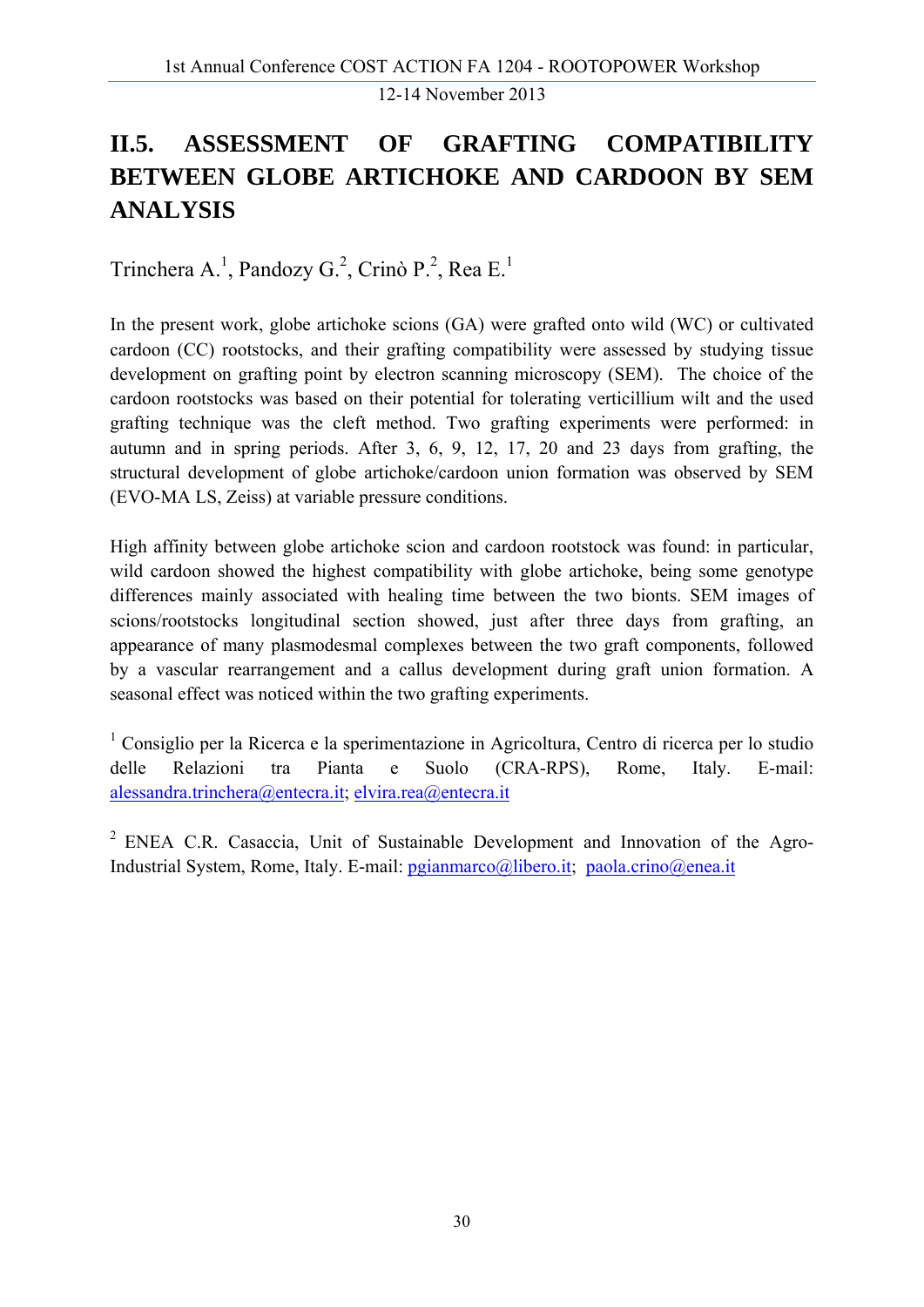## **II.6. DETECTION OF THE GRAFT UNION WITH ELECTRIC IMPEDANCE MEASUREMENTS**

László Gáspár<sup>1</sup>, Eszter Vozáry<sup>2</sup>, Viktor Teráz<sup>1</sup>, Viktória Bőhm<sup>3</sup>, Noémi Kappel<sup>3</sup>, Noémi Lukács<sup>1</sup>

The aim of the study was to follow the grafting of cucumber (cv. Szatmár, ZKI) with electrical impedance measurements to evaluate the method for the assessment of the graft union process.

Plants were grown in controlled environment  $(150/0 \mu \text{mol s}^{-1} \text{m}^{-2}, 25/20^{\circ} \text{C}, 70/70\% \text{RH})$  on a mixture of peat and perlite. Ten-day-old plants were used as rootstock and scion for grafting by the one cotyledon method. Grafted plants were kept at  $50/0$  µmol s<sup>-1</sup> m<sup>-2</sup>,  $30/30^{\circ}$ C,  $90/90\%$ RH. Measurements were done on 40 mm long cut segments of the hypocotil of non-grafted plants (NG) and on segments containing the graft union area in self-grafted plants (SG) 3 to 7 days after grafting.

The magnitude (Z) and phase angle  $(\varphi)$  of electrical impedance of stem were measured at 1 V in a frequency range from 30 Hz to 1 MHz and from 75 kHz up to 20 MHz with HP 4284A and HP 4285A precision LCR meters, respectively. The stem was punctured with two pin electrodes.

Three days after grafting rootstock and scion seemingly developed hydraulic contact. Comparing electric impedance spectra of these plants to NG controls we observed clear differences: the phase angle band shifted to higher frequency and the impedance magnitude decreased for SG stems compared to the NG ones.

<sup>1</sup> Corvinus University of Budapest, Faculty of Horticulture, Department of Plant Biology and Plant Biochemistry, Budapest, Hungary. E-mail: laszlo.gaspar@uni-corvinus.hu; terazvit@gmail.com

<sup>2</sup> Corvinus University of Budapest, Faculty of Food Science, Department of Physics and Control, Budapest, Hungary. E-mail. eszter.vozary@uni-corvinus.hu

<sup>3</sup> Corvinus University of Budapest, Faculty of Horticulture, Department of Vegetable and Mushroom Growing, Budapest, Hungary. E-mail: noemi.lukacs@uni-corvinus.hu; viktoria.böhm@uni-corvinus.hu or noemi.kappel@uni-corvinus.hu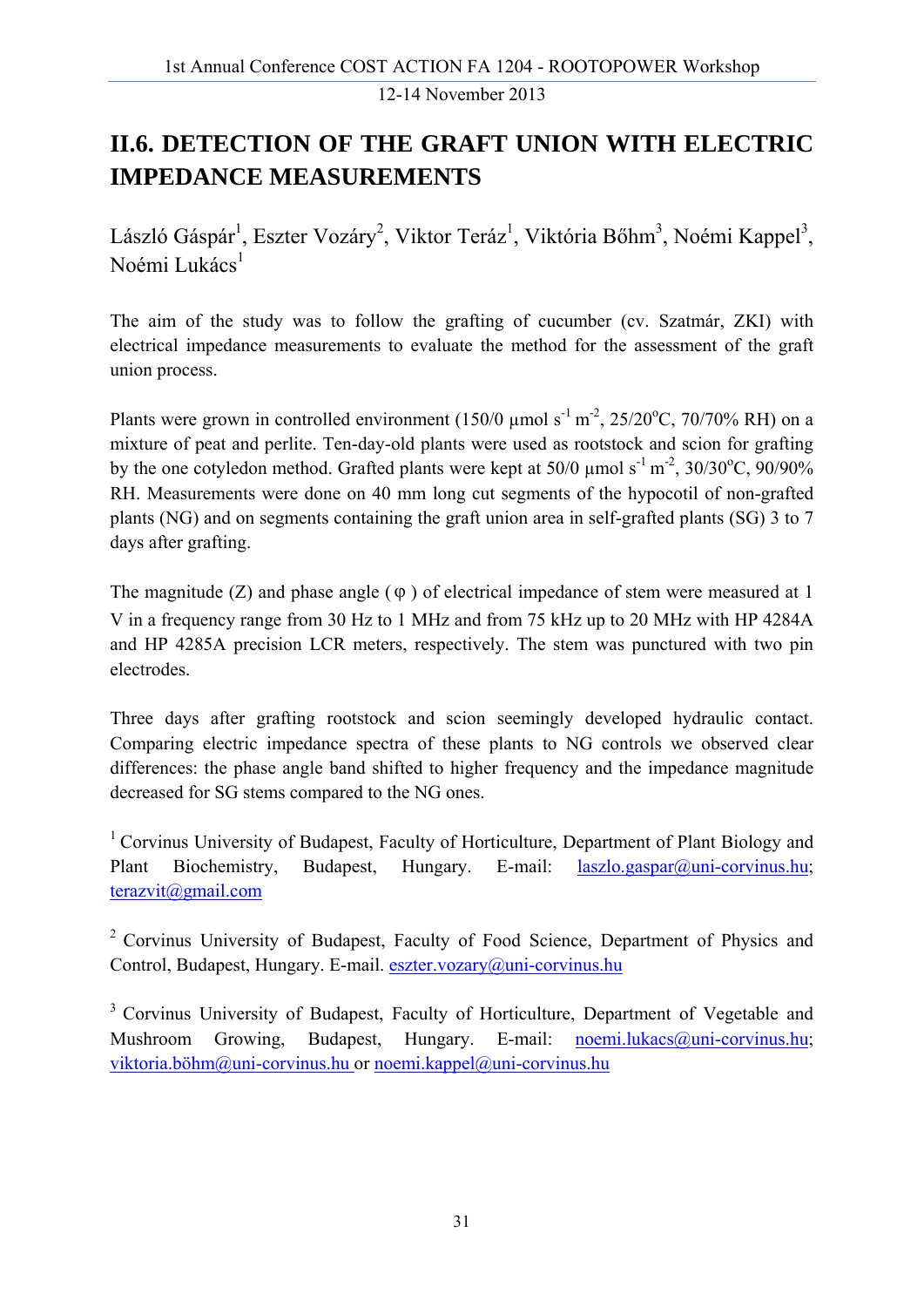## **SECTION II WORKING GROUP 2**

## **"Rootstock-Scion Interactions and Graft Compatibility"**

**POSTERS**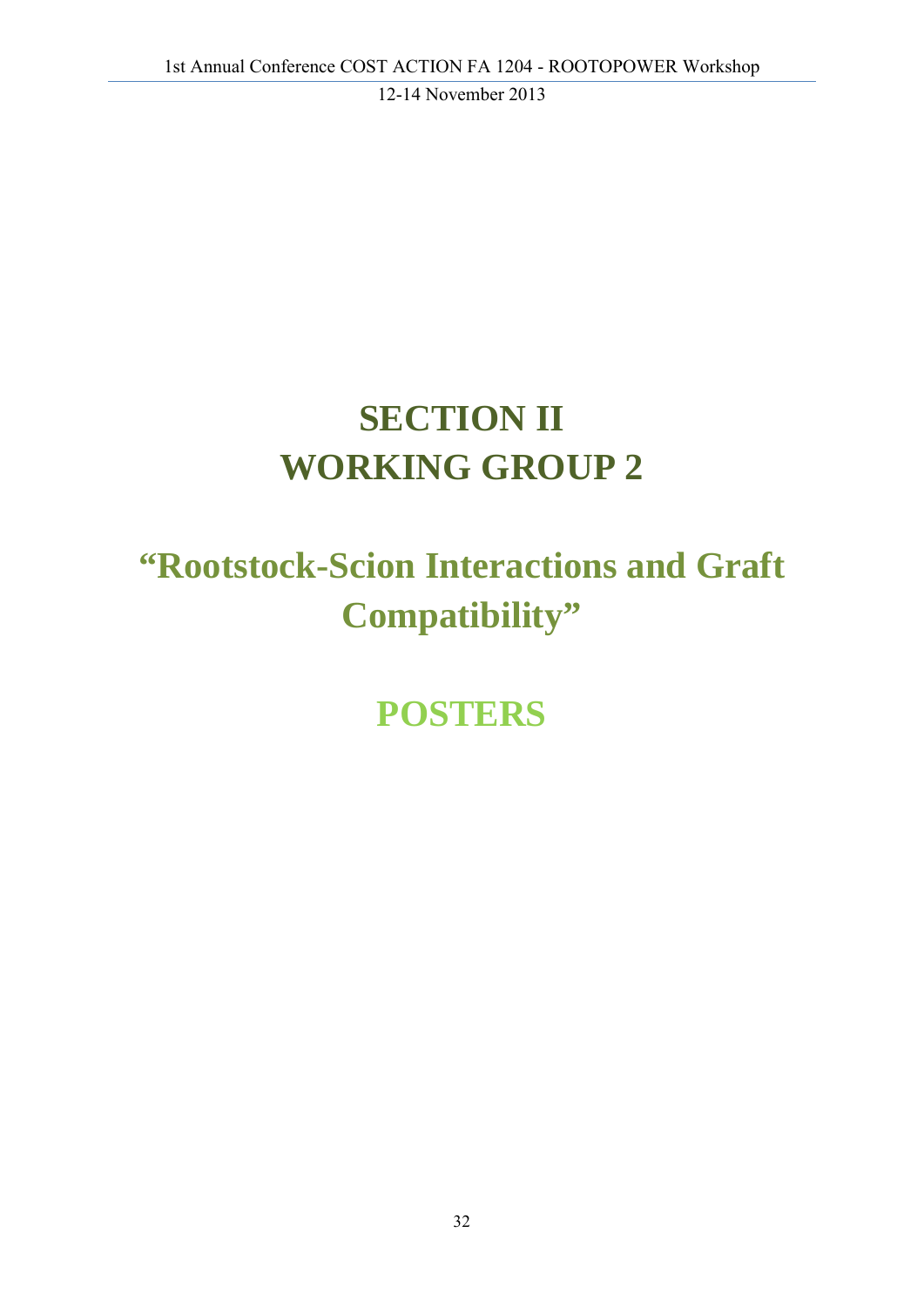## **PII.1. USE OF ROOTSTOCKS AND ASSOCIATED PROBLEMS IN TURKEY'S VITICULTURE**

Semih Tangolar<sup>1</sup>, Serpil Tangolar<sup>1</sup>, Sevilay Topçu<sup>2</sup>

Viticulture in Turkey dates back to 4000 years B.C. due to the country's suitable geographic and climatic conditions. While grafting vines as a means of propagation was known as early as the  $2<sup>nd</sup>$  century B.C., the use of rootstocks in Vitis genus, however, was not extensively used until 1880 in the world. Now much of the world's including the Turkish viticulture is based primarily on grafting, where the scion is a cultivar of *Vitis vinifera* and the rootstock is an interspecific Vitis hybrid or the like. The major reason to use rootstocks is in their resistance to some severe biotic problems such as phylloxera and nematodes.

Studies were conducted using phylloxera-resistant rootstocks such as Rupestris du Lot, 1103 P, 140 Ru, 110 R, 99 R, 8 B, 5 BB, SO4, 420 A, 161-49 C, Fercal, 41 B and nematoderesistant Salt Creek, Dogridge, Harmony, 1613 C and 1616 C in several research institutes and universities in Turkey. These experiments were focused on determining the affinity levels of different domestic and foreign table, raisin, juice and wine grape varieties. Suitability of rootstocks for the grafted or non-grafted vine sapling production was investigated also in vivo and in vitro conditions. This presentation gives detailed information on the above-mentioned grafting research in Turkey, emphasizing the associated constraints and limitations when using a wide range of rootstocks.

<sup>1</sup> University of Çukurova, Faculty of Agriculture, Department of Horticulture, Adana, Turkey. E-mail: tangolar@cu.edu.tr; stangolar@cu.edu.tr

<sup>2</sup> University of Çukurova, Faculty of Agriculture, Department of Agricultural Structure and Irrigation, Adana, Turkey. E-mail. stopcu@cu.edu.tr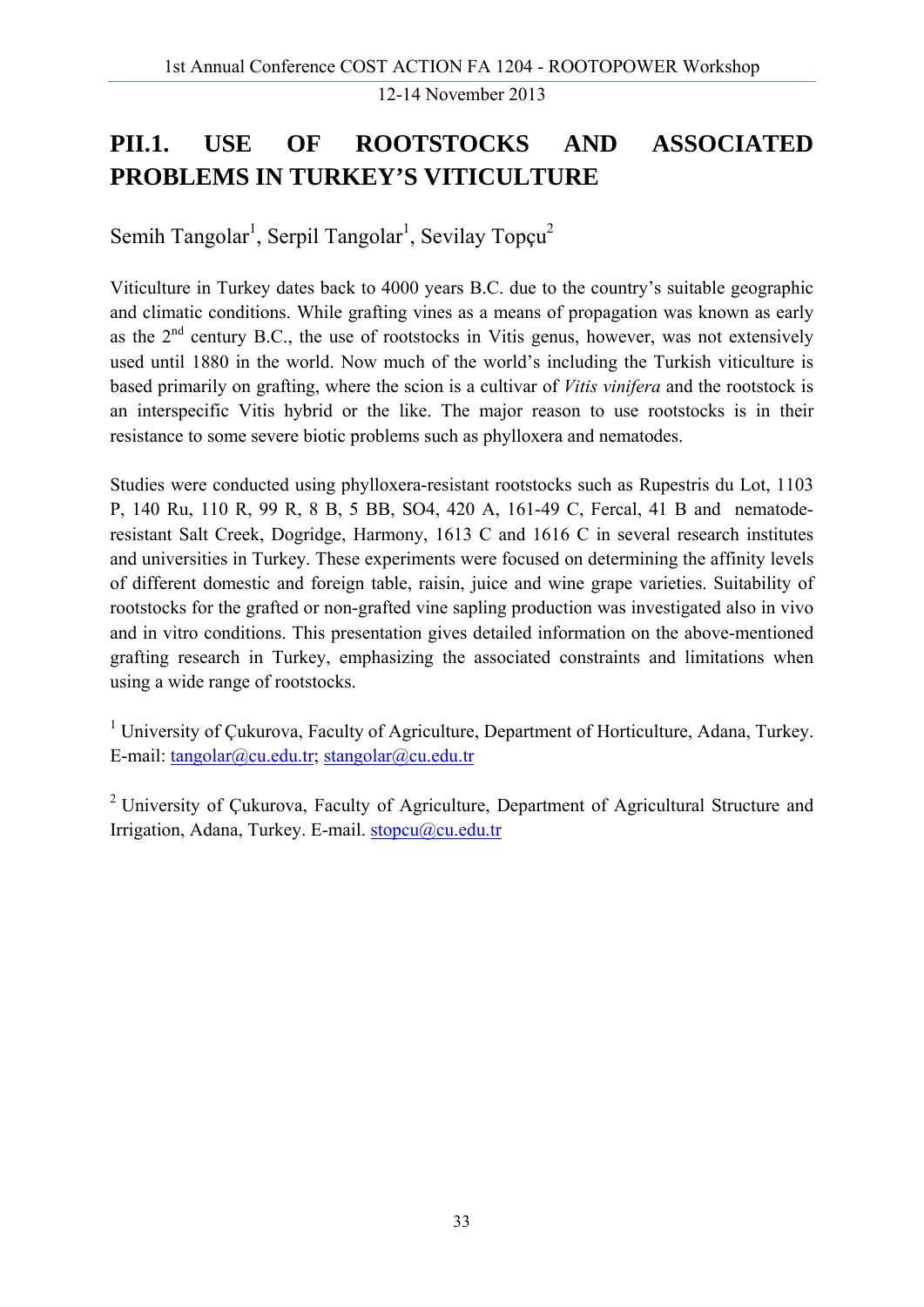### **PII.2. IDENTIFICATION OF BIOMARKERS FOR THE SELECTION OF ROBUST TOMATO ROOTSTOCKS**

Jan Henk Venema<sup>1</sup>, Robert Berkelmans<sup>2</sup>, Leen A. Villerius, Tatsiana Charnikhova<sup>3</sup>, Harro J. Bouwmeester<sup>3</sup>, J. Theo M. Elzenga<sup>1</sup>

Breeding rootstocks for abiotic stress tolerance and nutrient-use efficiency is hampered by the lack of practical selection tools like genetic markers. This project, therefore, aims to identify the key-physiological characteristics that reflect the complex underlying genetic make-up of desired root-derived traits. The generated knowledge will be used to develop a screening method which supports the selection of vigorous robust rootstocks. During this project a set of inter-specific tomato hybrids with different vigour and cold tolerance was produced. These hybrids were used as rootstocks and grafted with tomato cv. 'Cappricia' as scion, and two commercial rootstocks, 'Maxifort' and 'Big Power', were used as control references. All rootstocks contained comparable resistances. These graft combinations were grown by an organic grower (BioVerbeek B.V., Velden, The Netherlands) in a glasshouse from February until November 2012. No significant differences in total yield, total fruit number or overall average fruit weight were observed between rootstocks. Instead, the more vigorous rootstocks produced a significantly higher number and total weight of side shoots. This trial indicates that in Dutch organic growing systems there may not be an advantage to use an expensive vigorous rootstock bred to maximise yield. Rather rootstocks can be selected that have strong (a)biotic stress resistances in combination with less excessive side shoot formation. In a subsequent trial in 2013, the same rootstock set was compared under more generative growth conditions in Southern France. In both trials hormonal profiling of young leaves was performed to identify the underlying physiological basis of differences in rootstock-scion performance.

<sup>1</sup> Laboratory of Plant Physiology, Centre for Ecological and Evolutionary Studies, Groningen, The Netherlands. E-mail: j.h.venema@rug.nl; j.t.m.elzenga@rug.nl

<sup>2</sup> BioVerbeek B.V., Muldersweg, The Netherlands. E-mail:  $\frac{1}{2}$  robert $\frac{1}{2}$  bioverbeek.nl

<sup>3</sup> Laboratory of Plant Physiology, Wageningen University, Wageningen, The Netherlands. E-mail: tatsiana.charnikhova@wur.nl; harro.bouwmeester@wur.nl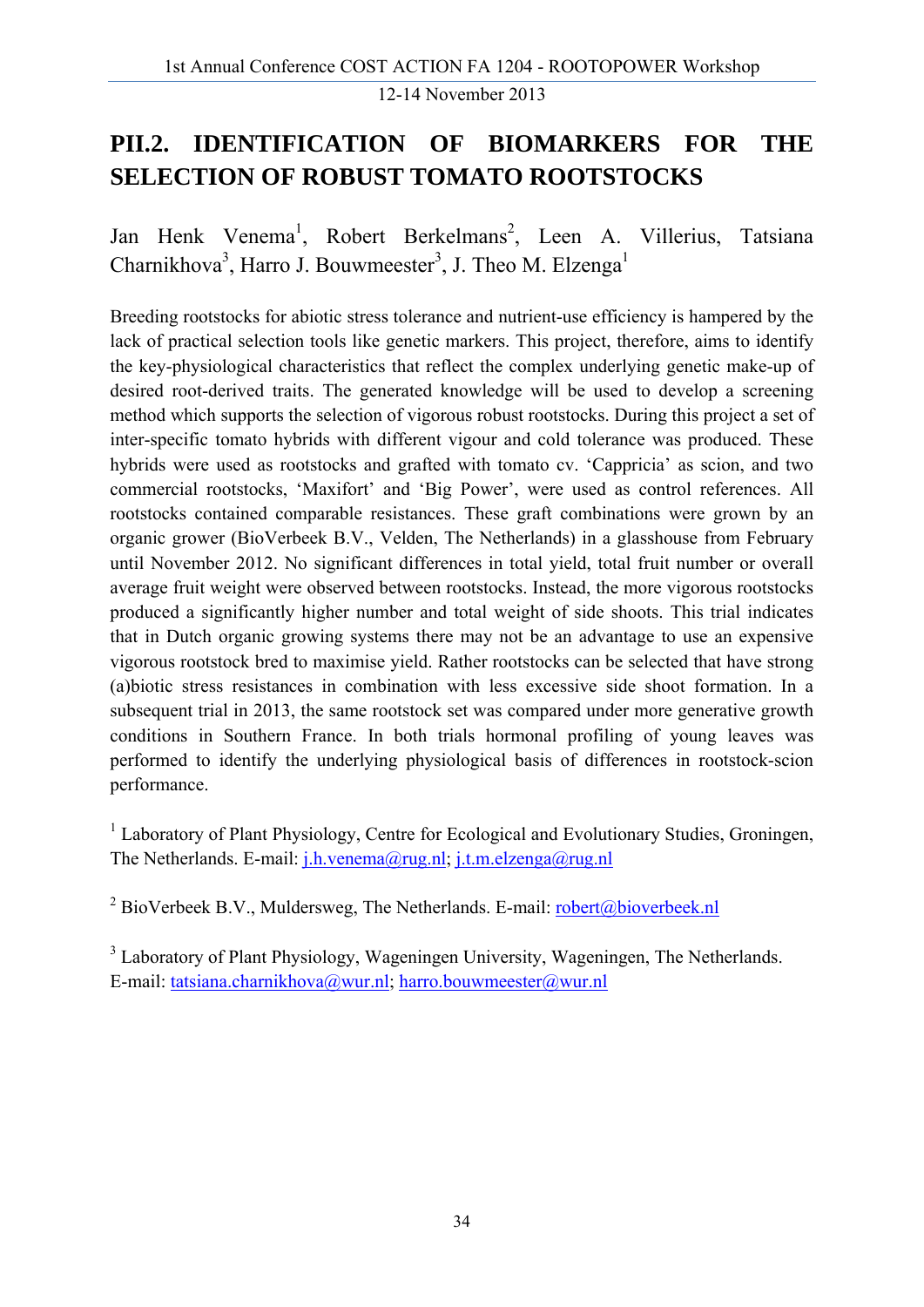## **PII.3. CUCUMBER SCION RESPONSE TO DIFFERENT CUCURBIT ROOTSTOCKS – YIELD, FRUIT QUALITY AND BIOTIC STRESS**

N. Velkov<sup>1</sup>, R. Rodeva<sup>2</sup>, G. Pevicharova<sup>1</sup>, St. Masheva<sup>1</sup>, V. Petkova<sup>1</sup>, V. Yankova<sup>1</sup>, D. Markova<sup>1</sup>, E. Topalova<sup>1</sup>

The aim of present investigation was to evaluate the effect of cucumber grafting on yield, fruit quality and response to biotic stress. Three long parthenocarpic cucumber cultivars were grafted on five cucurbits rootstocks – *Cucurbita maxima, C. moschata, C. maxima x C. moschata F1, Lagenaria siceraria* and *Luffa cylindrica*. The yield and elements of the productivity were recorded for each grafting combination. The results showed that the used rootstock had stronger effect on yield than scion. The effect of rootstock on fruit quality was studied applying sensory analysis. Plants could be divided in three groups of similarity. The plants grafted on interspecies hybrid *C. maxima x C. moschata* F<sub>1</sub> possessing similar sensory properties of fruits with non grafted plants (control) formed the first group. The plants grafted on *C. maxima* and *C. moschata* made the second group. The plants grafted on *Lagenaria* and *Luffa* constituted the third group. Tested rootstocks reacted specifically depending on pests. Rootstocks of *L. siceraria, C. maxima* and *C. maxima x C. moschata* F<sub>1</sub> expressed the lowest level of infection to nematode (*Meloidogyne* spp.), *Fusarium* spp. and *Pythium* spp. Based on the comprehensive characterization the hybrid combination *C. maxima x C. moschata*  $F_1$ could be pointed out as the most promising rootstock for further research on cucumber grafting.

<sup>1</sup> Maritsa Vegetable Crops Research Institute, Plovdiv, Bulgaria. E-mail: velkov n@abv.bg

2 Institute of Plant Physiology and Genetics, Sofia, Bulgaria.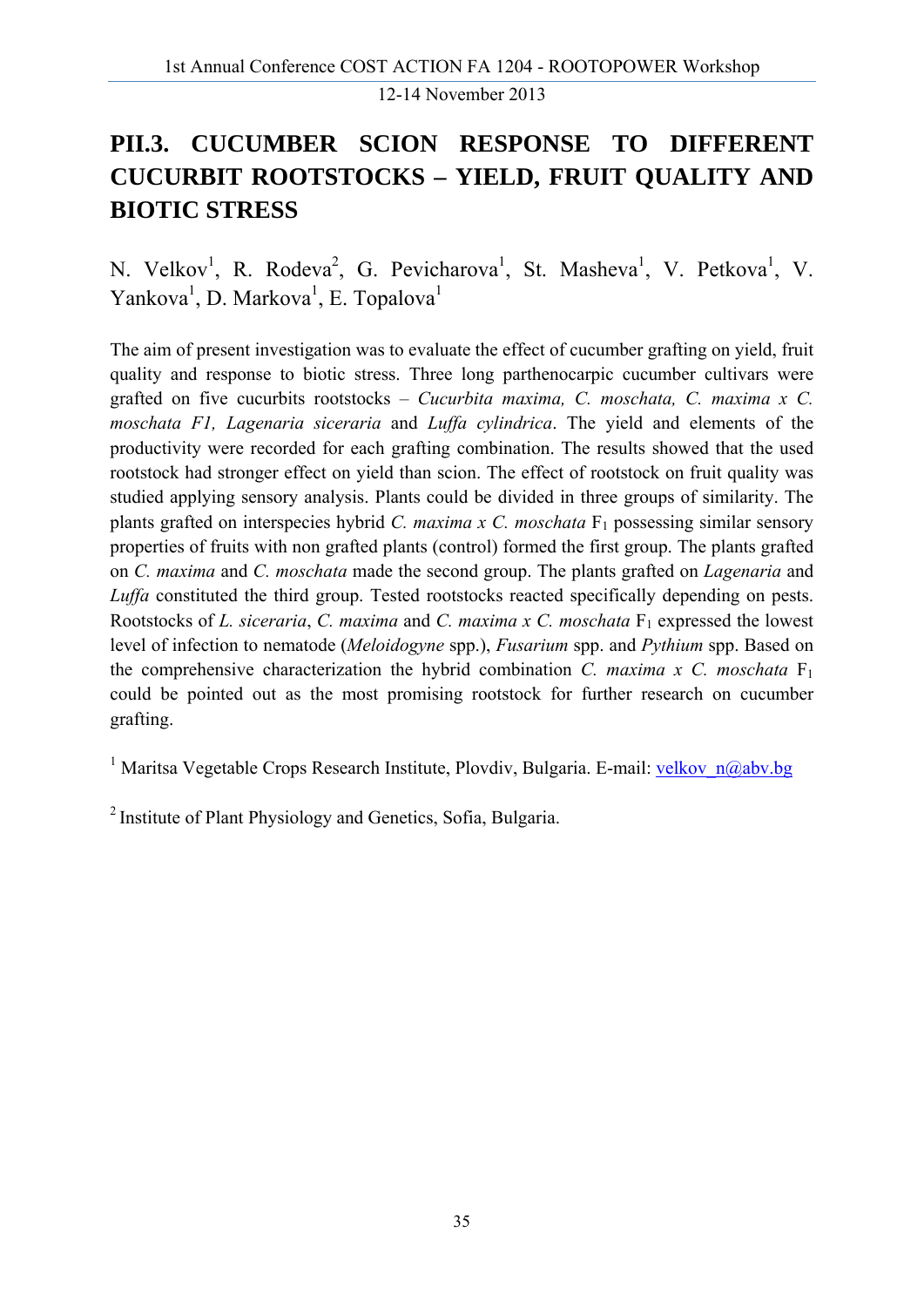# **PII.4. STUDY OF POSSIBILITIES TO USE DIFFERENT**  *Solanum* **SPECIES AS ROOTSTOCK FOR EGGPLANT IN VIEW OF ALTERNATIVE APPROACHES FOR CONTROL VERTICILLIUM WILT**

François Villeneuve<sup>1</sup>, Patricia Erard<sup>2</sup>, François Latour<sup>1</sup>, Théophile Théry<sup>1</sup>, Christine Fournier<sup>2</sup>, Marie-Christine Daunay<sup>3</sup>

In France, the eggplant cultures (*Solanummelongena*) are mainly grafted on tomato rootstocks (interspecific hybrids *S. lycopersicum* x *S. habrochaites* (*L. hirsutum*)) for the management of soilborne diseases, especially *Verticillium dahliae*(*Ve*-resistant tomato rootstocks). But a survey in fields (more than 50 samples for eggplants) shows the prevalence of vascular wilt fungi, *Verticillium* sp. on eggplant, whatever susceptible or resistant rootstocks or cultivars. Frequently these vascular fungi are associated to other bioagressors: the most frequent ones being *Colletotrichumcoccodes*, *Pythium* sp., *Macrophominaphaseolina*, *Rhizoctonia solani*, *Didymellabryoniae.* Nematodes were also often found, especially *Meloidogyne* sp. All these additional pathogens or pests are aggravating factors. On the other hand, in absence of chemical control, the low levels of resistance to *Verticillium* in eggplant germplasm and the difficulties to manage *Verticillium* with alternative techniques, one solution is to see the possibilities of utilization of *Solanum* spp. as rootstock. Two steps is necessary, first to know the grafting compatibility between eggplant and *Solamum*, and secondary to have an idea of the comportment of *Solamum* sp. regarding *Verticillium* sp.

In three years, we have examined the grafting compatibility of 64 accessions, mainly *Solanum* spp. from different section lake *Acanthophora, Androceras, Lasiocarp, Basarthrum… a*(see table below).In the first stage, the compatibility and the growth in compare with three controls: eggplant cvMonarca don't graft, Monarca graft himself and Monarca graft on Maxifort tomato rootstock. In a second stage, the best combinations where test for the agronomic performances.

|      | Solanum sp. | Capsicum | Cypho-<br>mandra | Lycianthes | Nicandra | Nicotiana | Physalis | Withania |
|------|-------------|----------|------------------|------------|----------|-----------|----------|----------|
| 2011 | 15          | 2        | $\mathbf{1}$     | 1          |          |           |          |          |
| 2012 | 17          |          |                  |            | 1        | 2         | 2        |          |
| 2013 | 22          |          |                  |            |          |           |          | 1        |
|      | 54          |          | 1                | 1          | 1        | 2         |          | 1        |

Globally, the accessions too distant of *S. melongena*don't present a good affinity. And some accessions seem to have a good comportment for example: *S. viarum*, *S. violaceum, S. torvum*. In a preliminary trial, some of these species present a good comportment regarding Verticillium wilt race 1 and race 2.

Acknowledgements: this work was supported in part by CASDAR project VASCUlég.

<sup>1</sup> Ctifl, Centre de Lanxade, Prigonrieux, France. E-mail: villeneuve@ctifl.fr

<sup>2</sup> Ctifl, Centre de Balandran, Bellegarde, France

<sup>3</sup> INRA, Montfavet cedex, France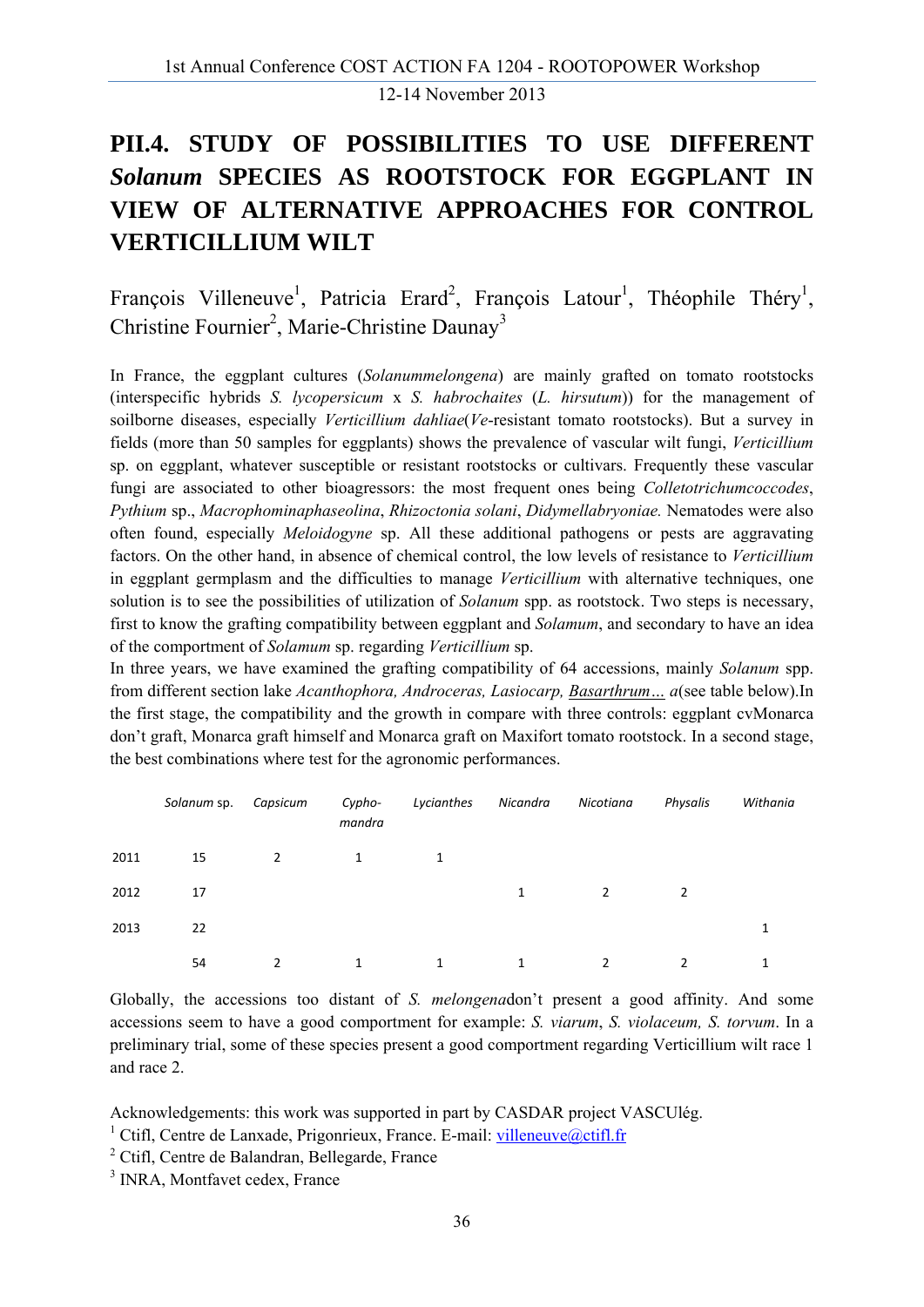### **PII.5. BOTH SCION AND ROOTSTOCK ALTER ROOT XYLEM SAP ABSCISIC ACID (ABA) CONCENTRATION**

Francisco García-Sanchez<sup>1</sup> and Ian C. Dodd<sup>2</sup>

When xylem sap is collected from grafted plants by excising the shoot and allowing its spontaneous exudation under root pressure, it is uncertain whether rootstock-mediation variation in the concentrations of xylem sap constituents is real, or an artefact of differing sap flow rates (since faster sap flow rates dilute constituent concentrations). To determine the impact of sap flow rate on xylem ABA concentrations, self- and reciprocally-grafted wildtype (WT) and ABA deficient *flacca* (*flc*) tomato plants were grown in soil columns that could be placed in a pressure chamber, allowing sap flow rate to be varied to match *in vivo* transpirational flow rate. Although root exudation yielded sap flow rates only 5-7% of *in vivo* transpiration, the relative impacts of the different graft combinations on sap flow were similar. Also, the relative effects of the different graft combinations on root xylem sap ABA concentrations were similar, even though root xylem sap ABA concentrations were (on average) 4.5-fold higher in sap collected via spontaneous root exudation. Surprisingly, graft combinations with *flacca* as either scion or rootstock had the same root xylem ABA concentration as *flacca* self-grafts, about 60% lower than WT self-grafts. Thus both scion and rootstock contribute to root xylem composition.

<sup>1</sup> Department of Plant Nutrition, CEBAS-CSIC, Murcia, Spain. E-mail: fgs@cebas.csic.es

<sup>2</sup> The Lancaster Environment Centre, Lancaster University, Lancaster, United Kingdom. E-mail: I.Dodd@lancaster.ac.uk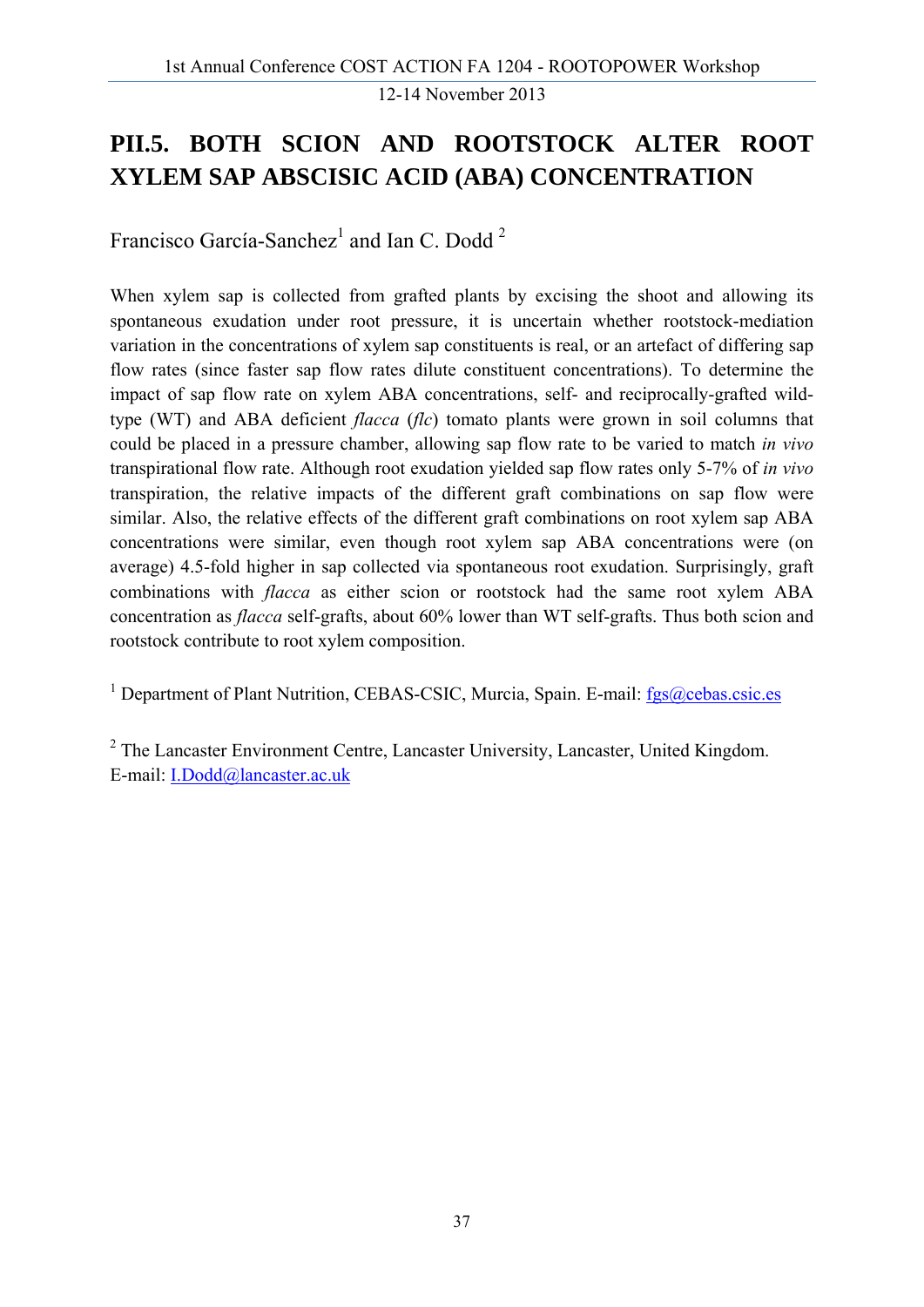# **PII.6. CAN PHENOTYPIC SELECTION OF ROOTSTOCKS PROVIDES RESISTANCE TO MULTIPLE ABIOTIC STRESSES?**

Sevilay Topcu<sup>1</sup>, İmene Hichri<sup>2</sup>, Francesco Giuffrida<sup>3</sup>, Emma Worsfold<sup>4</sup>, Stanley Lutts<sup>2</sup>, Maria J. Asins<sup>5</sup>, Ian C. Dodd<sup>4</sup>

On behalf of the ROOTOPOWER Consortium

Rootstocks may be selected for enhanced abiotic stress (e.g. drying soil, salinity) tolerance, but whether rootstock-mediated variation in tolerance to one stress confers resistance to another is not clear. Within the EU project ROOTOPOWER, a commercial tomato cultivar was grafted onto multiple rootstocks and grown in greenhouses at 3 sites under different environmental stresses:

- well-watered or drying soil in field soil for 2 months (unconstrained roots Cukurova)
- well-watered or drying soil in pots for 2-3 weeks (constrained roots Lancaster)
- salt (75 mM NaCl) applied hydroponically for 2 weeks (Louvain).

Shoot fresh weight (FW) was determined for each graft combination at each site and normalised to the mean FW of each experiment. Across all graft combinations, FW of salinised plants did not correlate with FW of plants grown in drying soil in the field, suggesting that short-term osmotic stress and long-term soil drying regulate growth differently. Otherwise, FW under optimal conditions was correlated with FW under different stresses (across multiple sites), suggesting that vigorous growth under optimal conditions is related to stress tolerance. Rootstocks that grew relatively better under stress conditions were identified, and will be exposed to combined drought and salt treatments in the next phase of the project.

<sup>1</sup> Cukurova University, Faculty of Agriculture, Dept. of Agricultural Structures and Irrigation, Adana, Turkey. E-mail: sevilaytopcu@gmail.com

<sup>2</sup> Groupe de Recherche en Physiologie Vegetale (GRPV), Earth and Life Institute (ELI-A), Université catholique de Louvain (UCL), Louvain-la-Neuve, Belgium.

<sup>3</sup> Department of Agriculture and Food Science, University of Catania Catania, Italy.

4 Lancaster Environment Centre, Lancaster University, United Kindgdom.

5 Instituto Valenciano de Investigaciones Agrarias (IVIA), Valencia, Spain.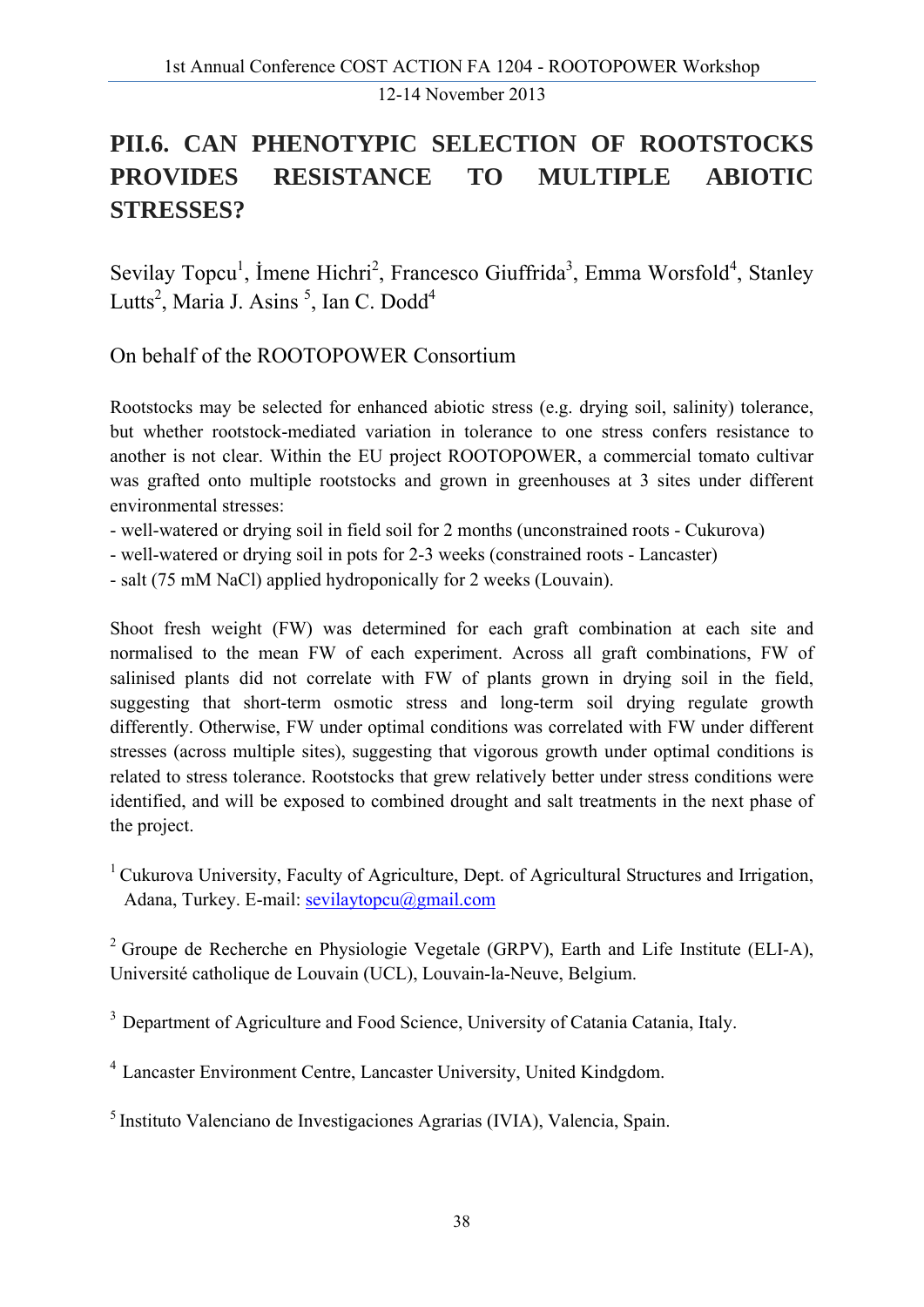#### **PII.7 DOMINANT EFFECT OF THE SCION IN WUE-RELATED PARAMETERS IN RECIPROCALLY GRAFTED CONTRASTING RILs UNDER OPTIMAL CONDITIONS**

Elena Cantero-Navarro<sup>1</sup>, Alfonso Albacete<sup>1</sup>, Rafael Fernández-Muñoz<sup>2</sup> and Francisco Pérez-Alfocea<sup>1</sup>

Rootstocks-derived traits could be of potential use to enhance water use efficiency (WUE) in commercial tomato varieties, but rootstock-mediated variation in improvement WUE and related parameters is not clear. By reciprocal grafting, it is possible to determine whether plant developmental changes or physiological responses to environmental conditions are due to characteristics associated to the root or to the shoot system, or to their interaction.The aim of this study was to identify the relative importance of the scion and the rootstock genotypes for water, ionic and hormonal traits associated to WUE. Three F8 RILs derived from a cross between *Solanum lycopersicum* (cv Moneymaker) and *S. pimpinellifolium* (acc. TO-937) selected for their high, medium and low biomass and water use were reciprocally grafted. Nine rootstock/scion combinations (non-grafted, self-grafted and reciprocally grafted plants) were grown hydroponically in a greenhouse for a period of 7 weeks under optimal conditions (without any imposed stress). Across all graft combinations, the rootstock genotype did not significantly alter biomass, WUE and other physiological and hormonal parameters determined of their respective scions under the tested conditions. Such traits depended only on the scion genotype, suggesting that there was a dominant effect of the scion in the tomato graft combinations under short-term optimal growth conditions. These results support the idea that rootstock-mediated vigour on scion becomes more significant at the end (long-term) of the crop period and/or under suboptimal growing conditions.

1 Department of Plant Nutrition, CEBAS-CSIC, Murcia, Spain. Email: ecnavarro@cebas.csic.es

<sup>&</sup>lt;sup>2</sup> Department of Plant Breeding, IHSM-UMA-CSIC, 29750, Málaga, Spain.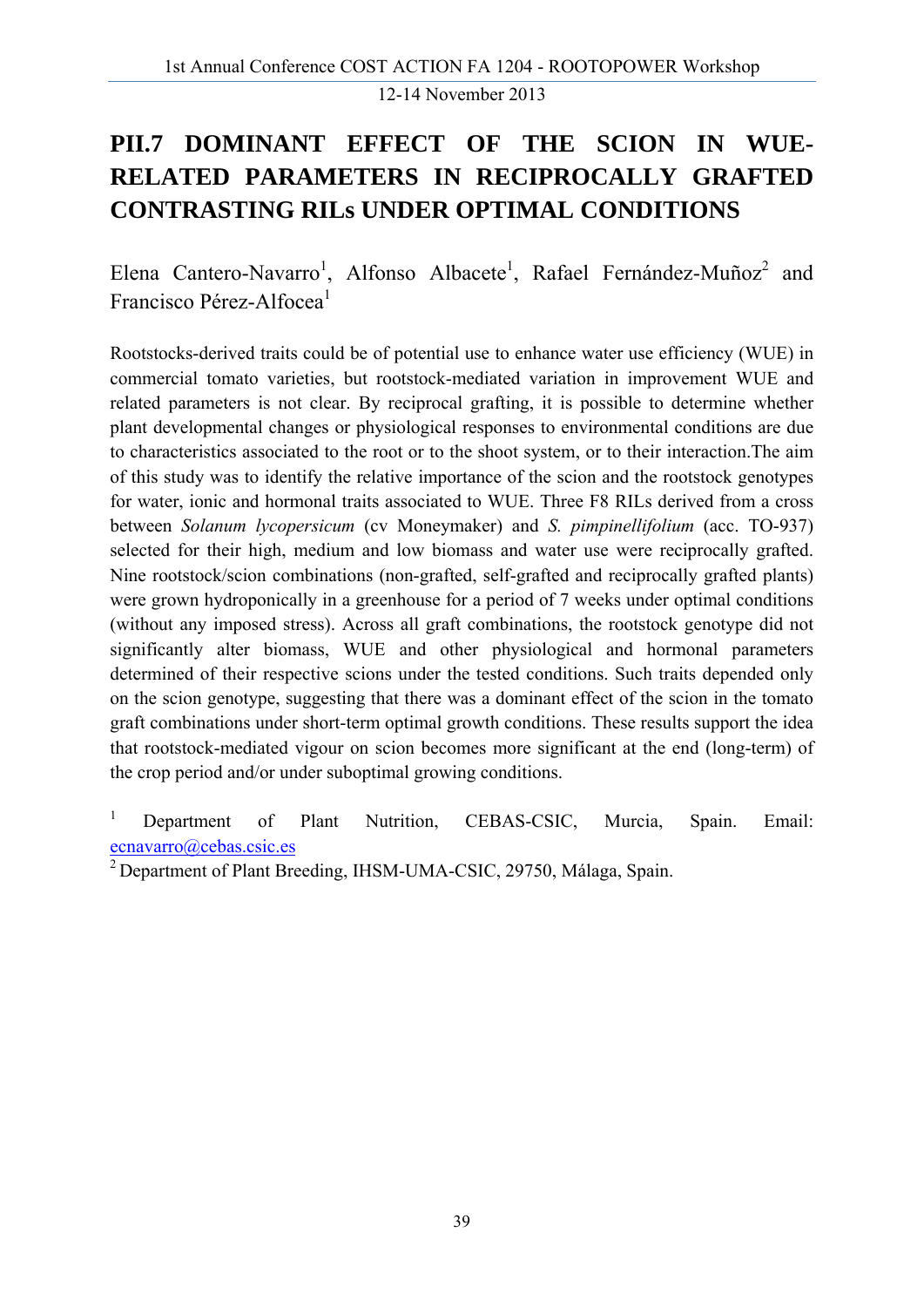# **SECTION III WORKING GROUP 3**

# **"Rootstock-mediated Resistance to Biotic and Abiotic Stresses"**

# **ORAL COMMUNICATIONS**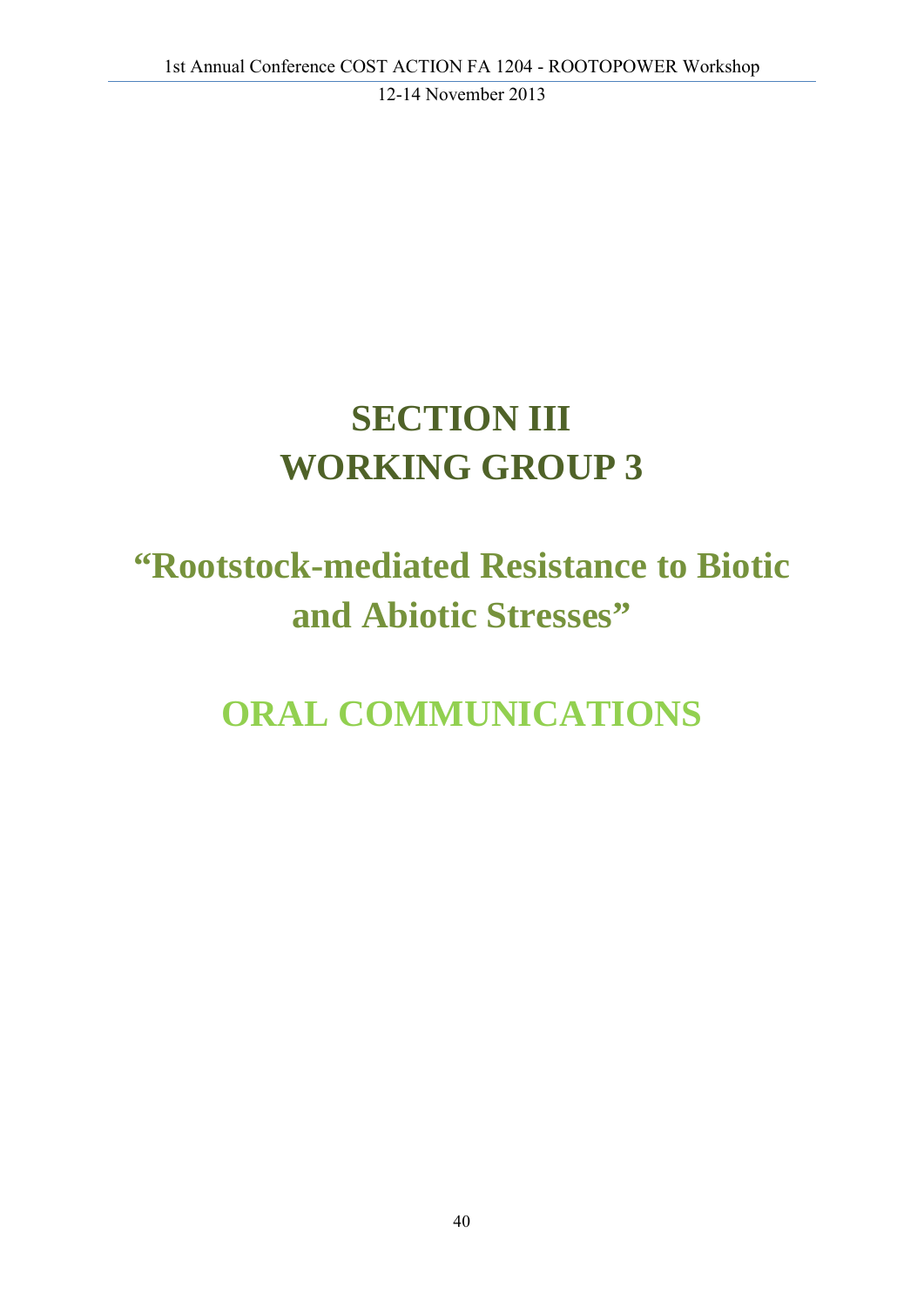# **III.1. THE NEED FOR TAILOR-MADE** *Cucurbita* **ROOTSTOCKS: WHAT CAN WE LEARN FROM GROWING GRAFTED MELONS IN DESERT AGRICULTURE?**

Cohen, R.<sup>1</sup>, Gal, I., Koren, A., Pivonia, S., Edelstein, M.

Selecting suitable rootstocks must take into consideration the special conditions prevailing in particular growing areas. The characteristics of a rootstock may be a two-edged sword that benefit the scion in one region and be inappropriate in the other. Cultivating grafted melons in the Arava desert of southern Israel is good example. *Cucurbita* rootstocks are less susceptible to salinity than melons enabling irrigating grafted melons with marginal water. However, the "biological filter effect" is not selective and may prevent proper Mg, Mn and Zn uptake from the soil to the scion. *Cucurbita* rootstocks are more tolerant to low soil temperatures than melons facilitating growing grafted plants in relatively cold soils but more susceptible to high temperatures thus may cause physiological collapse or growth reduction in hot soils. *Cucurbita* rootstocks used for grafting have been bred mostly in East Asian countries. More recently, they are being bred in the west by random crossing between *Cucurbita maxima* and *C. moschata* accessions. New problems encountered in the cultivation of grafted melons have led to a list of needed characteristics such as tolerance to high soil temperatures and appropriate mineral uptake. Searching for such traits in the *Cucurbita* germplasm may lead to precise rootstock breeding.

<sup>1</sup> Department of Vegetable Crops, Agricultural Research Organization, Newe Ya'ar Research Center, Israel. E-mail address: ronico@volcani.agri.gov.il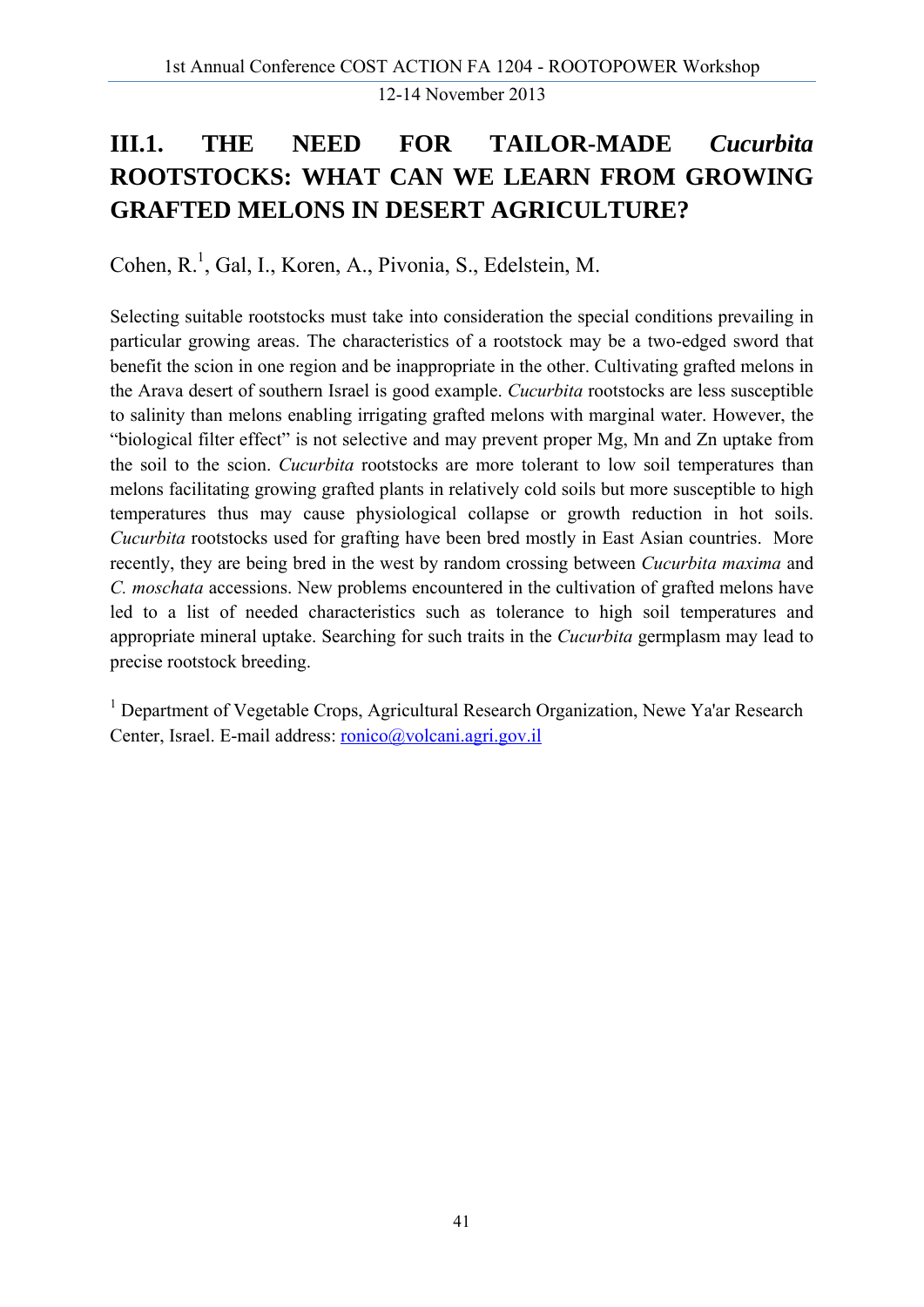# **III.2. REDUCING SUSCEPTIBILITY OF TRELLISED CUCUMBER AND MELON PLANTS TO** *CUCUMBER GREEN MOTTLE MOSAIC VIRUS* **BY AGRO-TECHNIQUE MEANS AND GRAFTING**

Amnon Koren<sup>1</sup>, Victoria Reingold<sup>2</sup>, Aviv Dombrovsky<sup>2</sup>

Since 2007 an intensive outbreak of *Cucumber green mottle mosaic tobamovirus* (CGMMV) strains occurred in Israel at different locations. CGMMV infect greenhouse-grown plants (cucumber and melon) leading to serious economic losses.

CGMMV particles are capable to preserve infectively in plant materials and soil debris, thus to serve as a viral source in the following growing period. Moreover, the virus may adsorb to seed resulting in its transfer to distant locations. CGMMV has no known insect vector, though can be transmitted efficiently by mechanical means e.g. worker hands and tools. This mode of transmission serves as the main source of viral secondary spread from the primary infected plants to the entire plot.

In the last five years the virus has become a threat to trellised melon and cucumber crops in Israel. The primary inoculation of plants in the plots caused by the transplanting process in contaminated soil. Thus, applying better transplanting methods using virus free intermediate medium and grafted plants on CGMMV-resistant rootstocks, may result in reduction of the primary infection. Furthermore, appropriate sanitation of hands and tools combined with frequent monitoring within the plots while removing symptomatically infected plants, may reduce the viral spread under the economical threshold.

<sup>1</sup> Hishtil nursery, Nehalim, Israel. E-mail:  $amkor52@gmail.com$ 

2 Department of Plant Pathology, ARO, The Volcani Center, Bet Dagan, Israel.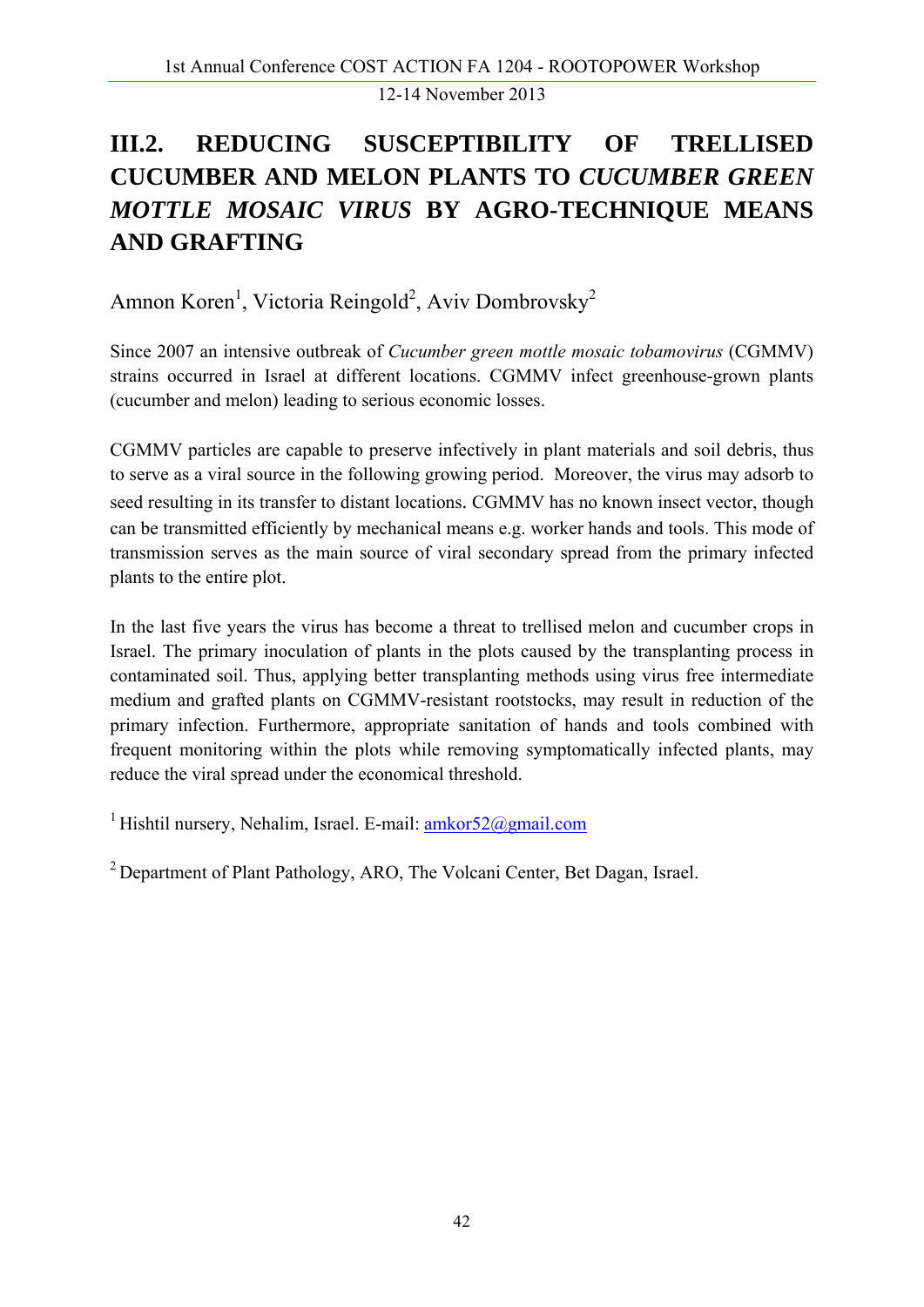# **III.3. UNRAVELING THE MOLECULAR BASIS OF THE RESISTANCE TO** *PLUM POX VIRUS* **INDUCED BY GRAFTING FROM ALMOND TO PEACH**

Manuel Rubio<sup>1</sup>, Luis Rodríguez-Moreno<sup>2</sup>, Pedro Manuel Olivares<sup>1</sup>, Manuel Castro de Moura<sup>3</sup>, Albert Mascarell-Creus<sup>3</sup>, Claudio Bonghi<sup>4</sup>, Federico Dicenta<sup>1</sup>, Pedro Martínez-Gómez $<sup>1</sup>$ </sup>

*Plum pox virus* (PPV) is a limiting factor for peach production. Although no natural sources of resistance have been described for peach, recent studies have demonstrated that grafting almond cultivar Garrigues onto GF305 peach seedlings heavily infected with PPV progressively reduces disease symptoms in their leaves and virus accumulation. This response appears to be specific between almond and peach. Furthermore, grafting Garrigues onto GF305 before PPV inoculation completely prevented virus infection in the peach, showing that resistance is constitutive and not induced by the virus. To unravel the molecular basis of this mechanism, gene expression differences were studied after PPV infection in peach GF305 leaves using high-throughput Illumina RNA sequencing (RNA-Seq). First results showed that the early response to virus infection in peach is associated to an induction of genes involved in the jasmonate biosynthesis and signaling. In addition, processes occurring during the first phase of PPV infection are accompanied by the production of S-Adenosyl methionine (SAM), which is a general donor of methyl groups in the transmethylation reactions. New studies completing mRNA expression together with miRNA and Chip-Seq analysis will be carried out in order to understand in depth this interaction.

1 Department of Plant Breeding, CEBAS-CSIC, Murcia, Spain. E-mail: mrubio@cebas.csic.es; fdicenta@cebas.csic.es; pmartinez@cebas.csic.es

<sup>2</sup> Department of Stress Biology and Plant Pathology, CEBAS-CSIC, Murcia, Spain. E-mail: lrmoreno@cebas.csic.es

<sup>3</sup> aScidea Computational Biology Solutions, S.L. Parc de Reserca UAB, Edifici Eureka. Bellaterra (Cerdanyola del Vallés), Barcelona, Spain. E-mail: mcastro@ascidea.com; amascarell@gmail.com

<sup>4</sup> Department of Agronomy, Food, Natural resources and Environment (DAFNAE). University of Padua, Padua, Italy. E-mail: claudio.bonghi@unipd.it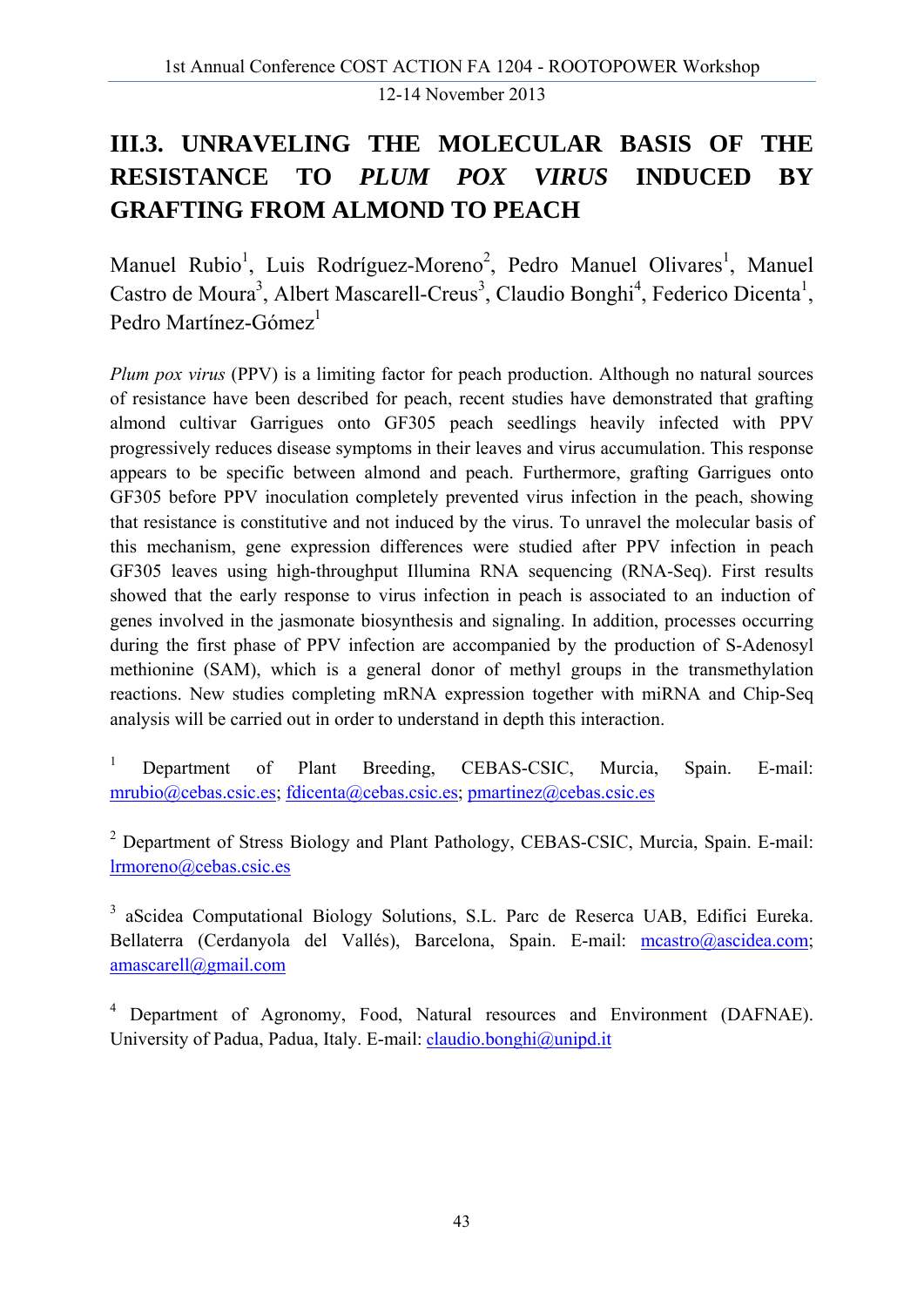# **III.4. EFFECTS OF GRAFTING AND ROOTSTOCK GENOTYPE ON NUTRIENT UPTAKE BY TOMATO**

D. Savvas<sup>1</sup>, G.B. Oztekin<sup>2</sup>, M. Tepecik<sup>3</sup>, A. Papanikolaou<sup>4</sup>, V. Katsiki<sup>5</sup>, A. Ropokis<sup>6</sup>, G. Ntatsi<sup>7</sup>

Since the use of grafted plants is constantly increasing in greenhouse tomato cultivation, it is important to know the impact of grafting on nutrient uptake so as to establish special recommendations for nutrient solutions to be supplied to grafted tomato grown in closedcycle hydroponic systems. In view of this background, an experiment with tomato grown in recirculating nutrient solution was established. The tomato plants (cv. Primadona) were either non-grafted, or self-grafted, or grafted onto the rootstocks He-man and Maxifort and supplied with a standard nutrient solution. The actual uptake concentrations of K, Ca, Mg, Fe, Mn, and Zn were estimated by applying two different methods. The first method was based on the removal of Mn, Zn, and water from the recycling nutrient solution. The second method was based on the total quantities of Mn and Zn that were recovered in plant biomass in combination with the total water uptake. The results indicated a slightly higher ability of Maxifort to take up some nutrients and especially Fe and Mn. To obtained estimations of mean uptake concentrations at four different plant developmental stages are useful for the establishment of standard nutrient recommendations for tomato grown in closed-cycle hydroponic systems under Mediterranean climatic conditions.

<sup>1</sup> Agricultural University of Athens, Athens, Greece. E-mail: *dsavvas@aua.gr* 

 $2$  Ege University, Faculty of Agriculture, Department of Horticulture, Bornova-Izmir, Turkey. E-mail: golgen.oztekin@ege.edu.tr

<sup>3</sup> Ege University, Faculty of Agriculture, Department of Soil Science and Plant Nutrition, Bornova-İzmir, Turkey. E-mail: mahmut.tepecik@ege.edu.tr

<sup>4</sup>Agricultural University of Athens, Athens, Greece. E-mail: papanikolaoukatrin@hotmail.com; vo\_om@hotmail.com; aropokis@aua.gr; gntatsi@aua.gr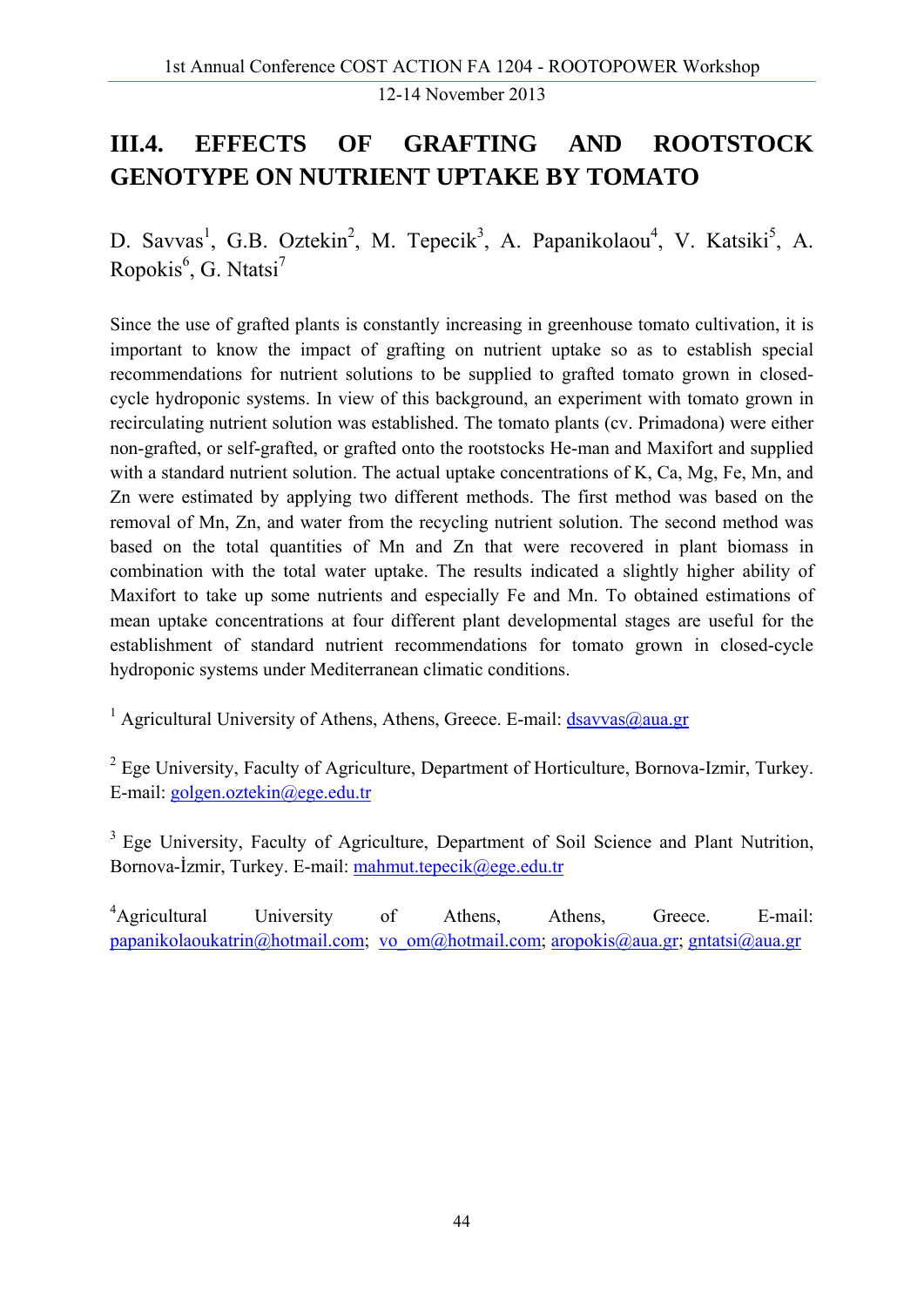### **III.5. INFLUENCE OF GRAFTING AND NITROGEN ON YIELD AND AERIAL PESTS POPULATION IN HIDROPONICS TOMATO CROP**

Katja Zanic<sup>1</sup>, Gvozden Dumicic<sup>1</sup>, Branimir Urlic<sup>1</sup>, Smiljana Goreta Ban<sup>1</sup>

Grafting and nitrogen (rates: 75, 140, and 205 mg/l N; and ratios: 92:8, 85:15 and 70:30 of  $NO<sub>3</sub>$ : $NH<sub>4</sub>$ <sup>+</sup>) effect on yield and pests populations was studied in hydroponics tomato during 2012 and 2013. Grafting did not affect marketable yield but affected populations of *Bemisia tabaci* and *Tuta absoluta*, in both experiments. The lower number of *B. tabaci* nymphs was recorded on grafted (rootstocks cv. Arnold or He-Man) than on self or non-grafted plants. The number of *T*. *absoluta* mines was the lowest on plants grafted on cv. Arnold. The lowest fruit mass was recorded on plants fertigated with 75 mg/l N in 2012. In 2013, number of fruits and total yield was higher on plants supplied with  $8\%$  NH<sub>4</sub><sup>+</sup> than on plants supplied with 30% NH4 + in nutrient solution. *B*. *tabaci* nymphs were the most numerous on plants grown at 205 mg/l N in 2012. The lowest nymphs population inhabited plants supplied with 30%  $NH_4^+$  in 2013. *T*. *absoluta* infestation was higher on plants grown at 140 and 205 mg/l N in 2012 as on plants supplied with  $15\%$  NH<sub>4</sub><sup>+</sup> in 2013. Results could be applied in sustainable pests management.

<sup>1</sup> Institute for Adriatic Crops, Split, Croatia. E-mail:  $kati a@krs/hr$ ; gdumicic $@krs/hr$ ; branimir@krs.hr; smilja@krs.hr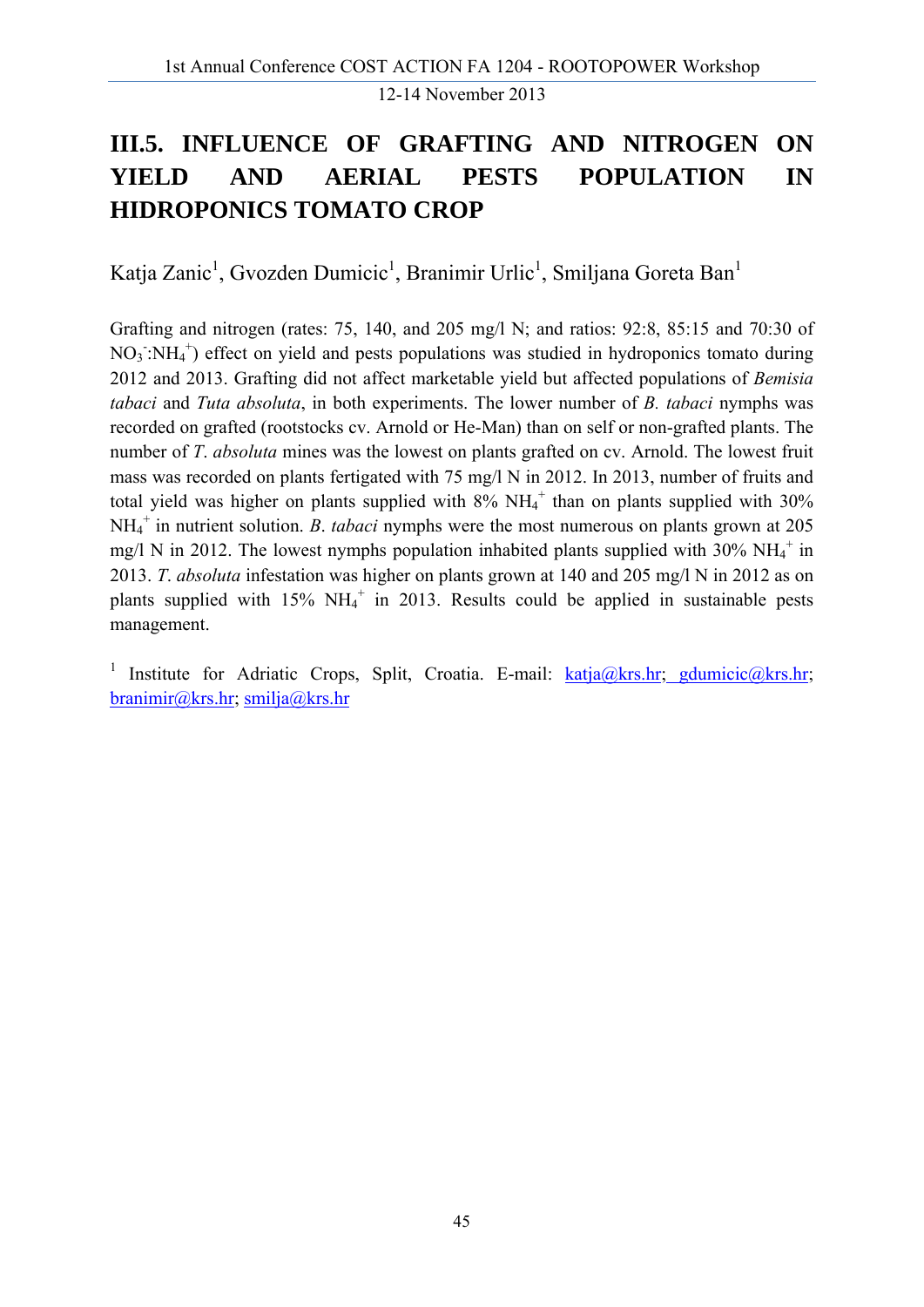# **III.6. GRAFTING REDUCES THE CADMIUM TRANSLOCATION FROM ROOTS TO SHOOTS AND FRUITS IN TOMATO**

Pradeep Kumar<sup>1</sup>, Menahem Edelstein<sup>2</sup>, Mariateresa Cardarelli<sup>3</sup>, Elvira Rea<sup>3</sup>, Giuseppe Colla<sup>1</sup>

A greenhouse experiment was carried out at the Experimental Farm of Tuscia University, Viterbo to determine whether grafting could reduce the Cd accumulation in above ground plant tissues including edible fruits of tomato under imposed Cd stress conditions. Five grafting treatments involving two commercial rootstocks of tomato ('Maxifort' and 'Unifort') and one of eggplant ('Black Beauty'), along with self-grafted and un-grafted tomato cv 'Ikram' were tested at two Cd levels (2.5 and 5.0 ppm) with control in quartziferous sand culture. Plants grafted onto 'Maxifort', 'Ikram' (self-grafted) or 'Unifort' performed better for most of the studied yield and related parameters than the ungrafted 'Ikram' plants and especially 'Black Beauty'. However, a significant reduction of Cd concentration in above ground plant tissues, including edible fruits, was recorded in plants grafted onto 'Maxifort' and especially 'Black Beauty', as compared to other grafting combinations. With respect to the root, plants grafted onto 'Unifort' and 'Black Beauty' exhibited significantly lower Cd accumulation as compared to others, while maximum was in 'Maxifort' grafted plants. The reduction in plant physiological performance like SPAD index and chlorophyll fluorescence, measured as the Fv/Fm ratio was lowest in plants grafted onto 'Maxifort' or self-grated 'Ikram', at both tested Cd levels.

<sup>1</sup> Department DAFNE, University of Tuscia, Viterbo, Italy. E-mail: pradeephort@gmail.com; giucolla@unitus.it

<sup>2</sup> Newe Ya'ar Research Center, ARO, Ramat Yishay, Israel. E-mail: medelst@volcani.agri.gov.il

<sup>3</sup> CRA-RPS, Roma, Italy. E-mail: mteresa.cardarelli@entecra.it; elvira.rea@entecra.it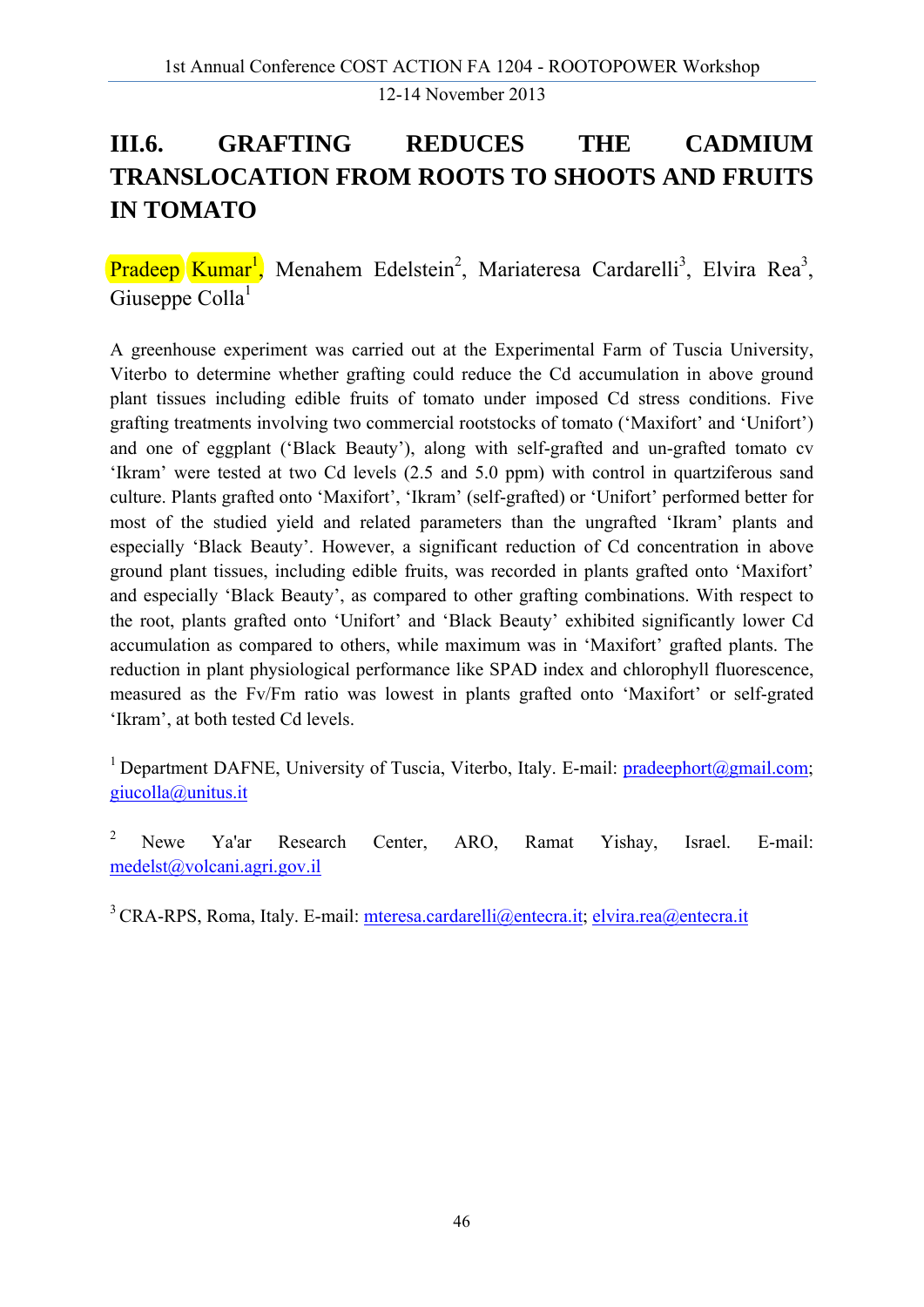# **SECTION III WORKING GROUP 3**

# **"Rootstock-mediated Resistance to Biotic and Abiotic Stresses"**

**POSTERS**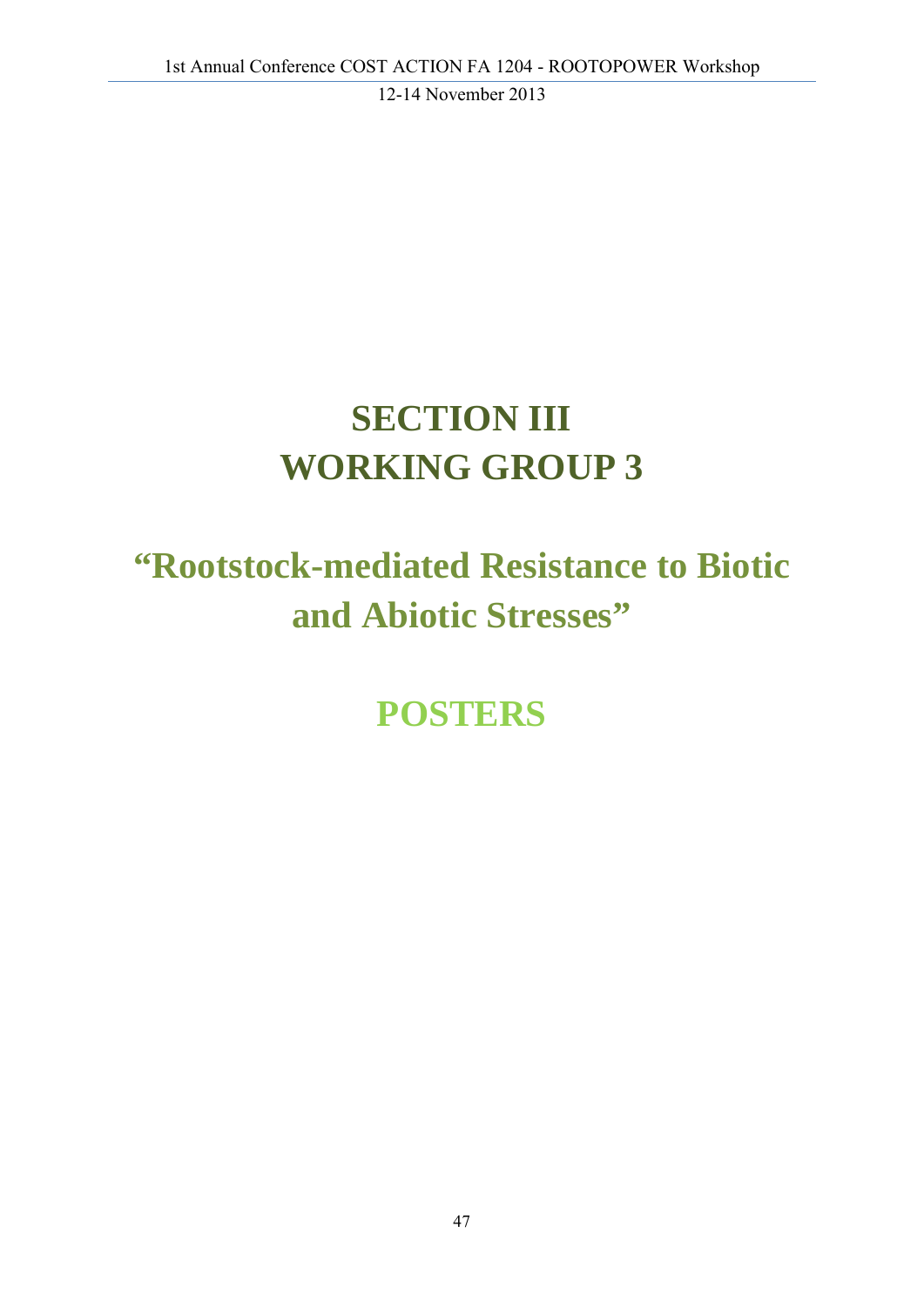#### **PIII.1. PRESENT STATE OF RESEARCH ON GRAFTING IN PEPPER IN THE REGION OF MURCIA**

C Ros<sup>1</sup>, F. Sánchez, CM Lacasa, MM Guerrero, V Martínez, A Hernández, MC Martínez A Lacasa

The reduction in the availability of soil fumigants and guidelines on integrated pest management, allow consider to use of friendly alternative over environmentally, as the use of genetic resistance to control pathogens. The grafting of pepper grown in greenhouses in the Region of Murcia has been evaluated as an alternative to disinfection of the soil for a decade. *Phytophthora* spp. (*capsici* and *parasitica*) and *Meloidogyne incognita* are the two limiting pathogens pepper cultivation in the South-eastern Spanish. Repeated use rootstocks growing in the same soil without disinfection occurs, in addition to the accumulation of specific fatigue pepper, the selection of nematode populations capable of infesting grafted plants carry the gene *Me3* or *Me7* resistance at same level non-grafted susceptible plants with consequent reduction in commercial yield. Nowadays, the integrated management strategies of resistance genes to *M. incognita* are evaluated; these are based on the alternation of genes, in the coculture (intercropping) of plants with different genes, and in the cultivation of plants rootstock grafted carrying two genes and graft combination with soil biosolarización. The strategies have been evaluated in greenhouses with commercial crops and experimental greenhouses, for three or more consecutive years. In all cases we have obtained a progressive decrease in the incidence of the nematode. In greenhouses with virulent populations for the gene *Me3* or *Me7*, alternation of crop plants grafted on rootstocks gene carriers with soil chemical disinfection following year is not a reduction in the incidence of the nematode or the reversibility of the process of selection of virulence. The evolution of the incidence of nematode has been found that is different between rootstocks carrying the same gene *Me3* or *Me7*, depending on the background in which the gene has been introgressed. When the alternation is carried out with rootstocks *Me1* gene carriers there is a decrease in the incidence of nematodes in plants not grafted, in the year in which it is grown in disinfected soil.

1 Biotecnología y Protección de Cultivos, IMIDA, La Alberca Murcia, Spain. E-mail: caridad.ros@carm.es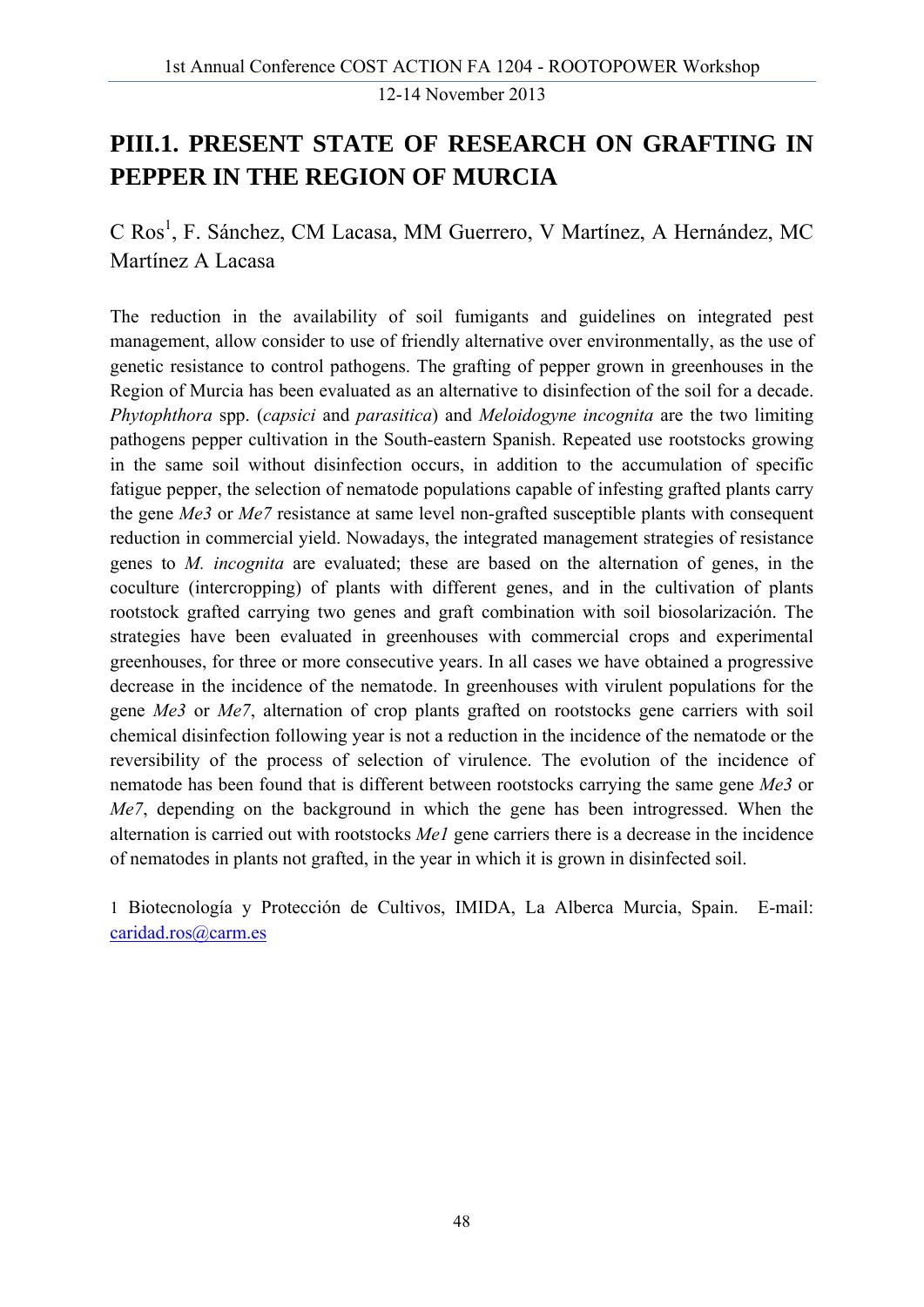# **PIII.2. THE EFFECTS OF GRAFTING METHOD AND ENDOGENOUS MYCORRHIZA APPLICATION ON CHEMICAL COMPOSITION AND STAND ESTABLISHMENT RATE OF GRAFTED CUCUMBER (***Cucumis sativum* **L) SEEDLINGS**

I. Babaj<sup>1</sup>, G. Sallaku<sup>1</sup>, P. Krasniqi<sup>2</sup>, S. Kaciu<sup>2</sup>, H. Göransson<sup>3</sup>, B. Rewald<sup>3</sup>, and A. Balliu $<sup>1</sup>$ </sup>

Graded seeds of cucumber (cv. Ekron  $F_1$ ), and graded seeds of a rootstock (cv. Nimbus  $F_1$ ; *C. maxima* Duchesne x *C.moschata* Duchesne), were sown in polysterol trays, one seed for each plugs  $(60 \text{ cm}^3)$ , filled with a mixture (vol:vol; 9:1) of vermiculite and expanded clay grains contains spores of endogenous mycorrhiza. Prior to sowing, the substrate was brought to full water content capacity by addition of nutrition solution contains respectively, NPK; 170, 80, 250 mg  $L^{-1}$ . One fourth of cucumber seedlings were left intact (NG). The rest were either self grafted (SEG) or grafted onto the rootstock by two different grafting methods; splice grafting (SG) and root pruned splice grafting (RPSG). 15 day after grafting, the plants were transplanted in larger pots  $(300 \text{ cm}^3)$  filled with vermiculite, only, where two different salinity levels were applied. Plant relative growth rate (RGR), and root relative growth rate (RRGR), were computed, and C/N analyses and nutrient analyses were conducted on leaf dry matter. Significantly higher amounts of Ca, Fe, K, Na, P and S were found in leaf dry matter due to mycorrhiza application. Grafting cucumber onto rootstock seems to be an efficient way of reducing Na content in scion's leaves, but grafting method itself do not have any significant effect on the chemical composition of grafted plants. Anyway, the effect of grafting method was highly significant regarding the stand establishment rate of transplanted plants.

<sup>1</sup> Agricultural University of Tirana, Tirana, Albania. E-mail: **ismet babaj**@yahoo.com; gsallaku@ubt.edu.al; aballiu@ubt.edu.al

<sup>2</sup> University of Pristina, Pristina, Kosovo. E-mail:  $\frac{\text{pairimi.k@live.com}}{\text{pairimi.k@live.com}}$ skenderkaciu@yahoo.com

<sup>3</sup> BOKU University, Vienna, Austria. E-mail: hans.goeransson@boku.ac.at; boris.rewald@boku.ac.at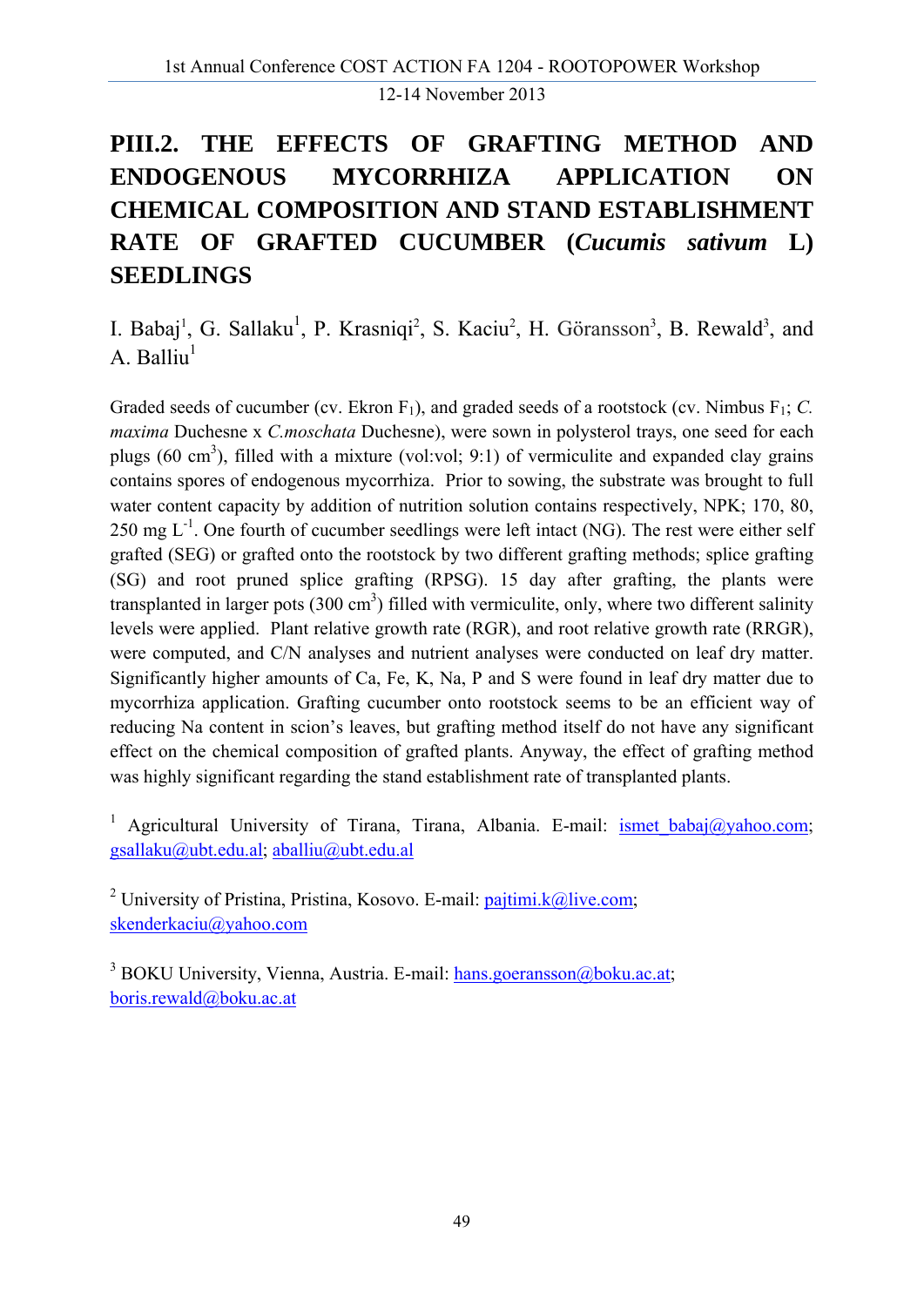# **PIII.3. LIMIT OF RESISTANCE AND GRAFTING FOR THE PROTECTION OF MELON AND EGGPLANT AGAINST VASCULAR WILT DISEASES (***Fusarium oxysporum* **F. SP.**  *Melonis* **OR** *Verticillium* **SP.)**

François Villeneuve<sup>1</sup>, François Latour<sup>1</sup>, Théophile Théry<sup>1</sup>, Christian Steinberg<sup>2</sup>, Cécile Hérault<sup>2</sup>, Véronique Edel-Hermann<sup>2</sup>, Marie-Christine Daunay<sup>3</sup>

For melon and eggplant cultures, wilt diseases have severe economic impacts given the absence of curative methods. Breeding for resistance as well as grafting susceptible scions on resistant rootstocks have started over 60 years ago in France. Direct breeding of resistant varieties was variously successful given pathogens frequent adaptation via emergence of virulent races. The utilization of intra- and interspecific grafting was also developed. In France this approach started in seventies, but growers use the grafting technique for about twenty years only. However, after several years of grafting utilizationgrowers observed new pathologies on grafted plants, with wilt like symptoms.

Ctifl, in association with INRA, technical regional stations, seed companies and growers carried out an important diagnostic work (more than 200 samples for melons, and 50 samples for eggplants) and identification of the fungus isolated. The genetic diversity of *Fusarium oxysporum* f.sp. *melonis* strains was also looked at.

The results show the prevalence of vascular wilt fungi, respectively *F. oxysporum* f.sp. *melonis* on melon, and *Verticillium* sp. on eggplant. Frequently these vascular fungi are associated to other bioagressors: the most frequent ones being *Colletotrichum coccodes*, *Pythium* sp., *Macrophomina phaseolina*, *Rhizoctonia solani*, *Didymella bryoniae.* Nematodes were also often found, especially *Meloidogyne* sp.

Acknowledgements: this work was supported in part by CASDAR project VASCUlég

<sup>1</sup> Ctifl, Centre de Lanxade, Prigonrieux, France. E-mail: villeneuve@ctifl.fr

<sup>2</sup> INRA, UMR Agroécologie, Dijon Cedex, France.

<sup>3</sup> INRA, UR1052, Montfavet cedex, France.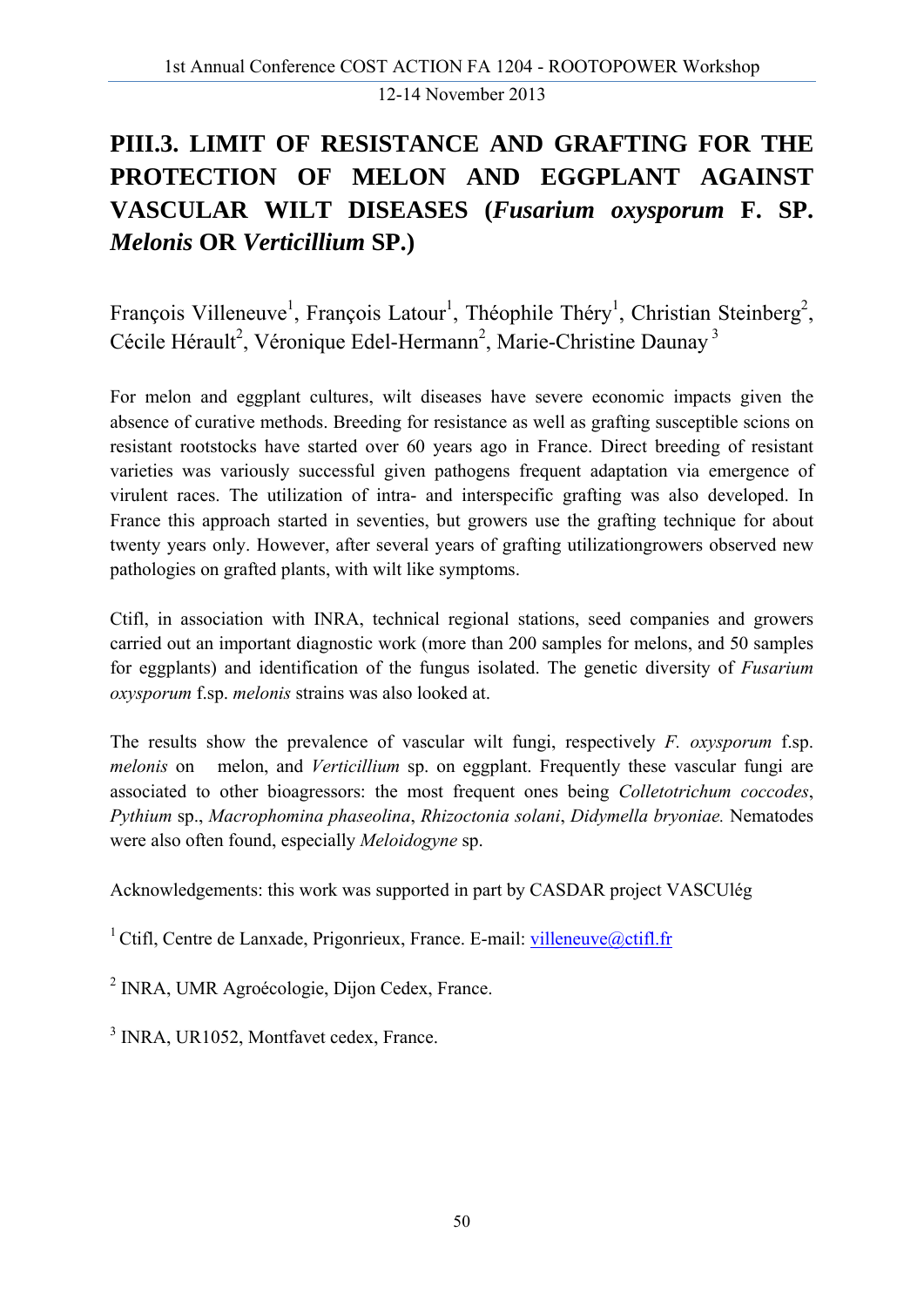## **PIII.4. IMPLEMENTATION OF GRAFTING TO MANAGE MAJOR SOILBORNE PATHOGENS IN NORTH CAROLINA TOMATO PRODUCTION SYSTEMS**

Frank J. Louws<sup>1</sup>

North Carolina has a high level of biodiversity, including subtropical to temperate soilborne pathogens such as *Ralstonia solanacearum* (race 1; bacterial wilt; BW), *Sclerotium rolfsii* (southern stem blight; SSB), *Meloidogyne incognita* (southern root knot), *Verticillium dahliae* (Vd; particularly race 2) and *Fusarium oxyporum* f.sp. *lycopersici* (all races). Rootstocks have been deployed throughout the State using grafting technologies to manage each of these serious diseases in organic, high tunnel or conventional systems. In the case of BW, land is often abandoned once the bacteria become resident. Multiple small plot and large (10 ha) onfarm field experiments demonstrated selected rootstocks confer high levels of resistance. Consistent with the diversity of the pathogen, some rootstocks performed well in one part of the State but not in another (eastern vs. mountain regions). The research also discovered SSB can be effectively managed with selected rootstocks, a distinct advantage for many organic fields with an indigenous population. No resistance is known to Vd race 2 but some rootstocks appeared to offer tolerance generating high yields in the presence of disease compared to non-grafted controls that wilted. Integration of grafting as an IPM tool has been facilitated by grower-driven research and where economic benefits occurred.

<sup>1</sup> Director NSF-Center for Integrated Pest Management, Professor Plant Pathology North Carolina State University, Raleigh NC, USA. E-mail: Frank\_louws@ncsu.edu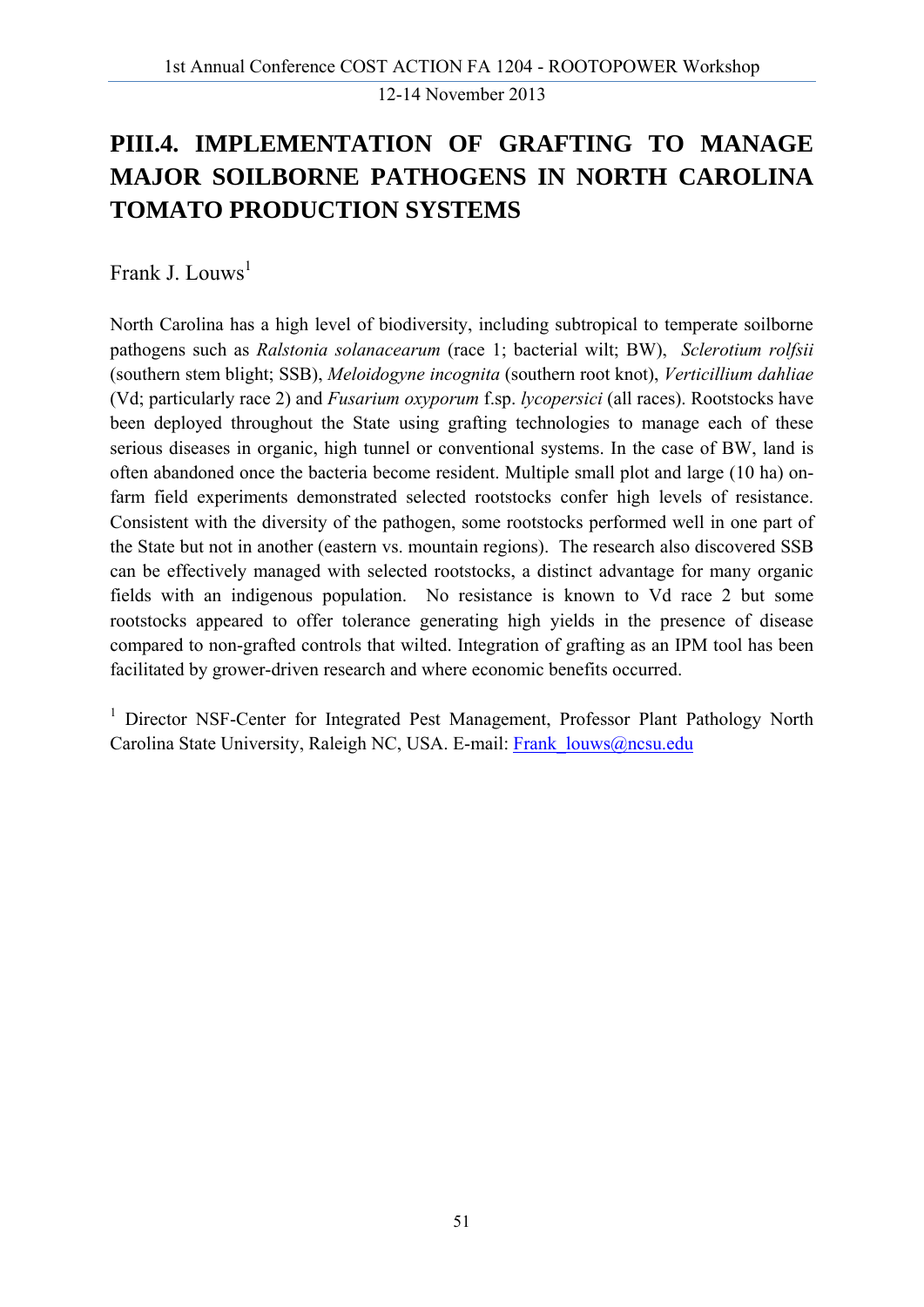### **PIII.5. PHYSIOLOGICAL AND GROWTH RESPONSES OF GRAFTED CUCUMBER GROWN UNDER DIFFERENT SALT SOURCES**

Youssef Rouphael<sup>1</sup>, Rama Jawad<sup>1</sup>, Pradeep Kumar<sup>3</sup>, Mariateresa Cardarelli<sup>2</sup>, Elvira Rea<sup>2</sup>, Antonio Fiorillo, Giuseppe Colla<sup>3</sup>

Salinity in soil or water is one of the major abiotic stresses that reduce vegetable growth and productivity worldwide. The aim of the current work was to determine whether grafting could improve salinity tolerance of cucumber (*Cucumis sativus* L. cv. 'Ekron') using different salt stressors such as with equimolar concentrations. A greenhouse experiment was carried out at the Experimental Farm of Tuscia University, Viterbo, Italy to determine yield, growth, SPAD values, electrolyte leakage, and mineral composition and assimilate partitioning of cucumber plants, either ungrafted or grafted onto two commercial rootstocks: 'Affyne' (*Cucumis sativus* L.) and 'P360' (*Cucurbita maxima* Duch. × *Cucurbita moschata* Duch.) and cultured in soilless culture. Plants were supplied with four nutrient solutions: non-salt control, 20 mM CaCl<sub>2</sub>, 30 mM NaCl or 10 mM CaCl<sub>2</sub> + 15 mM NaCl. our results demonstrate that in both grafted and ungrafted plants, the reduced yield and biomass production was due to both osmotic and ion specific effects, with CaCl<sub>2</sub> being more phytotoxic than NaCl and CaCl<sub>2</sub> + NaCl. The percentage of yield and biomass reduction in comparison to control was significantly lower in the plants grafted onto 'P360' and especially 'Affyne' than ungrafted plants. Grafted cucumber plants exposed to NaCl and CaCl<sub>2</sub> +NaCl were capable of maintaining higher chlorophyll content (SPAD index), and a better nutritional status (higher N, K, and Ca, and lower Na) in the shoot tissues and higher a membrane selectivity in comparison with ungrafted ones. The concentration of  $Na<sup>+</sup>$  in the aerial parts was less in grafted than in ungrafted plants in particular with Ekron/Affyne combination. Finally, the higher crop performance of grafted cucumber plants recorded with NaCl than with CaCl<sub>2</sub>, was attributed to the limited capability of the rootstocks (Affyne and P360) to restrict Cl shoot uptake, thus Cl<sup>-</sup>, which continues passing to the leaves, becomes the more significant toxic component of the saline solution.

<sup>1</sup> Faculty of Agricultural Engineering and Veterinary Medicine Lebanese University, Dekwaneh, El Maten, Beirut, Lebanon. E-mail: joerouphael@yahoo.com.

<sup>2</sup> CRA-RPS, Rome, Italy. E-mail: mteresa.cardarelli@entecra.it; elvira.rea@entecra.it

<sup>3</sup> Department DAFNE, University of Tuscia, Viterbo, Italy. E-mail: pradeephort@gmail.com; giucolla@unitus.it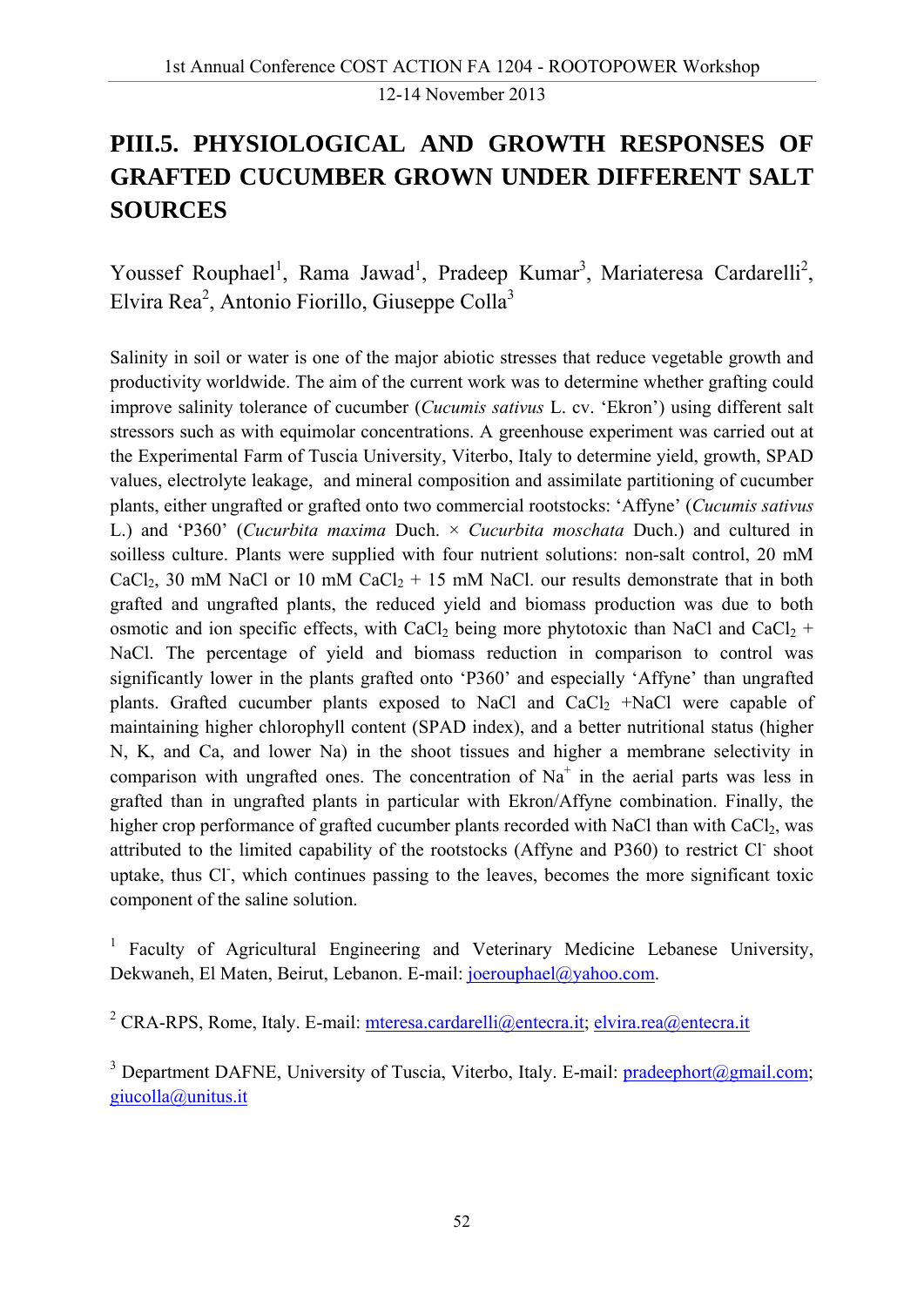#### **PIII.6. RETROSPECTIVE INQUIRY IN THE BULGARIAN SCIENTIFIC LITERATURE ON VEGETABLE GRAFTING**

R. Rodeva<sup>1</sup>, N. Velkov<sup>2</sup>

A complete bibliography of Bulgarian scientific literature on the application of grafting in vegetable crops was made. The retrospective inquiry showed that the first studies were conducted in the period 1944-1947. The main results were obtained in Cucurbitaceae. Grafting of melon on pumpkins and watermelon on *Lagenaria* spp. resulted in increased yield and precocity. The positive effect was characterized by intensive growth of over- and underground mass, opportunity for normal development at relatively low soil temperatures, more intensive accumulation of dry matter in the leaves and fruits. The movement and distribution of radioactive phosphorus  $P^{32}$  and carbon  $C^{14}$  was studies in grafted plants of melon, watermelon and pumpkin. Several PhD theses were successfully defended. Some results were obtained in grafting of Solanaceae representatives as tomato, eggplant and pepper. The most of publications were written in Bulgarian. The data obtained in Bulgaria in the past are summarized in a review in order to make the most important results accessible to the broader scientific community.

<sup>1</sup> Institute of Plant Physiology and Genetics, Sofia, Bulgaria. E-mail: r.rodeva@aby.bg

<sup>2</sup> Maritsa Vegetable Crops Research Institute, Plovdiv, Bulgaria. E-mail: velkov  $n@abv.bg$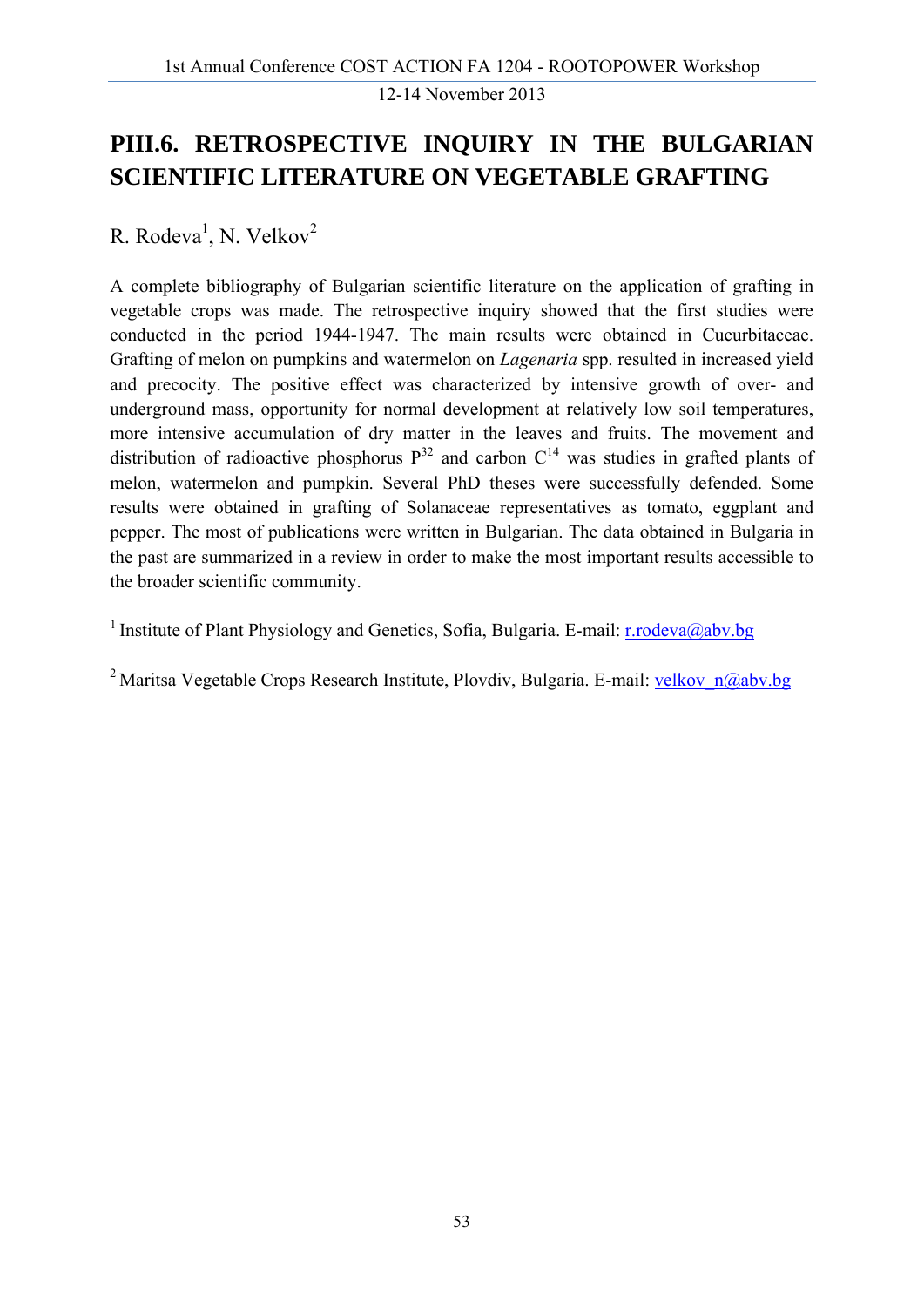#### **PIII.7. THE GRAFTING IN PEPPER IN THE REGION OF MURCIA: RETROSPECTIVE VIEW**

A. Lacasa<sup>1</sup>, MM Guerrero, C.M. Lacasa, V. Martínez, M.C. Martínez, F. Sánchez, C. Ros

In the 1997-1998 season were started the earliest evaluation work grafted plants on resistant rootstock to soil pathogens, as part of a program to search for alternatives to methyl bromide (MB). The annual soil fumigation with MB was how to control *Phytophthora* spp (*capsici* and *parasitica*) and *Meloidogyne incognita* in pepper monoculture conducted in greenhouses. At the end of the 2001-02 had evaluated the agronomic and to pathogens behavior of 67 rootstocks of different backgrounds. 61% of the rootstock showed a good level of resistance to *Phytophthora* and more than 45% lower levels of damage to the roots *Meloidogyne*, and several rootstocks showed a commercial production similar or higher than non-grafted plants grown in soil disinfected with BM. Reiterating the monoculture of plants grafted onto rootstocks carrying resistance to *M. incognita* conferred by specific resistance genes was overcame from the third year of repetition, while *Phytphthora* resistance remained stable. A large number of rootstocks were compatible with most of the varieties and some influence on the behavior of the varieties compared to abiotic streses. Many led to an increase commercial production in relation to non-grafted plants grown in soil disinfected with chemicals. Was revealed that the expression of resistance to M. incognita conferred by determined genes is influenced by the background in which they are introgressed. The combination of biosolarización and grafting has been evaluated for the integrated management of resistance to *M. incognita*, which allows increase the time it for the resistance is conferred by some genes was overcame. The combination allows for to mitigate the effects of fatigue soils which is showed for growing plants grafted the same way as for the plants without grafting. No adverse effects were found in the infestation of plants by virulent populations to specific resistance genes *M. incognita* on the behavior of resistance to *Phytophthora*. For three consecutive years was conducted a pilot program to promote the graft as an alternative to BM, distributing among farmers more than a million grafted plants each year.

<sup>1</sup> Biotecnología y Protección de Cultivos, IMIDA, La Alberca, Murcia, Spain. E-mail: Alfredo.lacasa@carm.es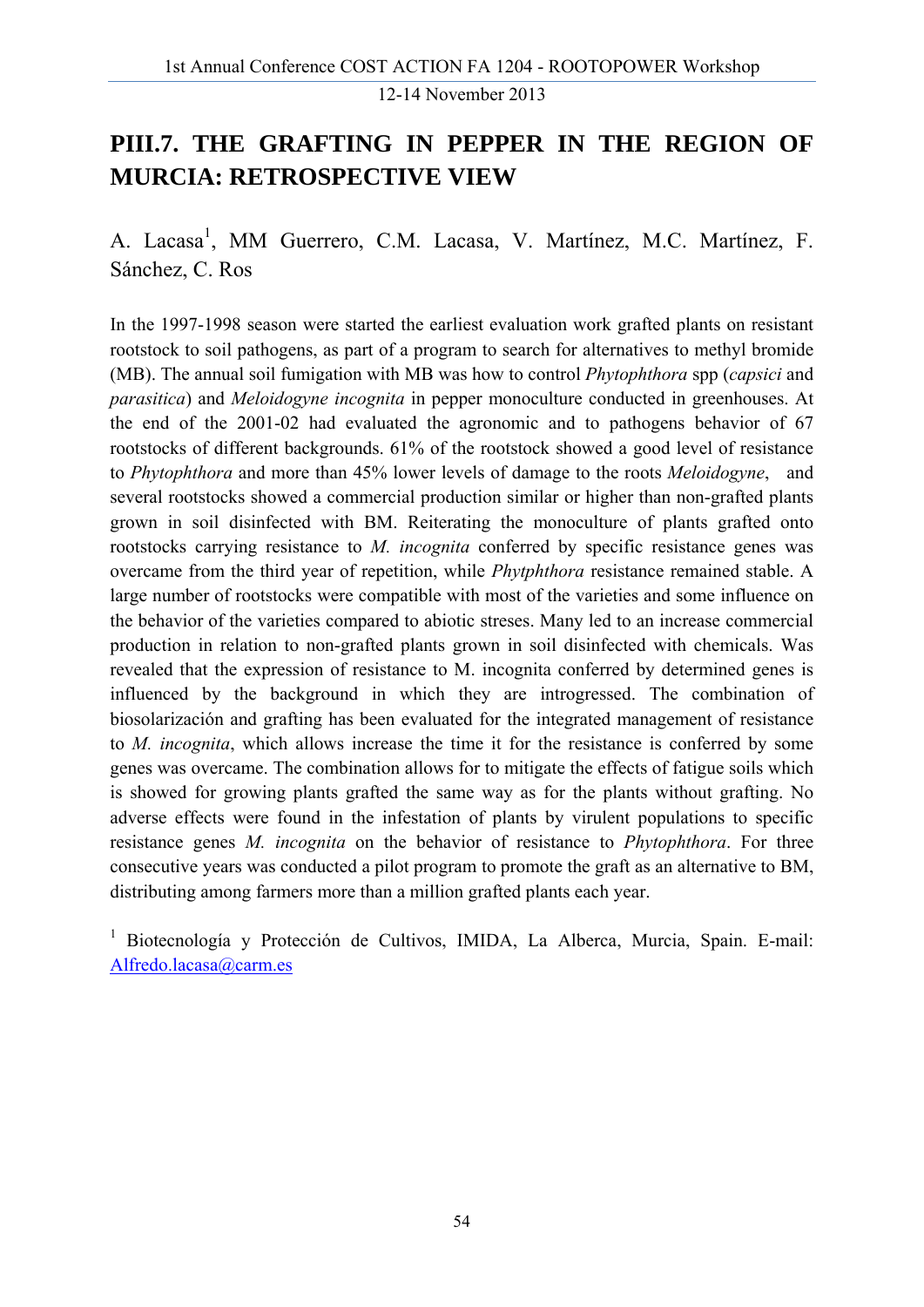### **PIII.8. ROOTSTOCK AFFECTS ANTIOXIDANT LEVELS IN PEPPER CULTIVATED UNDER CONVENTIONAL AND DROUGHT CONDITIONS**

Rodríguez-Burruezo<sup>1</sup> A, Gimeno Páez E<sup>1</sup>, Martín Romero JA<sup>1</sup>, Raigón MD<sup>2</sup>, Penella  $C^4$ , Moreno E<sup>1</sup>., Lerma MD<sup>1</sup>, García MD<sup>1</sup>, San Bautista A<sup>3</sup>, López-Galarza S<sup>3</sup>, Nebauer SG<sup>3</sup>, Marsal JI<sup>4</sup>, Penella V<sup>4</sup>, Calatayud A<sup>4</sup>, Fita A<sup>1</sup>.

Antioxidants, as an important part of the nutraceutical value of pepper, are affected by genotype, maturity and growing conditions. Grafting is an important technique which influences plant growth, yield, and quality of scion fruits. In this experiment, antioxidants levels of Lamuyo type pepper have been studied using different rootstocks under two cultivation conditions, i) control with usual irrigation conditions and ii) drought stress (35% reduction respect to control). Variety Adige (Sakata) was used as scion grafted onto nine different rootstocks: two commercial rootstocks, Antinema and Tresor; two *C. chinense*; one *C. baccatum*; and four *C. annuum*, Chimayo, Numex, Jalapeño and Adige itself (grafted and also nongrafted, as controls). Ascorbic acid content (AAC) and total phenolics (TP) were measured in green ripe fruits. On average, antioxidants increased under drought conditions, AAC from 99.44 mg AA/100 g FW in control conditions to 104 mg AA/100 g FW and TP from 112 mg CA/100 g FW to 137 mg CA/100 g FW. However there was a great effect of the grafting combination and a remarkable interaction grafting combination - cultivation conditions was also found. Under drought, Adige onto *C. baccatum* and Adige onto *C. chinense* produced the highest levels of AA and TP respectively. This study emphasizes the importance of optimizing the rootstock-scion combination depending on the growing conditions.

<sup>1</sup> Instituto de conservación y Mejora de la Agrodiversidad Valenciana, Universitat Politècnica de València, Valencia, Spain. E-mail: anfifer@btc.upv.es

2 Dept. Química, Universitat Politècnica de València, Valencia, Spain. E-mail: mdraigon@quim.upv.es

3 Dept. Producción Vegetal, Universitat Politècnica de València, Valencia, Spain.

4 Dept. Horticultura, Instituto Valenciano de Investigaciones Agrarias, Valencia, Spain.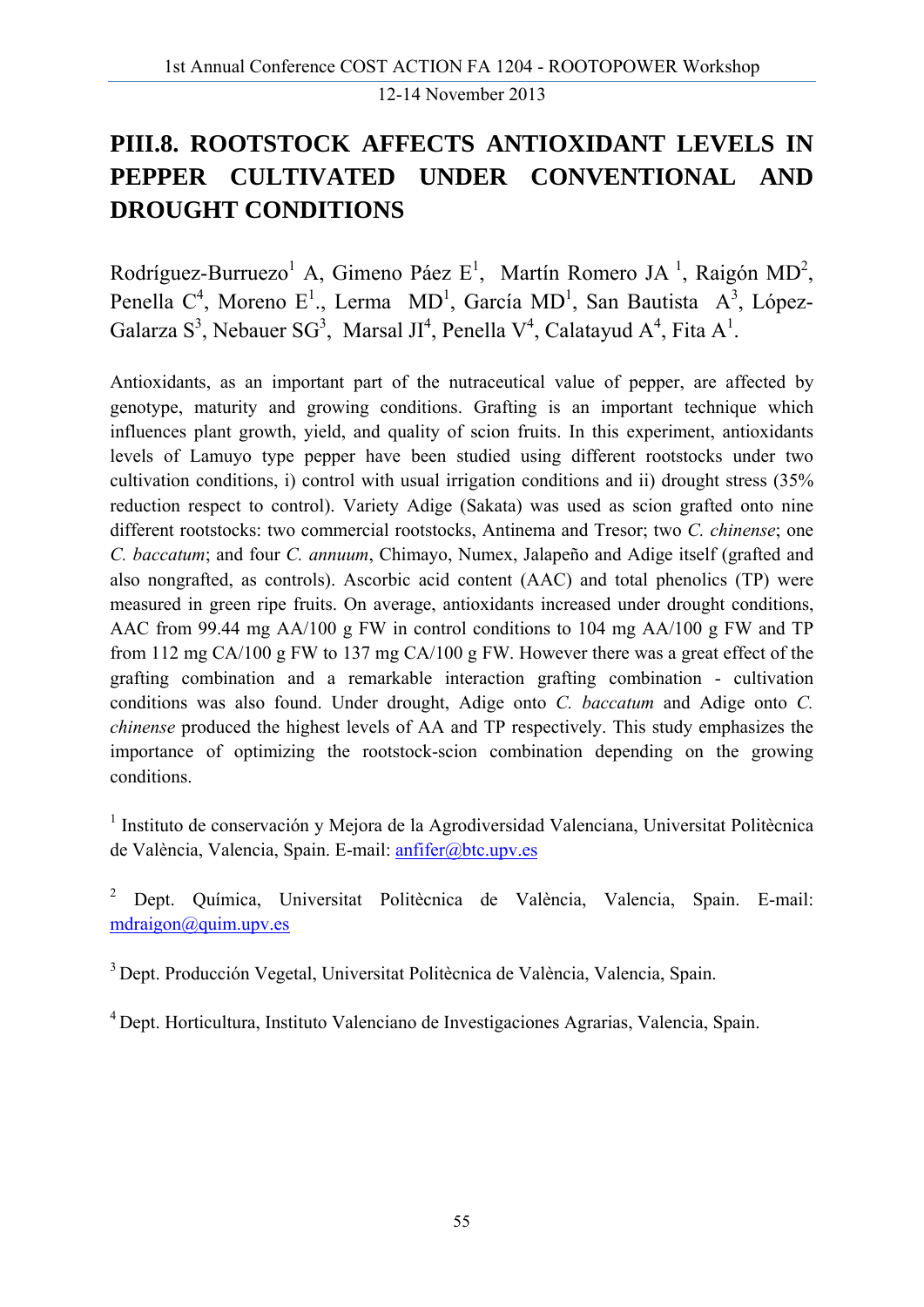# **PIII.9. INCREASING WATER STRESS TOLERANCE OF PEPPER BY GRAFTING**

Consuelo Penella<sup>1</sup>, Sergio G. Nebauer<sup>2</sup>, Alberto San Bautista<sup>2</sup>, Salvador López-Galarza<sup>2</sup>, Ángeles Calatayud<sup>1</sup>

*Capsicum* spp accessions previously selected were tested as rootstocks of a pepper cultivar under severe water stress conditions in soil, some of them showing higher marketable yields when compared with ungrafted plants.

In a concomitant experiment, the behaviour of the same cultivar grafted onto both tolerant and sensitive rootstocks from the previous screening, was evaluated in PEG-induced water stress conditions (3.5 and 7% PEG) during 14 days in hydroponic conditions, to identify physiological traits that could distinguish the pepper accessions for its tolerance or sensitiveness to water stress. Water relations, proline accumulation and gas exchange were measured. In general terms, PEG-induced water stress provoked a strong decrease in the gas exchange parameters of the scion grafted onto the sensitive accessions as well as in the ungrafted plants, related with a lower RWC as a consequence of lower proline accumulation. However, plants grafted onto the tolerant rootstocks have the ability to maintain the protective capacity of the photosynthetic machinery as a consequence of higher proline content.

Both experiments suggest that tolerant accessions used as pepper rootstocks are suitable for drought conditions. Furthermore, other physiological parameters could be useful to new screening processes.

<sup>1</sup> Instituto Valenciano de Investigaciones Agrarias (IVIA). Departamento de Horticultura. Moncada, Valencia, Spain. E-mail: penella\_con@gva.es; calatayud\_ang@gva.es

<sup>2</sup> Universitat Politècnica de València. Departamento de Producción Vegetal, Valencia, Spain. E-mail: sergonne@bvg.upv.es; asanbau@prv.upv.es; slopez@prv.upv.es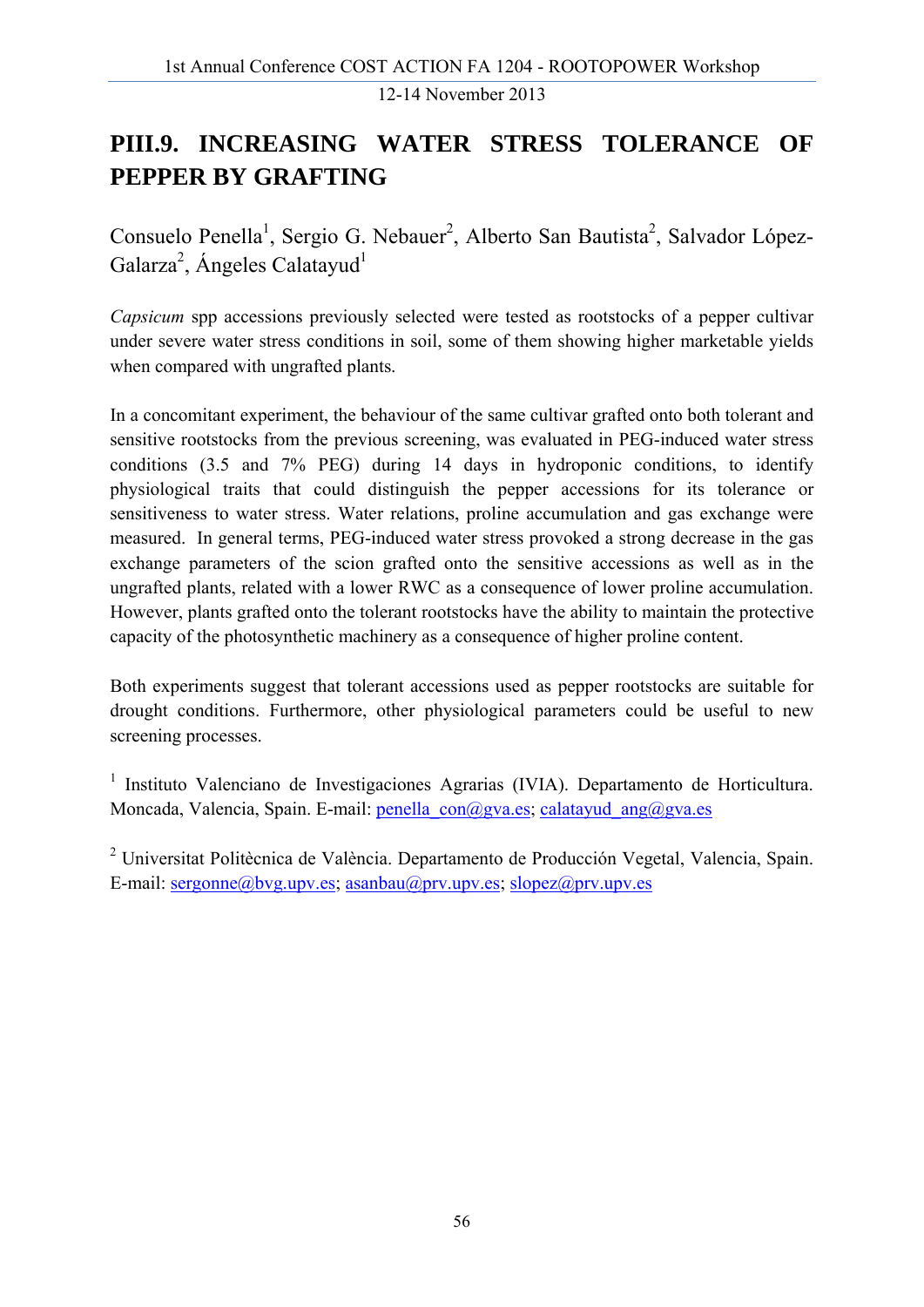#### **PIII.10. THE RESPONSE OF S***olanum torvum* **TO SOUTHERN SPAIN EGGPLANT ISOLATED OF** *Verticillium dahliae*

CM. Lacasa, MC. Martínez, V. Martínez, A. Lacasa<sup>1</sup>

Eggplant (*Solanum melongea*) grafting on *Solanum torvum* rootstock is used in Southeast Spain in outdoor and greenhouse crops, where *Verticillium dahliae* and *Meloidogyne incognita* are the main soil pathogens. *Solanum torvum* is considered as resistant to *Verticillium dahliae* and *Meloidogyne incognita*. The partial resistance to Verticillium wilt is affected by the environmental conditions. High incidence of Verticillium wilt in eggplant crops grafted in *Solanum torvum* in several mediterranean Spanish provinces is the reason of this study. Under controlled conditions, the response of three commercial lines of *Solanum torvum* (rootstock P1, P2 and P3) to five isolates of *Verticillium dahliae* obtained in 2012 of grafted plants (A1 and A2) and between 1984 and 1992 of ungrafted plants (Vd8, Vd17 and Vd66) was evaluated.

Isolates A1 and A2 infected all roostocks and the cultivar. There are differences between rootstocks in the number of diseased plant infected by these isolates. All Vd isolates infected the cultivar and the rootstock P2. The Vd17 isolate also infected P3 but without symptoms. The rootstock P2 was as much as or more sensitive than the reference cultivar when it was inoculated with all isolates.

<sup>1</sup> Biotecnology and Crop Protection, IMIDA, La Alberca, Murcia, Spain. E-mail: alfredo.lacasa@carm.es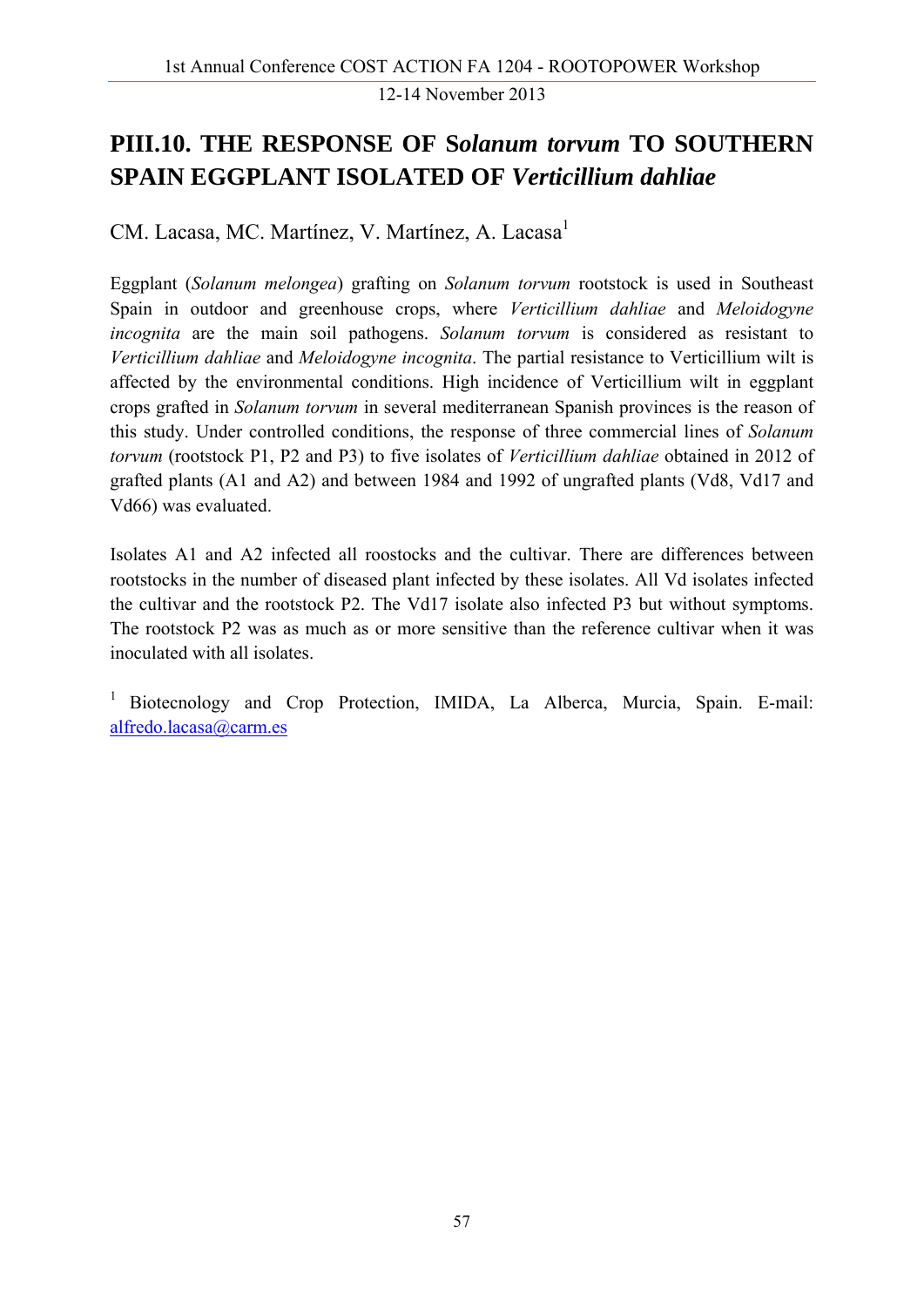#### **PIII.11. INCREASING PEPPER YIELDS IN SALINE SOILS USING TOLERANT ROOTSTOCKS**

Consuelo Penella<sup>1</sup>, Vicente Penella<sup>2</sup>, Sergio G. Nebauer<sup>2</sup>, Alberto San Bautista<sup>2</sup>, Salvador López-Galarza<sup>2</sup>, Ángeles Calatayud<sup>1</sup>

Salinity stress is the most significant environmental stress in agriculture and improving yield under saline soils is a major goal of plant breeding. Eight *Capsicum* accessions previously selected for their good adaptation to saline stress in containers have been tested as pepper rootstocks of the 'Lamuyo' type cultivar 'Adige' in saline soil conditions  $(3 - 4 \text{ dS m}^{-1})$  in the south coastal area of Valencia, Spain, and were compared to the un-grafted and self-grafted plants.

Three accessions performed well, but only one gave both higher marketable yields and plant biomass than the rest of plants combination. Further, the percentage of fruits with blossomend-rot (BER) was the lowest in this accession. An important increase of yield was observed in self-grafted plants respect plants grafted onto different accessions.

Consequently, the use of selected wild accessions of *Capsicum* as rootstocks is an appropriate technique to avoid restrictive saline soil conditions for pepper crops due to both the increase of yields and the reduction of the BER disorder.

1 Instituto Valenciano de Investigaciones Agrarias (IVIA). Departamento de Horticultura. Moncada, Valencia, Spain. E-mail: penella\_con@gva.es; calatayud\_ang@gva.es

2 Universitat Politècnica de València. Departamento de Producción Vegetal, Valencia, Spain. E-mail: vipepe@etsia.upv.es; sergonne@bvg.upv.es; asanbau@prv.upv.es; slopez@prv.upv.es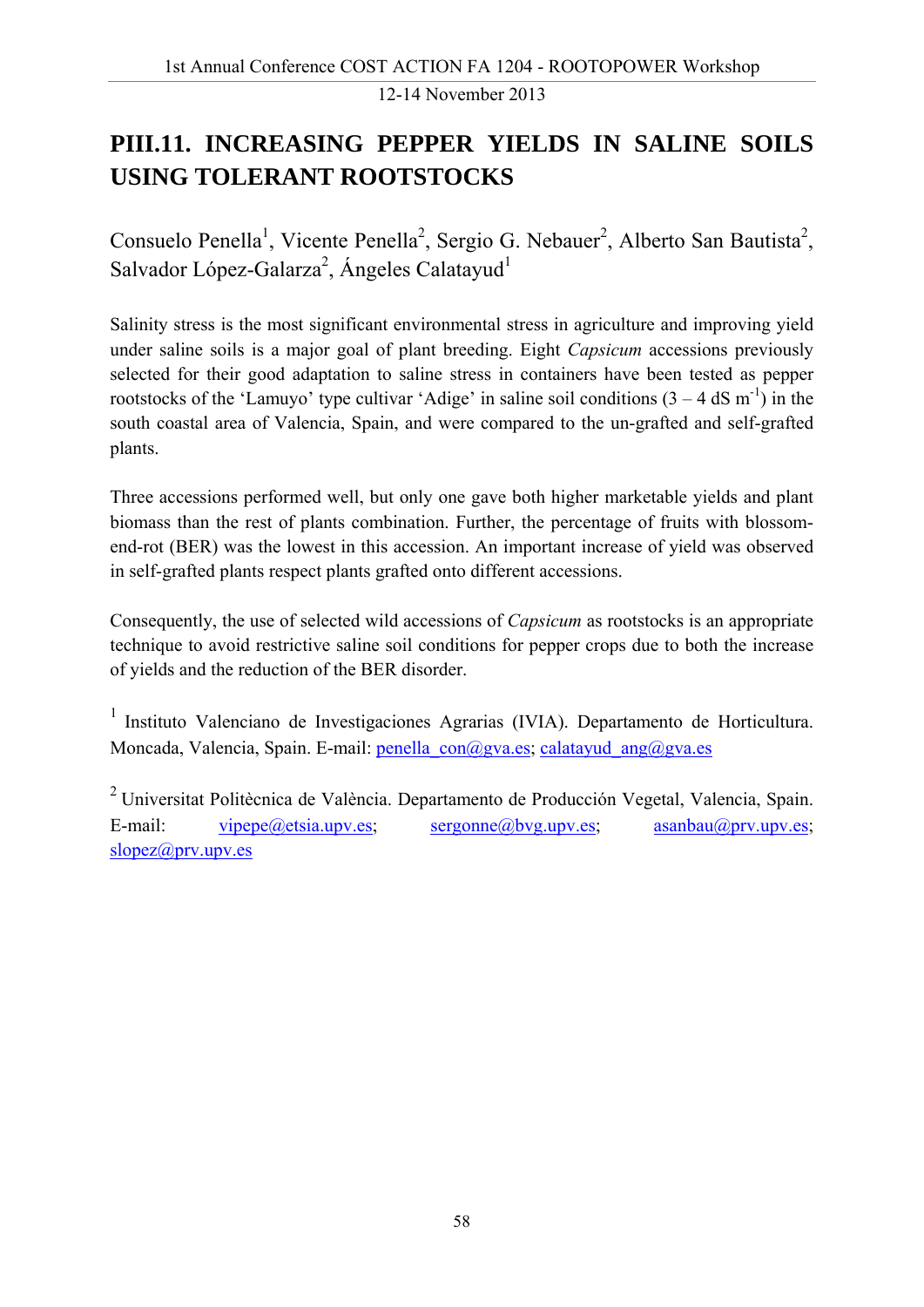# **PIII.12. EFFECT OF GRAFTED CUCUMBER DASHER II ON RS841 ROOTSTOCK (***Cucumis maxima* **x** *C. moschata***) ON**  *Meloidogyne incognita* **POPULATION GROWTH AND YIELD LOSS**

Giné, A.<sup>1</sup>, González, C.<sup>1</sup>, Serrano, L.<sup>1</sup>, Ornat, C.<sup>1</sup>, Sorribas, FJ.<sup>1</sup>

A field experiment was conducted from April to July 2013 in a plastichouse in Barcelona (northeastern Spain) to identify resistant and /or tolerant response of rootstock RS841against *M. incognita.* Cucumber plants cv Dasher II grafted or not were grown in 9.6  $m^2$  individual plots. Composite soil samples were taken at the beginning (*Pi*) and at the end (*Pf*) of the cropping season to determine nematode population densities, and the multiplication rate (*MR*=*Pf/Pi*) was calculated. Yield of cucumber was determined from the eight central plants of each plot. In addition, ecophysiological parameters of grafted and ungrafted cucumbers were assessed, and the relationship between those parameters and *Pi* or relative cucumber yield was determined. Nematode densities at planting grated plants ranged from 0 to 6,180 juveniles 250 cm-3 soil, and from 0 to 894 in ungrated ones. The relationship between *Pi* and *MR* did not differ between grafted and ungrafted cucumbers. Then, a general model was constructed. The maximum multiplication rate was 1,030 juveniles  $250 \text{ cm}^{-3}$  soil, and the equilibrium density 290 juveniles  $250 \text{ cm}^{-3}$  soil. The relationship between *Pi* and grafted or ungrafetd cucumber yield fitted the Seinhorst damage function model. The maximum relative yield was 0.27 and the tolerance threshold 53 juveniles  $250 \text{ cm}^{-3}$  soil. On both grafted and ungrafted plants, increasing *Pi* led to the development of leaf chlorosis as indicated by the correlation between *Pi* and a spectral based chlorophyll index, which led to a decrease in net photosynthetic rate. Moreover, variation in relative yield was related to changes in relative PN suggesting that reflectance based chlorophyll estimates might provide a tool to evaluate the effects *Pi* on photosynthetic capacity and yield. Under our conditions grafting cucumber on rootstock RS841 is not an alternative method to manage RKN or to reduce yield losses caused by RKN.

1 DEAB, ESAB, UPC, Barcelona, Spain. E-mail: ariadna.gine@estudiant.upc.edu; cristina.gonzalez@upc.edu; lydia.serrano@upc.edu; cesar.ornat@upc.edu; francesc.xavier.sorribas@upc.edu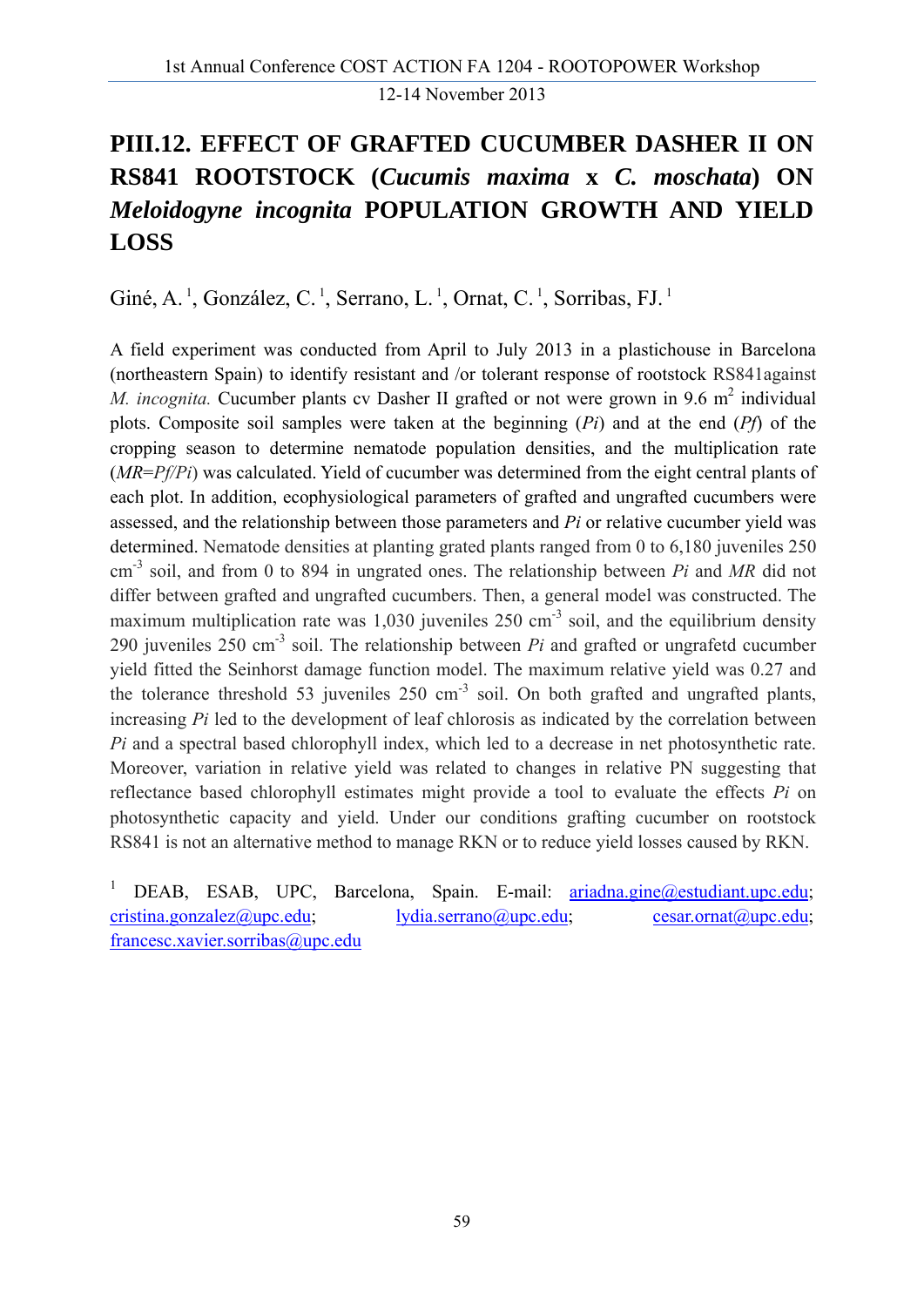# **PIII.13. EFFECT OF IRRIGATION DEFICIT ON PLANT GROWTH, LEAF GAS EXCHANGE AND WATER USE EFFICIENCY OF SWEET PEPPER GRAFTED PLANTS GROWN IN A GREENHOUSE**

J. López-Marín<sup>1</sup>, A. Gálvez<sup>1</sup>, C. Lacasa<sup>2</sup>, C. Egea-Gilabert<sup>3</sup>, J. A. Fernandez<sup>4</sup>

The objective of this study was to evaluate the effect of two irrigation treatments on plant growth, leaf gas exchange, and water use efficiency of the 'Herminio' plants ungrafted and grafted onto the commercial rootstock Creonte, grown under greenhouse conditions. Irrigation treatments were 1.0 (no stress) and 0.5 (water stress) evapotranspiration (ET) rates. In general, the grafted plants performed better than the ungrafted ones under stress and no stress conditions. Water stress reduced plant height, leaf number, area, FW and DW, leaf FW/DW ratio, stem FW and DW and root FW and DW. Generally, this growth reduction was lesser in grafted plants. Water stress also affected to net  $CO<sub>2</sub>$  assimilation rate, stomatal conductance, intercellular  $CO<sub>2</sub>$  concentration, transpiration rate, vapour pressure deficit leaf and water use efficiency, but not to Fv'/fm', Fv/fm or SPAD values. In water stress conditions plants grafted onto Creonte had higher values of net  $CO<sub>2</sub>$  assimilation rate, stomatal conductance, intercellular  $CO<sub>2</sub>$  concentration, transpiration rate and water use efficiency than ungrafted plants. These results suggest that the use of rootstock Creonte is a proficient choice to alleviate water stress in greenhouse-grown sweet pepper.

<sup>1</sup> Dpto. Hortofruticultura. Instituto Murciano de Investigación y Desarrollo Agrario y Alimentario, La Alberca, Murcia, Spain.

2 Dpto. Protección de Cultivos. Instituto Murciano de Investigación y Desarrollo Agrario y Alimentario, La Alberca, Murcia, Spain.

3 Dpto. Ciencia y Tecnología Agraria, Universidad Politécnica de Cartagena. Cartagena, Spain 4 Dpto. Producción Vegetal, Universidad Politécnica de Cartagena, Cartagena, Spain. E-mail: juan.fernandez@upct.es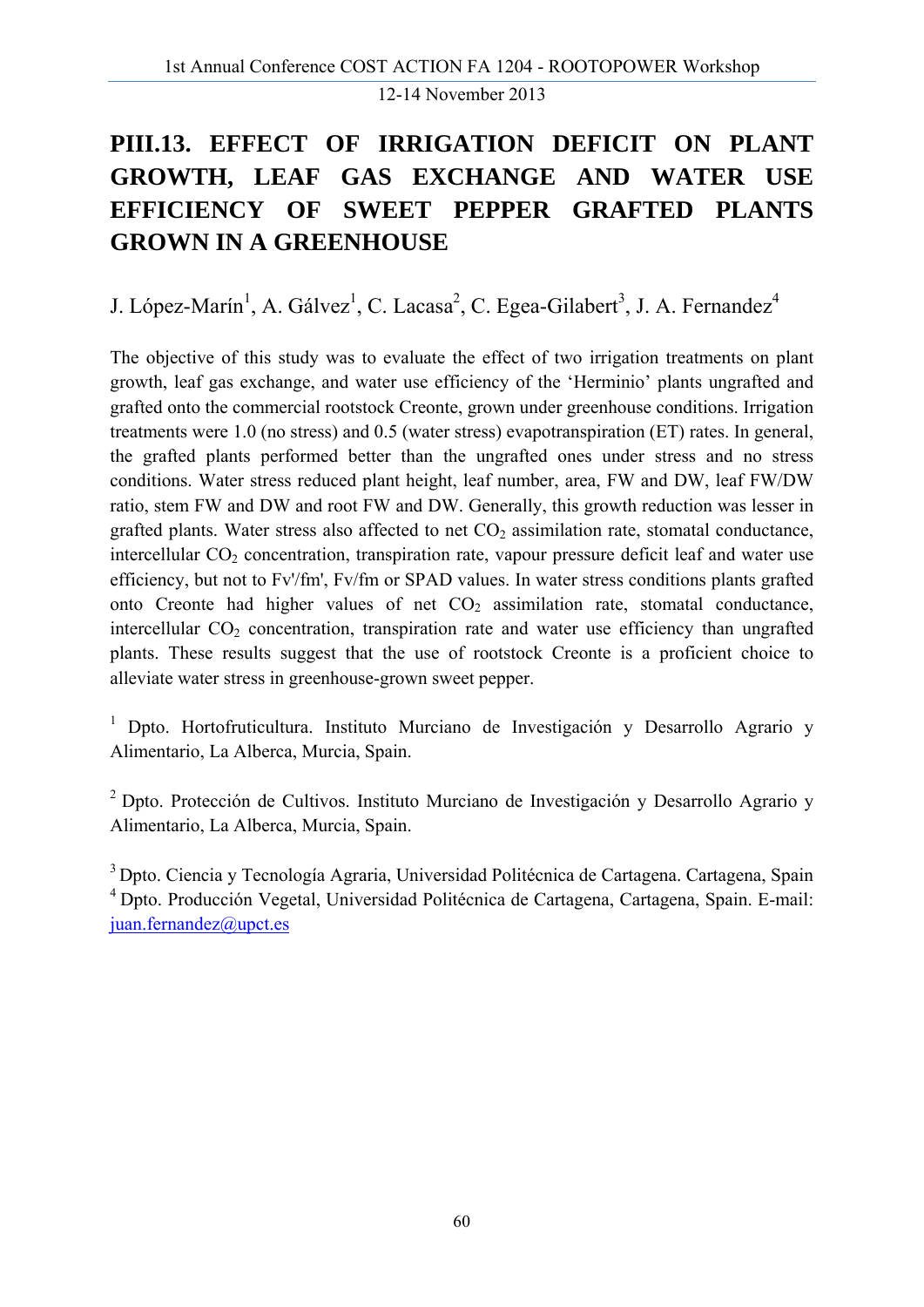# **PIII.14. EFFECT OF DIFFERENT IRRIGATION LEVELS ONTO PLANT DEVELOPMENT, YIELD AND QUALITY OF GRAFTED AND NO GRAFTED WATERMELONS UNDER ÇUKUROVA CONDITIONS**

Selçuk Ozmen $<sup>1</sup>$ </sup>

This study was conducted at the experimental field of the Department of Agricultural Structures and Irrigation, Faculty of Agriculture, University of Çukurova between 2006 and 2008.

In this study, the effect of grafting on the yield, plant growing and fruit quality of watermelon which is grown using deficit irrigation approach was investigated under Cukurova conditions. In the experiment, different irrigation (I100, full irrigation; I70, deficit irrigation; I50, full deficit irrigation) and grafting (grafted, *Crimson Tide+Jumbo*-CTJ; control, no grafted, *Crimson Tide*-CT) treatments were used. The experiment was designed as Strip Block design with three replications. Irrigation was started during the branching development stage of watermelon plants using drip irrigation once or twice (3 and 4 days intervals) per week and, then terminated between four and eleven days before the harvest.

In the experiment, irrigation water (IW) amount and seasonal evapotranspiration (ET) among treatments varied between 135.9-413.5 mm (12-16 events) and 311.3-520.6 mm, respectively. The highest IW with 413.5 mm and seasonal ET with 520.6 mm were obtained from CTJI100 in 2006. The highest monthly average ET was 214 mm for I100 in May; average reference ET was 163.1 mm in this month for watermelon. Crop coefficient (Kc) values for initial, midseason and late-season stages ranged 0.24-0.67, 0.87-1.66 and 0.83-0.93, respectively. There was no significant effect  $(p>0.05)$  of irrigation level on yield, fruit quality and plant development. Grafting effected ( $p \le 0.05$ ) significantly yield and development, but had little effect on fruit quality. The highest yields were obtained from I100 with 16.90 kg per plant and CTJ with 19.32 kg per plant in 2008.

<sup>1</sup>University of Düzce, Vocational School of Çilimli, Çilimli, Düzce, Turkey. E-mail: selcukozmen@hotmail.com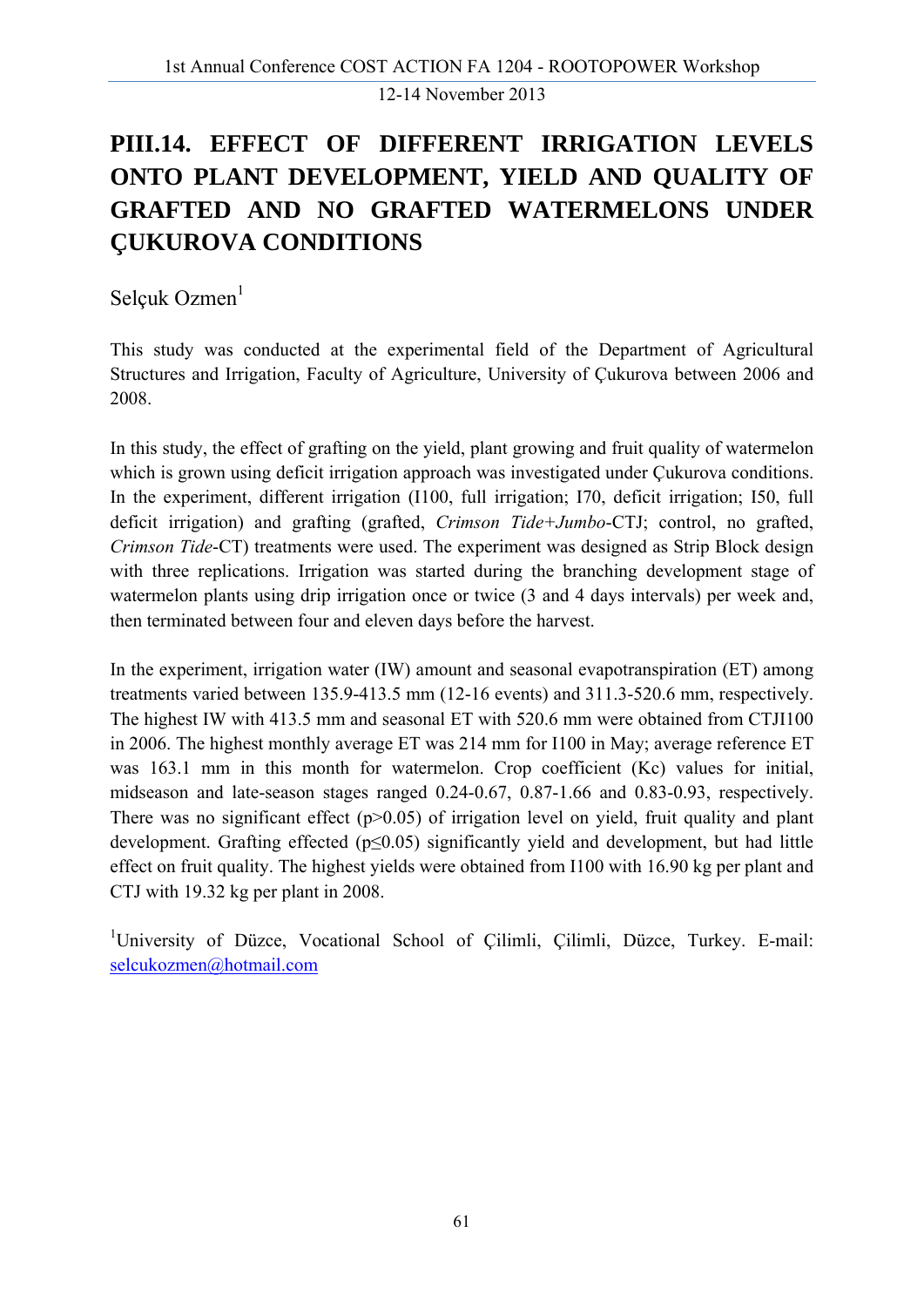# **PIII.15. PHENOTYPING AND PHYSIOLOGY OF ROOTSTOCK-MEDIATED TOLERANCE TO DROUGHT IN TOMATO**

Sevilay Topcu<sup>1\*</sup>, Ian C. Dodd<sup>2</sup>, Nebahat Sarı<sup>3</sup>, Eser Çeliktopuz<sup>1</sup>, İlknur Solmaz<sup>3</sup>, Selim  $Eker<sup>4</sup>$ 

On behalf of the ROOTOPOWER Consortium

Although insufficient supplies of irrigation water may limit crop production even in greenhouse horticulture, rootstock selection can enhance crop yield and improve drought tolerance. Within the framework of the EU project ROOTOPOWER, a commercial tomato cultivar (Boludo F1) was grafted onto rootstocks comprising 147 recombinant inbred lines (RILs) from crosses between the cultivated tomato *Solanum lycopersicum* and the wild relatives *S. pimpinnellifolium* and *S. pennellii*, and grown under well-watered or drying soils in pots (Lancaster) or in field soil (Cukurova). Soil water content, stomatal conductance, leaf water potential, leaf chlorophyll concentrations (SPAD), shoot fresh and dry weights and leaf area were measured to evaluate the impact of drying soil on growth, leaf gas exchange and water relations of different graft combinations. Since there was no significant rootstockmediation in leaf water potential of plants grown in drying soil, xylem sap was collected from the de-topped root system under root pressure to analyse the role of root-supplied hormones and ions in regulating growth and water use. Soil drying increased xylem GA4 (by 31%) and JA (by 23%) concentrations but decreased xylem concentrations of ACC, GA1, iP, tZ and ZR by 28%, 15%, 25%, 15% and 15% respectively.

<sup>1</sup> Cukurova University, Faculty of Agriculture, Dept. of Agricultural Structures and Irrigation, Adana, Turkey. E-mail: stopcu@cu.edu.tr

<sup>2</sup> Lancaster Environment Centre, Lancaster University, United Kingdom.

<sup>&</sup>lt;sup>3</sup> Cukurova University, Faculty of Agriculture, Dept. of Horticultural Sciences, Adana, Turkey

<sup>4</sup> Cukurova University, Faculty of Agriculture, Dept. of Soil Sciences and Plant Nutrition, Adana,Turkey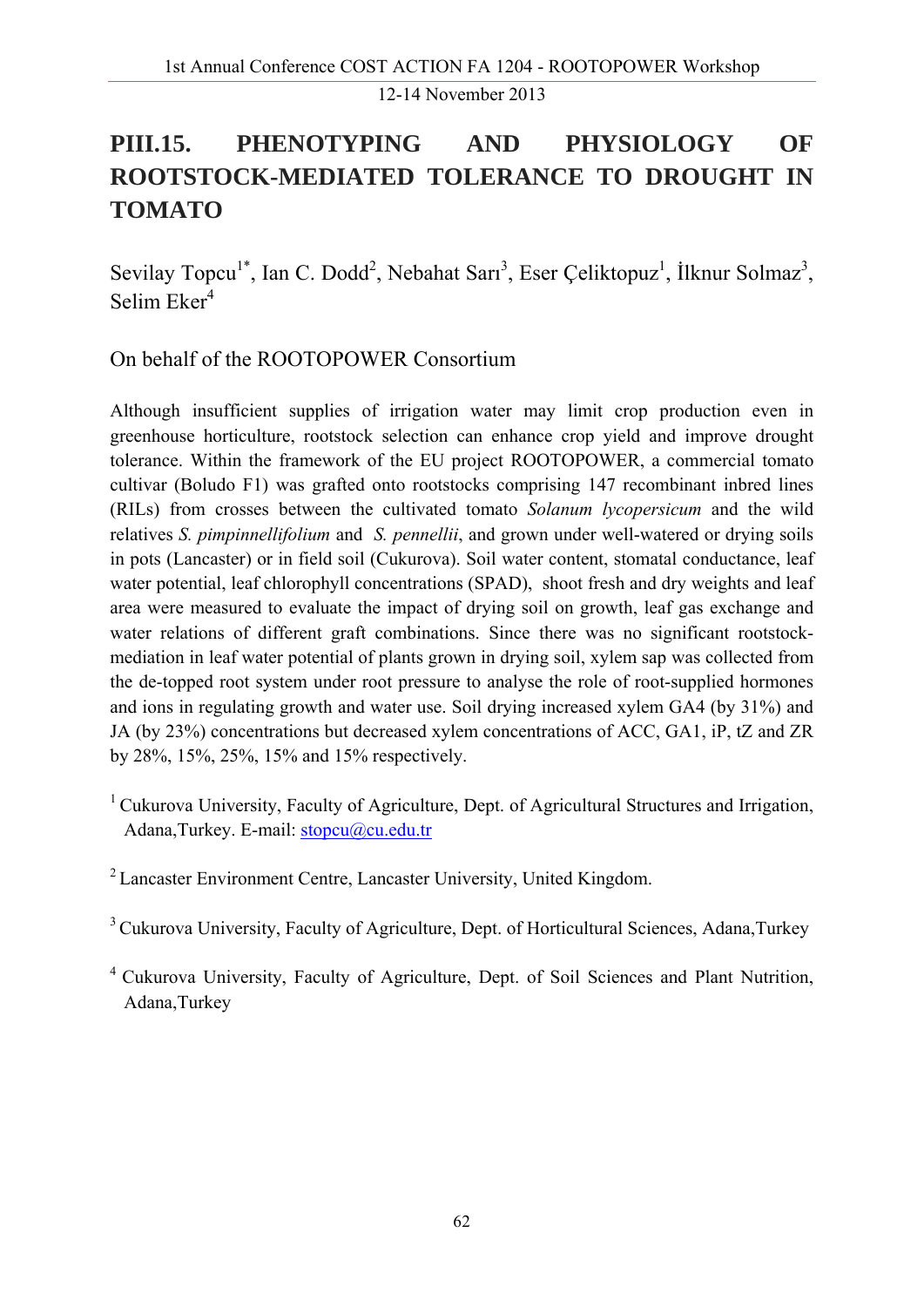#### **PIII.16. ABA-OVERPRODUCING ROOTSTOCKS IMPROVE TOMATO PLANT PERFORMANCE UNDER SALINITY**

A. Martínez-Pérez<sup>1</sup>, G.B.Öztekin<sup>2</sup>, A. Albacete<sup>1</sup>, A.J. Thompson<sup>3</sup> F. Pérez-Alfocea<sup>1</sup> and C. Martínez-Andúiar $<sup>1</sup>$ </sup>

Salinity limits plant growth and productivity by modifying plant hormonal and nutrient balances. Increased ABA concentration in response to root water deficits is considered a primary effect on shoot changes. Since our previous results show that the overproduction of ABA in the whole plant enhances the response of tomato plants under salinity, we wanted to assess if the increase levels of ABA only in the root could also enhance the tolerance to salt stress. For this purpose, wild type plants (*Solanum lycopersicum* L. cv Ailsa Craig, AC) were grafted onto ABAoverproducing (transgenic line sp12, overexpressing the *NCED1* gene under the control of a constitutive promoter) and compared with AC sel-fgrafted (AC SG). The plants were cultivated hydroponically in half-strength Hoagland's nutrient solution under two salt concentrations (0 and 100 mM NaCl) for three weeks. Preliminary results have indicated that, under salinity conditions, sp12 used as a rootstock increased plant fresh weight and leaf area in comparison with AC SG. This increase in plant growth was correlated with a rise in photosynthetic rates, but not in stomatal conductance or transpiration rates. The hormonal analyses showed that *NCED1* overexpression only in the roots results in higher levels of ABA in both xylem sap and leaves which could mediate the better performance of these plants by improving photosynthetic and water status.

<sup>1</sup>Department of Plant Nutrition, CEBAS-CSIC, Murcia, Spain. Email: **amperez@cebas.csic.es** 

<sup>2</sup> Department of Horticulture, Ege University Faculty of Agriculture, Bornova-Izmir, Turkey. Email: golgen.oztekin@ege.edu.tr

<sup>3</sup> Cranfield Health, Vincent Building, Cranfield University, Cranfield, United Kingdom. Email: a.j.thompson@cranfield.ac.uk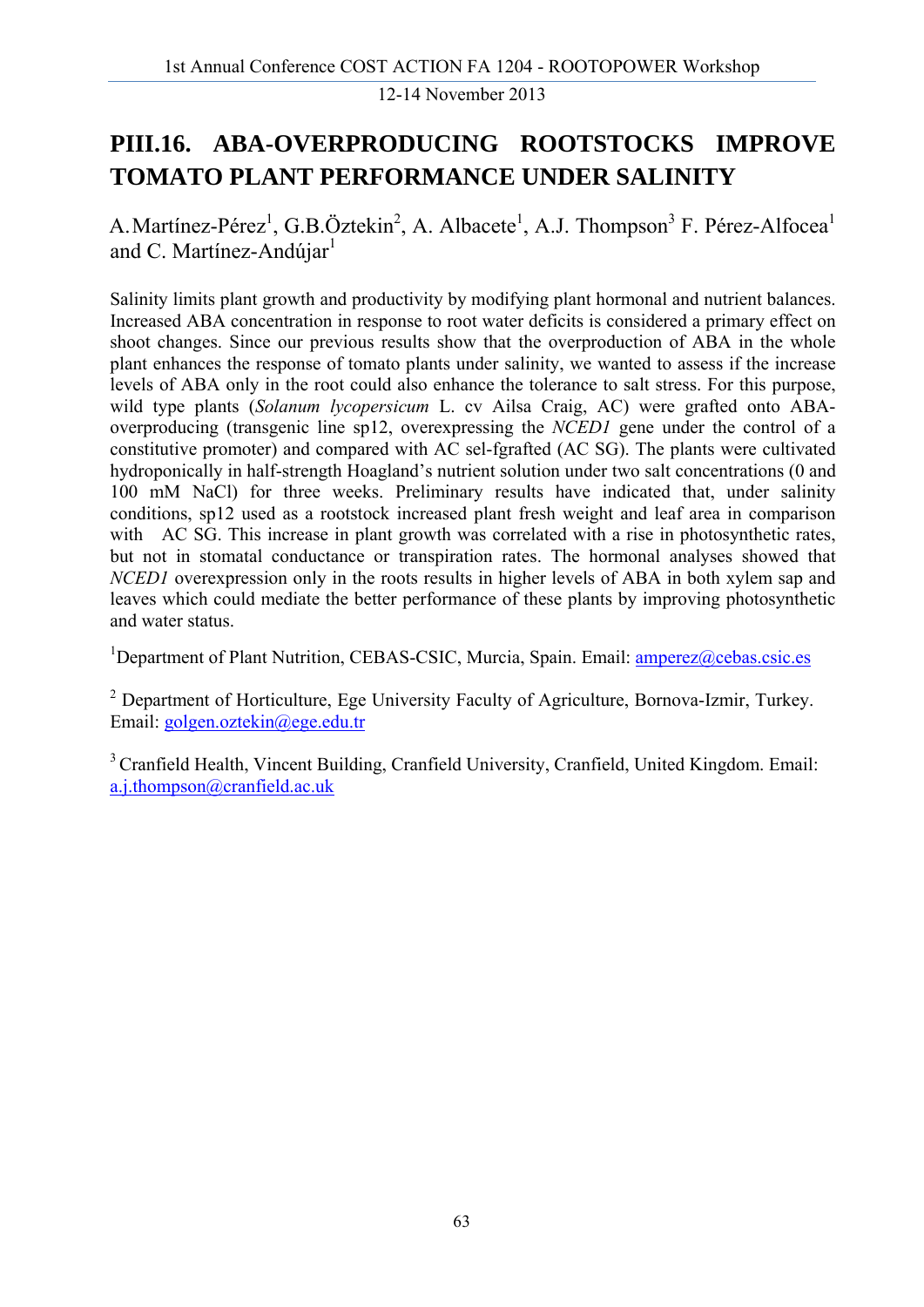# **PIII.17. DIFFERENTIAL APPROACH AND VALIDATION OF TWO CANDIDATE GENES TO WATERLOGGING RESPONSE UNDER HYPOXIA CONDITIONS IN TWO PRUNUS GENOTYPES**

Beatriz Bielsa<sup>1</sup>, Esther Canchel, Maria José Rubio-Cabetas<sup>2</sup>

The main consequence of waterlogging associated with poor drainage in soils is anoxia and hypoxia in the root environment affecting plant growth. Stone fruits (Prunus spp.) are affected by this type of stress, peach and almond that they are among the most sensitive and the plum the most tolerant. Some plants are able to survive long time in these conditions, due to the synthesis of 20 proteins namely anaerobic polipeptides (ANPs). In order to understand waterlogging response a differential approach was investigated in two Prunus rootstocks. Plant material included the almond x peach hybrid (P. amygdalus x P. persica) 'Garnem' and 'P.2175' (P. cerasifera). "In vitro" plants were submitted to hipoxia and normoxia conditions. The hypoxic treatment was carried out in airtight chambers with 3% O2, 0.03% CO2 and 97 % N2 gas composition for 2 h and 24 h. For each experimental point (0, 2h and 24 h) a sample representing three sets of roots were taken for each genotype.

A ChillPeach cDNA microarray containing 4,261 ChillPeach unigenes full-length cDNA was use to identify genes that are differentially expressed under hypoxia treatment in root tissues of two Prunus genotypes. Gene expression analysis of two genes coding for enzymes alanine aminotransferase and vacuolar pyrophosphatase showed higher expression in hipoxia than in normoxia. The transcript level was differently expressed under hypoxia and normoxia treatment, showing a regulatory response to waterloging stress in Prunus genotypes.

<sup>1</sup> Fruit Tree Department. Centro de Investigación y Tecnología Agroalimentaria (CITA), Zaragoza. Email: beaforta@gmail.com

2 Fruit Tree Department. Centro de Investigación y Tecnología Agroalimentaria (CITA), Zaragoza. Email: mirubioc@aragon.es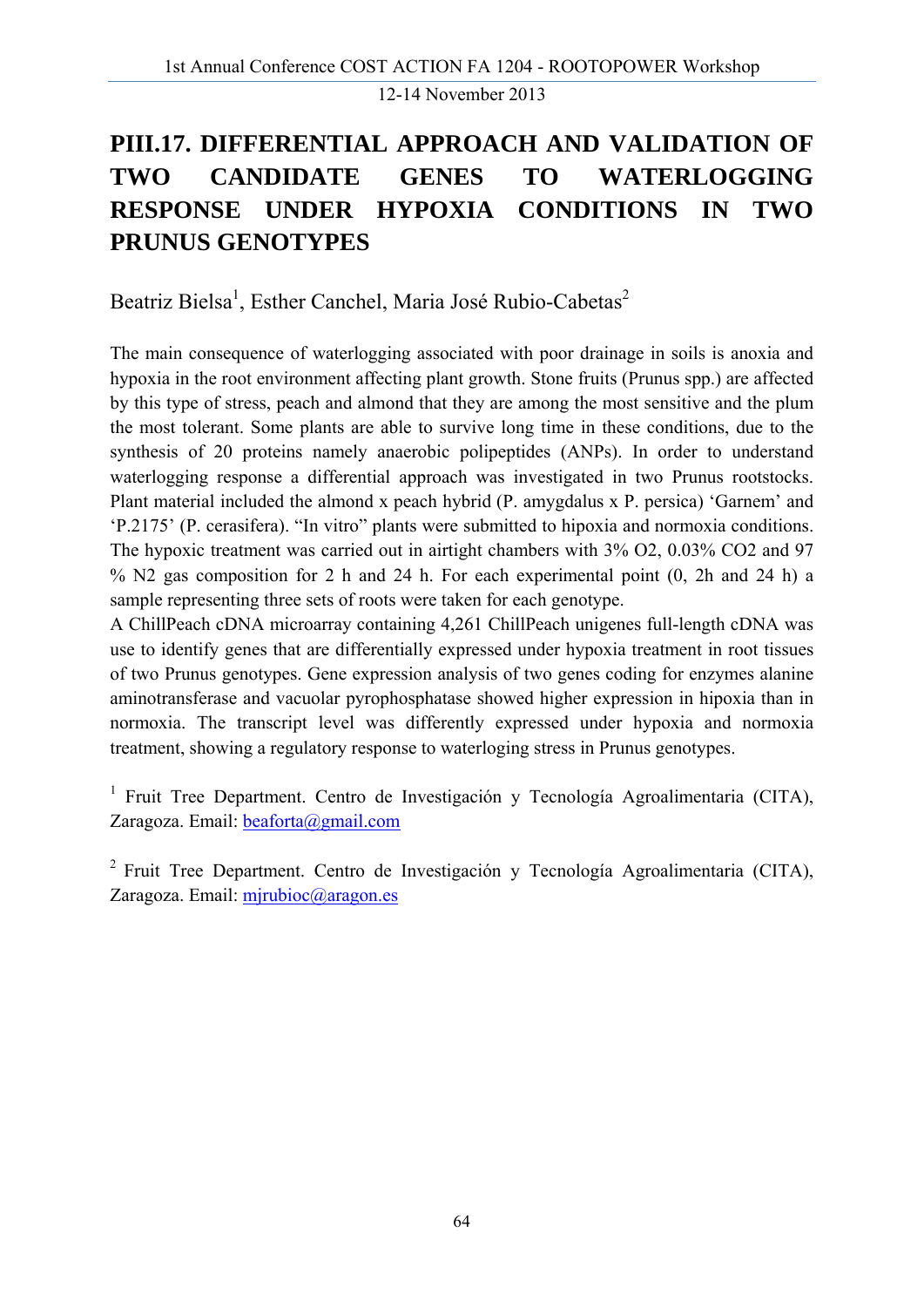# **SECTION IV WORKING GROUP 4**

# **"Rootstock-mediated Improvement of Fruit Quality"**

# **ORAL COMMUNICATIONS**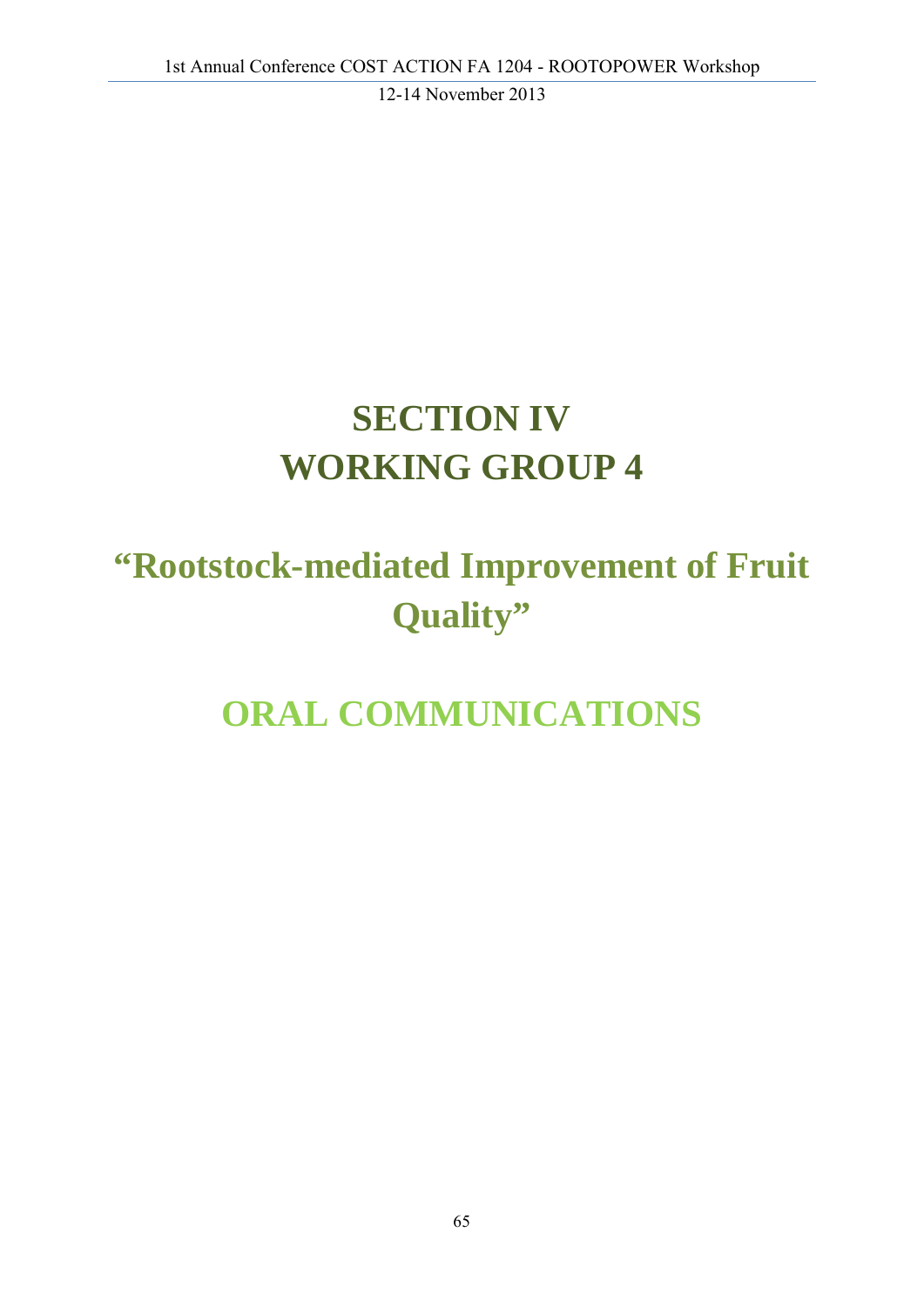#### **IV.1. EFFECT OF PRUNING SYSTEM ON YIELD AND QUALITY OF GREENHOUSE GRAFTED TOMATO**

Isabel Mourão<sup>1</sup>, Joana Teixeira<sup>2</sup>, Luis Miguel Brito<sup>1</sup>, Maria Elvira Ferreira<sup>3</sup>, Maria Luisa Moura<sup>1</sup>

This study aimed to evaluate the effects on tomato yield and quality of three pruning systems (2, 3 and 4 stems) of grafted plants (cv. Vinicio and Multifort). It was also investigated if the two stems from nodes of the cotyledon leaves (P2c) improved crop performance compared to the two stems from the first true leaves nodes (P2). The experiment was conducted in the spring/summer season, under greenhouse conditions at NW Portugal, with a randomized block design with 3 blocks and the four pruning crop treatments. Total yield was significantly increased for the double-stem tomato crop, without significant differences between P2 and P2c (26.5 kg m<sup>-2</sup>), compared to plants with 3 and 4 stems (19.5 kg m<sup>-2</sup>). The fruit grade between 57-102 mm represented 96.3% of total yield and this was similar for all plant treatments. Fruit quality was not influenced by the pruning systems and mean characteristics were: fruit firmness (1.0 kg), content of soluble solids (5.1°Brix), acidity (1.0 g 100 g<sup>-1</sup>), pH (4.4), DM (4.9%), and unblemished fruits (90.9%). Higher yield and fruit quality from double-stem tomato plants offset the increased planting labour and higher plant cost, compared to the 3 and 4 stems grafted plants. The similar results obtained with P2 and P2c suggest that the P2c plants should not be recommended due to the higher nursery pruning care they need.

<sup>1</sup> Mountain Research Centre (CIMO), Escola Superior Agrária, Instituto Politécnico de Viana do Castelo, Refóios, Portugal. E-mail: isabelmourão@esa.ipvc.pt; miguelbrito@esa.ipvc.pt; luisamoura@esa.ipvc.pt

2 Escola Superior Agrária, Instituto Politécnico de Viana do Castelo, Refóios, Portugal. Email: joanateixeira2004@yahoo.com

<sup>3</sup> Instituto Nacional de Investigação Agrária e Veterinária, Oeiras. Portugal. E-mail: melviraferreira@net.sapo.pt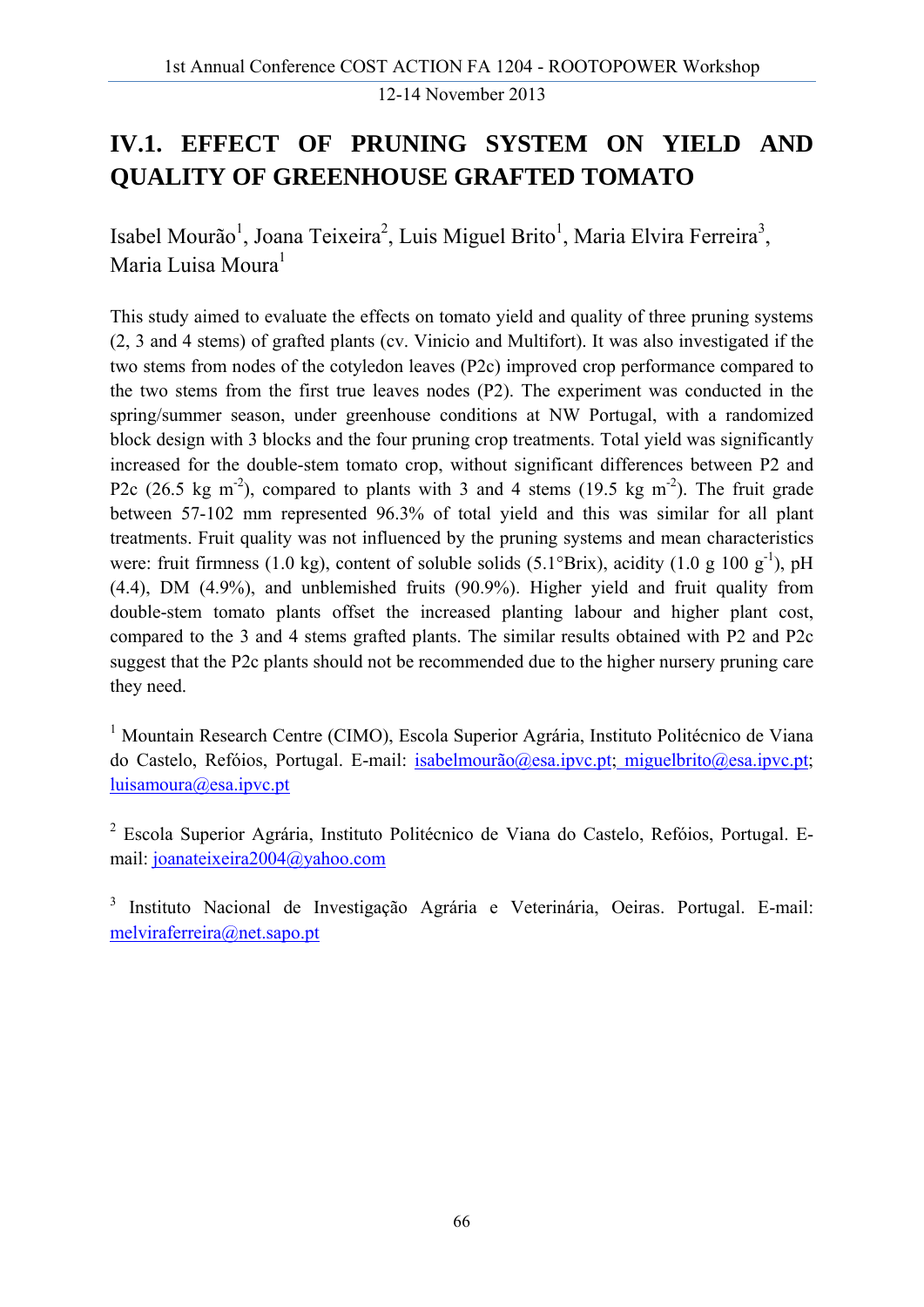# **IV.2. THE CONTENTS OF CERTAIN PRIMARY AND SECONDARY METABOLITES OF GRAFTED TOMATO (***Lycopersicon esculentum* **Mill.) FRUITS REGARDING TO SALINITY STRESS AND GROWING PERIOD**

Nina Kacjan Maršić<sup>1</sup>, Bernarda Brajović<sup>2</sup>, Dominik Vodnik<sup>1</sup>

The aim of our study was to evaluate the effect of salinity stress on the content and composition of some primary and secondary metabolites at different salinity levels (2, 4 and 6 dS  $m^{-1}$ ) in two growing periods (March – August and May – September). Two tomato cultivars 'Belle F1' and 'Gardel F1' and rootstocks 'Beaufort F1' and 'Maxifort F1' were used. The physiological response of plants to salinity stress was also examined. In both period clear effects of salinity were expressed. Water potential decreased to 50 %, transpiration to 60 % and photosynthesis to 40 %. Water deficit increased glucose and fructose content (to 20 %); citric, malic and ascorbic acid (20-50 %) and content of certain phenols (to 30 %). Fruits of 'Beaufort F1' grafts contained to 40 % more ascorbic acid, lycopene and β-carotene. Fruits of 'Maxifort F1' grafts contained to 60 % more certain phenolic acids. We found that a proper combination of rootstock and a scion had an advantage for sustaining salt stress under harsh summer conditions, when salinity was combined with high temperatures and high evaporative demand, but was non-benificial under less-extreme late-season conditions.

<sup>1</sup> University of Ljubljana, Biotechnical Faculty, Department of Agronomy, Ljubljana, Slovenia. E-mail: nina.kacjan.marsic@bf.uni-lj.si; dominik.vodnik@bf.uni-lj.si

<sup>2</sup> E-mail: **bernarda.brajovic@guest.arnes.si**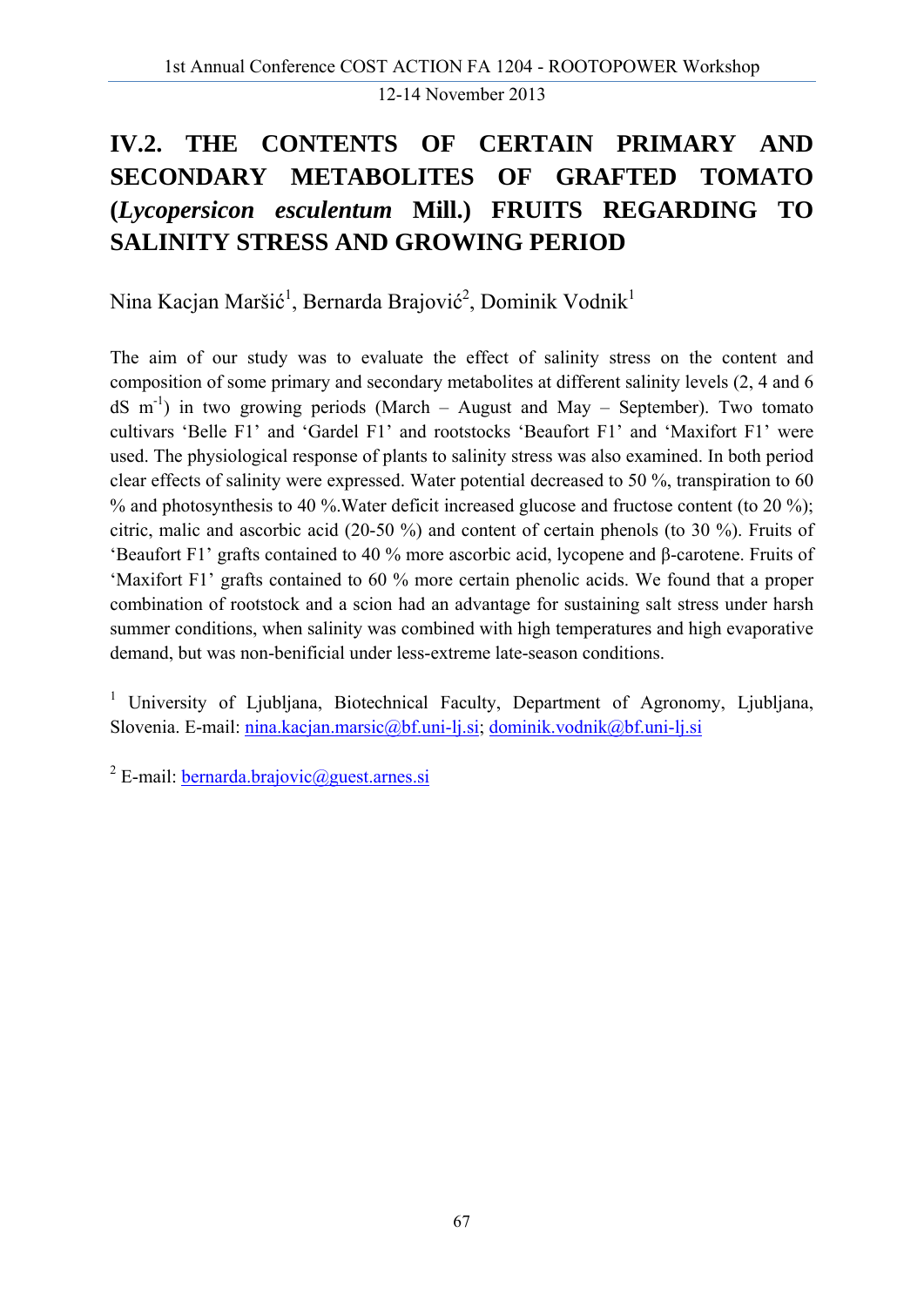#### **IV.3. SENSORY ANALYSIS OF GRAFTED WATERMELON GROWN IN DIFFERENT HUNGARIAN REGIONS**

David Fekete<sup>1</sup>, Evelin Várvölgyi<sup>2</sup>, József Felföldi<sup>2</sup>, Attila Gere<sup>3</sup>, Zoltán Kókai<sup>3</sup> Viktória Bőhm<sup>1</sup>, Gábor Balázs<sup>1</sup>, Noémi Kappel<sup>1</sup>

In 2013 an experiment was carried out to determine fruit quality of watermelon (*Citrullus lanatus* (Thunb.) Matsum and Nakai), either ungrafted or grafted onto two commercial rootstocks `FR STRONG' [*Lagenaria siceraria* (Mol.) Standl.] and `RS 841' (*Cucurbita maxima* Duchesne *× Cucurbita moschata* Duchesne), grown in three region in Hungary. The fruit characteristics of grafted plants of 'RX 467' seedless watermelon cultivar have a big importance for the hungarian gardeners, producing for export markets. There are many conflicting reports on changes in fruit quality due to grafting and the differences may be attributed to different environments/production methods and to the type of rootstock/scion combination. The quality of fresh cut watermelon fruit is a combination of firmness, full red color and sweetness, therefore emphasis has been put on consumer reviews taking into account the results of laboratory tests. Fruit pH, total soluble solids, glucose, fructose, sucrose, lycopin content was measured and sensory evaluation was confirmed with electronic tongue measurement. Both grafting combinations reduced the soluble solids and according to the results (regardless of rootstock and growing location) the fruits from ungrafted plants were most preferred by panelist.

<sup>1</sup> Corvinus University of Budapest, Faculty of Horticultural Science, Department of Vegetable and Mushroom Growing, Budapest, Hungary. E-mail: david.fekete@uni-corvinus.hu; viktoria.bohm@uni-corvinus.hu; balazs.gabor@uni-corvinus.hu; noemi.kappel@unicorvinus.hu

2 Corvinus University of Budapest, Faculty of Food Science, Department of Physics and Control, Budapest, Hungary. E-mail: evelin.varvolgyi@uni-corvinus.hu; jozsef.felfoldi@unicorvinus.hu

<sup>3</sup> Corvinus University of Budapest, Faculty of Food Science, Sensory Laboratory, Budapest, Hungary. E-mail: attila.gere@uni-corvinus.hu; zoltan.kokai@uni-corvinus.hu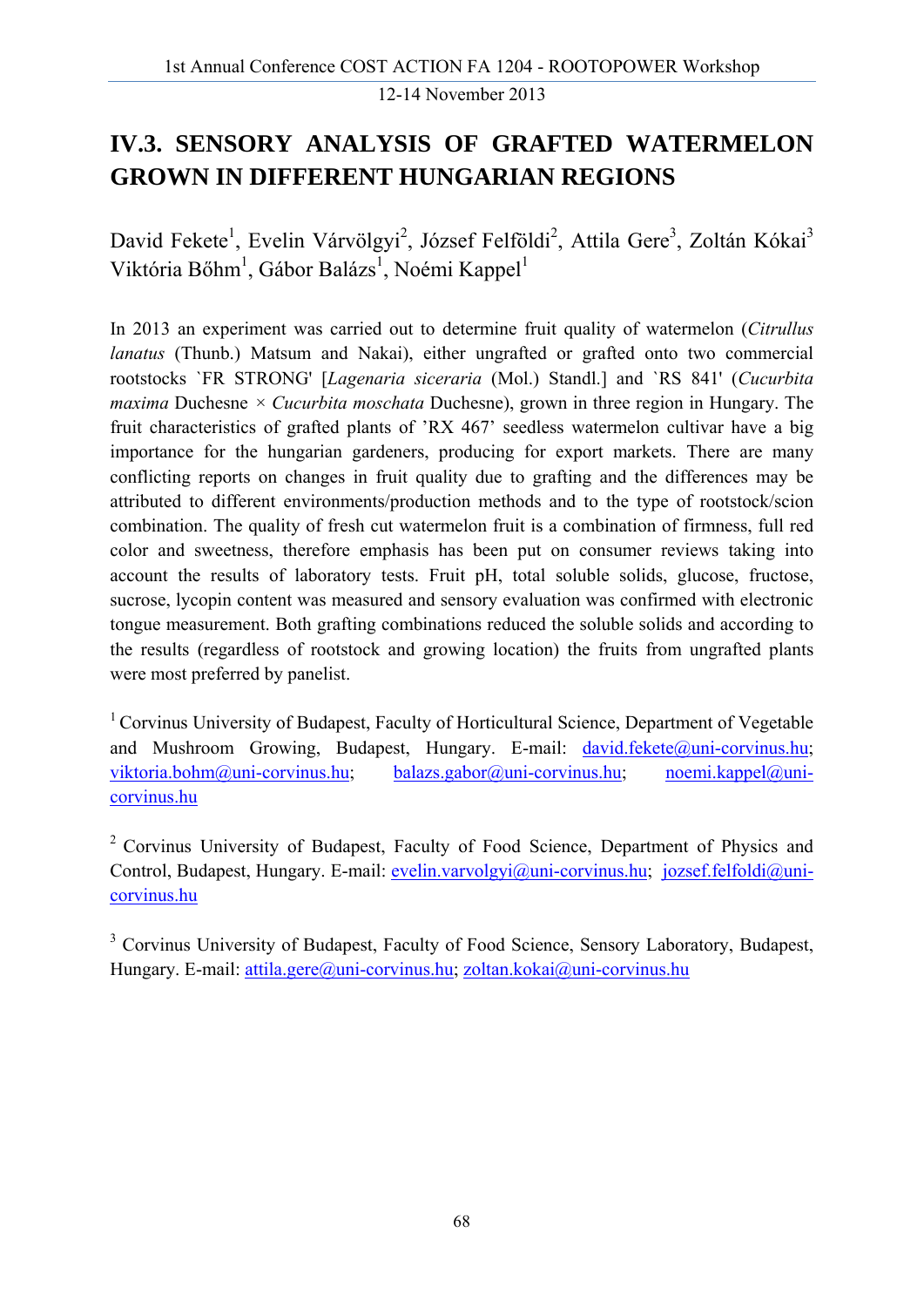# **IV.4. DIFFERENTIAL EVOLUTION OF PHYSICOCHEMICAL AND PHYTOCHEMICAL FRUIT COMPOSITION DURING RIPENING IN GRAFTED AND NON-GRAFTED WATERMELON**

Marios C. Kyriacou<sup>1</sup> and Georgios A. Soteriou<sup>2</sup>

Synchronized maturation has been a common assumption in the assessment of fruit quality in grafted and non-grafted watermelon. The current study examined the evolution of physicochemical and phytochemical components of quality during watermelon ripening in response to grafting on *Cucurbita* hybrid rootstock. Flesh reflectance colorimetry, mechanical texture analysis, pH, titratable acidity (TA), and soluble solid (SS), soluble carbohydrate, lycopene and citrulline content of watermelon fruit were assessed throughout ripening (30-50 days post-anthesis; dpa) in grafted and self-rooted plants. Grafting increased firmness, TA, and lycopene content though it delayed its peak. Lycopene content was mostly ripeningdependant, highly correlated and synchronous with changes in pulp chroma (C\*) and color a\*. The sweetness was affected only by ripening. However, total sugars and SS peaked later in fruit of grafted plants than in non-grafted ones, and significant interaction of ripening with grafting was observed. Citrulline content increased with ripening in fruit of grafted plants, reaching a peak at 45 dpa; whereas in non-grafted ones it was unchanged between 30-45 dpa and declined at 50 dpa. As ripening overall was retarded by grafting, fruit quality of grafted watermelon may benefit from belated harvest.

<sup>1</sup> Postharvest Technology Laboratory, Agricultural Research Institute, Nicosia, Cyprus . Email: m.kyriacou@ari.gov.cy

<sup>2</sup> Vegetable Crop Science, Agricultural Research Institute, Nicosia, Cyprus. E-mail: soteriou@ari.gov.cv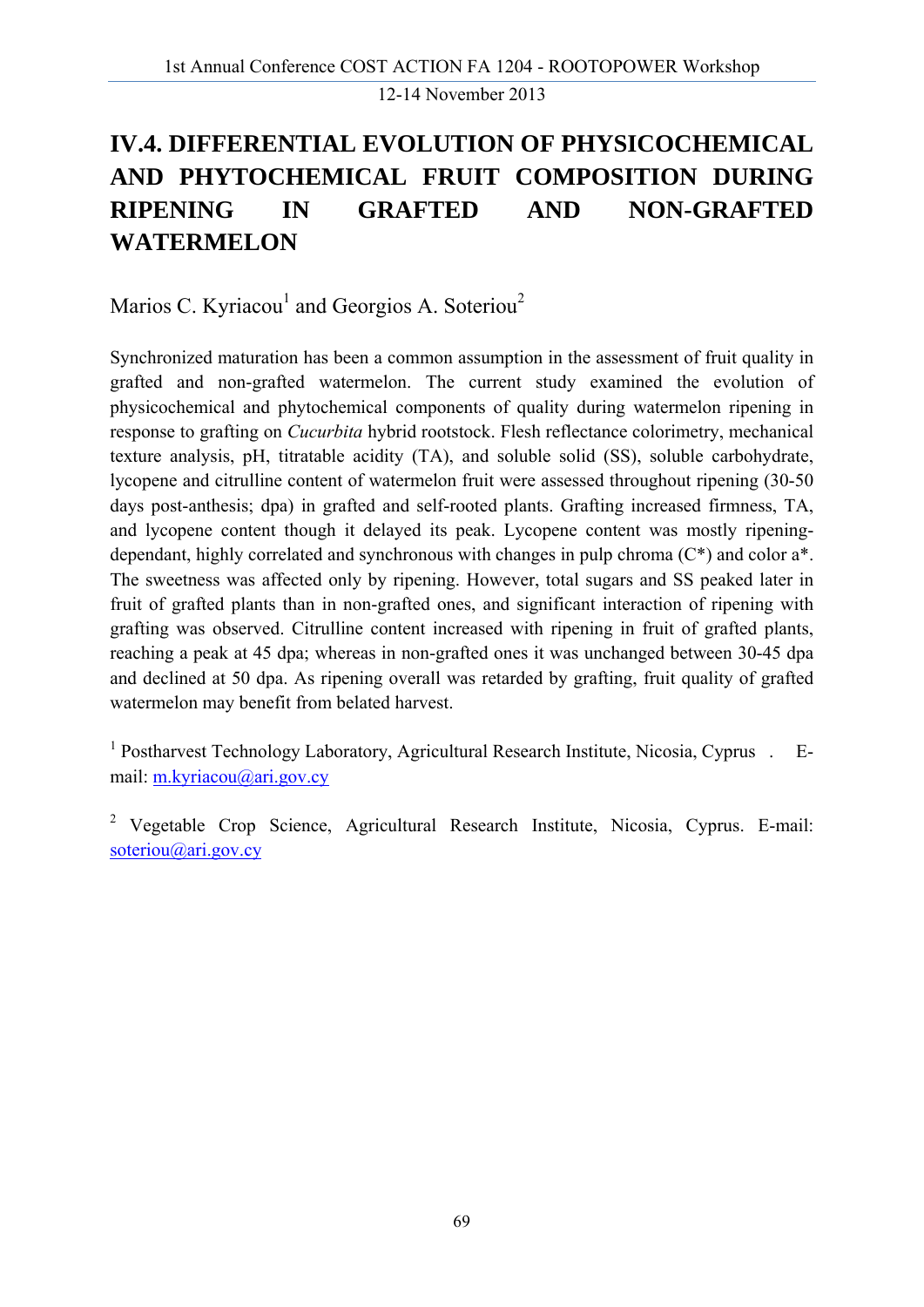## **IV.5. EFFECT OF GRAFTING AND MODIFIED ATMOSPHERE PACKAGING (MAP) ON MELON AND AUBERGINE QUALITY PARAMETERS DURING STORAGE**

E. M. Khah<sup>1</sup>, S. Petropoulos, I. S. Arvanitoyannis, F. Bletsos

In Greece, melons are grafted mainly to control Fusarium wilt caused by *Fusarium oxysporum* f. sp. *melonis* and aubergines to control of *Verticillium dahliae, which* both are devastating diseases. Our experimental works were focused on the effect of rootstocks on both melon and aubergine scion fruit quality and postharvest performance in relation to the above infested soil diseases. Therefore, the physicochemical (pH, mechanical firmness and vitamin C) and sensory parameters of grafted and ungrafted of melon and aubergine plants were studied in relation to storage time (at  $10^{\circ}$ C up to 21 and 17 days respectively) and in air (control). Melon seedlings of cultivar 'Galia' were grafted on commercial hybrids 'Mamouth' and '9075' rootstocks to avoid the soilborne disease caused by *Fusarium oxysporum* f. sp*. melonis*. Eggplant plants of cultivar 'Tsakoniki' were grafted on *Solanum torvum* and *S*. *sisymbriifolium* rootstocks in order to avoid the soil borne disease caused by *Verticillium dahliae.* The fruits of both crops were stored in two polyethylene bags, one under MAP (modified atmosphere packing) i.e.  $30\%$  CO<sub>2</sub> και 70% N<sub>2</sub> and the other in air. The results showed that in melon, vitamin C was not affected by grafting and MAP but decreased during storage whereas, in eggplant vitamin C was negatively affected by grafting and storage, while MAP prolonged its shelf life. Although in both crops pH was not affected by grafting, they were positively affected by MAP. Flesh firmness was negatively affected by grafting and reduced over storage negatively. Sensory analysis in melon, did not reveal almost any statistical differences between fruits from grafted and ungrafted plants whereas, this in eggplant showed higher ratings of fruits from ungrafted plants for sweetness and hardness. In both crops MAP helped in better maintaining of the fruits in comparison with air. It was concluded from Sensory analysis no difference was detected for overall acceptance and grafting plants did not have a serious impact on fruit quality.

<sup>1</sup> University of Thessaly, School of Agricultural Sciences, Department of Agriculture Crop Production & Agricultural Environment, Nea Ionia Magnesias, Volos, Greece. E-mail: ekhah@uth.gr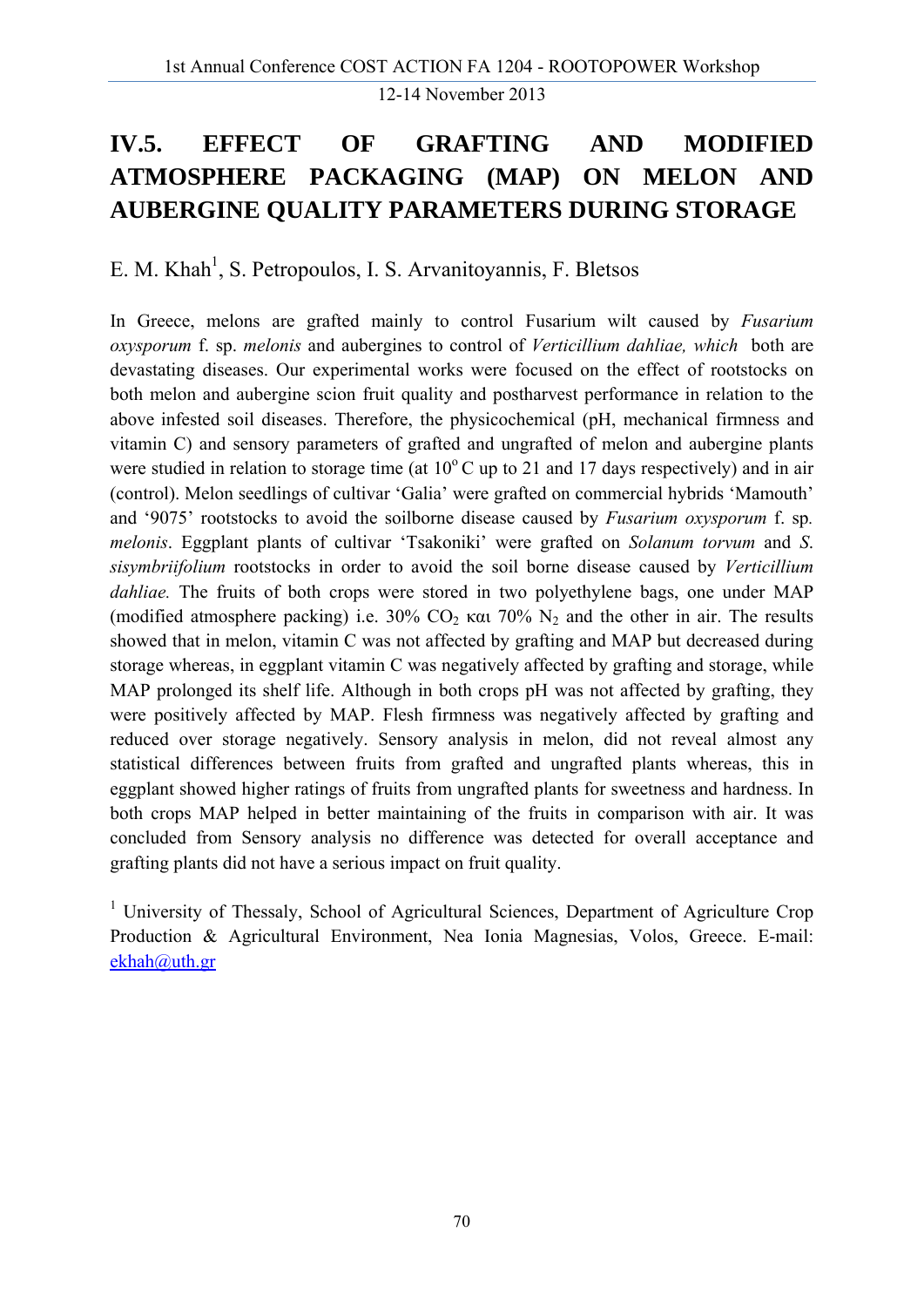# **IV.6. QUANTITATIVE AND QUALITATIVE RESPONSE OF SICILIAN EGGPLANT ECOTYPES TO GRAFTING ONTO**  *Solanum torvum*

L. Sabatino<sup>1</sup>, G. Iapichino<sup>1</sup>, F. D'Anna<sup>1</sup>

Eggplant fruits present a high content of antioxidant molecules which are nowadays considered health-related compounds. In addition, eggplant represents an important source of minerals for the human diet as it provides significant quantities of various minerals (e.g. P, K, Ca and Mg. The quantity and quality of these compounds generally depend on the genotype, the growing environment and the cultural methods. As the demand for vegetable grafted seedlings is growing rapidly, more research is being focused both on the management of grafted plants and on the effects of the stock/scion combination on the agronomic and qualitative characteristics of the cultivar. In the present study, the effects of *Solanum torvum* rootstock on four Sicilian ecotypes of eggplant were studied by comparing grafted plants with non-grafted ones grown in the open field in Sicily (Italy). The agronomic results were correlated with the HPLC-MS analysis. Our results showed that grafting has a positive effect on fruit dry matter content, marketable fruit production, number of fruits per plant. This increment might be related to the increase on phenylamide content, which is known as a growth and development promoter. Our results also showed that grafted plants had a higher content of caffeoyl conjugates which represented the majority of the oxidable metabolites.

<sup>1</sup> Department of Agricultural and Forest Sciences, Università degli Studi di Palermo, Palermo, Italy. E-mail: leo.sabatino@unipa.it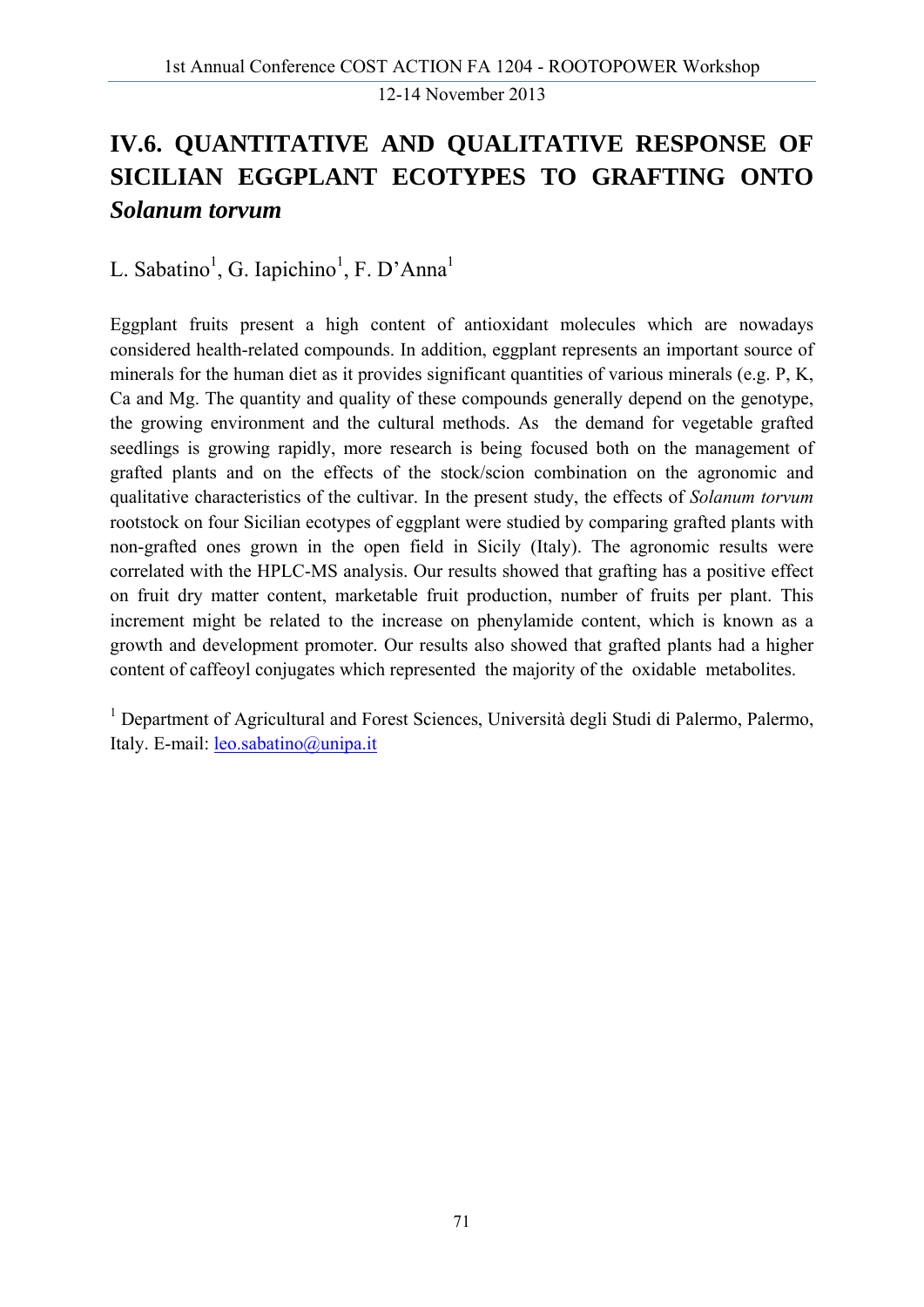# **SECTION IV WORKING GROUP 4**

# **"Rootstock-mediated Improvement of Fruit Quality"**

**POSTERS**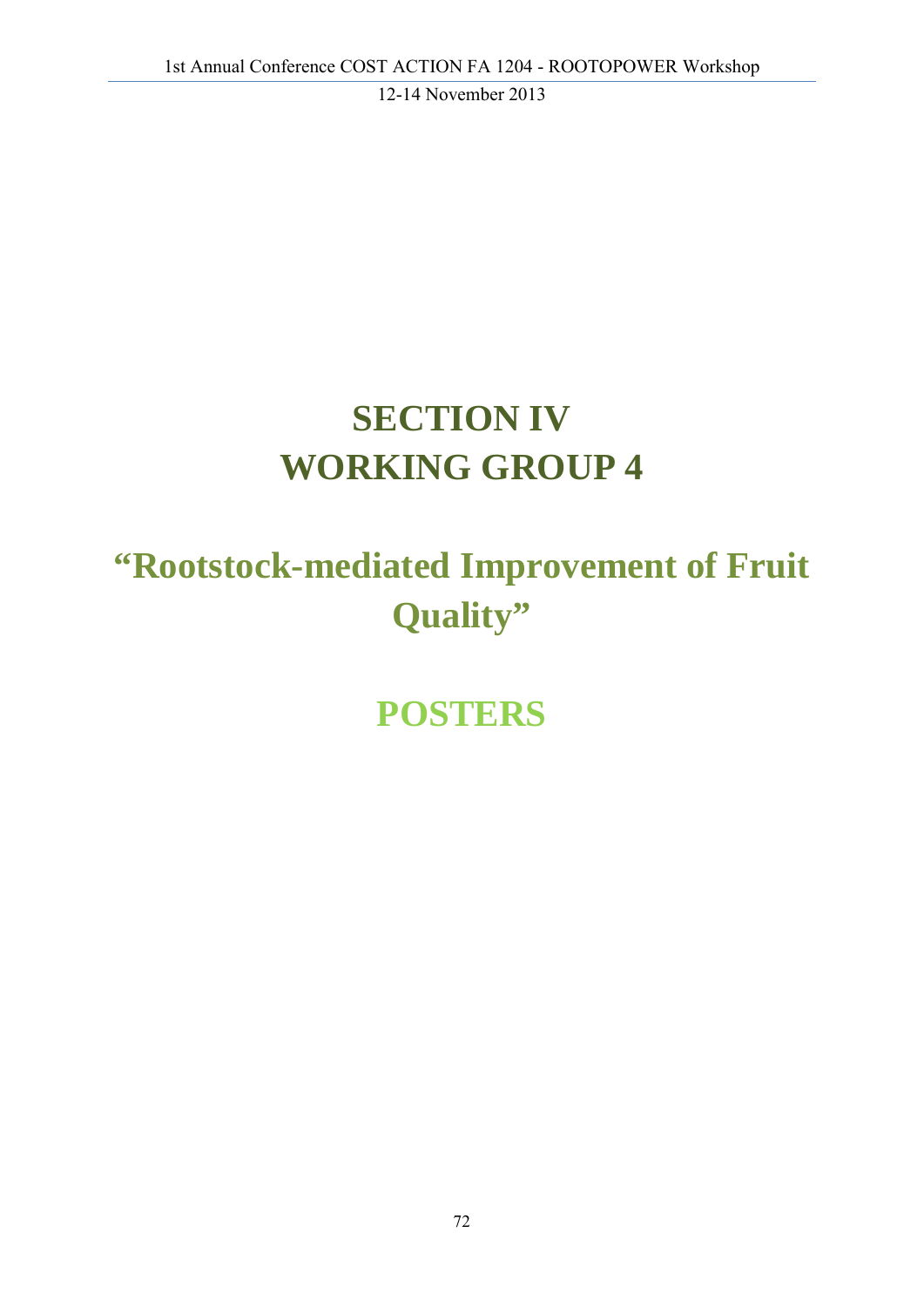### **PIV.1. GRAFTING IN** *CUCURBITACEAE***: A GLOBAL APPROACH FOR THE FRUIT QUALITY DETERMINATION**

A. Verzera<sup>1</sup>, P. Crinò<sup>2</sup>, A. Mazzaglia<sup>3</sup>, C.M. Lanza<sup>3</sup>, G. Dima<sup>1</sup>, C. Restuccia<sup>4</sup>, C. Condurso<sup>1</sup>, G. Tripodi<sup>1</sup>, D. Romano<sup>3</sup>, A. Paratore<sup>3</sup>

A possible alternative to the use of agrochemicals for soil disinfestations in *Cucurbitaceae*  cultivation is the use of grafted plants. The increasing consumer attention for high quality vegetable crops makes necessary to carefully select rootstocks/scion combinations capable of ensuring also a high quality fruits. In this regards the research aimed to the evaluation of the effects of different rootstocks, selected for their resistance to diseases, on the quality of different varieties of melon and watermelon fruits.

The plants were cultivated under greenhouse conditions in Pachino (Syracuse, Italy) which is situated in the south-east corner of the Sicily island. To define the fruit quality, we evaluated the effect of the selected rootstocks on plant productivity, physico-chemical and microbiological parameters, sensory characteristics, carotenoid content and volatile aroma profile. All the data were elaborated statistically in order to identify the most appropriate rootstock. Chemical, instrumental and sensory data were correlated each other. The data evidenced that some rootstocks, easily available on the market, can be successfully used for controlling soil pathogens without determining relevant changes on *Cucurbitaceae* fruity quality. The research also emphasized the importance of a global approach in fruit quality determination and the usefulness of sensory analysis which plays an important role in consumer's satisfaction.

1 Dipartimento di Scienze Chimiche, Università degli Studi di Messina, Messina, Italy. E-mail averzera@unime.it

<sup>2</sup> ENEA C.R., Unità Tecnica Sviluppo Sostenibile e Innovazione del Sistema Agroindustriale, Rome, Italy.

3 DISPA, Università degli Studi di Catania, Catania, Italy.

4 DIGESA, Università degli Studi di Catania, Catania, Italy.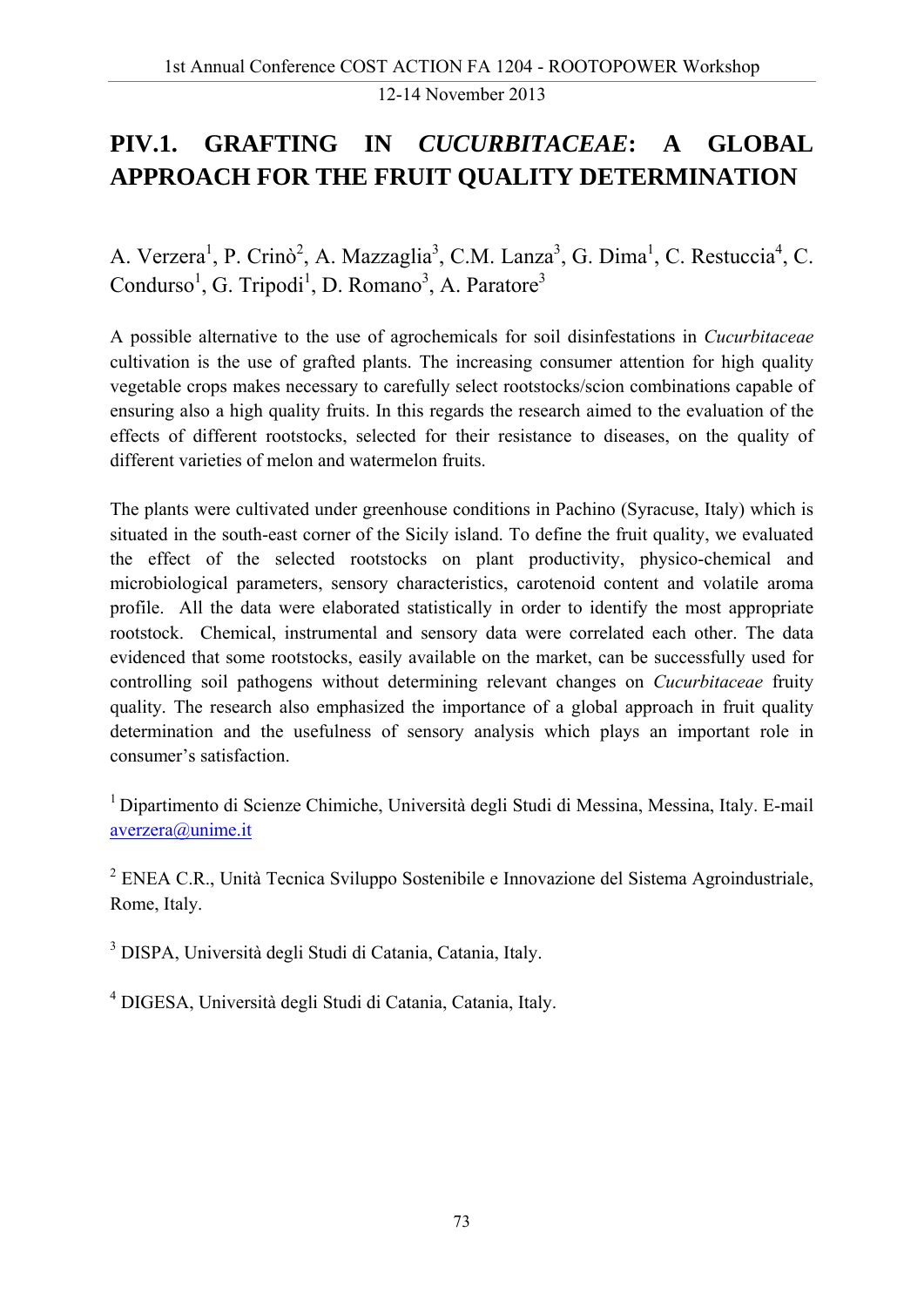### **PIV.2. UPTAKE AND PARTITIONING OF ARSENIC IN TOMATO CROPS GROWN IN POLLUTED SOILS**

Silvia Rita Stazi<sup>1</sup> and Roberto Mancinelli<sup>2</sup>

Arsenic (*As*) is a ubiquitous metalloid that is introduced into the environment from both anthropogenic and geochemical sources. *As* can be introduced to food through plant uptake from soil wet by contaminated ground or irrigation water.

Fields nearby mining, volcanic and thermal zones can reach such an high level of *As* concentration that impairs plant growth or contaminate the human food chain. Soil *As* concentrations above 40 mg  $kg^{-1}$  soil may pose health risks, especially for children.

Most plants tolerate soil As concentrations between 1 and 50 mg kg<sup>-1</sup>. At higher levels some plants are negatively affected, while others have developed strategies to adapt to these conditions. Carbonell-Barrachina *et al*. (1997) stated that *As* absorption, translocation and accumulation, which finally determine *As* toxicity, depended on plant species.

The *As* tends to concentrate mainly in plant roots and older leaves, with a smaller concentration in stems and young leaves, and the lowest concentrations in seeds.

*As* toxic species may be accumulated in tomato tissues and, consequently, could enter in human food chain through the ingestion of its berries.

We conducted experiments in field, on tomato plants, to compare how two different managements, conventional and organic, can affect the mobility of total *As* in the soil/plant system. Moreover, we are planning an experiment to study the influence of rootstock on the *As* accumulation into the fruits.

- <sup>1</sup> DIBAF Department for Innovation in Biological, Agro-Food and Forest Systems, Tuscia University, Viterbo, Italy. E-mail: srstazi@unitus.it
- <sup>2</sup> DAFNE Department of Agriculture, Forests, Nature and Energy, Tuscia University, Viterbo, Italy. E-mail: mancinel@unitus.it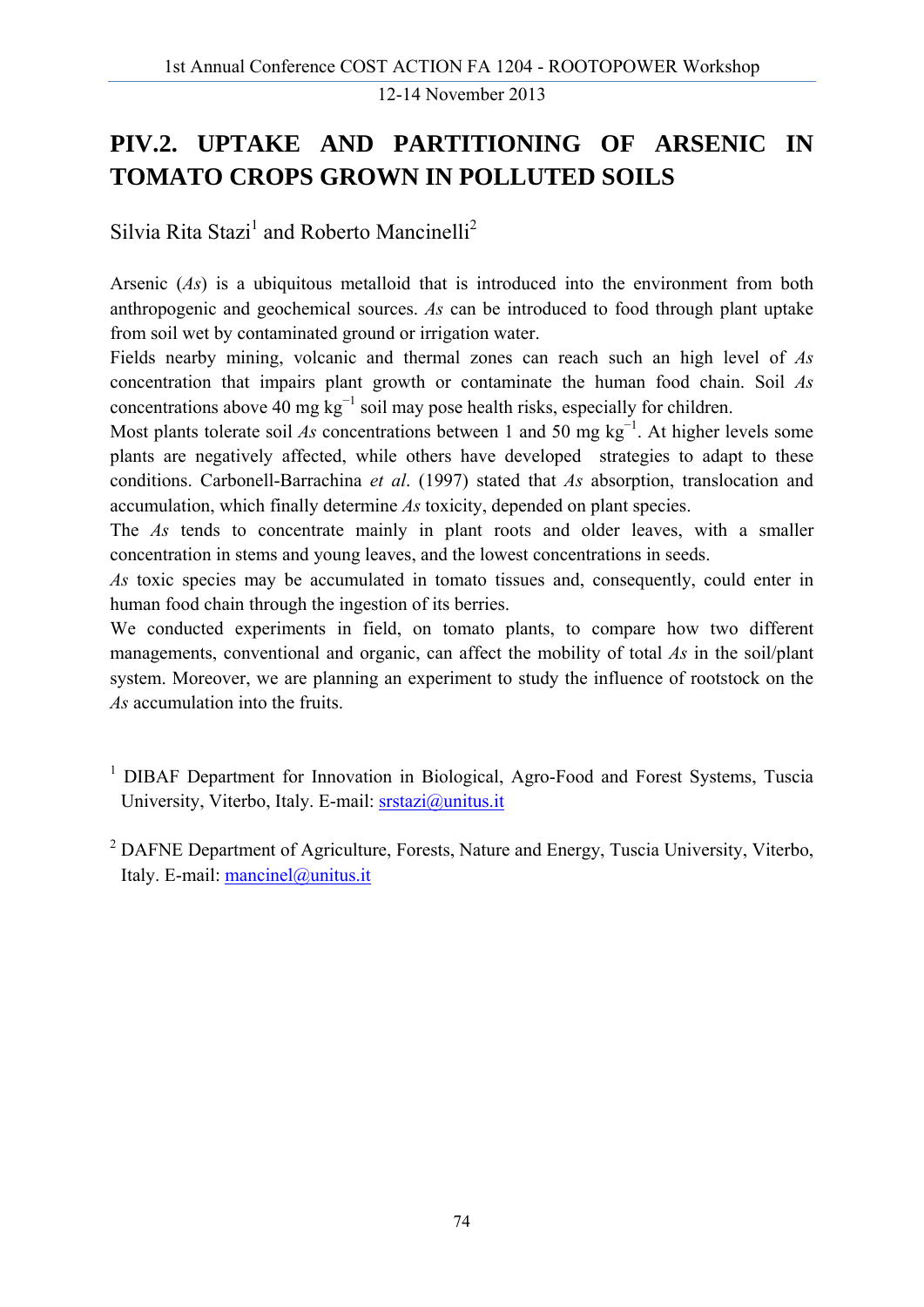### **PIV.3. DEVELOPING PEPPER ROOTSTOCKS: FROM THE GERMPLASM SELECTION TO THE FRUIT QUALITY ANALYSIS**

María Dolores Raigón<sup>1</sup>, Alicia Sifres<sup>2</sup>, Paloma Sánchez-Torres<sup>3</sup>, Antonio Olmos<sup>3</sup>, Carmina Gisbert<sup>2</sup>

Grafting of vegetable crops is one of the major research lines at the COMAV Institute (UPV, Spain). In order to use this technique to improve yield and fruit quality under biotic stress conditions, different works have been carried out to develop rootstocks able to cope with several pathogens that limit pepper production. Thus, we have studied the aggressiveness and genetic diversity of *Phytophthora capsici* isolates infecting pepper and have evaluated germplasm for *P. capsici* and nematode resistance. This allowed the development of two hybrids which showed good levels of both resistance and agronomic performance when used as rootstocks. In the evaluations of these materials, we observed the importance of scionrootstock interactions and the value of making comparisons with self-grafted plants. The absence of negative modifications for quality parameters, such as pericarp thickness, lobes per fruit, vitamin C and mineral content, indicate that these hybrids could be suitable pepper rootstocks. We have also identified new sources of *Meloidogyne incognita* resistance which are very interesting to develop new rootstocks.

<sup>1</sup> Departamento de Química, UPV, Valencia, Spain.

<sup>2</sup> Instituto de Conservación y Mejora de la Agrodiversidad Valenciana (COMAV), Universitat Politècnica de València (UPV), Valencia, Spain.

3 Centro de Protección Vegetal y Biotecnología, Instituto Valenciano de Investigaciones Agrarias (IVIA), Valencia, Spain. E-mail: cgisbert@btc.upv.es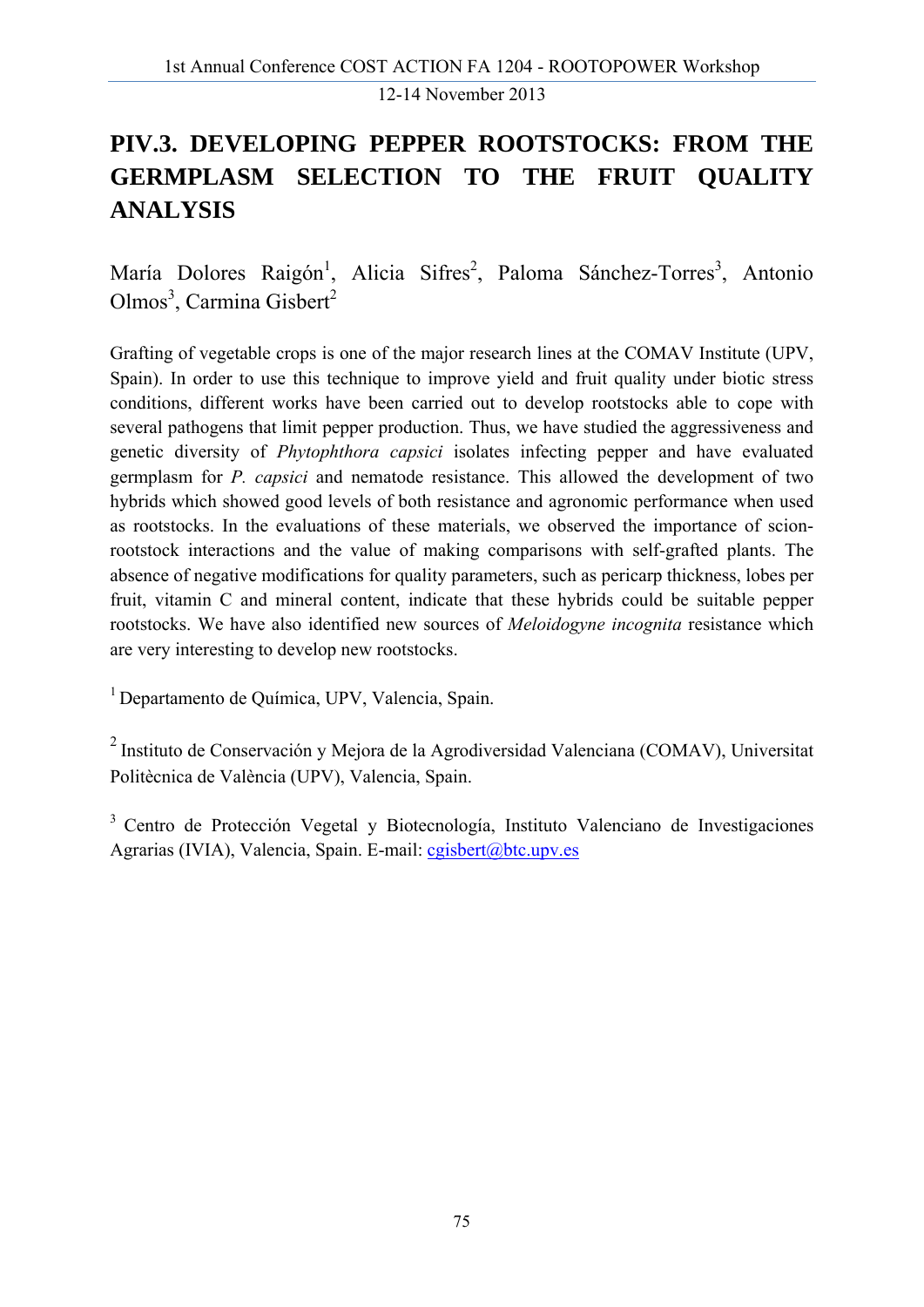### **PIV.4. FRUIT QUALITY IN EGGPLANTS FROM PLANTS GRAFTED ONTO INTERSPECIFIC HYBRIDS WITH EGGPLANT RELATIVES**

Carmina Gisbert<sup>1</sup>, María D. Raigón<sup>2</sup>, Jaime Prohens<sup>1</sup>

We analyzed apparent fruit quality and proximate and mineral composition of eggplant (*Solanum melongena* L.) 'Black Beauty' fruits from plants grafted onto interspecific hybrid rootstocks developed from crosses between *S. melongena* and *Solanum incanum* L. or *Solanum aethiopicum* L*.* These results are compared with non-grafted and self-grafted controls and, with *S. melongena* 'Black Beauty' scions grafted onto *Solanum torvum* Sw. and *Solanum macrocarpon* L. Little difference was observed among treatments for apparent fruit quality traits (length, width, curvature, cross section, calyx length, prickles in the calyx and seed index), except for a greater prickliness and fruit calyx length of fruits from plants grafted onto *S. macrocarpon*. These fruits were also more irregular and presented higher phenolics content with respect to the rest of treatments. Dry matter, protein content, soluble solids and mineral contents did not differ significantly among plants grafted onto the interspecific hybrids and the controls. Thus, from a quality point of view, these rootstocks are adequate for grafting eggplant.

1 Instituto de Conservación y Mejora de la Agrodiversidad Valenciana, Universitat Politècnica de València (UPV), Valencia, Spain. E-mail: cgisbert@btc.upv.es

<sup>2</sup> Departamento de Química, Universitat Politècnica de València (UPV), Valencia, Spain.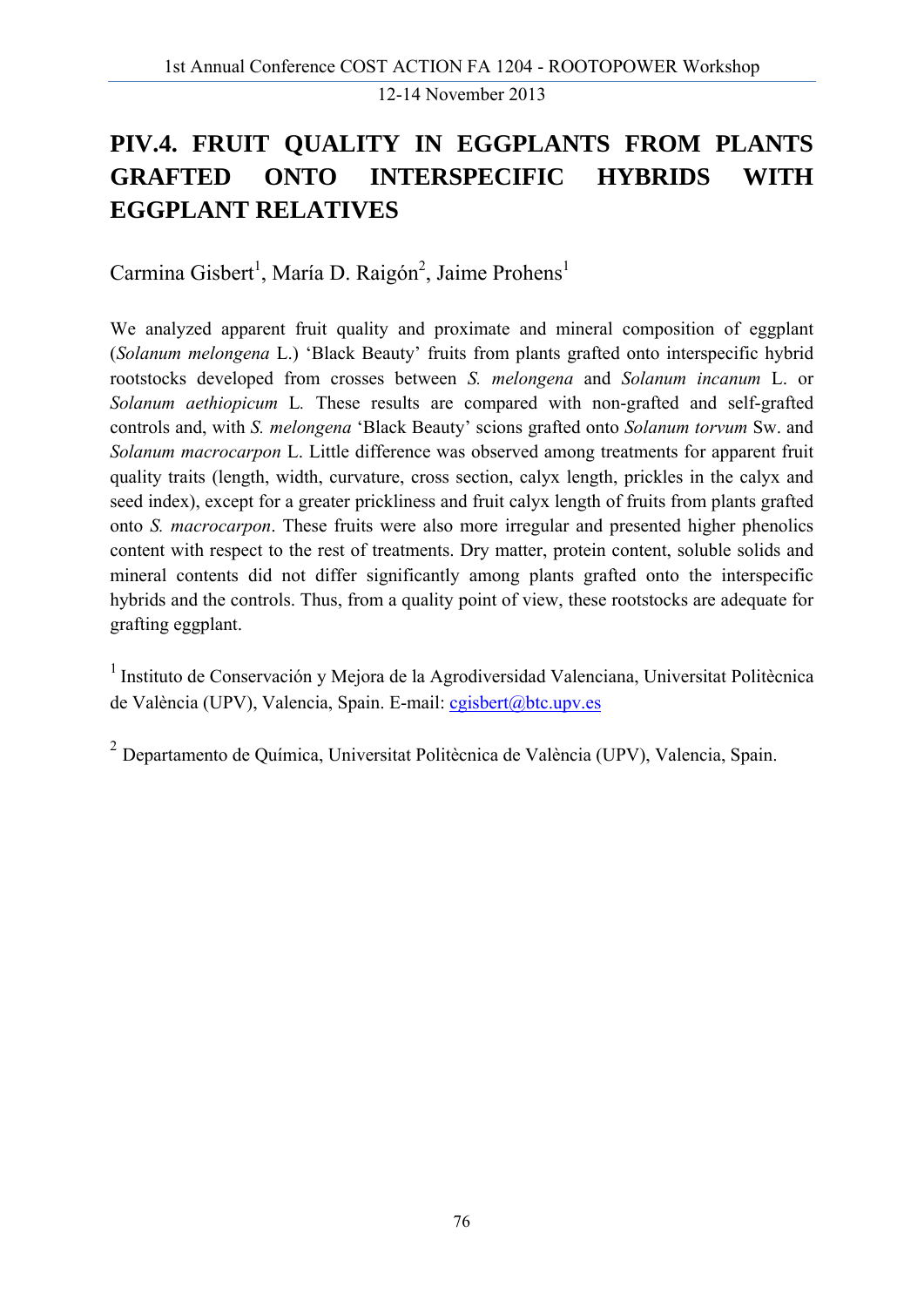### **PIV.5. GRAFTING WATERMELONS CROP TECHNOLOGICAL POSSIBILITY FOR IMPROVEMENT OF FRUIT QUALITY**

M. Bogoescu<sup>1</sup>, Madalina Doltu<sup>1</sup>, D. Sora<sup>1</sup>

In Romania, the watermelons represent one of the most popular crop. The watermelons crop is particularly sensitive to the attack by soil diseases and nematodes. Since crop rotation is rarely adopted, the reduction of yield, both in quantity and quality, progressively affects the crops, thus making necessary the adoption of soil disinfestations practices or, other methods. The treatment of soil with methyl bromide was used only by large commercial farmers (107.72 tons methyl bromide in 2003). Since the adhesion to the Montreal Protocol, Romania government decided to phase out methyl bromide use starting 2005. Results of the experimental plots obtained in 2011 - 2012 indicated for the Romanian conditions, the following methyl bromide alternatives were suitable for soil disinfestation: metham sodium (chemicals methods), and grafting watermelons (non-chemical method). Grafting watermelons cultivars with high quality and productivity on rootstocks that are resistant to the soil pests and diseases is a method known for years ago, but which was improved and quickly spread in the last years.

<sup>1</sup> Research and Development Institute for Processing and Marketing of the Horticultural Products, HORTING, Bucharest, Romania. E-mail: bogoescu@yahoo.com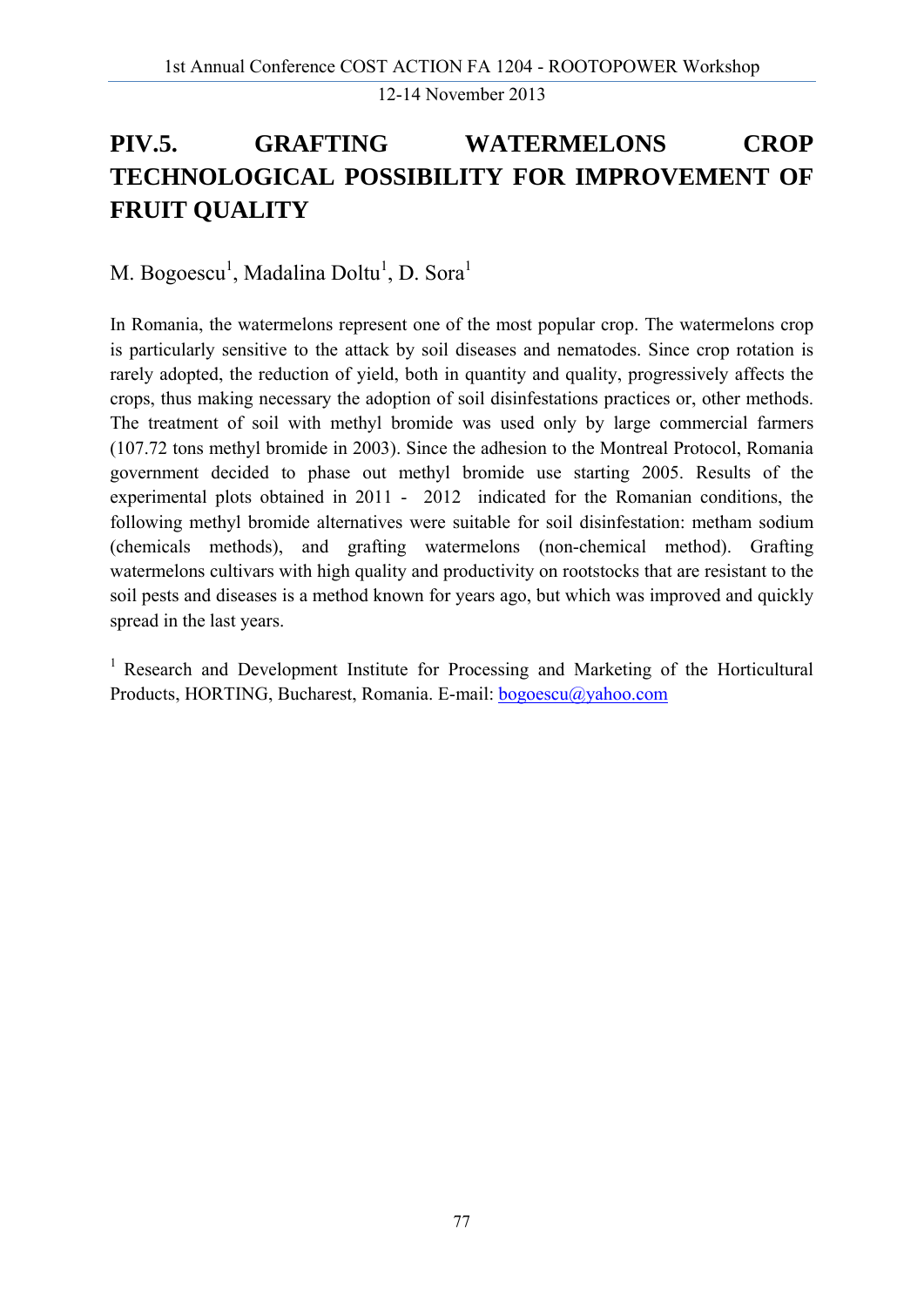### **PIV.6. TRADE-OFFS BETWEEN RESISTANCE AND YIELD IN BELL PEPPER DURING ORGANIC GREENHOUSE TRIALS UNDER LOW DISEASE PRESSURE**

Justine Dewitte<sup>1</sup>, Tom Beyers<sup>1</sup>

Only a small number of crops proves to be profitable when grown in heated organic greenhouses. As such, the options for crop rotation are limited and populations of soil pathogens often increase over consecutive years. Then the only sustainable solution is the use of resistant rootstocks.

In order to characterize the potential of four novel bell pepper rootstock that were selected for disease resistance, quantitative and qualitative parameters for fruits, vegetative plant parts and roots were recorded during the cropping season and compared to a widely used, commercially available rootstock.

The overall good condition of the roots of the commercially available reference rootstock and the low incidence of corky roots and root knots indicated a low disease pressure in the greenhouse soil. Similarly, disease incidences were low on roots of the rootstocks that were selected for resistance. However, total yield, average fruit size, number of fruits produced and the number of premium quality fruits were significantly decreased in plots that were grafted on the resistant rootstocks as compared to the commercial reference.

The choice for disease resistant rootstocks might thus adversely affect bell pepper yields under low disease pressures.

<sup>1</sup> Provincial Research Station for Vegetable Culture East-Flanders, Kruishoutem, Belgium. Email: justine.dewitte@proefcentrum-kruishoutem.be; tom.beyers@proefcentrumkruishoutem.be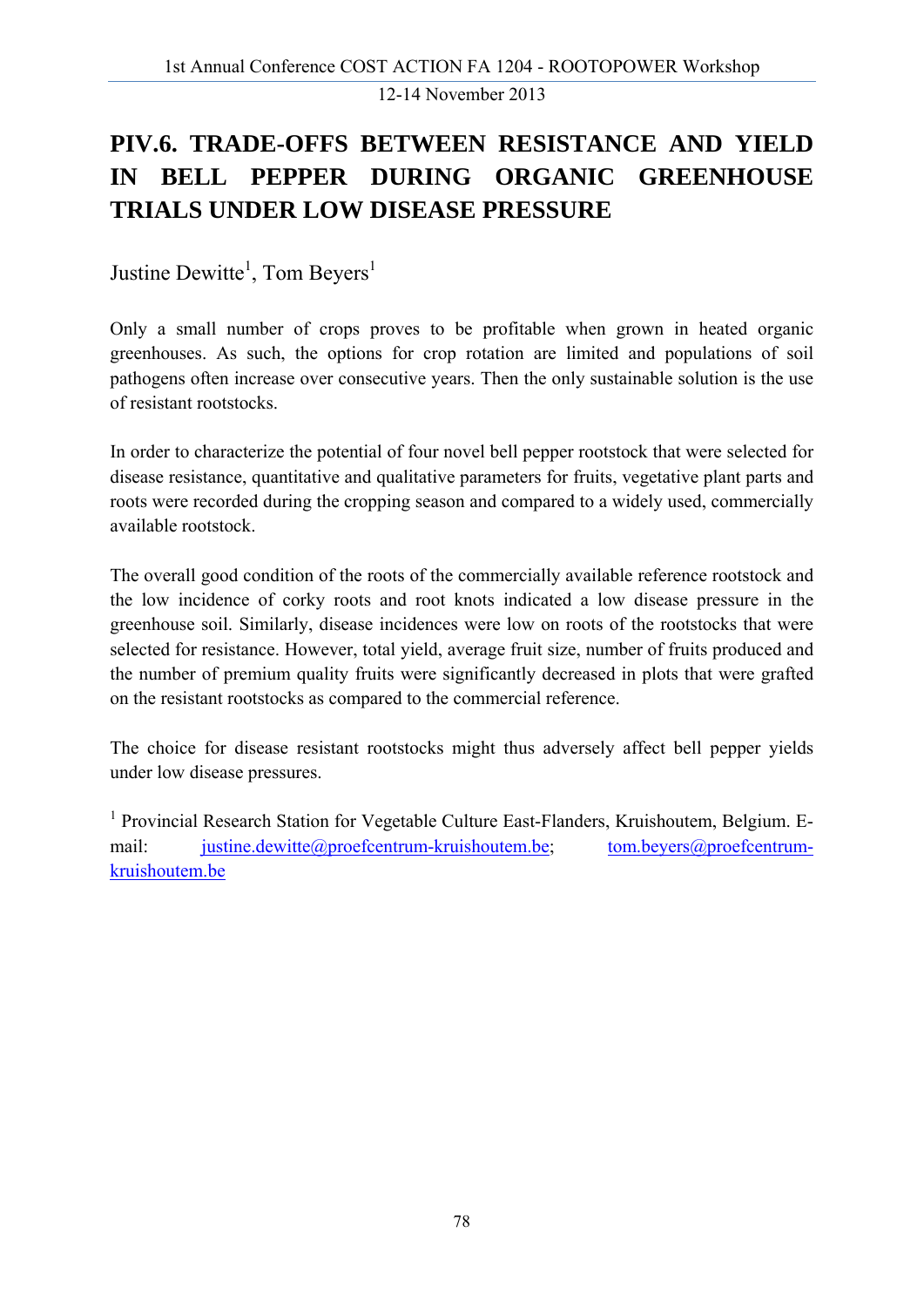### **PIV.7. EFFECTS OF GRAFTING WATERMELONS ON**  *Citrullus lanatus* **VAR.** *citroides* **GENOTYPES FOR PLANT GROWTH, YIELD AND FRUIT QUALITY**

Ilknur Solmaz<sup>1</sup>, Güzin Tarim<sup>1</sup>, Haşim Kelebek<sup>2</sup>, Nebahat Sari<sup>1</sup>

The aim of this study is to investigate the rootstock potentials of wild watermelon species *Citrullus lanatus* var. *citroides* genotypes which belong to the watermelon genetic resources collection of Çukurova University, Faculty of Agriculture, Department of Horticulture for watermelon and their effect on fruit quality (sugar content, carotenoid content). Argentario, a bottle gourd rootstock widely used for watermelon and Maximus, a *Cucurbita maxima* x *Cucurbita moschata* hybrid rootstock is used for comparison. Crimson Tide F1 is used as scion and non- grafted Crimson Tide plants are used as control.

Time of first male and female flower initiation as well as time of 50% male and female flower initiation, diameter of main stem, length of main stem, number of nodes on main stem, total branch number, yield, fruit weight, fruit, length, fruit, diameter, fruit rind thickness, total soluble solids, flesh firmness, are analysed in 5 plants in each plot. Sugars (saccarose, glucose, fructose, maltose) and caratenoids (lutein, fitoen, fitofluen, α-carotene, β-carotene and ζ-carotene) are extracted and analysed as fruit quality parameters. Results will be presented in details and discussed during the COST meeting in Murcia.

<sup>1</sup> Cukurova University Faculty of Agriculture, Department of Horticulture Adana, Turkey. Email: solmaz@cu.edu.tr

2 Adana Science and Technology University, Adana, Turkey.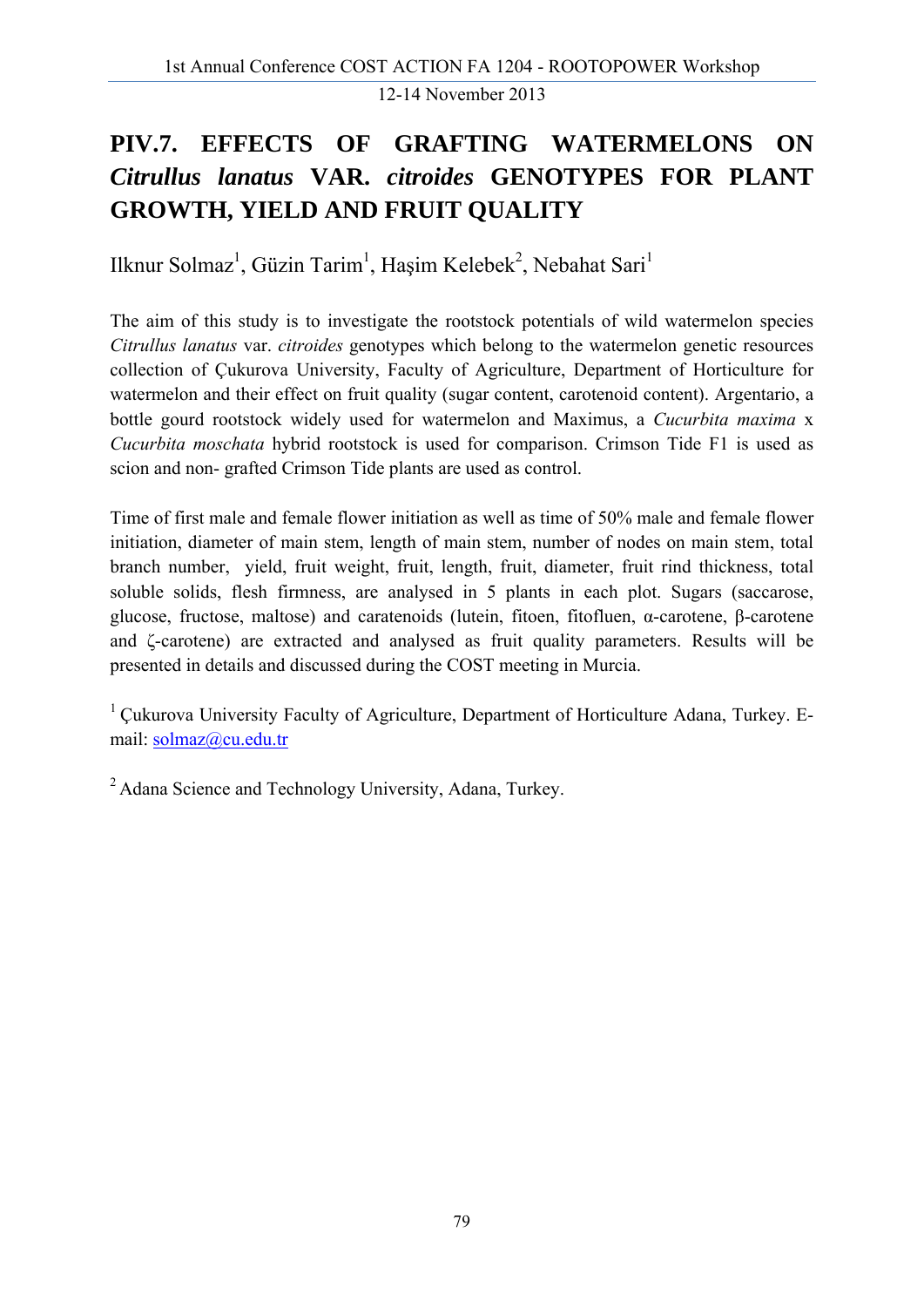# **SECTION V**

# **"Vegetable grafting: ongoing projects and state of the art from a commercial point of**  view"

## **ORAL COMMUNICATIONS**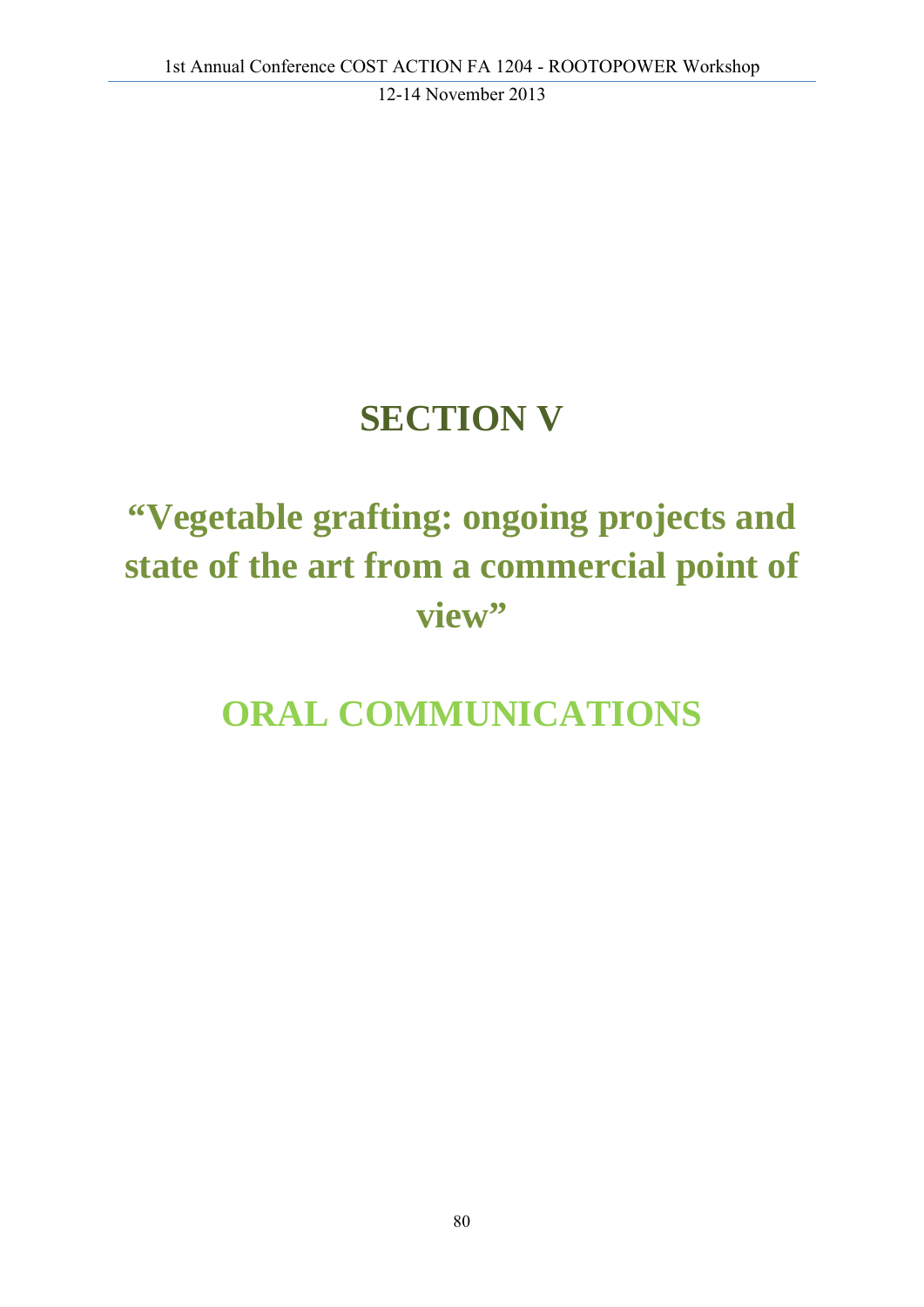### **V.1. GRAFTING IN ORGANIC HORTICULTURE**

#### Martin Koller $1$

Grafting is one of the most important preventive measurements in organic greenhouse horticulture (OGH). At least for Mid – Europe the percentage of grafted tomatoes, cucumbers, eggplants and sweet pepper is most likely higher than in conventional crop. It is important to notice that in most European countries cropping in substrate is not permitted and plants are nourished primarily through the soil ecosystem (EC 834/2007, Art 5a). For a sufficient nutrient uptake plant roots have therefore to explore more ground compared to plants in fertigation systems. Important factors are stronger growth, enhanced nutrient uptake and a higher resistance to soil borne pathogens and nematodes.

Specific requirements according to organic standards (EC 889/2008) which concerned grafted plants are; plantlets has to be grown in organic certified nursery, seeds organically propagated has to be used if available and GVO plants are prohibited. Private standards however have in some cases stricter regulations, e.g. varieties out of protoplast fusion were prohibited.

In future rootstock with stronger root growth and enhanced nutrient acquisition, without overstimulation of the vegetative growth of the scion will be important for OGH. Moreover resistance to new strains and new species of nematodes will be important.

<sup>1</sup>Research Institute of Organic Agriculture (FiBL), Frick, Switzerland. E-mail: martin.koller@fibl.org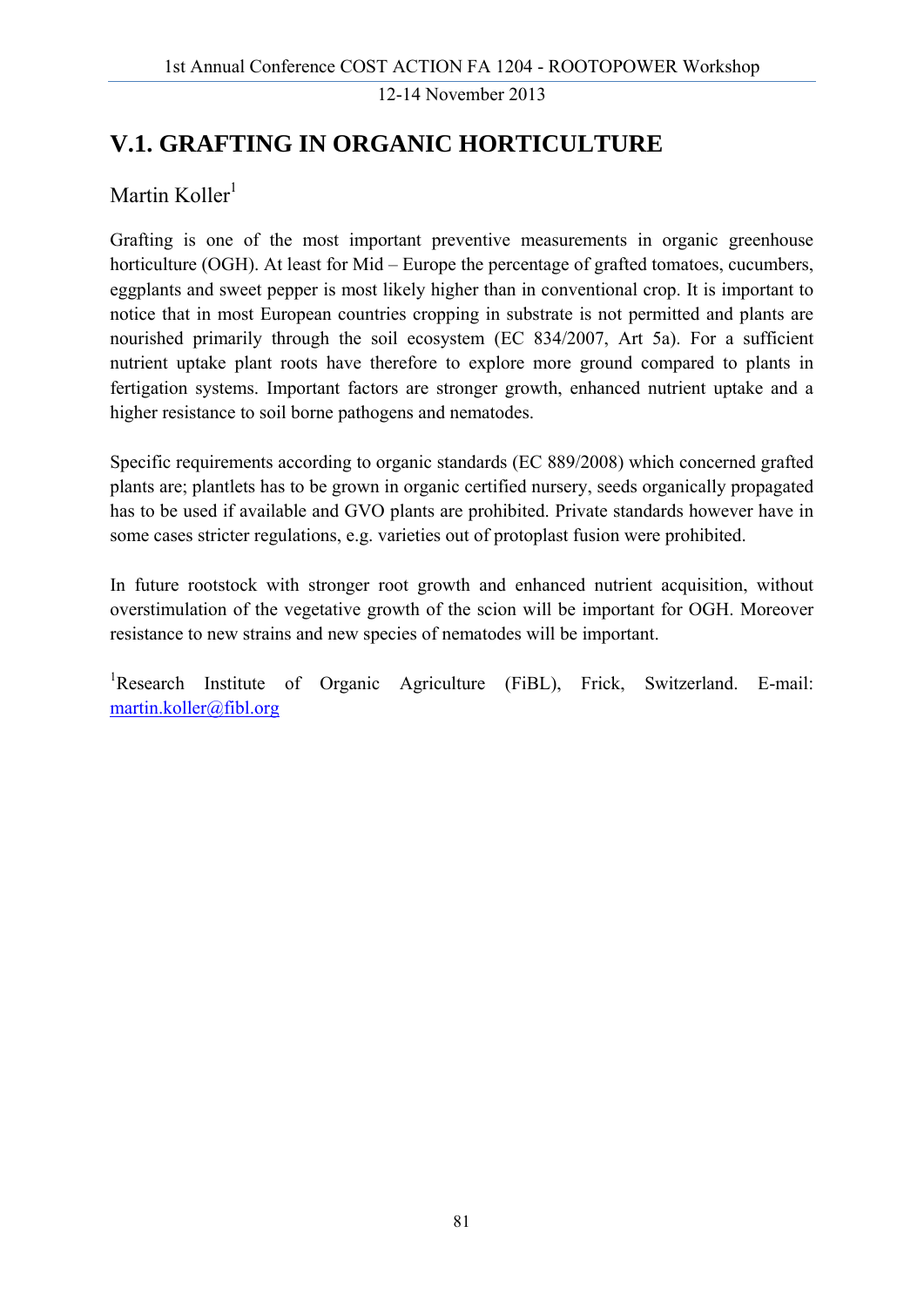### **V.2. OVERVIEW OF USDA-FUNDED PROJECT TO ADVANCE GRAFTING TECHNOLOGIES IN THE U.S. FRUITING VEGETABLE INDUSTRY**

Frank J. Louws<sup>1</sup>

In the USA, fruiting vegetable growers face environmental, technical and market forces that demand innovative solutions. Constraints include loss of soil fumigants, persistent soilborne pathogens that are difficult to manage, and limited host resistance in specialty cultivars that garner premier market opportunities. In contrast, emerging markets include extended season production using high tunnels, organic and specialty markets, sustainable intensification on large farms, and a general heightened awareness of health benefits with increased fresh vegetable consumption. By uncoupling root genetics from scion genetics through grafting, growers can grow superior cultivars to meet changing market conditions, yet choose sitespecific rootstock solutions to manage soilborne diseases and abiotic stress. We have assembled a multi-institutional domestic to international team that is stakeholder-driven to advance the productivity and profitability of US fruiting vegetable enterprises by integrating grafting technologies into these systems. The work plan is coordinated around four core objectives: 1) optimize grafting technologies to reduce costs of producing and distributing grafted seedlings; 2) integrate discovery-based, applied and on-farm research to optimize field production outcomes; 3) evaluate economic and social metrics to guide the direction of emerging grafting technology advancements; and 4) translate outcomes to stakeholders. This talk highlights the USDA coordinated project.

<sup>1</sup> Director NSF-Center for Integrated Pest Management, Professor Plant Pathology North Carolina State University, Raleigh NC, USA. E-mail: Frank\_louws@ncsu.edu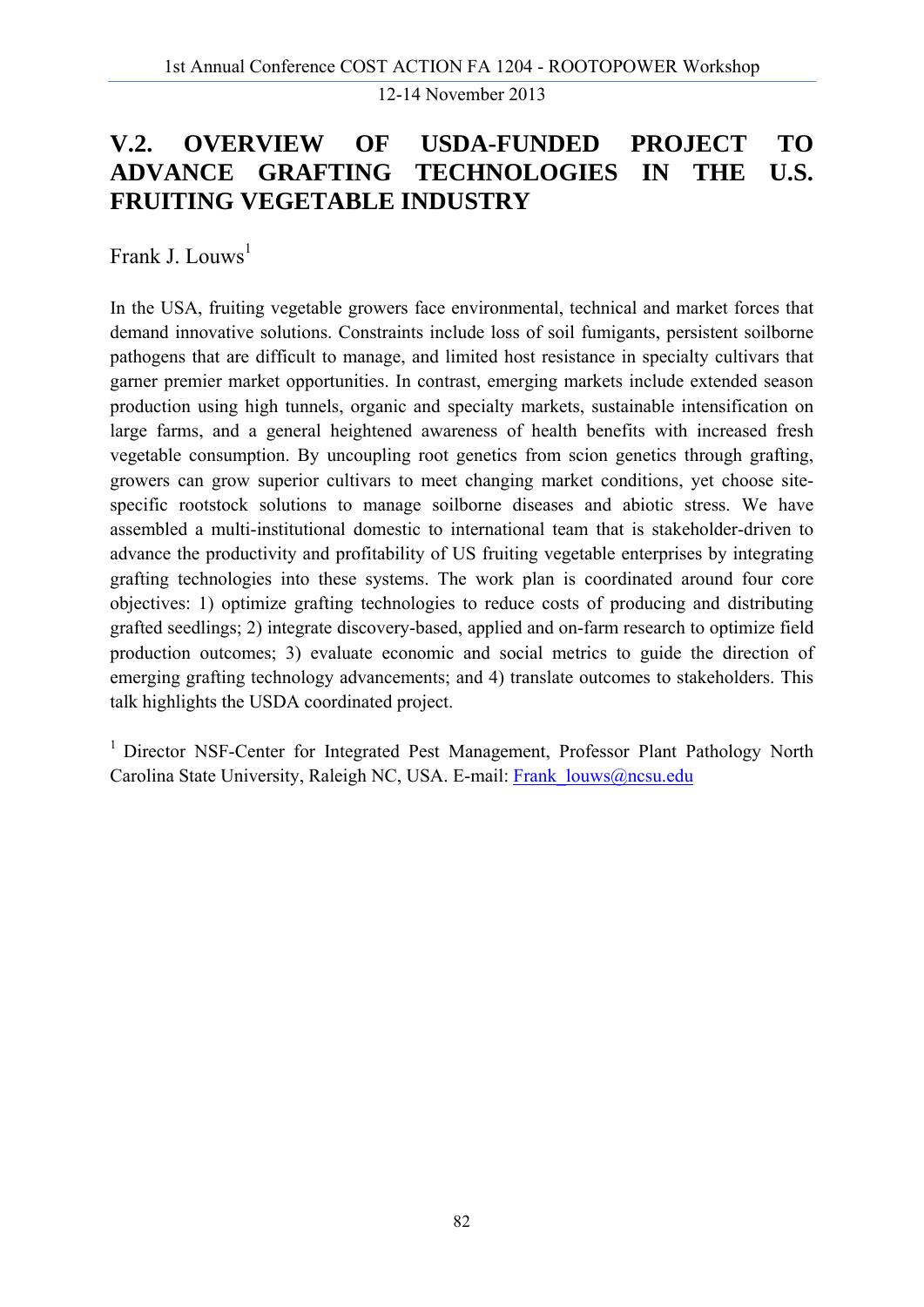### **V.3. THE HISTORY, CURRENT STATUS AND FUTURE OF THE CUCURBIT GRAFTING IN CHINA**

#### Zhilong Bie<sup>1</sup> and Yuan Huang

In China, the earliest literature about vegetable grafting was recorded in "Book of Fan Shengzhi" in the first century, BC. However, research and rapid demonstration of the grafted Cucurbitaceous vegetables such as cucumber, watermelon, melon, and bitter gourd etc. in China began from the late of 1970s. The main purpose of grafted seedlings in China is to overcome soil-borne diseases. Currently, China produces more than half the world's watermelons and cucumbers, and approximately 40% of these are grafted. Several grafting methods have been employed including hole insertion grafting, root pruning hole insertion grafting, tongue approach grafting, and cleft grafting. Among them, the hole insertion is the most popular method for cucurbit grafting in China. Many seedling nursery companies, institutes and universities carry out studies on the rootstock breeding, the application and plant physiology in relation to cucurbit grafting. At least 50 varieties of rootstock for the cucurbit grafting have been bred and released. Currently, there are some problems identified that limiting the demonstration of grafted seedlings in China, including the lack of compatible multi-disease-resistant rootstocks, the greater risk of seed-born diseases (BFB, CGMMV), the increasing price of grafted seedlings owing to the rapid increase of labor cost, the small scale of grafted seedling production, and along with some negative effects of grafting on fruit quality. To solve these problems, some countermeasures are put forward: (1) to strengthen the breeding of rootstock with high quality, (2) to produce virus free seeds and healthy grafted seedlings, (3) to optimize the environment control technique for the healing and acclimation of grafted seedlings, (4) to develop facilities related to increasing the grafting efficiency and reducing labor cost, (5) and to strengthen the fundamental research on the mechanism of physiology, fruit quality, and molecular biology in relation to grafting.

**<sup>1</sup>** College of Horticulture and Forestry, Huazhong Agricultural University/Key Laboratory of Horticultural Plant Biology, Ministry of Education, Wuhan, PR China. Email: biezhilong@hotmail.com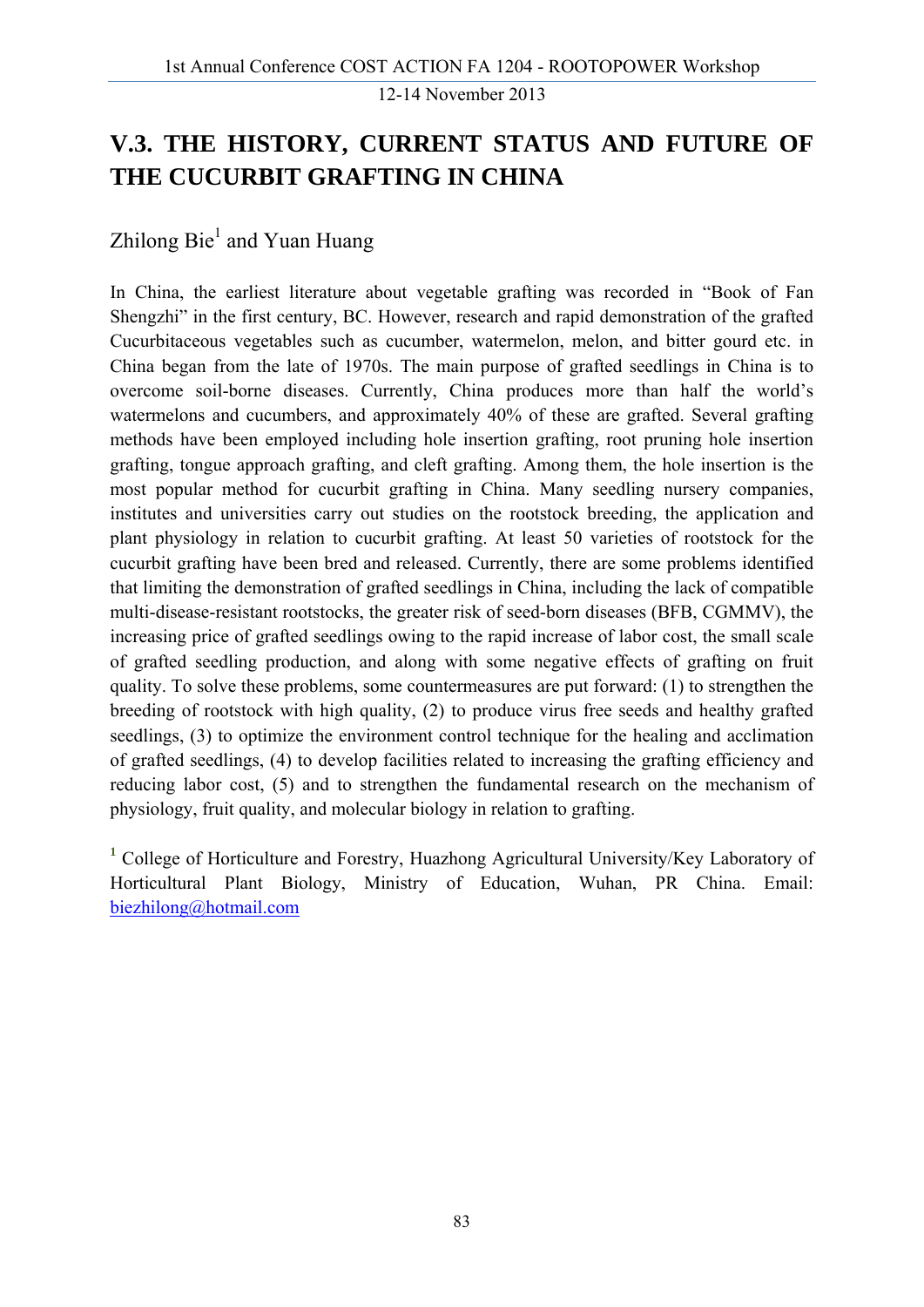## **ROUND TABLE**

# **"State of the art from a commercial**  point of view"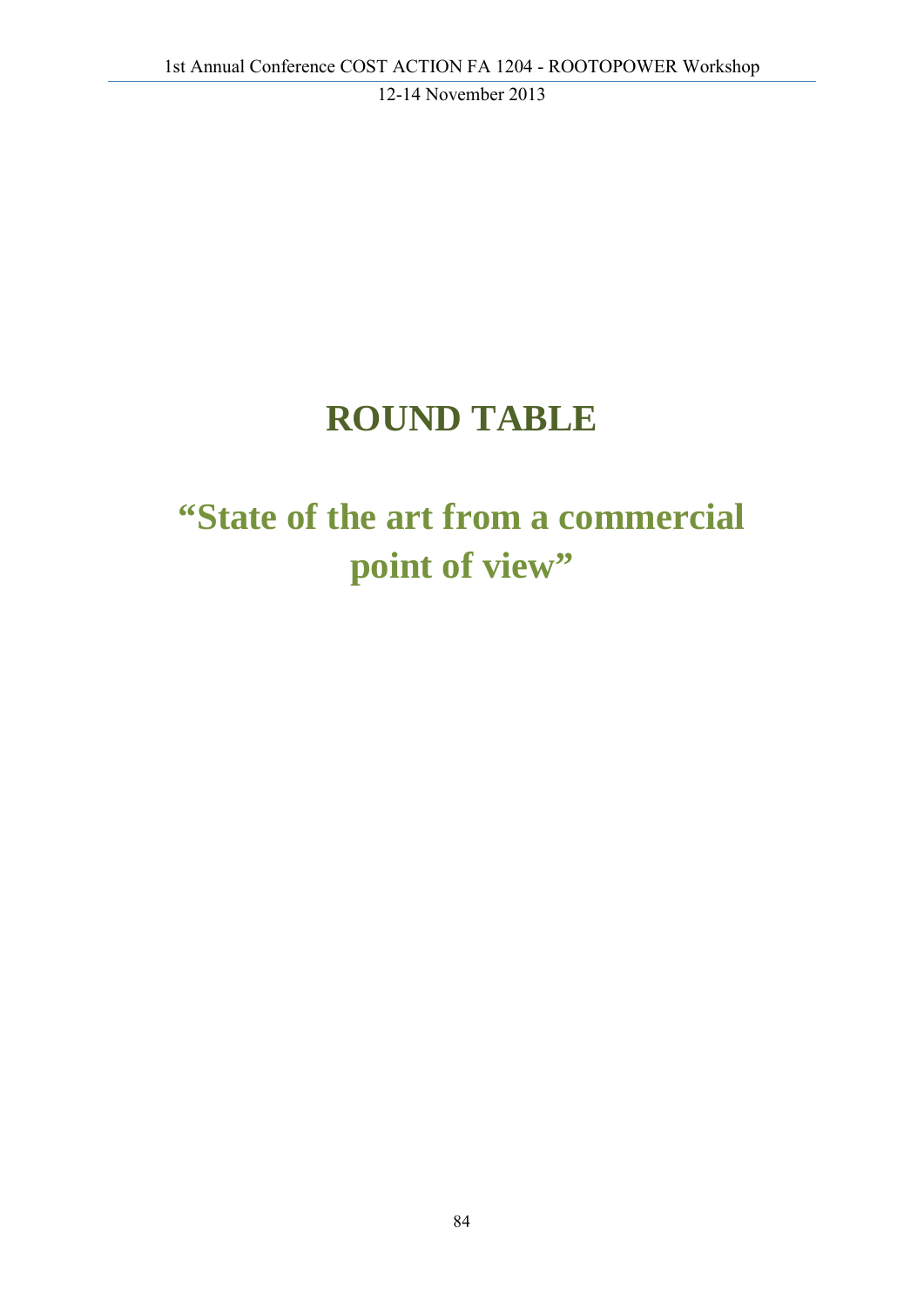# **SECTION VI**

## **ROOTOPOWER WORKSHOP**

# "Phenotyping, physiology and genetics of **rootstock-mediated tolerance to soil abiotic** stresses in tomato"

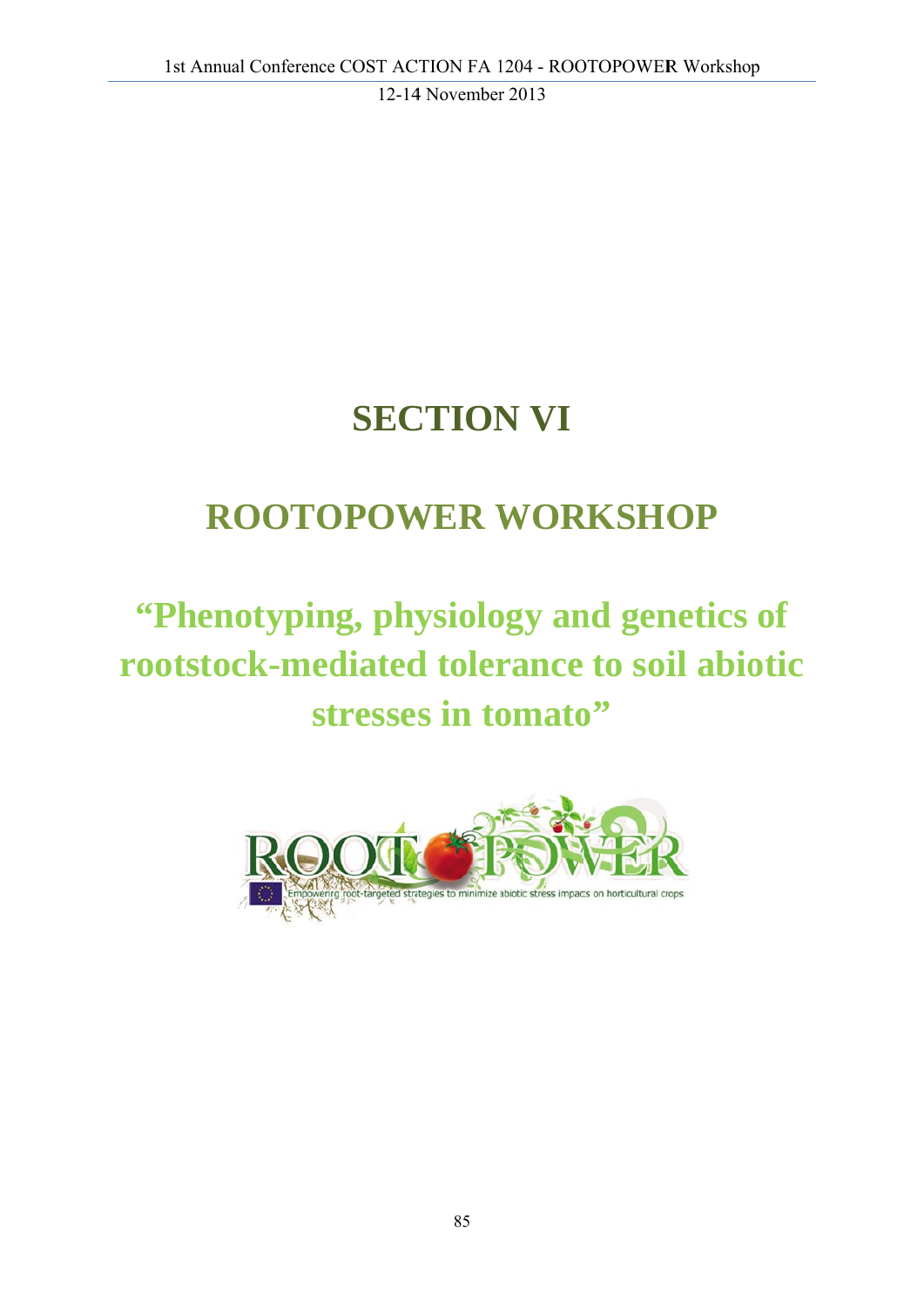### **VI.1. ROOTOPOWER:** *EMPOWERING ROOT-TARGETED STRATEGIES TO MINIMIZE ABIOTIC STRESS IMPACTS ON HORTICULTURAL CROPS*

Francisco Pérez-Alfocea<sup>1</sup>, Maris Jose Asins<sup>2</sup>, Andrew J. Thompson<sup>3</sup>, Stephan Declerk<sup>4</sup>, Francisco Rubio<sup>1</sup>, Sevilay Topcu<sup>5</sup>, Ian C Dodd<sup>6</sup>

On behalf of the ROOTOPOWER Consortium

The EU ROOTOPOWER project (2012-2015- grant number 289365) aims to develop new tools, targeted to the root system, to enhance agronomical stability and sustainability of dicotyledonous crops under multiple and combined stress conditions. Central to our approach is the use of tomato as a model species since it can be very easily grafted, (and indeed is usually grafted in commercial protected cropping). This surgical technique attaches genetically different shoot and root systems, allowing precise assessment of the effect of altering root traits on crop performance independently of shoot traits, since the scion (shoot) is constant. This project will analyze and exploit the natural genetic variability existing in wild-relative tomato species (used as *rootstocks*) and their beneficial interactions with natural soil microorganisms (*arbuscular mycorrhizal fungi, AMF and plant growth promoting rhizobacteria, PGPR*). This project will obtain genetic information and physiological understanding of mechanisms vital for high-performing root systems. The key research challenges are to (i) identify stress-resistant root systems and rhizosphere microorganisms (and their synergisms) for enhanced resistance to individual and combined abiotic stresses (ii) understand the underlying genetic and physiological mechanisms, which are potentially fundamental to all crops, and readily exploited in dicotyledonous crops. Primarily, ROOTOPOWER will evaluate rootstocks of a recombinant inbred line population from a cross between *Solanum lycopersicum* var. cerasiforme and *S. pimpinellifolium* for their performance under multiple abiotic stresses (drought, salinity and low nutrient supply) and for their interaction with AMF and PGPR. These genotypes represent a unique resource that have already been used to identify the first rootstock-specific QTL conferring salinity resistance. This project will conduct detailed analysis of the underlying rootstock-derived physiological and morphological mechanisms that influence fruit yield and quality, with special emphasis of rootstock effects on root-to-shoot signalling.

Acknowledgments: Project funded by the European Comission, Theme [KBBE. 2011.1.2-05]

<sup>1</sup> Consejo Superior de Investigaciones Científicas, CEBAS-CSIC, Murcia, Spain. Email: alfocea@cebas.csic.es 2

- 4 Université Catholique de Louvain, Belgium.
- 5 Cukurova University, Adana, Turkey.
- 6 Lancaster Environment Centre, Lancaster University, United Kingdom.

Instituto Valenciano de Investigaciones Agrarias (IVIA), Valencia, Spain

<sup>&</sup>lt;sup>3</sup> Cranfield University, United Kingdom.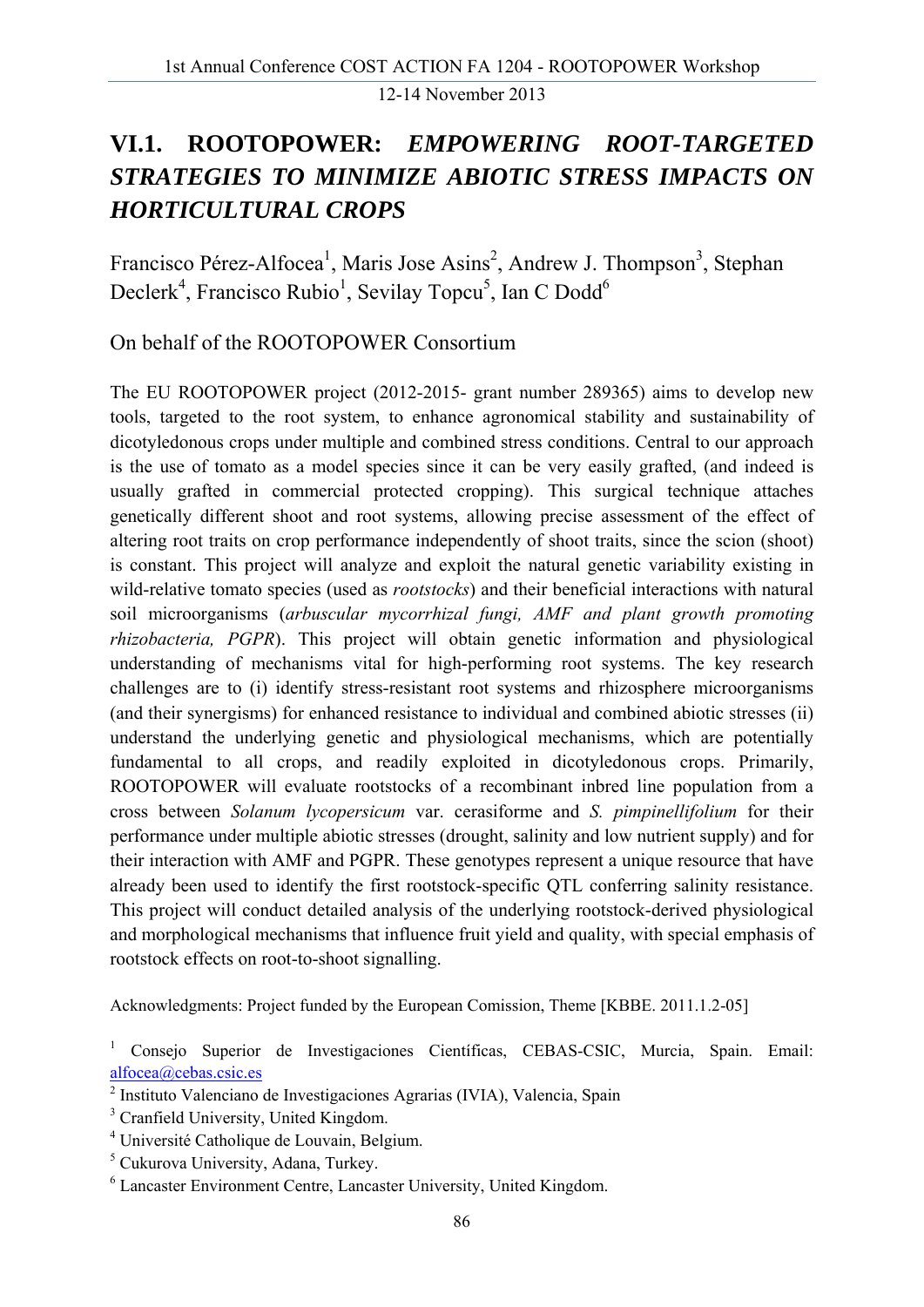### **VI.2. SCREENING A TOMATO MAPPING POPULATION FOR ROOT RESISTANCE TO SOIL IMPEDANCE PLUS POLYMORPHISM DISCOVERY IN PARENTAL GENOMES**

Andrew J. Thompson<sup>1</sup>, John Andrews<sup>2</sup>, Fady Mohareb, Robert King and Zoltan Kevei

On behalf of the ROOTOPOWER Consortium

Roots encounter compacted soil below the plough pan and their ability to penetrate and exploit this part of the soil profile is in part genetically determined. Deeper penetrating roots allow increased water capture and improved yields in water limited environments and reduce nitrogen leaching. The traits relevant to penetration of soil by roots include root anatomy, root architecture, root response to impedance and root vigour.

We developed an assay for root penetration consisting of a geotextile material clamped below a column of soil. The grade of geotextile was selected based on its ability to allow some but not all roots of genotype M82 to penetrate, and genotypes were successfully scored by counting the number of roots emerging from the lower surface of the geotextile. This assay was used to score a recombinant in-bred line population derived from a cross between *Solanum pimpinellifolium* L5 and *S. lycopersicum* var. cerasiforme E9 in order to detect QTL.

To assist in the future fine-mapping of QTL the parental genomes of this RIL population were re-sequenced to approximately 50x coverage using Illumina HiSeq next generation sequencing. Reads were mapped to the Heinz 1706 reference genome and we detected 5.4 x  $10<sup>6</sup>$  and 6.9 x  $10<sup>5</sup>$  high quality polymorphisms (SNPs and InDels) between the reference and L5 and E9, respectively. A survey of mutations which are highly likely to cause null mutations revealed 3813 and 738 frame-shift mutations in L5 and E9, respectively, relative to the reference. The InDels which are  $\geq 10$  basepairs and are polymorphic between L5 and E9 are being used as simple PCR product size markers for fine mapping of a known QTL for rootstock inferred salinity tolerance.

<sup>1</sup> Cranfield University, Cranfield, United Kingdom. E-mail: a.j.thompson@cranfield.ac.uk

<sup>2</sup> University of Warwick, United Kingdom.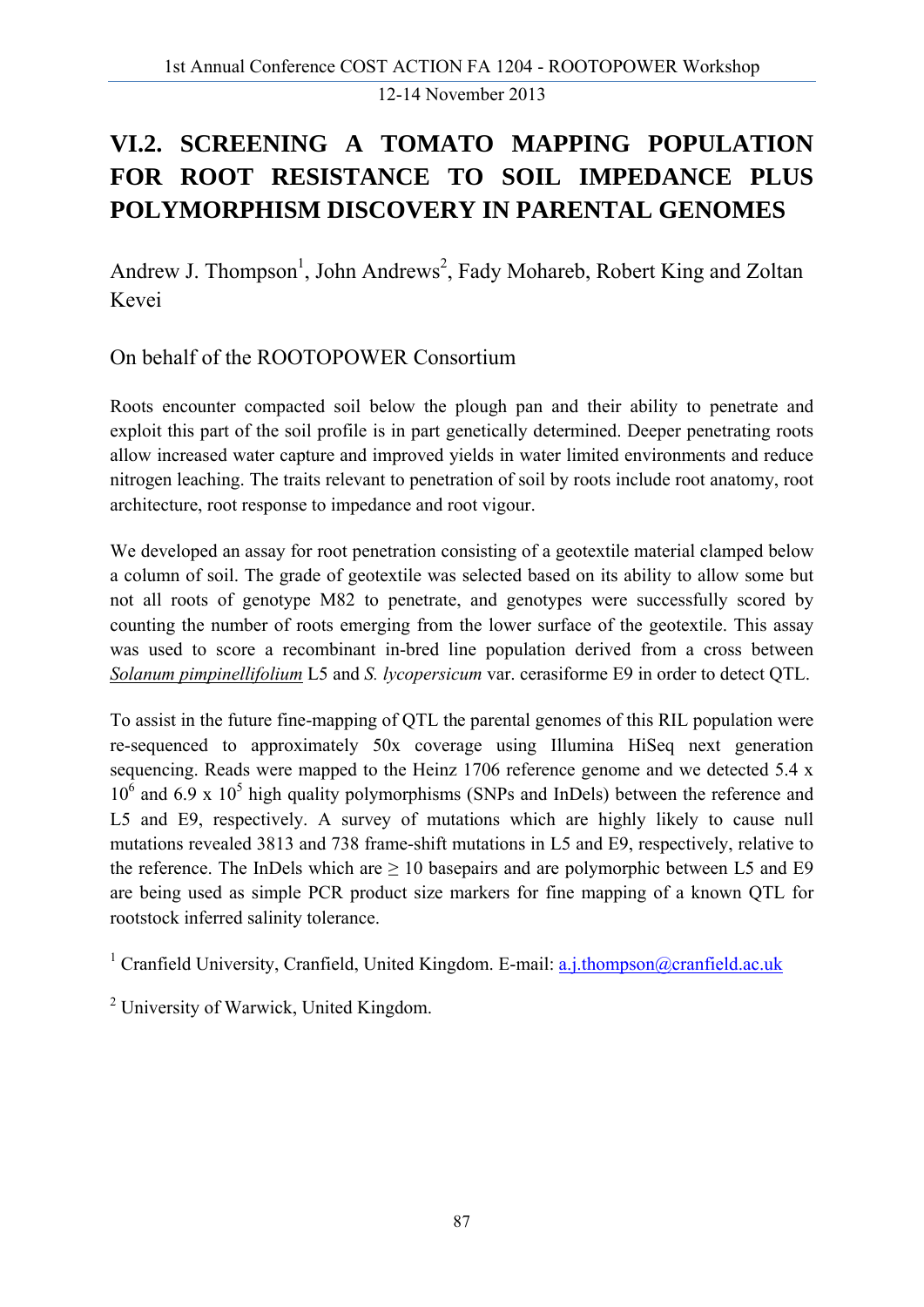### **VI.3. ROOTSTOCK-MEDIATED VARIATION IN TOMATO VEGETATIVE GROWTH UNDER MODERATE SALINITY**

Imène Hichri<sup>1</sup>, Emna Gharbi<sup>1</sup>, Alfonso Albacete<sup>2</sup>, Stanley Lutts<sup>1</sup>

On behalf of the ROOTOPOWER Consortium

Salt tolerance can be transferred to a more sensitive cultivar by using tolerant rootstocks that maintain  $Na<sup>+</sup>$  homeostasis over time and alter root-derived hormonal signals that increase leaf area and delay salt-induced senescence thus improving tomato productivity under salinity (Albacete et al., 2009; Albacete et al., 2010). This work tested the hypothesis that rootstockmediated traits are important in explaining the scion phenotype under salinity. Grafted tomato plants, with rootstocks comprising 147 recombinant inbred lines from crosses between the cultivated tomato *Solanum lycopersicum* and the wild relatives *S. pimpinnellifolium* and *S. pennellii*, were grown hydroponically in a glasshouse under moderate salinity (75 mM NaCl) for 14 days. Three consecutive assays (each containing 2 replicates of each graft combination) were conducted using a Latinised alpha row-column design. Plant growth and foliar ion accumulation  $(Na^+, K^+)$  were measured and xylem sap collected by excising the shoot and applying a pneumatic pressure to the roots. Ions (ICP-OES) and hormones (U-HPLC-MS) were analyzed in the xylem sap samples.There was significant rootstock-mediated variation in shoot fresh weight (2.7-fold), foliar  $Na<sup>+</sup>$  concentration (2.6-fold) and foliar  $K<sup>+</sup>$  concentration (3-fold) under moderate salinity, but not in xylem  $Na<sup>+</sup>$  or  $K<sup>+</sup>$  concentrations. Although foliar  $Na<sup>+</sup>$  and  $K<sup>+</sup>$  concentrations were inversely correlated, neither correlated with shoot fresh weight. In Assay 1, both xylem sap  $K^+$  and Na<sup>+</sup> concentrations were significantly ( $P < 0.05$ ) correlated with leaf  $K^+$  and Na concentrations, indicating that xylem sap concentrations adequately predicted leaf ionic status. Considering the entire data set (all 3 assays), xylem Na concentration was almost significantly  $(P = 0.051)$  correlated with leaf Na concentration, while xylem K concentrations was not correlated ( $P = 0.41$ ) with leaf K<sup>+</sup> concentration. Additionally, principal component analysis (PCA) revealed that ionic (PC1) and hormonal (PC2) traits clustered separately and both were important to explain the variability observed. However, xylem  $Na<sup>+</sup>$  and especially  $K<sup>+</sup>$  concentrations did not associate to any PC and they were not good indicators of rootstock-mediated variability in growth under moderate salinity.

<sup>1</sup> Groupe de Recherche en Physiologie Végétale (GRPV), Earth and Life Institute (ELI-A), Université catholique de Louvain (UCL), Louvain-la-Neuve, Belgium. E-mail: imene.hichri@uclouvain.be

<sup>2</sup>Department of Plant Nutrition, CEBAS-CSIC, Murcia, Spain. E-mail: alfmoreno@cebas.csic.es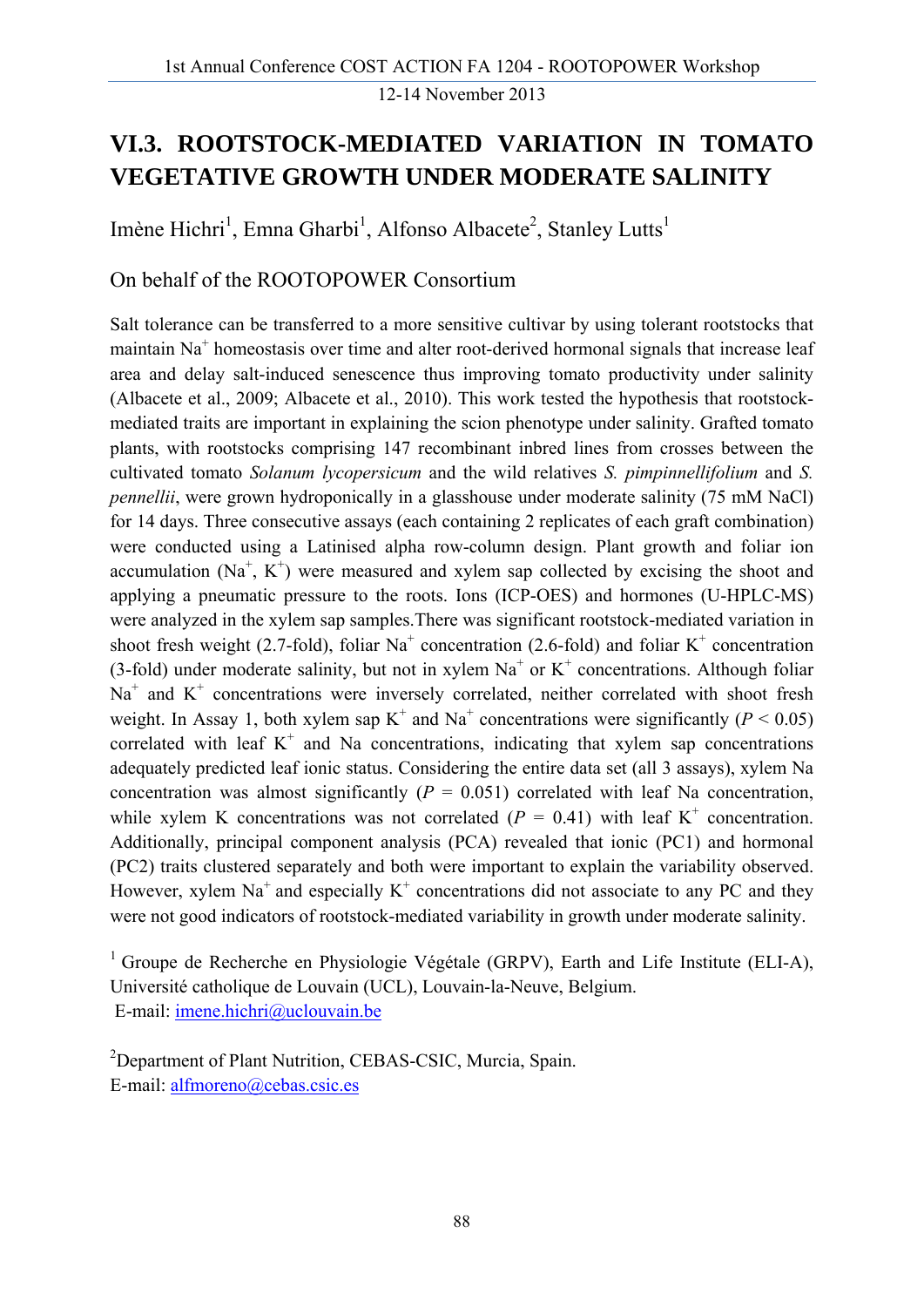### **VI.4. PHENOTYPING AND PHYSIOLOGY OF ROOTSTOCK-MEDIATED TOLERANCE TO DROUGHT IN TOMATO**

Sevilay Topcu<sup>1</sup>, Ian C. Dodd<sup>2</sup>, Nebahat Sari<sup>3</sup>, Eser Çeliktopuz<sup>1</sup>, İlknur Solmaz<sup>3</sup>, Selim  $Eker<sup>4</sup>$ 

On behalf of the ROOTOPOWER Consortim

Although insufficient supplies of irrigation water may limit crop production even in greenhouse horticulture, rootstock selection can enhance crop yield and improve drought tolerance. Within the framework of the EU project ROOTOPOWER, a commercial tomato cultivar (Boludo F1) was grafted onto rootstocks comprising 147 recombinant inbred lines (RILs) from crosses between the cultivated tomato *Solanum lycopersicum* and the wild relatives *S. pimpinnellifolium* and *S. pennellii*, and grown under well-watered or drying soils in pots (Lancaster) or in field soil (Cukurova). Soil water content, stomatal conductance, leaf water potential, leaf chlorophyll concentrations (SPAD), shoot fresh and dry weights and leaf area were measured to evaluate the impact of drying soil on growth, leaf gas exchange and water relations of different graft combinations. Since there was no significant rootstockmediation in leaf water potential of plants grown in drying soil, xylem sap was collected from the de-topped root system under root pressure to analyse the role of root-supplied hormones and ions in regulating growth and water use. Soil drying increased xylem GA4 (by 31%) and JA (by 23%) concentrations but decreased xylem concentrations of ACC, GA1, iP, tZ and ZR by 28%, 15%, 25%, 15% and 15% respectively.

- <sup>1</sup> Cukurova University, Faculty of Agriculture, Dept. of Agricultural Structures and Irrigation, Adana, Turkey. E-mail: stopcu@cu.edu.tr
- 2 Lancaster Environment Centre, Lancaster University, United Kingdom.
- <sup>3</sup> Cukurova University, Faculty of Agriculture, Dept. of Horticultural Sciences, Adana,Turkey.

4 Cukurova University, Faculty of Agriculture, Dept. of Soil Sciences and Plant Nutrition, Adana, Turkey.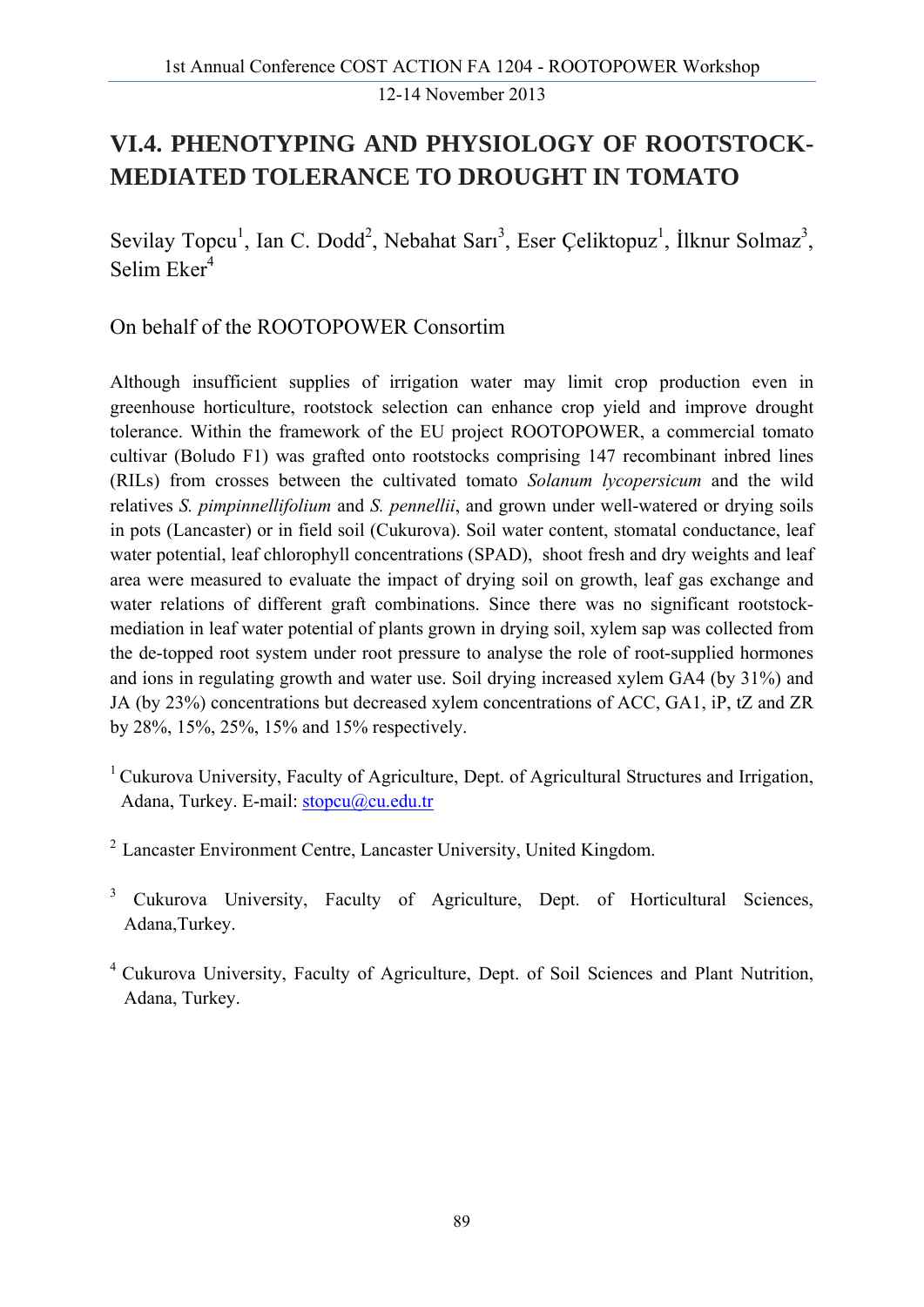### **VI.5. EFFECTS OF NITROGEN STRESS ON A POPULATION OF** *Solanum* **ROOTSTOCKS**

J.A. (Anja) Dieleman<sup>1</sup>, Francisco Pérez-Alfocea<sup>2</sup>

On behalf of the ROOTOPOWER Consortium

In the Netherlands, over 90% of the tomato and egg-plants cultures consist of grafted plants. In important crops as pepper and cucumber, rootstocks are still hardly/not used, however, the search for rootstocks that can improve the cultivation of these crops continue. The economic importance of grafting vegetable crops in The Netherlands and Europe is large, for its opportunities to improve crop production levels, as well as for the possibilities rootstock can offer in dealing with soil diseases, nutrient shortage, salinity and drought (especially in South/East Europe.

The EU project ROOTOPOWER aims at improving crop stress resistance and developing more resource-efficient crops. In order to do so, the objective is to understand crop responses to multiple below-ground stresses, by analysing the relationships between root genotype and shoot performance. One of the aims of ROOTOPOWER is to determine the genetic variation of a population of *Solanum* rootstocks to abiotic stresses. At Wageningen UR Greenhouse Horticulture, the effect of nitrogen stress was determined in three consecutive experiments in 2012.

The effects of nitrogen stress (2 mM vs. 12 mM) on a population of F7 lines of *S. lycopersicum var. cerasiforme* x *S. pimpinellifolium* rootstocks was tested with Boludo as a scion. Plant characteristics were measured manually and non-destructively in an imaging system, determining plant height, plant width, leaf area and leaf colour. Furthermore, at the end of the experiments, xylem sap was obtained to determine plant hormones and nutrients.

Total above-ground plant weight varied considerably with the genotype of the rootstock. The sequence differed at high and low N. The amount of xylem sap collected correlated well with the plant dry weight. Plantalyser data showed that non-destructive measurements of leaf area of young tomato plants correlated well with destructive measurements of leaf area.

<sup>1</sup> Wageningen UR Greenhouse Horticulture, Wageningen, The Netherlands. E-mail: anja.dieleman@wur.nl

<sup>2</sup> Rootopower Project Coordinator. Department of Plant Nutrition, CEBAS-CSIC, Murcia, Spain. E-mail: alfocea@cebas.csic.es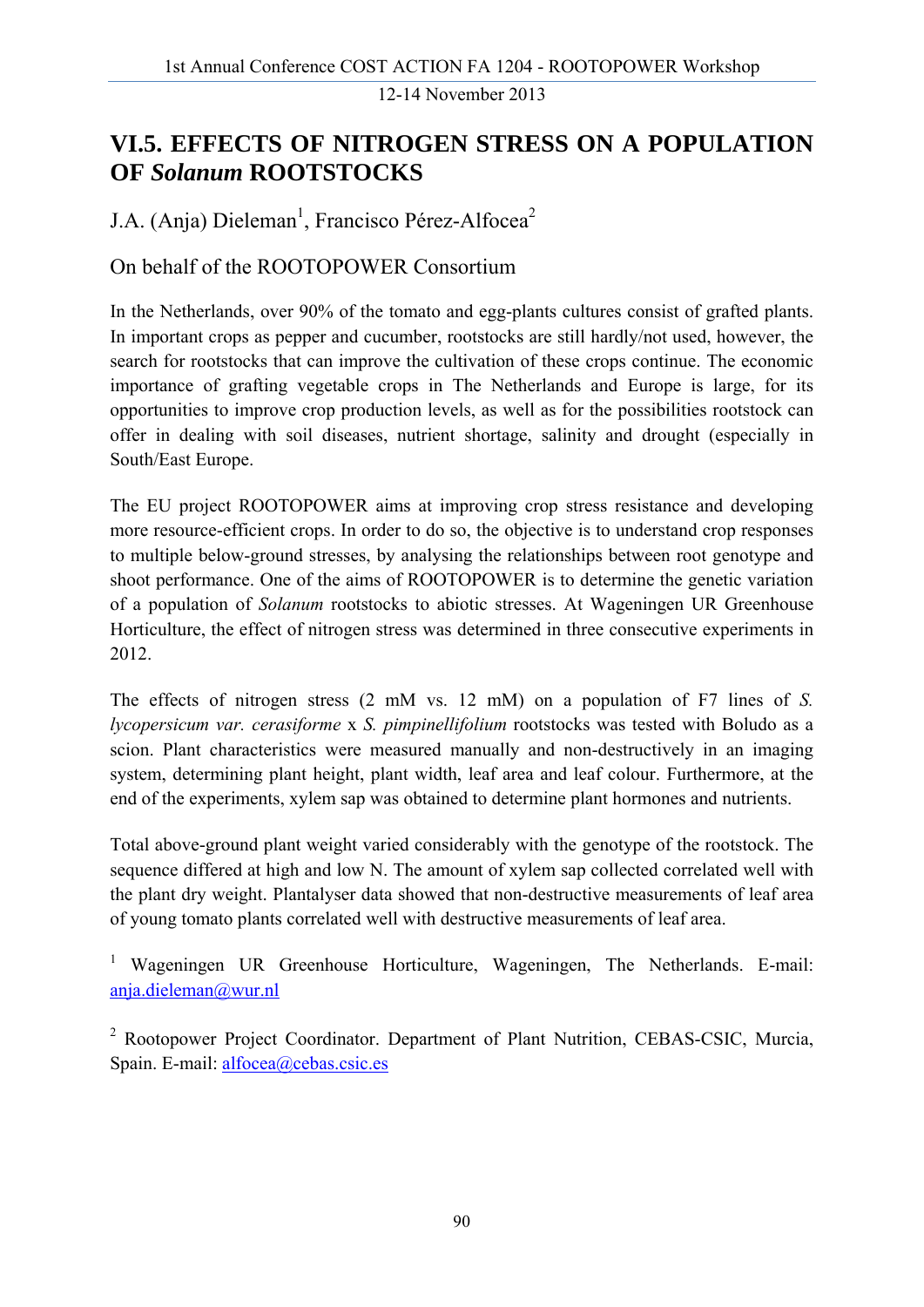### **VI.6. PHENOTYPING AND PHYSIOLOGY OF ROOTSTOCK-MEDIATED TOLERANCE TO SOIL LOW PHOSPHORUS STRESSES IN TOMATO**

Juan Manuel Ruiz Lozano<sup>1</sup>

#### On behalf of the ROOTOPOWER Consortium

We conducted experiments with 144 tomato grafted plants lines cultivated either under normal nutrient availability (Hoagland nutrient solution containing complete formulation and 2 mM P) or under P deficiency (Hoagland nutrient solution containing complete formulation except for P that contained 0.2 mM P). The plants were cultivated on sand (1 kg per pot and per plant) for a period of four weeks. Each plant received 60 ml of the corresponding Hoagland nutrient solution on alternate days during the four weeks growing period. After this growing period, plants were harvested and sap collected. The sap exudation rate was calculated and sap samples were used for hormonal and ionomic analyses. The shoot and root fresh and dry weights were recorded and biomass production was used as an integrative measurement of plant performance under the growing conditions assayed. Shoot tissues were used for subsequent ionomic analysis and quantification of P concentration. Results showed that an important number of RILs grew similarly or even better under P deficiency than under normal P availability. We could select 10 RILs as the best performing lines under P deficiency. These lines are: RIL TL01743, RIL TL01749, RIL TL02230, RIL TL02231, RIL TL02254, RIL A207, RIL A173, RIL A79, RIL K and RIL 234.

1 Departamento de Microbiología del Suelo y Sistemas Simbióticos, Estación Experimental del Zaidín (CSIC), Granada. Spain. E-mail: juanmanuel.ruiz@eez.csic.es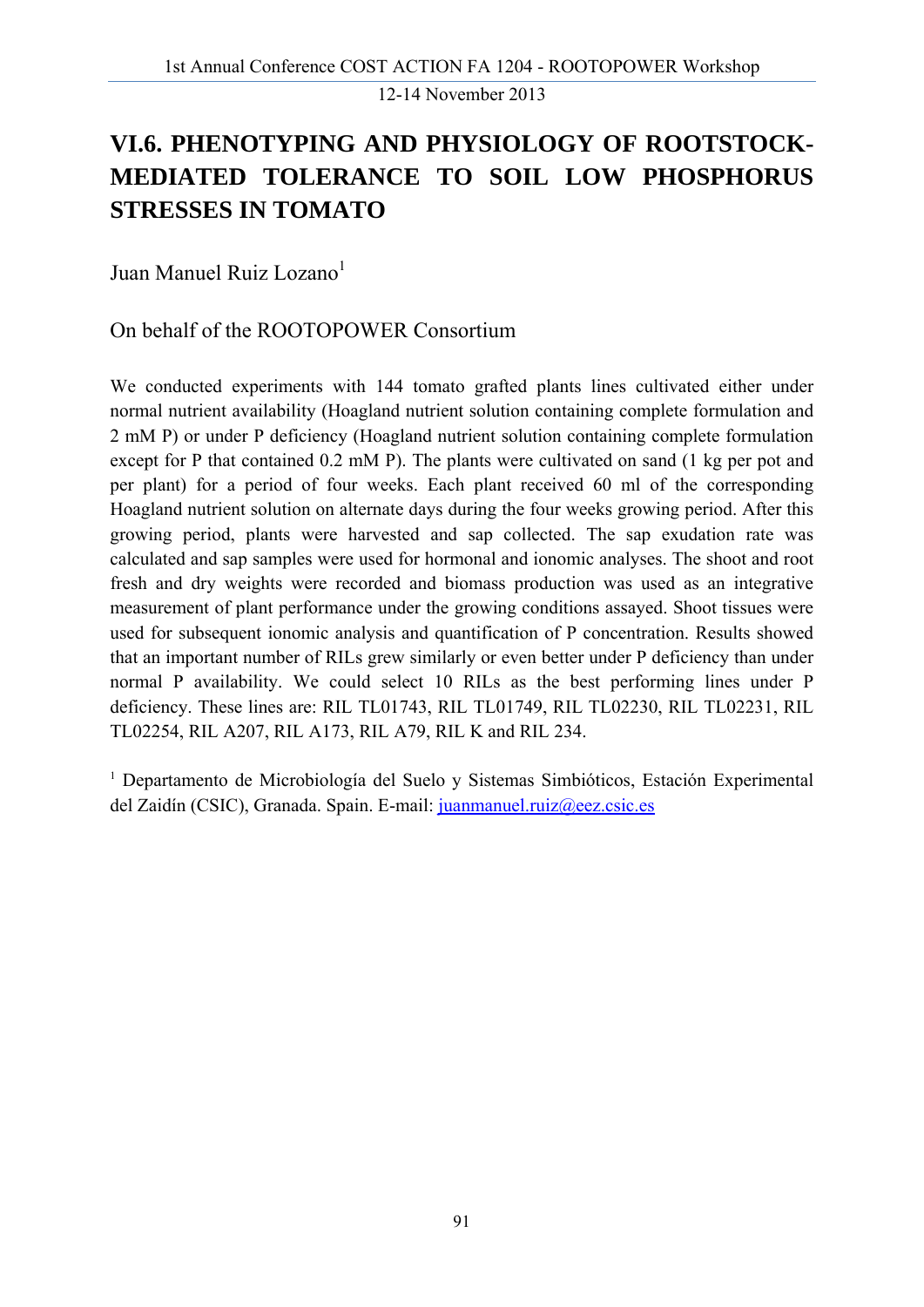### **VI.7. PHENOTYPING OF TOMATO ROOTSTOCKS UNDER LOW POTASSIUM SUPPLY**

Cristina Martínez-Andújar<sup>1</sup>, Alfonso Albacete Moreno, Ascensión Martínez-Pérez and Francisco Pérez-Alfocea

On behalf of the ROOTOPOWER Consortium

Grafting provides a rapid and direct tool to transfer rootstock abiotic stress tolerance to commercial sensitive varieties. Potassium  $(K<sup>+</sup>)$  deficiency is a widespread problem in some soils, leading to a damage of physiological processes and thus a reduction in crop yield. The conventional approach to solve this problem is to apply  $K^+$  fertilizer. The aim of this study was test the hypothesis that tomato root traits could alleviate stress symptoms under low  $K^+$ supply. For this purpose, a commercial tomato cultivar (Boludo F1, Seminis Vegetable Seeds) was grafted onto rootstocks from a population of 133 recombinant inbred lines derived from a *Solanum lycopersicum* x *S. pimpinellifolium* cross*.* Grafted plants were cultivated in sand under commercial greenhouse conditions. Plants were irrigated with a half-strength Hoagland solution containing 6 (control) or 1 mM of  $K^+$  (low  $K^+$ ) for a period of 40 days. Shoot fresh weight (FW) were recorded as well as  $K^+$  concentrations were assessed in a mature leaf feeding an actively growing fruit truss. Hormone concentrations were analyzed in the xylem sap by UHPLC-MS. A clear negative effect of low  $K^+$  supply was not observed among RILS population for plant growth related parameters, suggesting that rootstock-mediated vigour was independent of  $K^+$  fertilization. SFW correlation between control and low  $K^+$  deprivation treatments showed a great variability within RILS population. We observed that the performance of some lines was either good (e.g. 47, 162 and 132) or bad (eg.162) under both optimal and suboptimal conditions. In contrast, another group of lines showed high SFW only under  $K^+$  deprivation (e.g. TL02254 and 40) or under normal conditions (e.g. 162).

Principal components analysis (PCA) of the whole population under low  $K^+$  supply showed that  $K^+$  use efficiency (KUE) was explained by PC1, in which most hormones were strongly associates, suggesting that hormone factors are directly related with KUE.

Our study suggests that the use of RILs as rootstocks of a tomato commercial cultivar would have a positive effect under low  $K^+$  supply by maintaining growth and increasing nutrient use efficiency.

1 Department of Plant Nutrition, CEBAS-CSIC, Murcia, Spain. E-mail: cmandujar@cebas.csic.es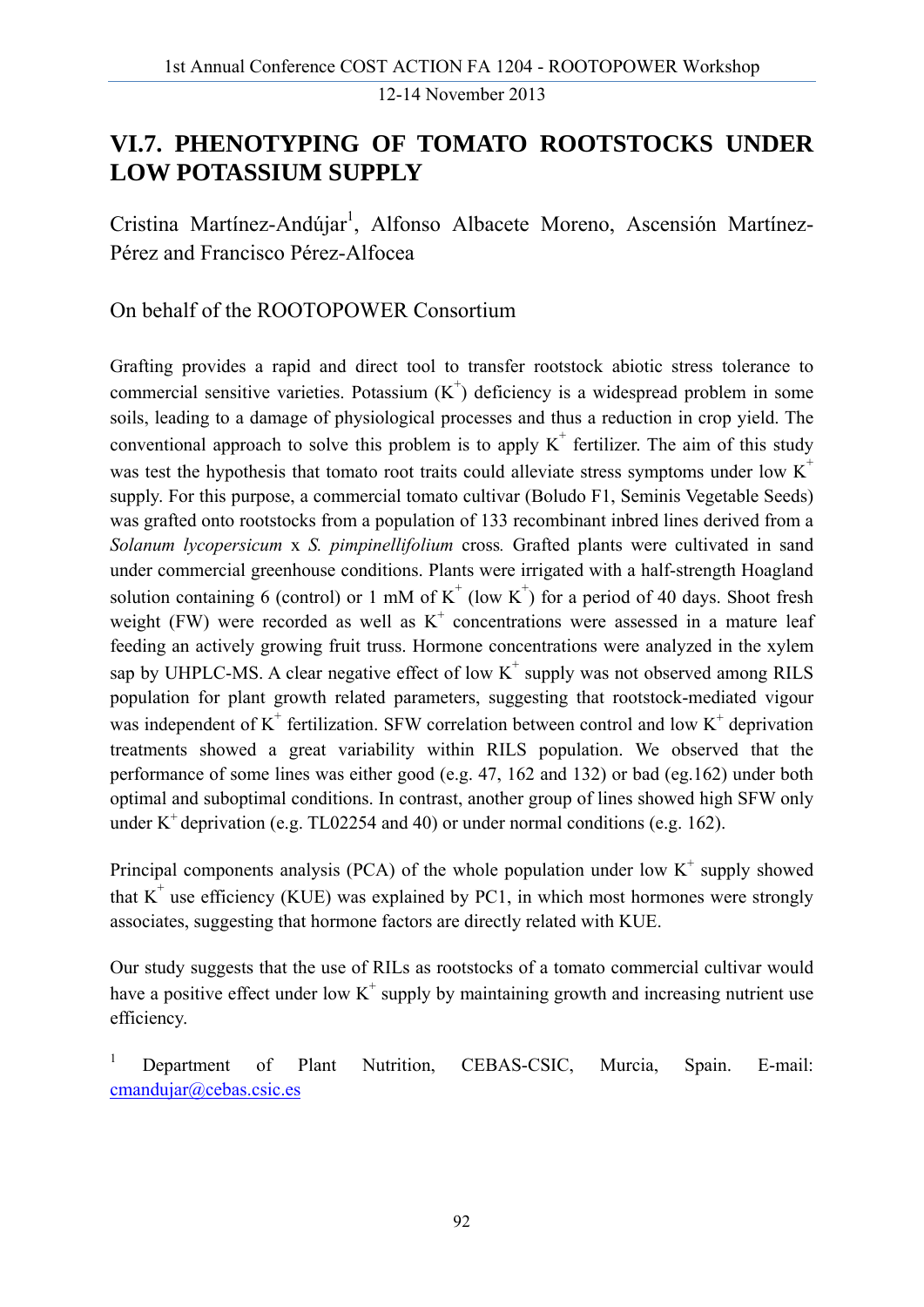### **VI.8. ROOT-TO-SHOOT SIGNALLING OF SOIL ABIOTIC STRESSES**

Ian Dodd $<sup>1</sup>$ </sup>

#### On behalf of the ROOTOPOWER Consortium

There is increasing interest in using novel rootstocks to confer resistance to abiotic stresses in horticultural species, and to understand the physiological mechanism(s) conferring these responses. Grafted tomato plants, with rootstocks comprising 147 recombinant inbred lines from crosses between the cultivated tomato *Solanum lycopersicum* and the wild relatives *S. pimpinnellifolium* and *S. pennellii*, were grown in (semi-)hydroponics or soil under various stresses (drought, salinity, high soil mechanical impedance, low nitrogen, low phosphorous or low potassium). Plant growth was measured and xylem sap collected by excising the shoot and allowing its spontaneous exudation under root pressure (typically) or applying a pneumatic pressure to the roots (salinity or low phosphorous). Xylem sap flow rate was determined and samples analysed for multiple ions and phytohormones. All abiotic stresses had significant impacts on multiple analytes. Although the flow rate at which xylem sap was collected often had significant effects on xylem ion and hormone concentrations, there were instances when rootstock-mediated variation could not be attributed to variation in xylem sap flow rate. For some abiotic stresses, rootstock-mediated effects on xylem sap composition were correlated with rootstock vigour suggesting the regulation of scion growth by root-toshoot signalling.

<sup>1</sup> The Lancaster Environment Centre, Lancaster University, Lancaster, United Kingdom. Email: I.Dodd@lancaster.ac.uk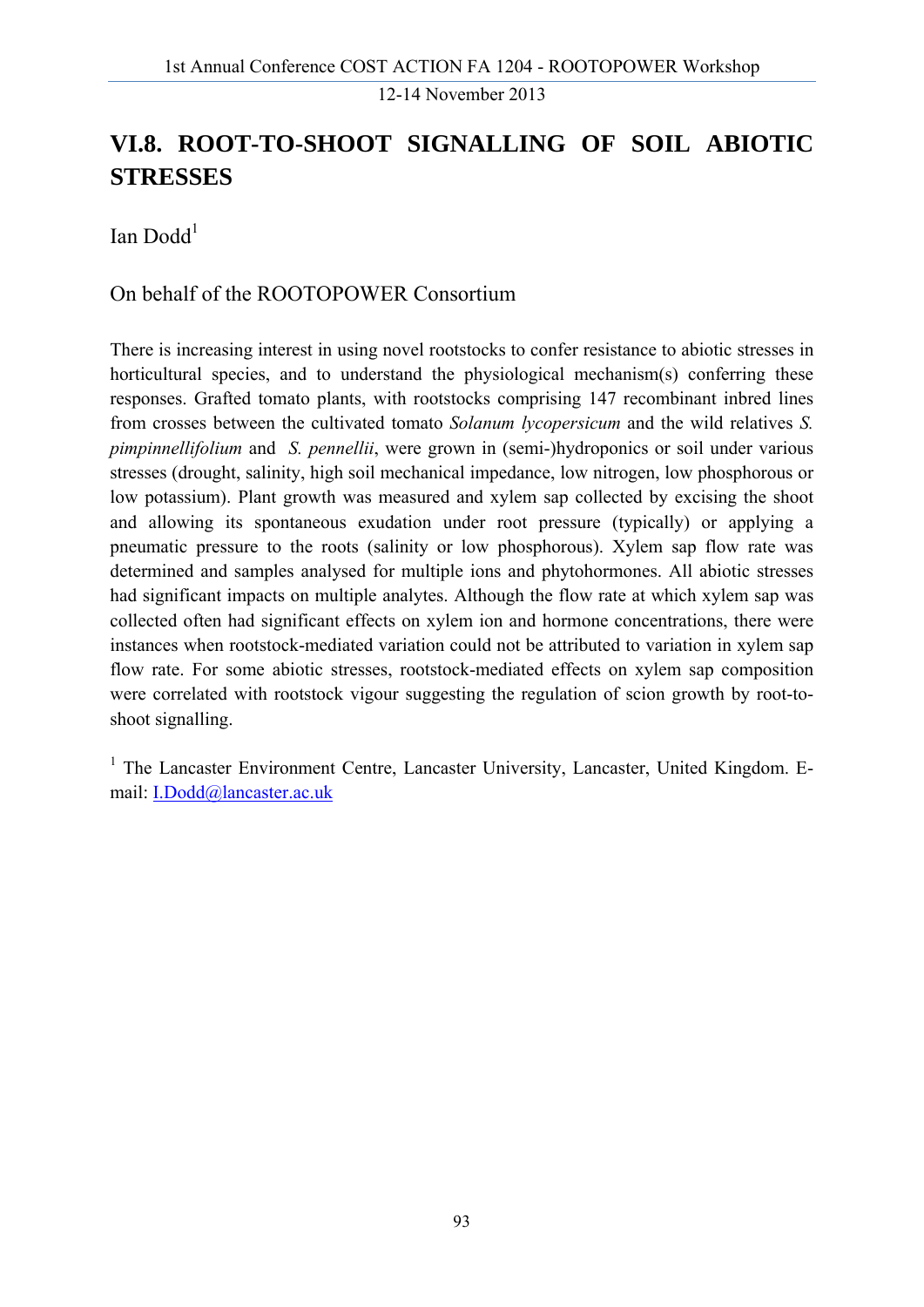### **VI.9. IMPROVING TOMATO FOR TOLERANCE TO MULTIPLE ABIOTIC STRESS FACTORS**

 $M^a$  José Asins<sup>1</sup>

#### On behalf of the ROOTOPOWER Consortium

Abiotic stress combinations concurrently or temporally separated are common in the field. Breeding tomato rootstocks to integrate the tolerance responses of the root system facing several abiotic stresses, including nutrient deficiencies, could be a successful strategy to extend tomato cultivation to marginal areas and to gain culture sustainability. To accomplish these purposes, a population of 130  $F_8$  lines derived from a salt sensitive genotype of *Solanum lycopersicum* var. Cerasiforme and a salt-tolerant genotype from *S. pimpinnellifolium* L. previously genotyped and evaluated as rootstock for tolerance to high salinity (Estañ et al 2009), was used to genetically analyze the effect of the rootstock under control and three stress factors in separate experiments: medium salinity, water stress and phosphorous deficiency. Searching for genomic regions explaining significant correlations between the tolerance response to all of them, no single genomic region was found where tolerance QTLs for the three factors were detected; nevertheless, three regions included tolerance QTLs for two stress factors. Interestingly, one of them on chromosome 9 includes salt and water stress tolerance QTLs and is already under a fine mapping experiment.

Estañ MT, Villalta I, Bolarín MC, Carbonell EA, Asins MJ (2009) "Identification of fruit yield loci controlling the salt tolerance conferred by *Solanum* rootstocks" Theor. Appl. Genet. 118:305-312.

<sup>1</sup> Instituto Valenciano de Investigaciones Agrarias, Valencia, Spain. E-mail: mjasins@ivia.es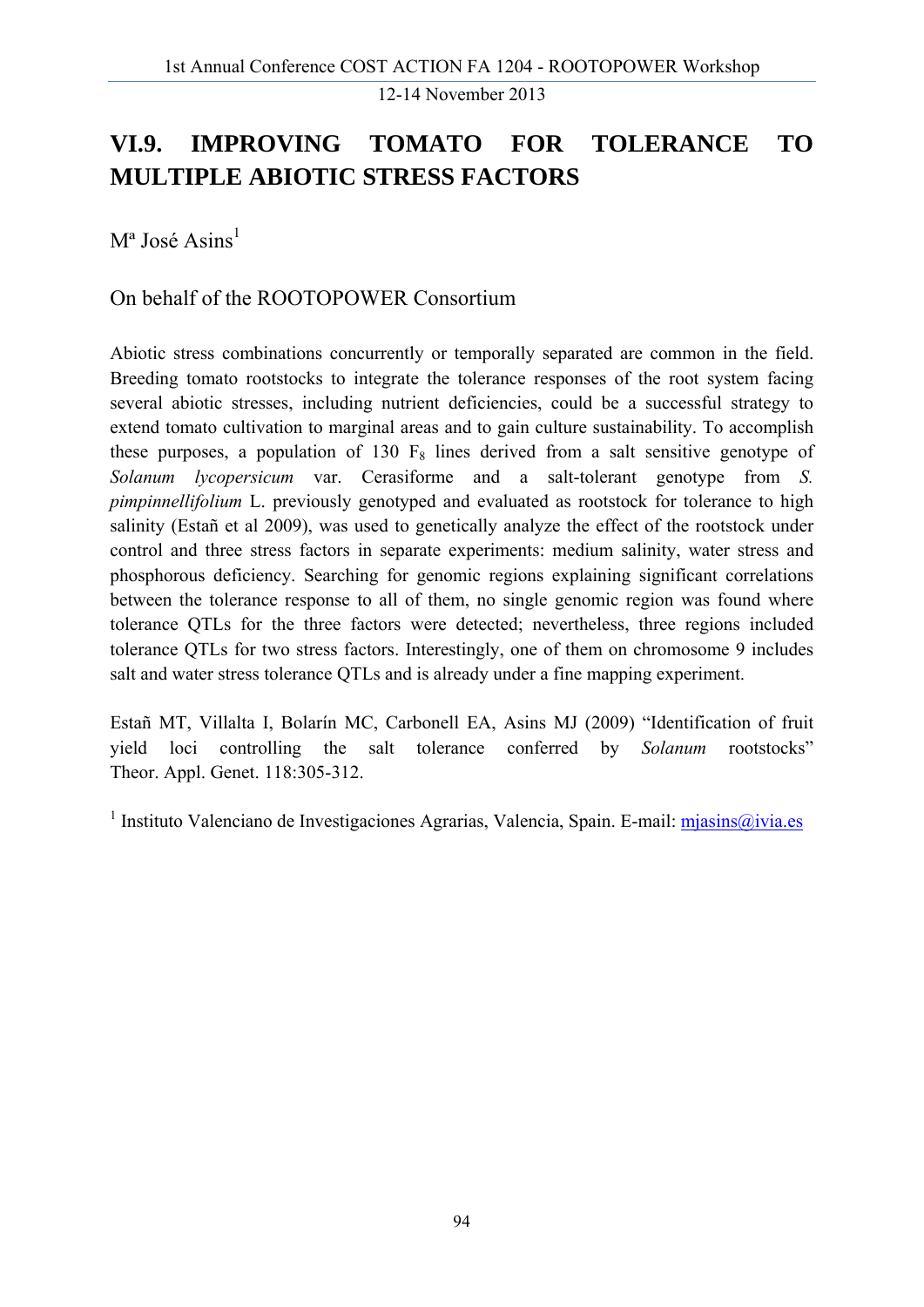# **List of participants**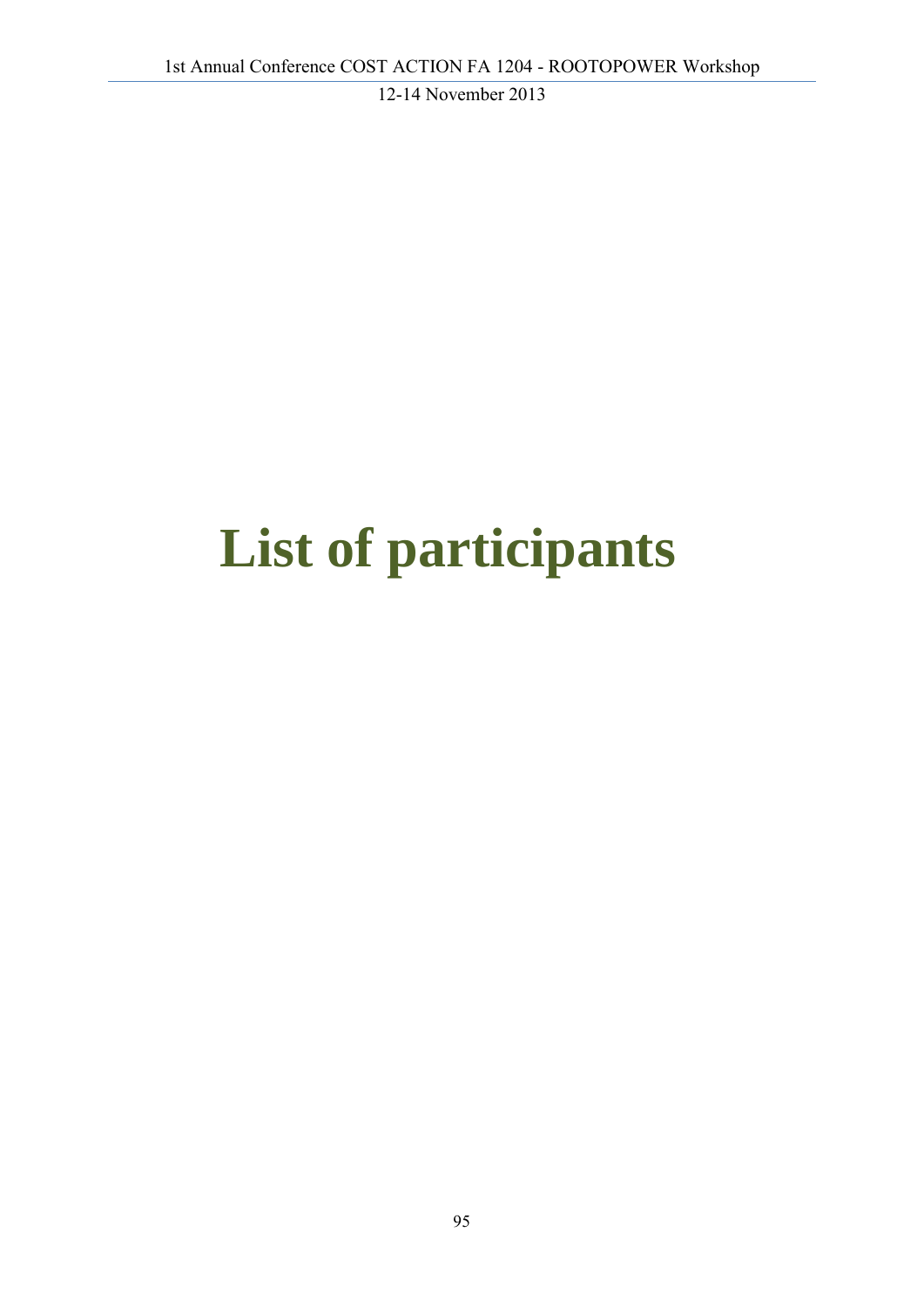#### **Name Country Email Giuseppe Colla** Italy **Giuseppe Colla** Italy **giucolla@unitus.it Francisco Pérez‐Alfocea** Spain alfocea@cebas.csic.es **Massimo Romanelli** Italy **romanelli@unitus.it Roni** Cohen **Israel** Israel **ronico@volcani.agri.gov.il Ian C. Dodd** United Kingdom **i.dodd@lancaster.ac.uk Menahem Edelstein** Israel **medelst@volcani.agri.gov.il Maria Elvira Ferreira** Portugal elvira.ferreira@iniav.pt **Carmina Gisbert** Spain Carmina Construction Spain **Marian Iancu Bogoescu** Romania bogoescu@yahoo.com **Nina Kacjan Marsic** Slovenia nina.kacjan.marsic@bf.uni-li.si **Noemi Kappel** Hungary noemi.kappel@uni-corvinus.hu **Cherubino Leonardi** Italy **Cherubino.leonardi@unict.it Liga** Lepse Latvia Latvia Latvia Liga.lepse@puresdi.lv **Noemi Lukacs** Hungary noemi.lukacs@uni-corvinus.hu **Isabel Mourao** Portugal isabelmourao@esa.ipvc.pt **Georgia Ntatsi** Greece **gntatsi@aua.gr Rossitza Rodeva** Bulgaria r.rodeva@abv.bg **Nikolay Velkov** Bulgaria velkov n@abv.bg **Jan Henk Venema** Netherlands j.h.venema@rug.nl **Francois Villeneuve** France villeneuve@ctifl.fr **Halit Yetisir** Turkey **Turkey** yetisir1@yahoo.com **Rita Grosch Germany** Germany **grosch@igzev.de Andrew Thompson** United Kingdom a.j.thompson@cranfield.ac.uk **Sevilay Topcu** Turkey sevilaytopcu@gmail.com **George Soteriou** Cyprus conteriu@ari.gov.cy **Dimitrios Savvas** Greece dsavvas@aua.gr **Dietmar Schwarz** Germany Schwarz@igzev.de **María Belén Picó‐Sirvent** Spain mpicosi@btc.upv.es **Alfonso Albacete‐Moreno** Spain alfmoreno@cebas.csic.es **Ebrahim Khah** Greece ekhah@uth.gr **Marie Torres** France **France Example 10 Torres** *Example 10* **torres** *example 10* **torres** *example 10* **torres** *example 10* **example 10 example 10 example 10 example 10 example 10 example 10 example 10 Frank J. Louws** United States Frank Louws@ncsu.edu **Youssef Rouphael** Lebanon joerouphael@yahoo.com **Astrit Balliu Albania** aballiu@ubt.edu.al **Zhilong Bie** China **biezhilong@hotmail.com Martin Koller** Switzerland martin.koller@fibl.org **Dov** Prusky **Israel** Israel **dovprusk@agri.gov.il Ilknur Solmaz** Turkey isolmaz@cu.edu.tr **Serpil Tangolar** Turkey stangolar@cu.edu.tr **Pradeep Kumar** Italy **pradeephort@gmail.com Hayriye Yıldız Daşgan** Turkey dasgan@cu.edu.tr **Ana Pina** Spain Spain apina@aragon.es **Golgen Bahar Oztekin** Turkey gboztekin@gmail.com **Jose Manuel Pérez‐Pérez** Spain jmperez@umh.es

#### 12-14 November 2013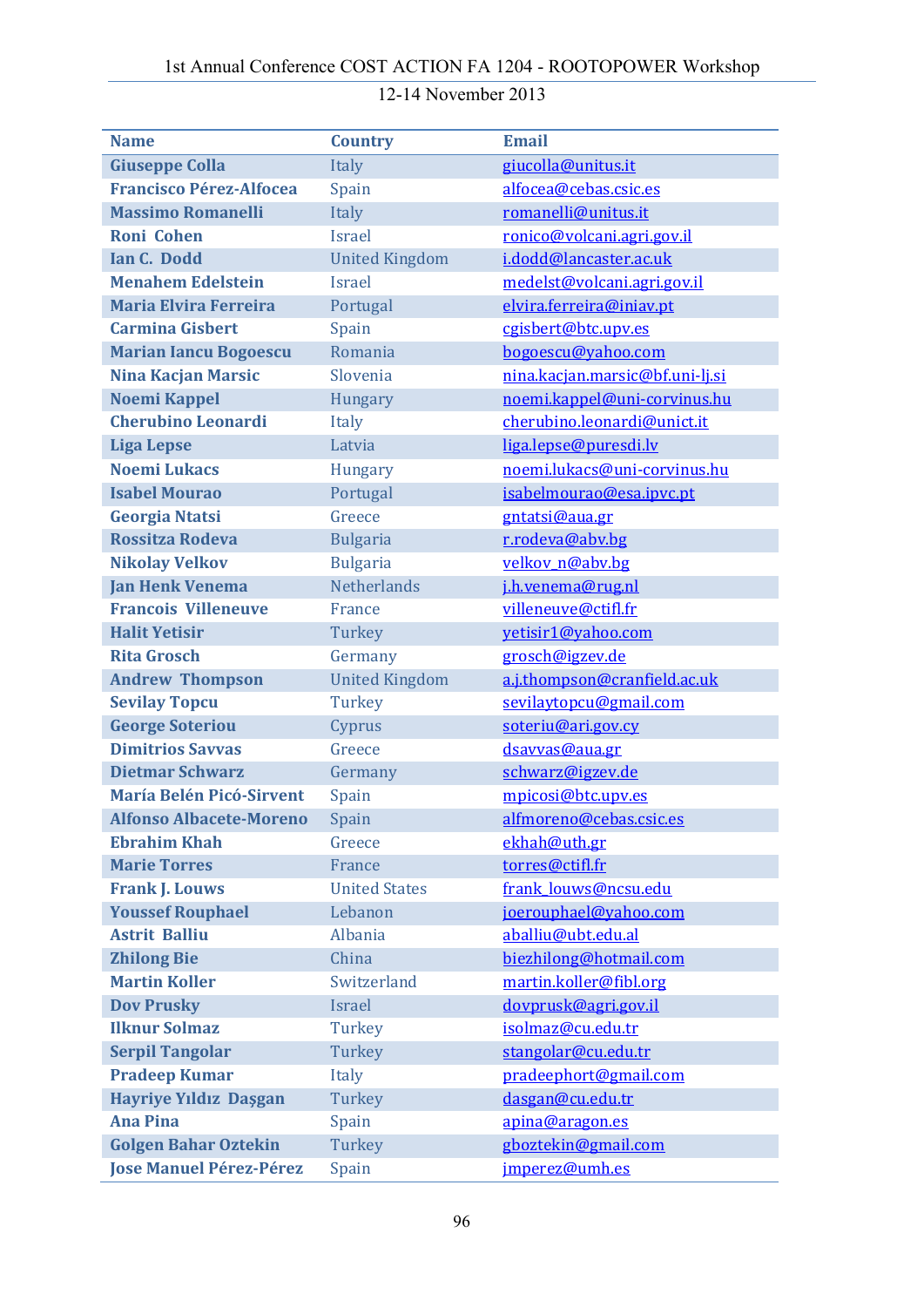| <b>Leo Sabatino</b>                           | Italy          | leo.sabatino@unipa.it            |
|-----------------------------------------------|----------------|----------------------------------|
| <b>Alessandra Trinchera</b>                   | Italy          | alessandra.trinchera@entecra.it  |
| <b>Hakan Fidan</b>                            | Turkey         | hakanfidantr@hotmail.com         |
| Silvia Stazi                                  | Italy          | srstazi@unitus.it                |
| <b>María Asins</b>                            | Spain          | mjasins@ivia.es                  |
| <b>Farzaneh Bekhradi</b>                      | Iran           | farzaneh.bekhradi@gmail.com      |
| <b>Michael Bitterlich</b>                     | Germany        | bitterlich@igzev.de              |
| <b>Tom Beyers</b>                             | <b>Belgium</b> | tom@proefcentrum-kruishoutem.be  |
| Giovanna Causarano                            | Italy          | giovanna.causarano@centroseia.it |
| <b>Gvozden Dumicic</b>                        | Croatia        | gdumicic@krs.hr                  |
| <b>Katja Zanic</b>                            | Croatia        | katja@krs.hr                     |
| <b>Elena Cantero-Navarro</b>                  | Spain          | ecnbio@gmail.com                 |
| <b>Ángeles Calatayud</b>                      | Spain          | calatayud ang@ivia.gva.es        |
| <b>Juan Fernández</b>                         | Spain          | juan.fernandez@upct.es           |
| <b>Ana Fita</b>                               | Spain          | anfider@btc.upv.es               |
| <b>Shimon Pivonia</b>                         | <b>Israel</b>  | shimonp@arava.co.il              |
| <b>Amnon Koren</b>                            | <b>Israel</b>  | amkor52@gmail.com                |
| <b>Alfredo Lacasa-Plasencia</b>               | Spain          | alfredo.lacasa@carm.es           |
| <b>Josefa López</b>                           | Spain          | josefa.lopez38@carm.es           |
| <b>Cristina Martínez-</b>                     | Spain          | cmandujar@cebas.csic.es          |
| <b>Andújar</b>                                |                |                                  |
| <b>Pedro Martínez-Gómez</b>                   | Spain          | pmartinez@cebas.csic.es          |
| <b>Ascensión Martínez-</b>                    | Spain          | amperez@cebas.csic.es            |
| <b>Perez</b><br><b>Consuelo Penella Casañ</b> | Spain          | penella con@gva.es               |
| <b>Caridad Ros</b>                            | Spain          | caridad.ros@carm.es              |
| María José Rubio                              | Spain          | mirubioc@aragon.es               |
| <b>Juan Manuel Ruiz-Lozano</b>                | Spain          | juanmanuel.ruiz@eez.csic.es      |
| <b>Francisco Sorribas</b>                     | Spain          | francesc.xavier.sorribas@upc.edu |
| <b>Agata Mazzaglia</b>                        | Italy          | agata.mazzaglia@unict.it         |
| Joan Villanova Calatayud Spain                |                | jvilla734@gmail.com              |
| <b>Carmen María Lacasa</b>                    | Spain          | carmenm.lacasa@carm.es           |
| <b>Selcuk Ozmen</b>                           | Turkey         | selcukozmen@hotmail.com          |
| Salvador López-Galarza                        | Spain          | slopez@prv.upv.es                |
| <b>María del Puerto</b>                       | Spain          | mpsanchez@cebas.csic.es          |
| Sánchez-Iglesias                              |                |                                  |
| <b>Cristina Soriano-Carpena</b>               | Spain          | csoriano@cebas.csic.es           |
| <b>Fulgencio Sánchez-Solana</b>               | Spain          | fulgencio.sanchez8@carm.es       |
| <b>Jorge Barmaimón</b>                        | Spain          | jorge@viveroslasala.com          |
| <b>José Manuel Estévez</b>                    | Spain          | jmestevez@granadalapalma.com     |
| <b>Liora Lifshitz</b>                         | <b>Israel</b>  | liora.lifshitz@syngenta.com      |
| <b>Naomi Houminer</b>                         | <b>Israel</b>  | naomi.houminer@syngenta.com      |
| <b>Pilar Checa</b>                            | Spain          | pilar.checa@syngenta.com         |
| <b>Rafael Melssner</b>                        | <b>Israel</b>  | rafael.melssner@rootility.com    |
| <b>Ari Efrati</b>                             | <b>Israel</b>  | ari.efrati@rootility.com         |
| <b>Rafael Salinas</b>                         | Spain          | rafael.salinas@syngenta.com      |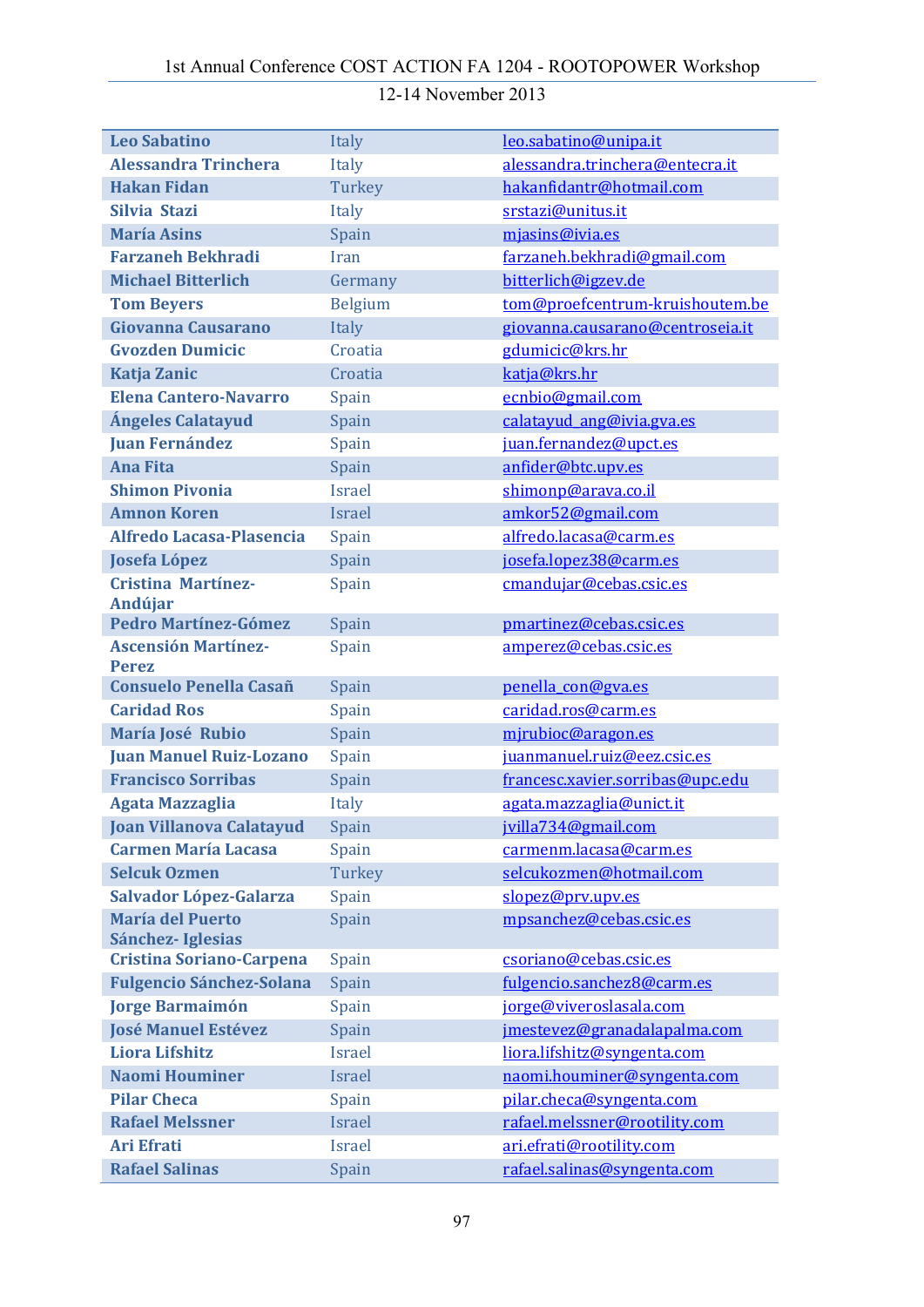| <b>Laura Mateo-Sánchez</b>    | Spain               | Imateo@semillasfito.com           |
|-------------------------------|---------------------|-----------------------------------|
| <b>Menno Ter Maat</b>         | The Netherlands     | menno.ter.maat@monsanto.com       |
| <b>Aquilino Sánchez</b>       | Spain               | aquilino@unigenia.com             |
| <b>Nunzio Guastella</b>       | Italy               | nunzio.guastella@monsanto.com     |
| <b>Branko Lovic</b>           | Spain               | branko.lovic@monsanto.com         |
| <b>David Herzog</b>           | Spain               | d.herzog@rijkzwaan.es             |
| <b>Ronald van Staalduinen</b> | The Netherlands     | r.van.staalduinen@rijkzwaan.nl    |
| <b>José L. Cervantes</b>      | Spain               | JoseLuis.Cervantes@sakata.eu      |
| <b>Julián Miralles-Crespo</b> | Spain               | barbolsm@gmail.com                |
| <b>José Manuel Zapata</b>     | Spain               | jmer@ramiroarnedo.com             |
| <b>Amit Dagan</b>             | <b>Israel</b>       | amitd@hishtil.com                 |
| <b>Vito Tumino</b>            | Italy               | vito.tumino@centroseia.it         |
| <b>Cemal Fert</b>             | Turkey              | cemal@hishtil-toros.com           |
| <b>Hacer Dokuzluoglu</b>      | Turkey              | hacer@hishtil-toros.com           |
| <b>Beatriz Bielsa</b>         | Spain               | beaforta@gmail.com                |
| Patricia Irisarri             | Spain               | patirisarri@gmail.com             |
| <b>Antonio Muratore</b>       | Italy               | muratore.a@tiscali.it             |
| <b>Francisco J. López</b>     | Spain               | franciscojavier.lopez@bayer.com   |
| <b>Daniel Cohen</b>           | Israel              | danich@hishtil.com                |
| <b>Antonio Luis Martínez</b>  | Spain               | antonioluis.martinez@syngenta.com |
| <b>Jean Winoc</b>             | France              | I-W.hennart@vilmorin.com          |
| <b>Shlomo Zuker</b>           | <b>South Africa</b> | shlomoz@hishtilsa.com             |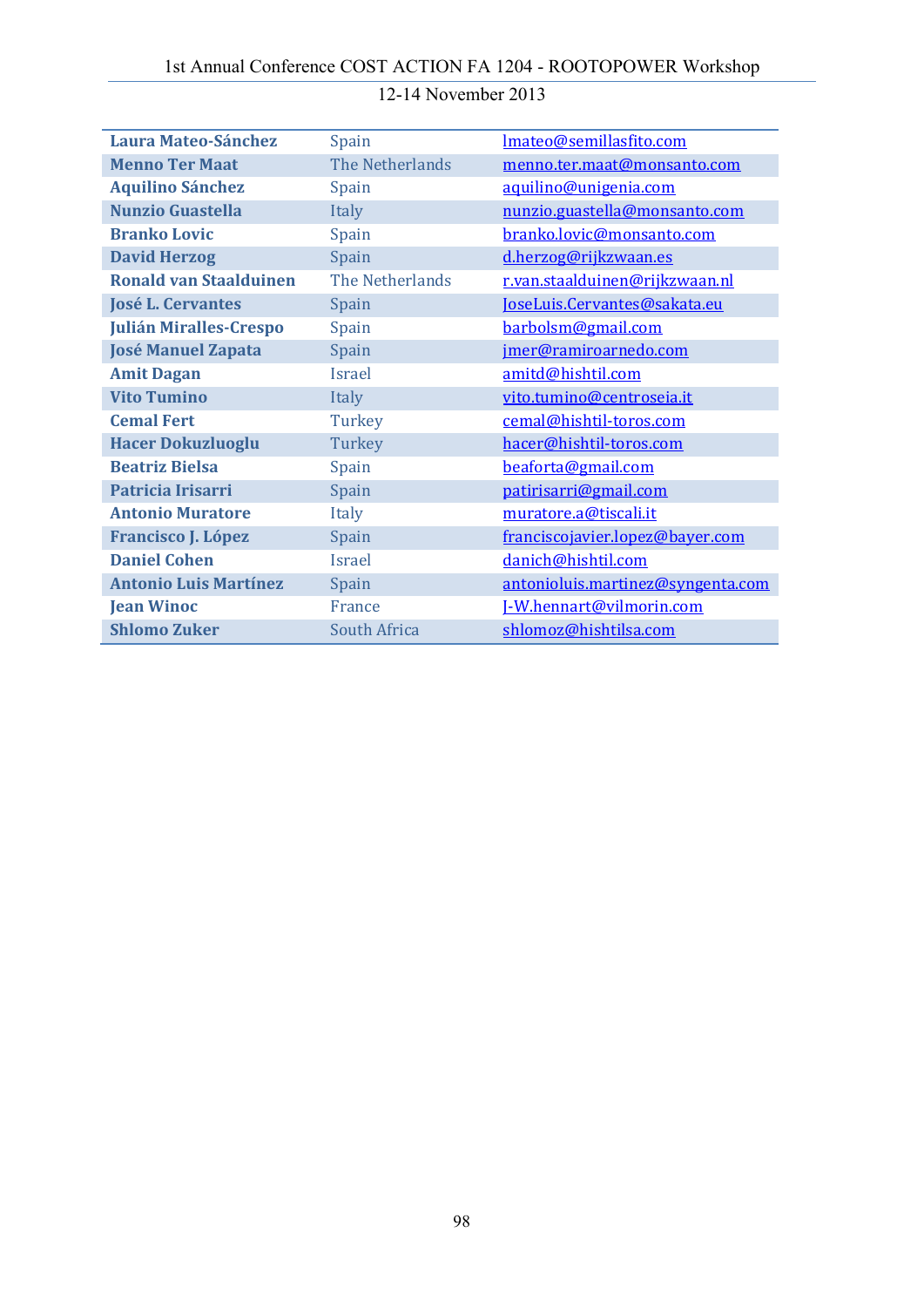# **Sponsoring - logos**